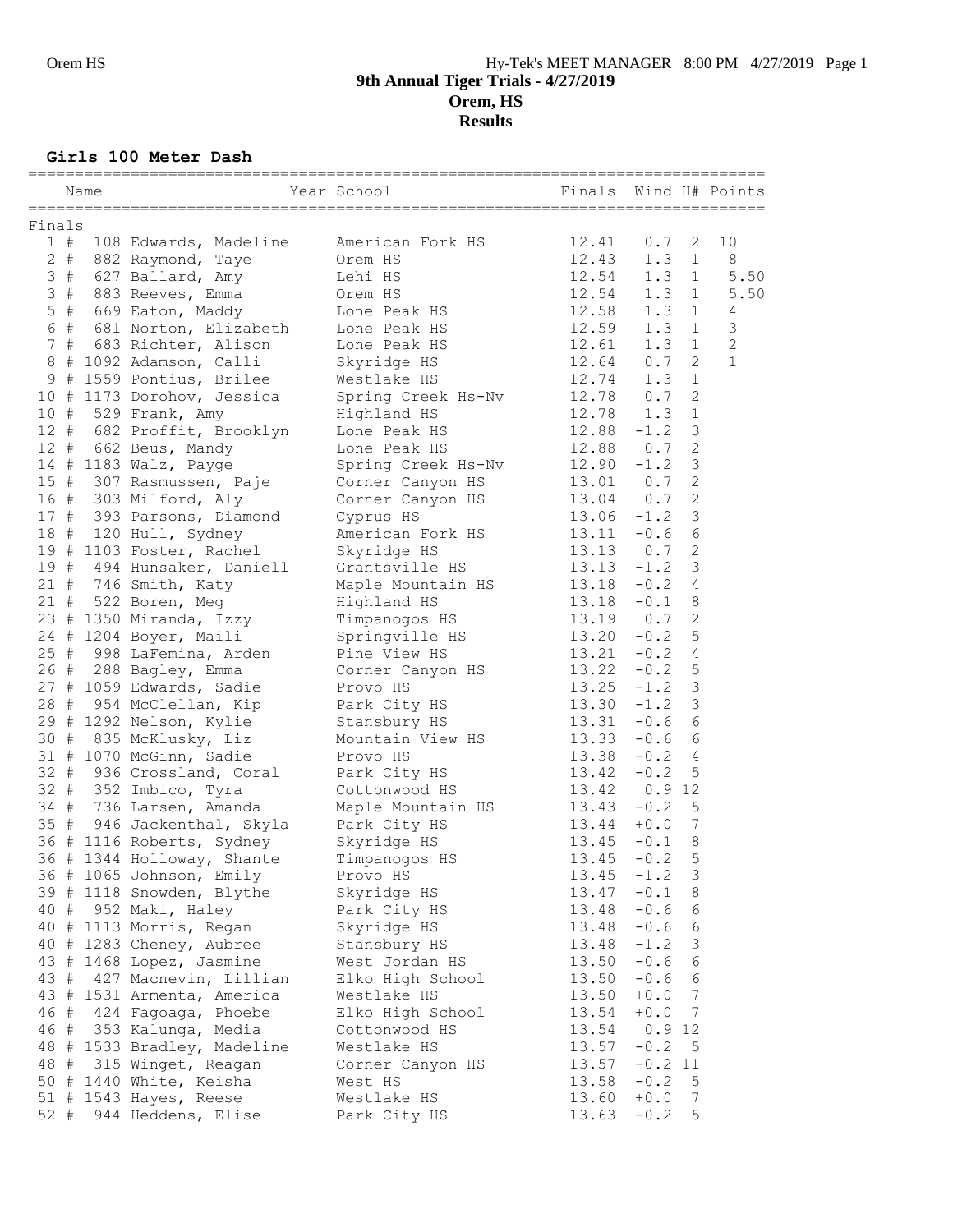**....Girls 100 Meter Dash**

| 52 # |  | 208 Weidner, Savannah                         | Bingham HS                     | 13.63          | $-0.2$<br>4                        |
|------|--|-----------------------------------------------|--------------------------------|----------------|------------------------------------|
|      |  | 54 # 391 Nguyen, Paige                        | Cyprus HS                      | 13.64          | $\bf+0$ . $\bf0$<br>$\overline{7}$ |
|      |  | 55 # 1104 Hanson, Bailee                      | Skyridge HS                    | 13.67          | $+0.0 10$                          |
| 55 # |  | 540 Romney, Sarah Jan                         | Highland HS                    | 13.67          | 0.9 12                             |
|      |  | 57 # 1232 Walker, Madison                     | Springville HS                 | 13.68          | $-1.8$ 9                           |
|      |  | 57 # 782 Camp, Audrey                         | Millard HS                     | 13.68          | $-1.8$<br>9                        |
|      |  | 57 # 535 Martin, Molly                        | Highland HS                    | 13.68          | $-0.6$ 6                           |
|      |  | 60 # 204 Smith, Krista                        | Bingham HS                     | 13.69          | $+0.0 10$                          |
|      |  | 61 # 109 Golightly, Sarah                     | American Fork HS               | 13.71          | $+0.0 10$                          |
|      |  | 62 # 461 Jara ottiz, Lesli                    | Granger HS                     | 13.72          | 0.9 12                             |
|      |  | 62 # 209 Workman, Shelbie                     | Bingham HS                     | 13.72          | $+0.0 10$                          |
|      |  | 64 # 539 Noudjougoto, Belv                    | Highland HS                    | 13.73          | $+0.0$<br>13                       |
|      |  | 65 # 1066 Johnson, Megan                      | Provo HS                       | 13.75          | $+0.0$ 13                          |
|      |  | 66 # 629 Clark, Charity                       | Lehi HS                        | 13.76          | $-1.8$<br>9                        |
|      |  | 67 # 130 Pitcher, Ella                        | American Fork HS               | 13.77          | $-0.1$<br>8                        |
|      |  | 67 # 384 Glover, Kaylee                       | Cyprus HS                      | 13.77          | $-0.1$<br>8                        |
|      |  | 69 # 193 Miller, Emily                        | Bingham HS                     | 13.78          | $-1.8$ 9                           |
|      |  | 69 # 1473 Martinez, Alex                      | West Jordan HS                 | 13.78          | $-1.8$ 9                           |
|      |  | 71 # 107 Bryan, Anna                          | American Fork HS               | 13.79          | $-1.8$ 9                           |
|      |  | 71 # 834 Madsen, Mia                          | Mountain View HS               | 13.79          | $\overline{9}$<br>$-1.8$           |
|      |  | 73 # 1110 Lomu, Claire                        | Skyridge HS                    | 13.88          | $-1.8$ 9                           |
|      |  | 74 # 387 Huefner, Raegan                      | Cyprus HS                      | 13.89          | 0.9 12                             |
|      |  | 74 # 933 Cella, Apassara                      | Park City HS                   | 13.89          | $-0.1$<br>8                        |
|      |  | 74 # 532 Lyons, Lourdes                       | Highland HS                    | 13.89          | 0.9 12                             |
|      |  | 77 # 1465 Dickson, Amanda                     | West Jordan HS                 | 13.90          | $+0.0$<br>7                        |
|      |  | 78 # 601 Mcconell, Malia                      | Juan Diego C                   | 13.96          | $+0.0 10$                          |
|      |  | 79 # 1212 Jensen, Ruby                        | Springville HS                 | 13.99          | $+0.0 10$                          |
|      |  | 80 # 575 West, Alyssa                         | Jordan HS                      | 14.00          | $+0.0$ 13                          |
|      |  | 81 # 253 Heaton, Annabelle                    | Brighton HS                    | 14.03          | $-1.8$ 14                          |
|      |  | 82 # 1287 Didericksen, Reag                   | Stansbury HS                   | 14.09          | $-0.2$ 11                          |
|      |  | 83 # 382 Espinoza, Arisbet                    | Cyprus HS                      | 14.10          | $-1.0$ 15                          |
|      |  | 84 # 351 Imbico, Tais                         | Cottonwood HS                  | 14.11          | $-1.8$ 14                          |
|      |  | 85 # 525 Devey, Hadley                        | Highland HS                    | 14.17          | $+0.0$ 13                          |
|      |  | 86 # 1432 Johnson, Greeley                    | West HS                        | 14.19          | $-1.0$ 15                          |
|      |  | 87 # 348 Cummings, Cora                       | Cottonwood HS                  | 14.21          | $-0.4$ 16                          |
|      |  | 88 # 488 Echavarria, Lynae                    | Grantsville HS                 | 14.22          | $+0.0$ 13                          |
|      |  | 89 # 935 Christoffersen, A                    | Park City HS                   | 14.25          | $+0.0$ 13                          |
|      |  | 90 # 785 Cummings, Paige                      | Millard HS                     | 14.30          | $-1.8$ 14                          |
|      |  | 91 # 597 Lamb, Natalie                        | Juan Diego C                   | 14.32          | $-0.2$ 11                          |
|      |  | 92 # 181 Buening, Sarah                       | Bingham HS                     | 14.36          | $-1.8$ 14                          |
| 93 # |  | 460 Hennessy, Harley                          | Granger HS                     |                | $14.40 - 1.814$                    |
|      |  | 94 # 397 Varela, Rebekah                      | Cyprus HS                      | 14.41          | $-0.4 16$                          |
|      |  | 95 # 195 Moore, Lydia                         | Bingham HS                     | 14.43          | $-1.8$ 14                          |
|      |  | 96 # 1339 Dallin, Annah                       | Timpanogos HS                  | 14.46          | $-0.2$ 11                          |
|      |  | 97 # 385 Gonzalez-Vazquez,                    | Cyprus HS                      | 14.47          | $-1.0$ 15                          |
|      |  | 98 # 398 Westover, Alyssa                     | Cyprus HS                      | 14.60          | $-0.4$ 16                          |
|      |  | 99 # 187 Gold, Sophie                         | Bingham HS                     | 14.67          | $-1.0$ 15                          |
|      |  |                                               |                                |                |                                    |
|      |  | 100 # 931 Bowlen, Ava<br>101 # 886 Tovar, Eve | Park City HS                   | 14.71          | $-0.4$ 16                          |
|      |  | 102 # 881 Parish, Elise                       | Orem HS                        | 14.75<br>14.80 | $-1.0$ 15<br>$-1.0$ 15             |
|      |  | 103 # 1477 Osai, Kaili                        | Orem HS                        | 15.24          | $-0.2$ 11                          |
|      |  | 104 # 603 Pelayo, Kayla                       | West Jordan HS<br>Juan Diego C | 15.36          |                                    |
|      |  |                                               |                                |                | $-0.4$ 16                          |
|      |  | 105 # 1463 Coredero, Cautiou                  | West Jordan HS                 | 15.37          | $+0.0$ 10                          |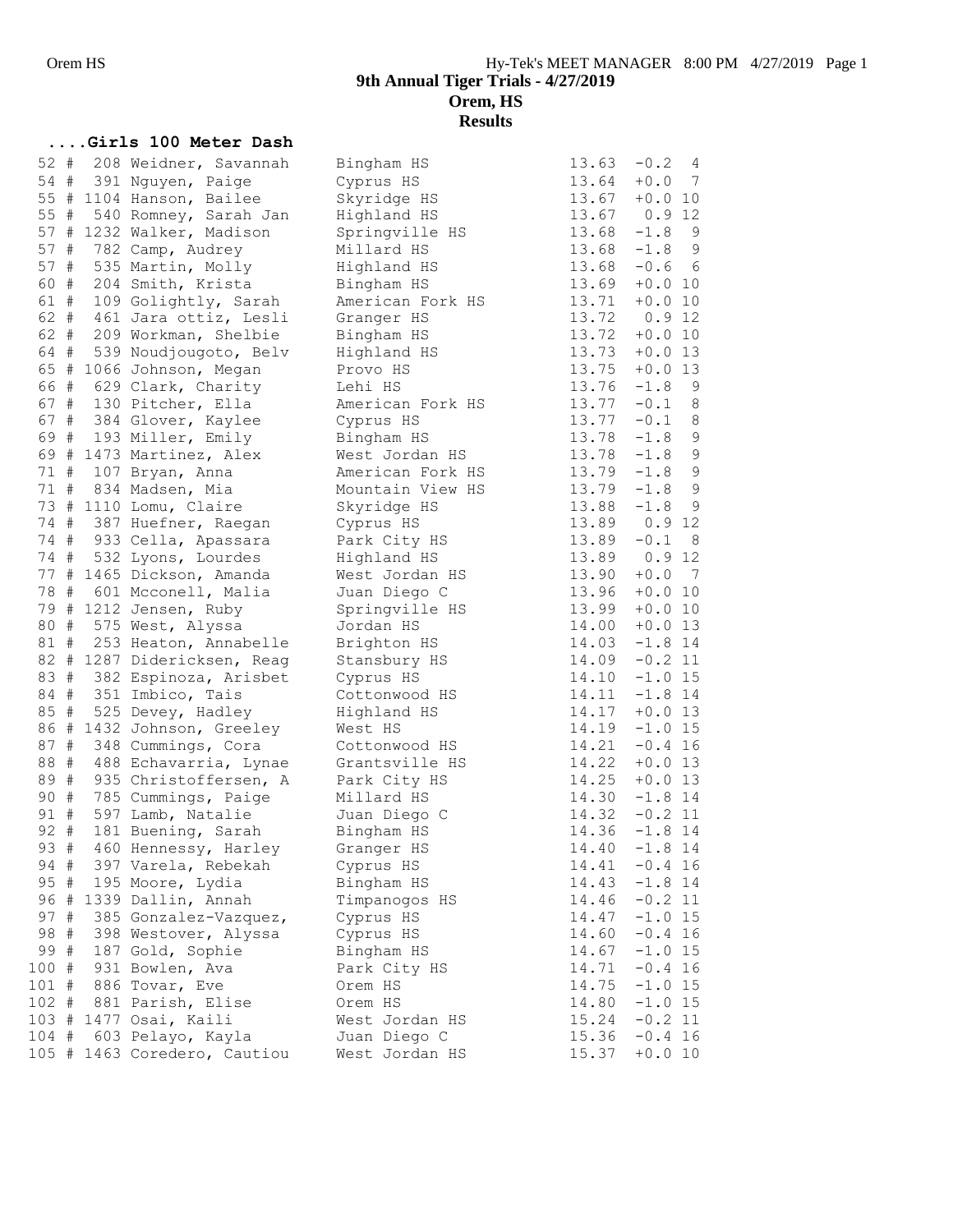## **Girls 200 Meter Dash**

|      | Name |                            | Year School <a> Finals Wind H# Points</a>                                                                                                                                                                                                          |       |           |   |                |        |
|------|------|----------------------------|----------------------------------------------------------------------------------------------------------------------------------------------------------------------------------------------------------------------------------------------------|-------|-----------|---|----------------|--------|
|      |      |                            | 1 # 1064 Hunter, Meghan<br>2 # 627 Ballard, Amy Lehi HS<br>3 # 883 Reeves, Emma Orem HS<br>4 # 882 Raymond, Taye Orem HS<br>5 # 683 Richter, Alison Lone Peak HS<br>5 # 683 Richter, Alison Lone Peak HS<br>25.76 -0.5 1<br>25.76 -0.5 1<br>25     |       |           |   | 10             |        |
|      |      |                            |                                                                                                                                                                                                                                                    |       |           |   | $\,8\,$        |        |
|      |      |                            |                                                                                                                                                                                                                                                    |       |           |   | 6              |        |
|      |      |                            |                                                                                                                                                                                                                                                    |       |           |   | 5              |        |
|      |      |                            |                                                                                                                                                                                                                                                    |       |           |   | $\overline{4}$ |        |
|      |      |                            | 6 # 1092 Adamson, Calli Skyridge HS 25.96 0.6 2                                                                                                                                                                                                    |       |           |   | $\mathsf 3$    |        |
|      |      |                            | 7 # 662 Beus, Mandy<br>7 # 662 Beus, Mandy<br>8 # 1476 Nima, Sherry<br>9 # 1183 Walz, Payge<br>9 # 1183 Walz, Payge<br>10 # 1173 Dorohov, Jessica<br>9 # 1173 Dorohov, Jessica<br>529 Erank, Amy<br>12 # 529 Frank, Amy<br>12 # 529 Frank, Amy<br> |       |           |   | $\sqrt{2}$     |        |
|      |      |                            |                                                                                                                                                                                                                                                    |       |           |   | $\mathbf{1}$   | 26.007 |
|      |      |                            |                                                                                                                                                                                                                                                    |       |           |   |                | 26.009 |
|      |      |                            |                                                                                                                                                                                                                                                    |       |           |   |                |        |
|      |      |                            |                                                                                                                                                                                                                                                    |       |           |   |                |        |
|      |      |                            |                                                                                                                                                                                                                                                    |       |           |   |                |        |
|      |      |                            | 13 # 1103 Foster, Rachel Skyridge HS 26.30 +0.0 3<br>14 # 1062 Gomm, Ally Provo HS 26.40 +0.0 3<br>14 # 1283 Cheney, Aubree Stansbury HS 26.40 -0.5 1<br>16 # 681 Norton, Elizabeth Lone Peak HS 26.41 -0.5 1<br>17 # 303 Milford, Aly             |       |           |   |                |        |
|      |      |                            |                                                                                                                                                                                                                                                    |       |           |   |                |        |
|      |      |                            |                                                                                                                                                                                                                                                    |       |           |   |                |        |
|      |      |                            |                                                                                                                                                                                                                                                    |       |           |   |                |        |
|      |      |                            |                                                                                                                                                                                                                                                    |       |           |   |                |        |
|      |      | 18 # 1288 Gagnier, Jadyn   |                                                                                                                                                                                                                                                    |       |           |   |                |        |
|      |      |                            |                                                                                                                                                                                                                                                    |       |           |   |                |        |
|      |      |                            |                                                                                                                                                                                                                                                    |       |           |   |                |        |
|      |      |                            |                                                                                                                                                                                                                                                    |       |           |   |                |        |
|      |      |                            |                                                                                                                                                                                                                                                    |       |           |   |                |        |
|      |      |                            |                                                                                                                                                                                                                                                    |       |           |   |                |        |
|      |      |                            |                                                                                                                                                                                                                                                    |       |           |   |                |        |
|      |      |                            |                                                                                                                                                                                                                                                    |       |           |   |                |        |
|      |      |                            | 18 # 1288 Gagnier, Jadyn<br>19 # 494 Hunsaker, Daniell Grantsville HS<br>20 # 248 Brandt, Bailey<br>21 # 393 Parsons, Diamond Cyprus HS<br>22 # 746 Smith, Katy<br>23 # 104 Brailsford, Rebek American Fork HS<br>23 # 104 Brailsford, Reb         |       |           |   |                |        |
|      |      |                            |                                                                                                                                                                                                                                                    |       |           |   |                |        |
|      |      |                            |                                                                                                                                                                                                                                                    |       |           |   |                |        |
|      |      |                            |                                                                                                                                                                                                                                                    |       |           |   |                |        |
|      |      |                            | 30 # 958 Shewell, Chloe Park City HS 27.49 -1.3 4                                                                                                                                                                                                  |       |           |   |                |        |
|      |      |                            |                                                                                                                                                                                                                                                    |       |           |   |                |        |
|      |      |                            | 31 # 682 Proffit, Brooklyn<br>31 # 682 Proffit, Brooklyn<br>31 # 427 Macnevin, Lillian<br>31 # 1105 Harper, Kimberley<br>34 # 954 McClellan, Kip<br>35 # 891 Winward, Kimmie 10 Orem HS<br>35 # 891 Winward, Kimmie 10 Orem HS<br>35 # 891 W       |       |           |   |                |        |
|      |      |                            |                                                                                                                                                                                                                                                    |       |           |   |                |        |
|      |      |                            |                                                                                                                                                                                                                                                    |       |           |   |                |        |
|      |      |                            |                                                                                                                                                                                                                                                    |       |           |   |                |        |
|      |      |                            | 36 # 936 Crossland, Coral Park City HS 27.96 -1.6 5                                                                                                                                                                                                |       |           |   |                |        |
|      |      |                            | 37 # 424 Fagoaga, Phoebe Blko High School 27.97<br>38 # 1531 Armenta, America Westlake HS 27.98                                                                                                                                                    |       | $-1.4$    | 7 |                |        |
|      |      | 38 # 1531 Armenta, America |                                                                                                                                                                                                                                                    | 27.98 | $+0.0$    | 3 |                |        |
|      |      | 39 # 204 Smith, Krista     | Bingham HS                                                                                                                                                                                                                                         | 28.01 | $-2.6$    | 6 |                |        |
|      |      | 40 # 1205 Cannon, Abigail  | Springville HS                                                                                                                                                                                                                                     | 28.10 | $-1.4$    | 7 |                |        |
|      |      | 41 # 1292 Nelson, Kylie    | Stansbury HS                                                                                                                                                                                                                                       | 28.11 | $-1.6$    | 5 |                |        |
| 42 # |      | 120 Hull, Sydney           | American Fork HS                                                                                                                                                                                                                                   | 28.16 | $-2.1$    | 9 |                |        |
|      |      | 43 # 1344 Holloway, Shante | Timpanogos HS                                                                                                                                                                                                                                      | 28.19 | $-2.6$    | 6 |                |        |
| 44 # |      | 384 Glover, Kaylee         | Cyprus HS                                                                                                                                                                                                                                          | 28.23 | $-2.6$    | 6 |                |        |
| 45 # |      | 130 Pitcher, Ella          | American Fork HS                                                                                                                                                                                                                                   | 28.27 | $-3.5$ 10 |   |                |        |
|      |      | 46 # 1104 Hanson, Bailee   | Skyridge HS                                                                                                                                                                                                                                        | 28.29 | $-1.4$    | 8 |                |        |
|      |      | 47 # 1065 Johnson, Emily   | Provo HS                                                                                                                                                                                                                                           | 28.30 | $-1.4$    | 8 |                |        |
| 48 # |      | 391 Nguyen, Paige          | Cyprus HS                                                                                                                                                                                                                                          | 28.34 | $-1.4$    | 7 |                |        |
| 49 # |      | 193 Miller, Emily          | Bingham HS                                                                                                                                                                                                                                         | 28.35 | $-1.4$    | 8 |                |        |
| 50 # |      | 994 Heinze, Yrene          | Pine View HS                                                                                                                                                                                                                                       | 28.45 | $-1.4$    | 7 |                |        |
|      |      | 51 # 1113 Morris, Regan    | Skyridge HS                                                                                                                                                                                                                                        | 28.62 | $-1.4$    | 7 |                |        |
| 52 # |      | 209 Workman, Shelbie       | Bingham HS                                                                                                                                                                                                                                         | 28.63 | $+0.011$  |   |                |        |
| 53 # |      | 937 Crossland, Maude       | Park City HS                                                                                                                                                                                                                                       | 28.65 | $-1.4$ 8  |   |                |        |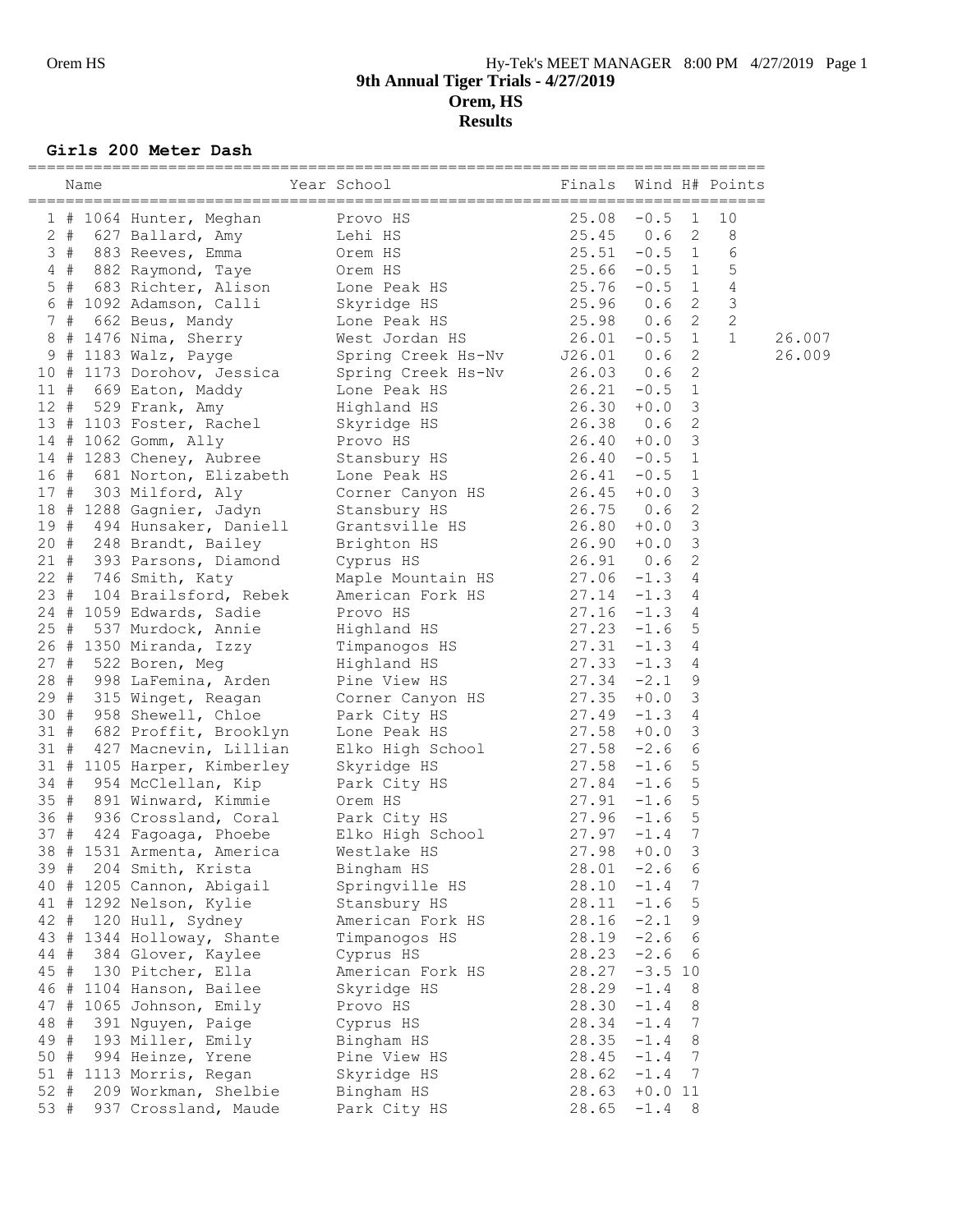|      |  | Girls 200 Meter Dash       |                    |              |                    |
|------|--|----------------------------|--------------------|--------------|--------------------|
|      |  | 54 # 1212 Jensen, Ruby     | Springville HS     |              | $28.70 - 3.5 10$   |
|      |  | 55 # 946 Jackenthal, Skyla | Park City HS       | 28.81        | $-1.4$<br>- 7      |
|      |  | 56 # 787 Degraffenreid, Ma | Millard HS         |              | $28.84 - 2.6$ 6    |
|      |  | 57 # 1232 Walker, Madison  | Springville HS     |              | $28.85 -1.4$ 8     |
|      |  | 58 # 461 Jara ottiz, Lesli | Granger HS         | 28.87        | $-1.4$ 7           |
|      |  | 59 # 1468 Lopez, Jasmine   | West Jordan HS     |              | $28.88 - 2.1$<br>9 |
|      |  | 60 # 1484 Sadler, Alissa   | West Jordan HS     |              | $28.89 - 3.510$    |
|      |  | 61 # 535 Martin, Molly     | Highland HS        | $28.92 -1.4$ | 8                  |
|      |  | 62 # 1228 Stoker, Brianna  | Springville HS     |              | $28.97 -1.4$ 7     |
|      |  | 63 # 539 Noudjougoto, Belv | Highland HS        |              | $29.08 - 2.014$    |
|      |  | 63 # 575 West, Alyssa      | Jordan HS          |              | $29.08 - 2.1$ 9    |
|      |  | 65 # 1281 Bryant, Samantha | Stansbury HS       |              | $29.11 -2.1$ 9     |
|      |  | 66 # 601 Mcconell, Malia   | Juan Diego C       |              | $29.25 -2.7 12$    |
|      |  | 67 # 540 Romney, Sarah Jan | Highland HS        |              | $29.29 - 2.1$ 9    |
|      |  | 68 # 525 Devey, Hadley     | Highland HS        | 29.34        | $+0.0$ 11          |
|      |  | 69 # 1179 Morrill, Lindsey | Spring Creek Hs-Nv |              | $29.44 - 2.1$ 9    |
|      |  | 70 # 1475 Newsom, Alison   | West Jordan HS     |              | $29.49 - 2.712$    |
|      |  | 71 # 1000 Wade, Brynlee    | Pine View HS       |              | $29.50 - 3.5 10$   |
|      |  | 72 # 302 Meyers, Skye      | Corner Canyon HS   |              | $29.58 - 1.4$ 13   |
|      |  | 73 # 449 Jackman, Auburn   | Grand County HS    |              | $29.60 -2.7 12$    |
|      |  | 74 # 460 Hennessy, Harley  | Granger HS         |              | $29.66 - 1.4$ 13   |
|      |  | 75 # 1473 Martinez, Alex   | West Jordan HS     |              | $29.72 - 3.5 10$   |
|      |  | 76 # 1434 Noyes, Aeltie    | West HS            |              | $29.94 - 2.014$    |
|      |  | 77 # 872 Harmon, Lauren    | Orem HS            |              | $30.12 -2.7 12$    |
|      |  | 78 # 348 Cummings, Cora    | Cottonwood HS      | 30.16        | $-1.4$ 13          |
|      |  | 79 # 597 Lamb, Natalie     | Juan Diego C       | 30.54        | $-2.0$ 14          |
|      |  | 80 # 347 Comer, Katie      | Cottonwood HS      |              | $30.60 - 1.4$ 13   |
|      |  | 81 # 1432 Johnson, Greeley | West HS            | 30.81        | $+0.0$ 11          |
| 82 # |  | 138 Tilton, Victoria       | American Fork HS   |              | $30.87 -2.7$ 12    |
| 83#  |  | 536 Miller, Afton          | Highland HS        |              | $30.97 - 2.0$ 14   |
| 84 # |  | 931 Bowlen, Ava            | Park City HS       |              | $30.99 - 2.014$    |
| 85 # |  | 380 Calderon, Vanessa      | Cyprus HS          |              | $31.78 - 1.4$ 13   |
| 86 # |  | 464 Olvera, Kimberly       | Granger HS         | 32.09        | $-2.0$ 14          |

### **Girls 400 Meter Dash**

|     | Name |                                      | Year School                             | Finals H# Points |                |   |
|-----|------|--------------------------------------|-----------------------------------------|------------------|----------------|---|
|     |      | 1 # 1064 Hunter, Meghan Provo HS     |                                         | 54.89 1 10       |                |   |
|     |      | 2 # 683 Richter, Alison Lone Peak HS |                                         | 56.09 1          |                | 8 |
|     |      | 3 # 1559 Pontius, Brilee             | Westlake HS                             | 57.91 1          |                | 6 |
| 4   |      | # 1283 Cheney, Aubree                | Stansbury HS                            | 58.38 1          |                | 5 |
|     |      | 5 # 1431 Gibson, Willa               | West HS                                 | 59.38 1          |                | 4 |
| 6   |      | # 670 Goff, Alexis                   | Lone Peak HS                            | 59.55 1          |                | 3 |
| 7   |      | # 1204 Boyer, Maili                  | Springville HS                          | 1:00.17          | 2              | 2 |
|     |      | 8 # 537 Murdock, Annie               | Highland HS                             | $1:00.18$ 1      |                |   |
|     |      |                                      | 9 # 303 Milford, Aly Corner Canyon HS   | 1:00.77          | 3              |   |
|     |      | 10 # 883 Reeves, Emma Orem HS        |                                         | 1:00.94          | $\overline{2}$ |   |
|     |      | 11 $#$ 789 Kelly, Katy               | Millard HS                              | 1:01.41          | $\overline{2}$ |   |
|     |      | 12 # 891 Winward, Kimmie             | Orem HS                                 | 1:01.64          | $\overline{2}$ |   |
|     |      | 13 # 782 Camp, Audrey                | Millard HS                              | 1:01.68          | $\mathbf{1}$   |   |
| 14# |      | 1175 Little, Emma                    | Spring Creek Hs-Nv                      | 1:01.78          | 3              |   |
|     |      | 15 # 1059 Edwards, Sadie             | Provo HS                                | 1:01.92          | 3              |   |
|     |      |                                      | 16 # 742 Perry, Zanna Maple Mountain HS | 1:01.97          | 3              |   |
|     |      | 17 # 292 Chynoweth, Kallyn           | Corner Canyon HS                        | 1:02.12          | $\mathcal{L}$  |   |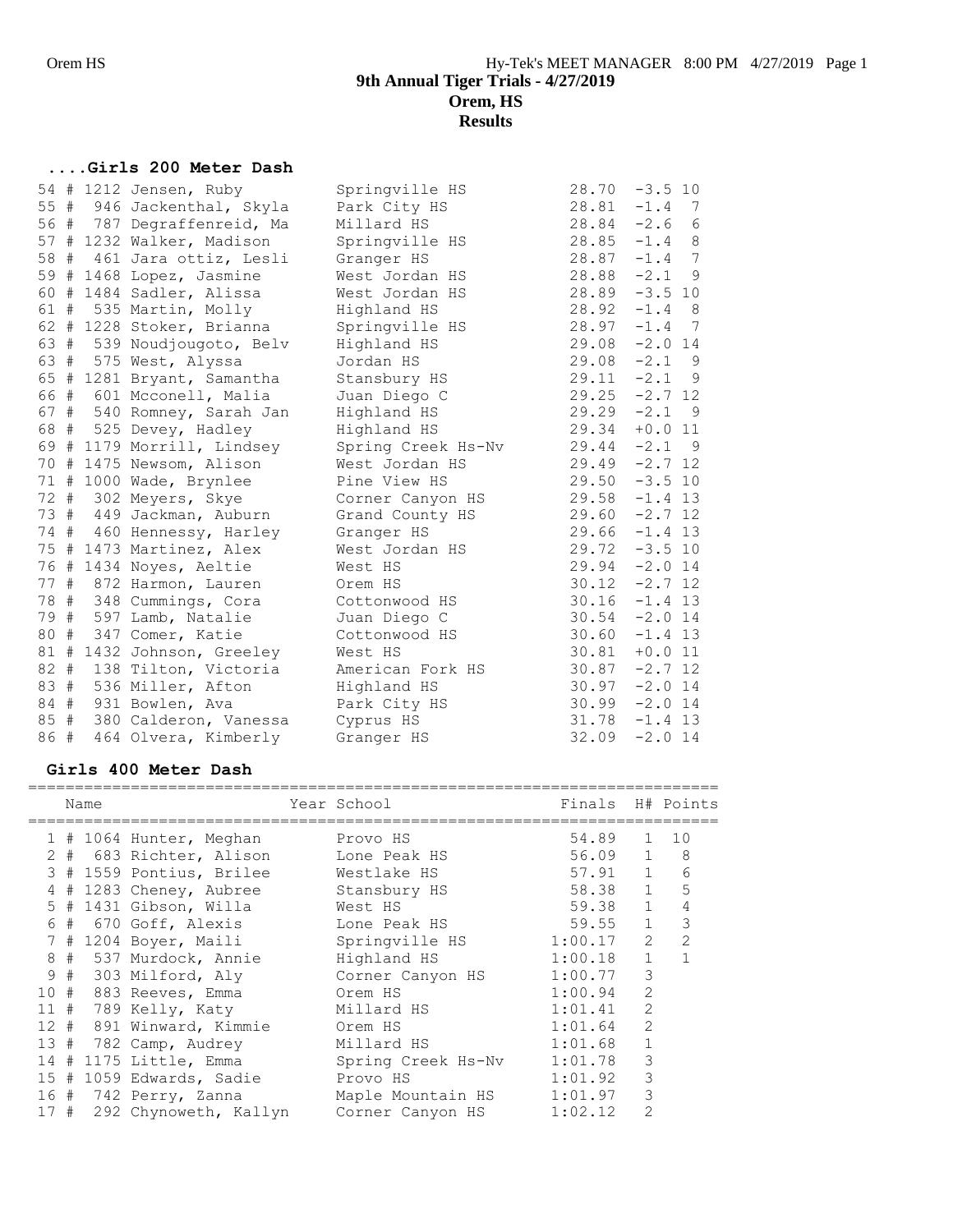### **....Girls 400 Meter Dash**

|  | 18 # 938 Dalton, Grace      | Park City HS       | 1:02.37 | 2               |
|--|-----------------------------|--------------------|---------|-----------------|
|  | 19 # 936 Crossland, Coral   | Park City HS       | 1:02.58 | 4               |
|  |                             |                    |         | $\mathbf{2}$    |
|  | 20 # 384 Glover, Kaylee     | Cyprus HS          | 1:02.76 |                 |
|  | 21 # 834 Madsen, Mia        | Mountain View HS   | 1:02.85 | $\mathsf S$     |
|  | 22 # 1458 Adams, Sadie      | West Jordan HS     | 1:02.94 | $\mathfrak{Z}$  |
|  | 23 # 299 Manwaring, Annika  | Corner Canyon HS   | 1:03.09 | $\mathsf S$     |
|  | 24 # 129 Orton, Elyse       | American Fork HS   | 1:03.26 | $\mathbf{2}$    |
|  | 25 # 1354 Preator, Sidney   | Timpanogos HS      | 1:03.70 | $\mathfrak{Z}$  |
|  | 26 # 687 Tew, Jane          | Lone Peak HS       | 1:03.92 | 4               |
|  | 27 # 994 Heinze, Yrene      | Pine View HS       | 1:04.05 | $\overline{4}$  |
|  | 28 # 1179 Morrill, Lindsey  | Spring Creek Hs-Nv | 1:04.10 | $\mathsf S$     |
|  | 29 # 189 Jones, Alison      | Bingham HS         | 1:04.37 | $\overline{4}$  |
|  | 30 # 313 Wankier, Madiysn   | Corner Canyon HS   | 1:04.62 | 3               |
|  | 31 # 1176 Lopategui, Kattal | Spring Creek Hs-Nv | 1:04.67 | 4               |
|  | 31 # 934 Christensen, Elli  | Park City HS       | 1:04.67 | $\mathsf S$     |
|  | 33 # 991 Chepkwurui, Jada   | Pine View HS       | 1:05.02 | $\overline{4}$  |
|  | 34 # 689 Wakefield, Molly   | Lone Peak HS       | 1:05.11 | $\mathsf S$     |
|  | 35 # 255 Johnson, Mary      |                    |         | $\sqrt{6}$      |
|  |                             | Brighton HS        | 1:05.35 |                 |
|  | 35 # 111 Grundvig, Melia    | American Fork HS   | 1:05.35 | 6               |
|  | 37 # 1209 Gee, Kaitlyn      | Springville HS     | 1:05.37 | 4               |
|  | 38 # 195 Moore, Lydia       | Bingham HS         | 1:05.86 | $\mathsf S$     |
|  | 39 # 449 Jackman, Auburn    | Grand County HS    | 1:06.07 | $\,8\,$         |
|  | 40 # 876 Johnson, Jessica   | Orem HS            | 1:06.17 | $\mathsf S$     |
|  | 41 # 1280 Britton, Mallori  | Stansbury HS       | 1:06.48 | $\sqrt{6}$      |
|  | 42 # 941 Givich, Samantha   | Park City HS       | 1:06.49 | 7               |
|  | 43 # 1171 Cortez, Angelica  | Spring Creek Hs-Nv | 1:06.50 | $\sqrt{6}$      |
|  | 43 # 1219 Penrod, Olivia    | Springville HS     | 1:06.50 | $\sqrt{6}$      |
|  | 45 # 525 Devey, Hadley      | Highland HS        | 1:06.64 | 7               |
|  | 46 # 392 Palmer, Savanna    | Cyprus HS          | 1:06.92 | $\sqrt{6}$      |
|  | 47 # 1066 Johnson, Megan    | Provo HS           | 1:07.01 | 9               |
|  | 48 # 1123 Winterton, Mckenz | Skyridge HS        | 1:07.15 | $\,8\,$         |
|  | 49 # 992 Doyle, Madelyn     | Pine View HS       | 1:07.16 | $\mathsf S$     |
|  | 50 # 1170 Campbell, Emma    | Spring Creek Hs-Nv | 1:07.34 | $7\phantom{.0}$ |
|  | 51 # 597 Lamb, Natalie      | Juan Diego C       | 1:07.55 | 10              |
|  | 52 # 1471 Marien, Madison   | West Jordan HS     |         | $\mathsf 9$     |
|  | 53 # 929 Ball, Eleanor      |                    | 1:07.64 | $\overline{7}$  |
|  |                             | Park City HS       | 1:08.14 |                 |
|  | 54 # 185 Ely, Allison       | Bingham HS         | 1:08.26 | $\overline{7}$  |
|  | 55 # 462 Lopez, Claudia     | Granger HS         | 1:08.74 | $\,9$           |
|  | 56 # 356 Sherod, Siarra     | Cottonwood HS      | 1:08.91 | $\,9$           |
|  | 57 # 524 Coleman, Rosie     | Highland HS        | 1:09.10 | $\,8\,$         |
|  | 58 # 1211 Hunter, Molly     | Springville HS     | 1:09.34 | 8               |
|  | 59 # 781 Bramon, Hailey     | Millard HS         | 1:09.69 | 10              |
|  | 60 # 930 Beal, Grace        | Park City HS       | 1:09.75 | 6               |
|  | 61 # 790 Koyle, Hannah      | Millard HS         | 1:09.92 | 8               |
|  | 62 # 385 Gonzalez-Vazquez,  | Cyprus HS          | 1:09.99 | 10              |
|  | 63 # 381 Caldwell, Sabarli  | Cyprus HS          | 1:10.14 | $\,9$           |
|  | 64 # 1353 Pinegar, Sophie   | Timpanogos HS      | 1:10.53 | 7               |
|  | 65 # 390 Lugo, Jessica      | Cyprus HS          | 1:10.73 | 9               |
|  | 66 # 563 Glauser, Kaleigh   | Jordan HS          | 1:11.11 | 8               |
|  | 67 # 573 Oldham, Erika      | Jordan HS          | 1:11.21 | 10              |
|  | 68 # 784 Cox, Khari         | Millard HS         | 1:11.42 | 10              |
|  | 69 # 257 Larsen, Korin      | Brighton HS        | 1:11.70 | - 6             |
|  | 70 # 822 Abbott, Lochlyn    | Mountain View HS   | 1:13.56 | 10              |
|  | 71 # 798 Thurman, Aimee     | Millard HS         | 1:14.30 | 9               |
|  | 72 # 1279 Beazer, Jessie    | Stansbury HS       | 1:15.09 | 8               |
|  |                             |                    |         |                 |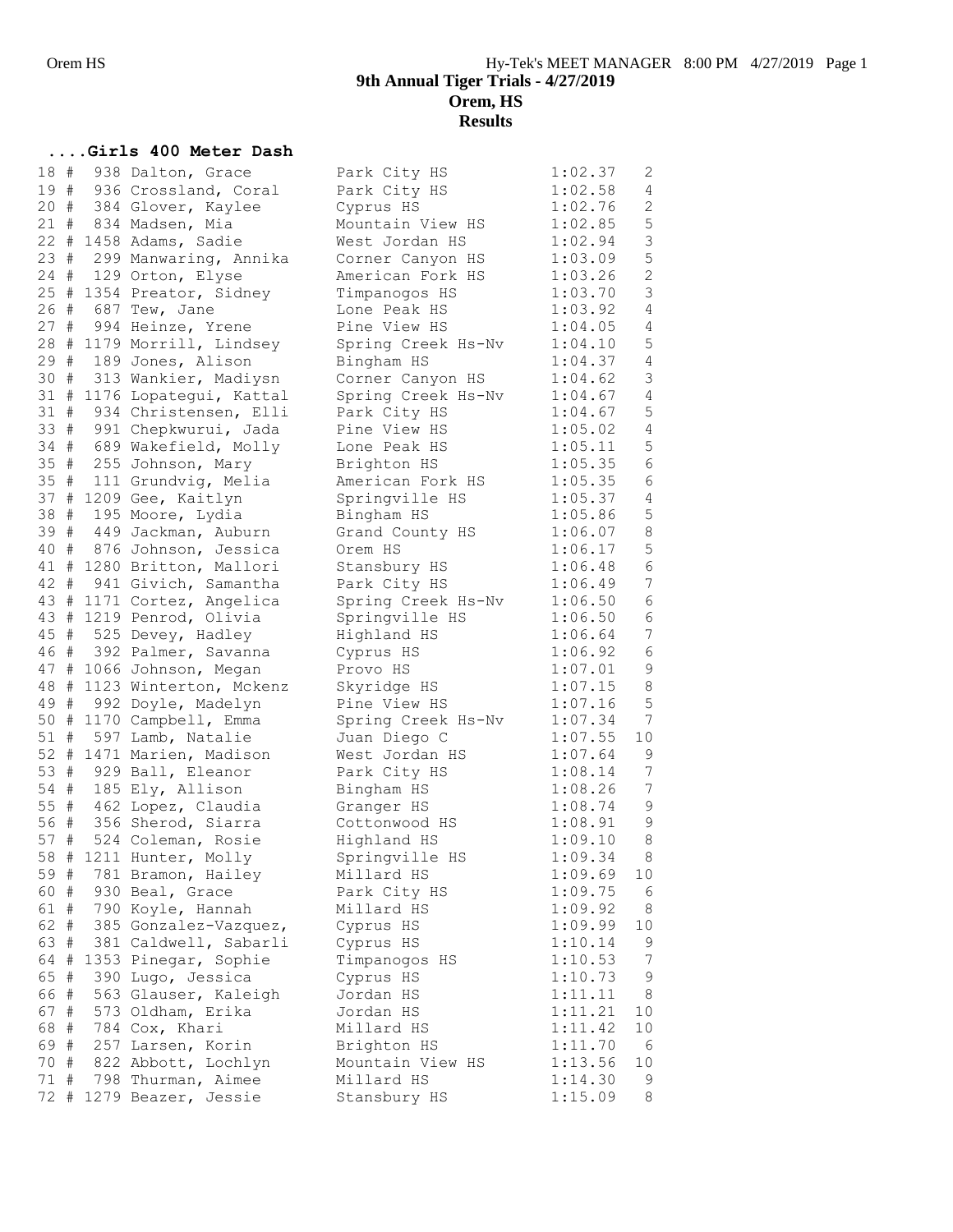## **Girls 800 Meter Run**

|        |    | Name |                             | Year School        | Finals  |                | H# Points      |
|--------|----|------|-----------------------------|--------------------|---------|----------------|----------------|
|        |    |      | $1$ # 1546 Jensen, Abby     | Westlake HS        | 2:18.71 | 1              | 10             |
|        |    |      | 2 # 660 Arrington, Eliza    | Lone Peak HS       | 2:18.89 | $\mathbf 1$    | 8              |
|        |    |      | 3 # 665 Bybee, Katie        | Lone Peak HS       | 2:20.36 | $\mathbf{1}$   | $\sqrt{6}$     |
|        |    |      | 4 # 1410 Sybrowsky, Liza    | Timpview           | 2:20.73 | $\mathbf{1}$   | $\mathsf S$    |
| 5      |    |      | # 1539 Eismann, Porshe      | Westlake HS        | 2:21.61 | $\mathbf{1}$   | $\sqrt{4}$     |
|        | 6# |      | 693 Winger, Monet           | Lone Peak HS       | 2:22.21 | $\mathbf{1}$   | $\mathfrak{Z}$ |
| 7      | #  |      |                             |                    |         | $\mathbf{1}$   | $\overline{2}$ |
|        |    |      | 743 Richmond, Kelcie        | Maple Mountain HS  | 2:22.55 | $\mathbf{1}$   | $\mathbf{1}$   |
| 8      | #  |      | 686 Smart, Taylor           | Lone Peak HS       | 2:22.80 | $\mathbf{1}$   |                |
| 9      |    |      | # 1558 Pitcher, Makayla     | Westlake HS        | 2:22.88 |                |                |
| 10#    |    |      | 679 Meldrum, Mackenzi       | Lone Peak HS       | 2:23.78 | $\mathbf{1}$   |                |
|        |    |      | 11 # 1532 Ballard, Anne     | Westlake HS        | 2:24.37 | $\mathbf{1}$   |                |
|        |    |      | 12 # 1231 Templeman, AnnaBe | Springville HS     | 2:24.38 | $\mathbf{1}$   |                |
|        |    |      | 13 # 1431 Gibson, Willa     | West HS            | 2:25.15 | $\mathbf{1}$   |                |
| 14#    |    |      | 667 Chatfield, Emmy         | Lone Peak HS       | 2:25.35 | $\overline{2}$ |                |
| 15#    |    |      | 997 Holt, Rylee             | Pine View HS       | 2:26.18 | $\mathbf 1$    |                |
|        |    |      | 16 # 1122 Wallgren, Emily   | Skyridge HS        | 2:26.29 | $\overline{2}$ |                |
|        |    |      | 17 # 1226 Skinner, Mariah   | Springville HS     | 2:26.75 | $\overline{c}$ |                |
|        |    |      | 18 # 680 Merrill, Sarah     | Lone Peak HS       | 2:27.20 | $\mathbf{2}$   |                |
| 19#    |    |      | 670 Goff, Alexis            | Lone Peak HS       | 2:27.40 | $\mathbf{1}$   |                |
| 20 #   |    |      | 116 Hess, Madison           | American Fork HS   | 2:27.47 | $\overline{2}$ |                |
| 21#    |    |      | 136 Stratton, Brook         | American Fork HS   | 2:27.57 | $\overline{c}$ |                |
| $22 +$ |    |      | 995 Hill, Jessica           | Pine View HS       | 2:27.87 | $\overline{c}$ |                |
|        |    |      | 23 # 1174 Florence, Grace   | Spring Creek Hs-Nv | 2:28.28 | 3              |                |
|        |    |      | 24 # 691 Wilcox, Brylee     | Lone Peak HS       | 2:28.42 | $\overline{c}$ |                |
|        |    |      | 25 # 1481 Pierce, Gentry    | West Jordan HS     | 2:28.95 | $\mathbf{1}$   |                |
|        |    |      | 26 # 1544 Heslop, Emma      | Westlake HS        | 2:29.29 | $\overline{2}$ |                |
|        |    |      | 27 # 782 Camp, Audrey       | Millard HS         | 2:29.40 | $\mathbf{1}$   |                |
|        |    |      | 28 # 1178 Lusk, Rylie       | Spring Creek Hs-Nv | 2:29.87 | $\overline{c}$ |                |
|        |    |      | 29 # 1220 Rees, Jadyn       | Springville HS     | 2:29.91 | $\mathsf 3$    |                |
|        |    |      | 30 # 1563 Scoresby, Alivia  | Westlake HS        | 2:30.35 | 3              |                |
| 31#    |    |      | 133 Shock, Danielle         | American Fork HS   | 2:30.71 | $\overline{c}$ |                |
| $32 *$ |    |      |                             | Pine View HS       |         | 3              |                |
|        |    |      | 996 Holt, Pyper             |                    | 2:30.75 | $\overline{c}$ |                |
|        |    |      | 33 # 1202 Blakey, Bethany   | Springville HS     | 2:31.01 | $\mathcal{S}$  |                |
|        |    |      | 34 # 1209 Gee, Kaitlyn      | Springville HS     | 2:31.20 |                |                |
|        |    |      | 35 # 841 Smith, Makenzi     | Mountain View HS   | 2:31.31 | $\mathbf{2}$   |                |
|        |    |      | 36 # 658 Ainsworth, Kenia   | Lone Peak HS       | 2:31.82 | $\overline{c}$ |                |
|        |    |      | 37 # 1218 Park, Ella        | Springville HS     | 2:32.24 | $\mathbf{2}$   |                |
| 38     | #  |      | 1025 Harbertson, Maken      | Pleasant Grove HS  | 2:32.71 | 4              |                |
|        |    |      | 39 # 1347 Mashburn, Brooke  | Timpanogos HS      | 2:32.73 | 3              |                |
| 40 #   |    |      | 891 Winward, Kimmie         | Orem HS            | 2:33.38 | $\mathbf{2}$   |                |
| 41 #   |    |      | 531 Humbert, Geneva         | Highland HS        | 2:33.63 | $\mathbf{2}$   |                |
| 42 #   |    |      | 595 Deffner, Kristine       | Juan Diego C       | 2:33.66 | $\mathbf{2}$   |                |
| 43 #   |    |      | 890 Williams, Jessica       | Orem HS            | 2:33.70 | 3              |                |
| 44 #   |    |      | 499 Palmer, Lindsey         | Grantsville HS     | 2:34.63 | $\overline{4}$ |                |
|        |    |      | 45 # 1409 Stubbs, Shelby    | Timpview           | 2:34.65 | $\mathsf 3$    |                |
| 46 #   |    |      | 747 Wolfgramm, Riley        | Maple Mountain HS  | 2:34.99 | $\sqrt{4}$     |                |
| 47 #   |    |      | 192 Margetts, Rachel        | Bingham HS         | 2:35.97 | 3              |                |
| 48     | #  |      | 205 Sorensen, Abby          | Bingham HS         | 2:36.02 | $\mathsf 3$    |                |
| 49     | #  |      | 137 Teeples, Rebecca        | American Fork HS   | 2:36.07 | 3              |                |
| 50 #   |    |      | 179 Brawand, Marina         | Bingham HS         | 2:36.18 | $\overline{4}$ |                |
|        |    |      | 51 # 1176 Lopategui, Kattal | Spring Creek Hs-Nv | 2:36.40 | $\mathsf 3$    |                |
| $51$ # |    |      | 1181 Perchetti, Mikkal      | Spring Creek Hs-Nv | 2:36.40 | $\overline{4}$ |                |
| 53 #   |    |      | 787 Degraffenreid, Ma       | Millard HS         | 2:36.57 | 3              |                |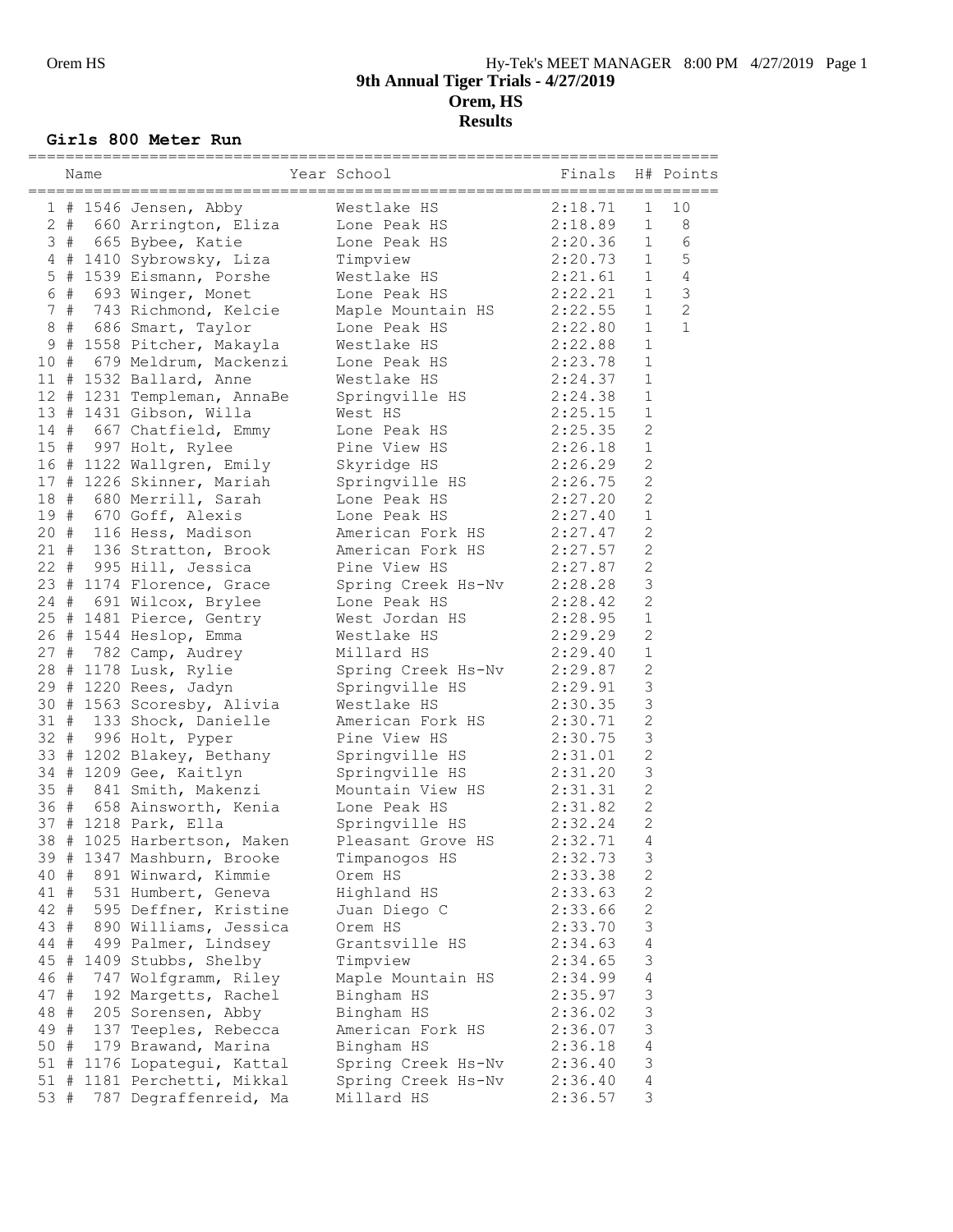**....Girls 800 Meter Run**

|       |  | 54 # 314 Williams, Daniell  | Corner Canyon HS   | 2:36.86 | 6                |
|-------|--|-----------------------------|--------------------|---------|------------------|
|       |  | 55 # 1299 Spilker, Joelle   | Stansbury HS       | 2:36.89 | $\mathsf 3$      |
|       |  | 55 # 993 Finch, Jenessa     | Pine View HS       | 2:36.89 | $\mathsf 3$      |
|       |  | 57 # 1115 Nelson, Livi      | Skyridge HS        | 2:36.96 | $\sqrt{4}$       |
|       |  | 58 # 135 Stratton, Alyssa   | American Fork HS   | 2:37.14 | $\mathsf 3$      |
|       |  |                             |                    |         |                  |
|       |  | 59 # 207 Vogler, Baylee     | Bingham HS         | 2:37.31 | $\sqrt{4}$       |
|       |  | 60 # 1120 Squire, Madi      | Skyridge HS        | 2:37.49 | $\mathfrak{Z}$   |
|       |  | 61 # 1702 Wood, Christina   | Mountain View HS   | 2:37.86 | $\boldsymbol{7}$ |
|       |  | 62 # 742 Perry, Zanna       | Maple Mountain HS  | 2:38.11 | $\mathbf{2}$     |
|       |  | 63 # 1408 Smith, Mercy      | Timpview           | 2:38.31 | $\overline{4}$   |
|       |  | 64 # 837 Mortensen, Rachel  | Mountain View HS   | 2:38.39 | $\mathsf 3$      |
|       |  | 65 # 1111 Martell, Cambrie  | Skyridge HS        | 2:38.40 | $\sqrt{4}$       |
|       |  | 66 # 466 Vimbela, Daniela   | Granger HS         | 2:38.51 | $\mathbf{2}$     |
|       |  | 67 # 1022 Cryer, Becca      | Pleasant Grove HS  | 2:39.26 | 5                |
|       |  | 68 # 1400 Hansen, Sedona    | Timpview           | 2:39.46 | $\sqrt{4}$       |
|       |  | 69 # 392 Palmer, Savanna    | Cyprus HS          | 2:39.50 | $\sqrt{4}$       |
|       |  | 70 # 1058 Eatough, Savannah | Provo HS           | 2:39.61 | $\mathsf 3$      |
|       |  | 71 # 878 Legas, Mia         | Orem HS            | 2:39.95 | $\sqrt{4}$       |
|       |  | 72 # 180 Brown, Bailey      | Bingham HS         | 2:40.10 | $\mathsf S$      |
|       |  | 73 # 538 Murdock, Kate      | Highland HS        | 2:40.18 | $\epsilon$       |
|       |  | 74 # 1562 Sampson, Lizzie   | Westlake HS        | 2:40.29 | $\mathfrak{Z}$   |
|       |  | 75 # 1021 Carver, Samantha  | Pleasant Grove HS  | 2:40.51 | $\mathsf S$      |
|       |  | 76 # 1278 Archer, Shelby    | Stansbury HS       | 2:40.71 | $\mathfrak{Z}$   |
|       |  | 77 # 200 Reich, Kayla       | Bingham HS         | 2:40.78 | $\sqrt{4}$       |
|       |  | 78 # 1067 Jorgensen, Hannah | Provo HS           | 2:40.80 | $\sqrt{4}$       |
|       |  | 79 # 826 Chariton, Jenna    | Mountain View HS   | 2:40.90 | $\sqrt{2}$       |
|       |  | 80 # 1274 Allen, Elena      | Stansbury HS       | 2:41.09 | $\mathfrak{Z}$   |
|       |  | 81 # 1293 Ogden, Marian     | Stansbury HS       | 2:41.23 | $\mathsf S$      |
|       |  | 81 # 346 Banks, Juliana     | Cottonwood HS      | 2:41.23 | $\mathsf S$      |
|       |  | 83 # 879 McDonald, Mariah   | Orem HS            | 2:41.42 | 5                |
|       |  | 84 # 305 Oldham, Rachel     | Corner Canyon HS   | 2:41.71 | $\epsilon$       |
|       |  | 85 # 198 Peterson, Emmalee  | Bingham HS         | 2:41.78 | $\mathsf S$      |
|       |  | 86 # 1461 Black, Brynn      | West Jordan HS     | 2:42.12 | $\sqrt{4}$       |
|       |  | 87 # 526 Ferguson, Kat      | Highland HS        | 2:42.72 | $\mathsf S$      |
|       |  | 88 # 1170 Campbell, Emma    | Spring Creek Hs-Nv | 2:42.80 | $\sqrt{4}$       |
|       |  | 89 # 1428 Dutson, Rylie     | Uintah HS          | 2:42.98 | 5                |
|       |  | 90 # 1221 Rex, Katherine    | Springville HS     | 2:43.04 | $\sqrt{4}$       |
|       |  | 91 # 1117 Scoville, Madisyn | Skyridge HS        | 2:43.83 | $\mathsf S$      |
|       |  | 92 # 301 McCarter, Mallory  | Corner Canyon HS   | 2:44.28 | $\mathsf S$      |
|       |  | 93 # 573 Oldham, Erika      | Jordan HS          | 2:44.44 | $\mathsf S$      |
|       |  | 94 # 1486 Stacy, Ashley     | West Jordan HS     | 2:44.60 | $\overline{4}$   |
|       |  | 95 # 429 Neff, LouLou       | Elko High School   | 2:44.75 | 7                |
|       |  | 96 # 1337 Brandt, Allison   | Timpanogos HS      | 2:44.99 | 7                |
|       |  | 97 # 126 McBride, Karli     | American Fork HS   | 2:45.00 | 4                |
|       |  | 98 # 604 Raven, Elizabeth   | Juan Diego C       | 2:45.09 | 5                |
|       |  | 99 # 498 Lowery, Eleanor    | Grantsville HS     | 2:45.15 | 5                |
| 100 # |  | 206 Spigarelli, Thea        | Bingham HS         | 2:45.59 | 5                |
|       |  | 101 # 887 Tresner, Suzanna  | Orem HS            | 2:45.69 | 4                |
|       |  | 102 # 991 Chepkwurui, Jada  | Pine View HS       | 2:45.89 | $\mathbf{2}$     |
|       |  | 103 # 1275 Allen, Miranda   | Stansbury HS       | 2:46.05 | $\mathsf S$      |
|       |  | 104 # 1057 Cornell, Rebecca | Provo HS           | 2:46.17 | $\mathsf S$      |
|       |  | 105 # 885 Smith, Ally       | Orem HS            | 2:46.39 | $\mathsf S$      |
|       |  | 106 # 1401 Jakins, Kendyl   | Timpview           | 2:46.74 | 6                |
|       |  | 107 # 1398 Dahl, Elaine     | Timpview           | 2:46.78 | 6                |
|       |  | 108 # 345 Almas, Abigail    | Cottonwood HS      | 2:46.89 | 6                |
|       |  |                             |                    |         |                  |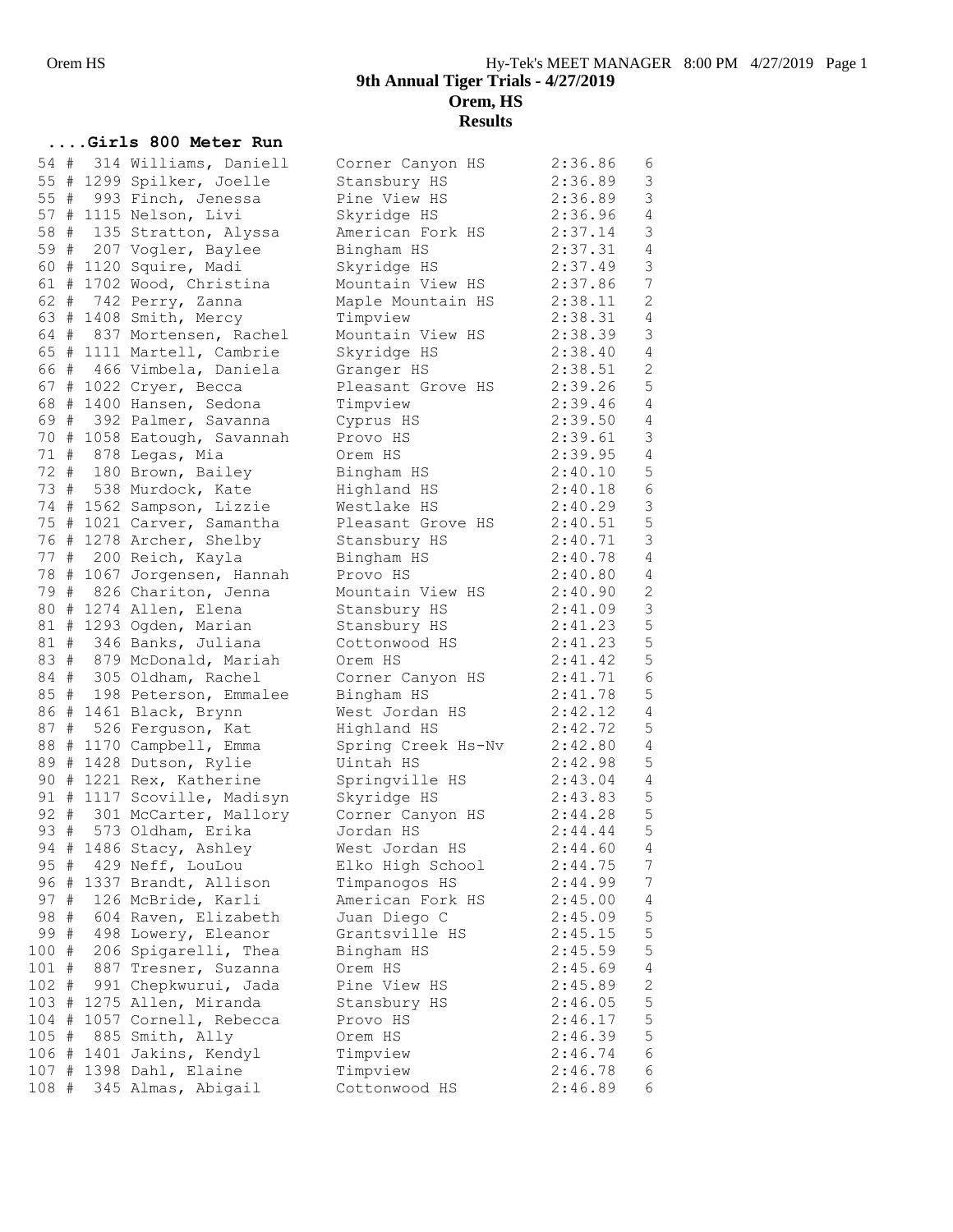**....Girls 800 Meter Run**

## Orem HS Hy-Tek's MEET MANAGER 8:00 PM 4/27/2019 Page 1 **9th Annual Tiger Trials - 4/27/2019 Orem, HS Results**

| 109 # |  | 496 Killian, Callie          | Grantsville HS    | 2:47.31 | 6              |                      |  |
|-------|--|------------------------------|-------------------|---------|----------------|----------------------|--|
|       |  | 110 # 822 Abbott, Lochlyn    | Mountain View HS  | 2:47.50 | 7              |                      |  |
|       |  | 111 # 1411 Vivian, Sydney    | Timpview          | 2:47.52 | 5              |                      |  |
|       |  | 112 # 1405 Oscarson, Mathild | Timpview          | 2:47.64 | 5              |                      |  |
|       |  | 113 # 465 Sutherland, Gabri  | Granger HS        | 2:47.69 | 6              |                      |  |
|       |  | 114 # 1596 Cooper, Kate      | Maple Mountain HS | 2:48.17 | 5              |                      |  |
|       |  | 115 # 563 Glauser, Kaleigh   | Jordan HS         | 2:48.23 | 6              |                      |  |
|       |  | 116 # 871 Haggard, Meili     | Orem HS           | 2:48.42 | 7              |                      |  |
|       |  | 117 # 1020 Anderson, Shaylee | Pleasant Grove HS | 2:48.71 | 7              |                      |  |
|       |  | 118 # 1483 Roberts, Emily    | West Jordan HS    | 2:49.14 | 5              |                      |  |
|       |  | 119 # 889 Williams, Brittne  | Orem HS           | 2:49.17 | 3              |                      |  |
|       |  | 120 # 1108 Hull, Sarah       | Skyridge HS       | 2:49.66 | 6              |                      |  |
|       |  | 121 # 1063 Hansen, Emma      | Provo HS          | 2:49.71 | 6              |                      |  |
|       |  | 122 # 1200 Anderson, Melody  | Springville HS    | 2:50.35 | 6              |                      |  |
|       |  | 123 # 1056 Bartholomew, Alli | Provo HS          | 2:50.39 | 7              |                      |  |
|       |  | 124 # 1338 Corbett, Melinda  | Timpanogos HS     | 2:50.84 | 7              |                      |  |
|       |  | 125 # 1114 Muhlestein, Rache | Skyridge HS       | 2:51.16 | 7              |                      |  |
|       |  | 126 # 388 Jacobs, Jennifer   | Cyprus HS         | 2:51.59 | 7              |                      |  |
|       |  | 127 # 797 Thompson, Kaytlin  | Millard HS        | 2:52.01 | 7              |                      |  |
|       |  | 128 # 291 Christensen, Anni  | Corner Canyon HS  | 2:52.05 | 6              |                      |  |
| 129#  |  | 350 Golden, Lilly            | Cottonwood HS     | 2:52.16 | 7              |                      |  |
|       |  | 130 # 355 Rosenberg, Rachel  | Cottonwood HS     | 2:52.71 | 7              |                      |  |
| 131#  |  | 840 Romero, Ellie            | Mountain View HS  | 2:52.98 | 6              |                      |  |
|       |  | 132 # 1033 Tueller, Halle    | Pleasant Grove HS | 2:53.46 | 7              |                      |  |
|       |  | 133 # 829 Hansen, Lexi       | Mountain View HS  | 2:53.63 | 7              |                      |  |
|       |  | 134 # 784 Cox, Khari         | Millard HS        | 2:53.94 | 6              |                      |  |
|       |  | 135 # 873 Henkel, Isabella   | Orem HS           | 2:54.58 | 7              |                      |  |
|       |  | 136 # 868 Clark, Susanna     | Orem HS           | 2:55.65 | 7              |                      |  |
| 137 # |  | 210 Young, Hannah            | Bingham HS        | 2:55.85 | 6              |                      |  |
| 138 # |  | 298 Lawson, Makenzie         | Corner Canyon HS  | 2:55.93 | 7              |                      |  |
|       |  | 139 # 1032 Stevens, Lauren   | Pleasant Grove HS | 2:56.11 | 7              |                      |  |
| 140 # |  | 786 Davenport, Aimee         | Millard HS        | 2:56.13 | 7              |                      |  |
|       |  | 141 # 1399 Gudmendson, Kenzi | Timpview          | 2:56.38 | 7              |                      |  |
|       |  | 142 # 1034 Woodward, Olivia  | Pleasant Grove HS | 2:56.46 | 7              |                      |  |
|       |  | 143 # 877 Jordan, Mckenzie   | Orem HS           | 2:56.55 | 6              |                      |  |
|       |  | 144 # 957 Schiller, Madelin  | Park City HS      | 2:58.09 | 6              |                      |  |
|       |  | 145 # 1035 Young, Katie      | Pleasant Grove HS | 2:59.53 | 7              |                      |  |
| 146 # |  | 953 McAleer, Carlyn          | Park City HS      | 2:59.92 | 6              |                      |  |
|       |  | 147 # 1402 Lundberg, Abigail | Timpview          | 3:01.06 | 6              |                      |  |
|       |  | 148 # 357 Stettler, Kaylee   | Cottonwood HS     | 3:01.65 | 7              |                      |  |
|       |  | 149 # 1097 Buss, Caityln     | Skyridge HS       | 3:04.44 | 7              |                      |  |
| 150 # |  | 869 Galland, Jet             | Orem HS           | 3:06.88 | 6              |                      |  |
| -- #  |  | 661 Belliston, Ashlyn        | Lone Peak HS      | DO.     | $\overline{2}$ | impeding others mult |  |
|       |  |                              |                   |         |                |                      |  |

#### **Girls 1600 Meter Run**

|  | Name |                           | Year School    | Finals H# Points |          |                |
|--|------|---------------------------|----------------|------------------|----------|----------------|
|  |      | $1$ # 1546 Jensen, Abby   | Westlake HS    | $5:05.23$ 1 10   |          |                |
|  |      | 2 # 660 Arrington, Eliza  | Lone Peak HS   | $5:06.97$ 1 8    |          |                |
|  |      | 3 # 989 Baker, Alli       | Pine View HS   | 5:10.29          | $\sim$ 1 | 6              |
|  |      | 4 # 1230 Sumsion, Heidi   | Springville HS | 5:13.28          |          | $1 \quad 5$    |
|  |      | 5 # 679 Meldrum, Mackenzi | Lone Peak HS   | 5:17.60          |          | $1 \quad 4$    |
|  |      | $6$ # 789 Kelly, Katy     | Millard HS     | 5:18.15          | $\sim$ 1 | $\mathcal{S}$  |
|  |      | 7 # 997 Holt, Rylee       | Pine View HS   | 5:18.38          |          | $\overline{2}$ |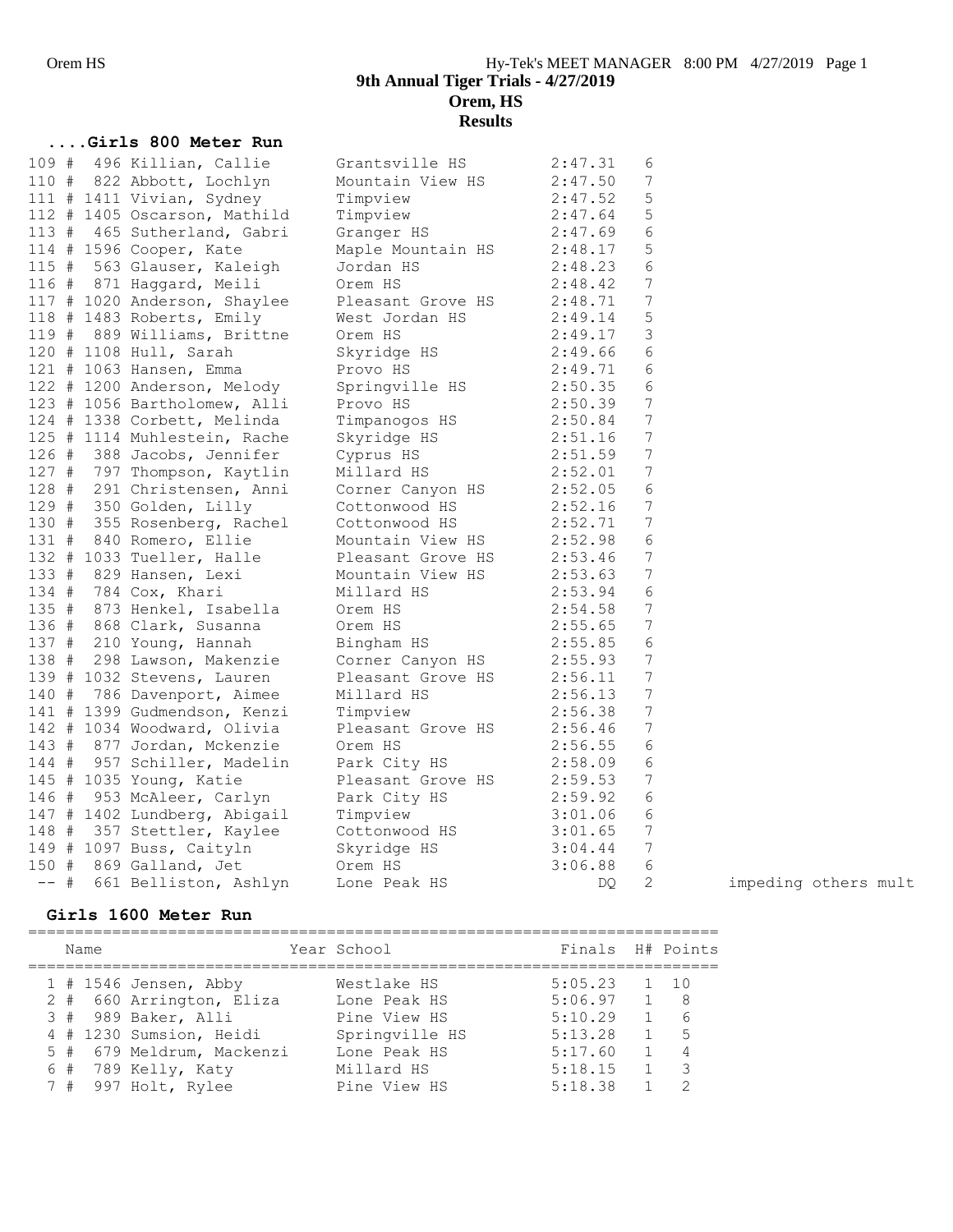|      |    | Girls 1600 Meter Run        |                    |         |                |   |
|------|----|-----------------------------|--------------------|---------|----------------|---|
|      | 8# | 665 Bybee, Katie            | Lone Peak HS       | 5:19.23 | $\mathbf{1}$   | 1 |
|      |    | 9 # 1544 Heslop, Emma       | Westlake HS        | 5:21.13 | $\mathbf 1$    |   |
|      |    | 10 # 686 Smart, Taylor      | Lone Peak HS       | 5:21.18 | $\mathbf{1}$   |   |
|      |    | 11 # 693 Winger, Monet      | Lone Peak HS       | 5:23.35 | $\overline{c}$ |   |
|      |    | 12 # 680 Merrill, Sarah     | Lone Peak HS       | 5:23.67 | $\mathbf{1}$   |   |
|      |    | 13 # 289 Bankhead, Abbie    | Corner Canyon HS   | 5:24.22 | $\mathbf{1}$   |   |
|      |    | 14 # 995 Hill, Jessica      | Pine View HS       | 5:25.84 | $\mathbf{1}$   |   |
|      |    | 15 # 730 Adams, Camilla     | Maple Mountain HS  | 5:25.99 | $\overline{2}$ |   |
|      |    | 16 # 832 Lindley, Kelsi     | Mountain View HS   | 5:26.27 | $\mathbf{1}$   |   |
|      |    | 17 # 827 Faragher, Ashley   | Mountain View HS   | 5:26.94 | $\overline{c}$ |   |
|      |    | 18 # 133 Shock, Danielle    | American Fork HS   | 5:27.07 | $\mathbf{1}$   |   |
|      |    | 19 # 841 Smith, Makenzi     | Mountain View HS   | 5:27.44 | $\mathbf{1}$   |   |
|      |    | 20 # 1178 Lusk, Rylie       | Spring Creek Hs-Nv | 5:28.54 | $\mathbf 1$    |   |
|      |    | 21 # 116 Hess, Madison      | American Fork HS   | 5:28.88 | $\mathbf{2}$   |   |
|      |    | 22 # 672 Hafen, Madi        | Lone Peak HS       | 5:28.97 | $\mathbf{1}$   |   |
|      |    | 23 # 1409 Stubbs, Shelby    | Timpview           | 5:31.90 | $\overline{c}$ |   |
|      |    | 24 # 1202 Blakey, Bethany   | Springville HS     | 5:33.48 | $\overline{c}$ |   |
|      |    | 25 # 450 Ricks, Kylah       | Grand County HS    | 5:33.80 | $\mathbf{1}$   |   |
|      |    | 26 # 1177 Lusk, Kendra      | Spring Creek Hs-Nv | 5:33.83 | $\overline{c}$ |   |
|      |    | 27 # 1354 Preator, Sidney   | Timpanogos HS      | 5:34.07 | $\overline{c}$ |   |
|      |    | 28 # 1218 Park, Ella        | Springville HS     | 5:34.52 | $\overline{c}$ |   |
|      |    | 29 # 1347 Mashburn, Brooke  | Timpanogos HS      | 5:35.55 | $\overline{c}$ |   |
|      |    | 30 # 1174 Florence, Grace   | Spring Creek Hs-Nv | 5:35.63 | $\overline{c}$ |   |
|      |    | 31 # 684 Seeley, Rachel     | Lone Peak HS       | 5:36.10 | $\overline{2}$ |   |
|      |    | 32 # 117 Hess, Sadie        | American Fork HS   | 5:36.70 | $\overline{c}$ |   |
|      |    | 33 # 677 Lehnhof, Sadie     | Lone Peak HS       | 5:37.64 | $\mathbf{2}$   |   |
|      |    | 34 # 531 Humbert, Geneva    | Highland HS        | 5:39.07 | $\overline{2}$ |   |
|      |    | 35 # 595 Deffner, Kristine  | Juan Diego C       | 5:39.62 | $\overline{4}$ |   |
|      |    | 36 # 1025 Harbertson, Maken | Pleasant Grove HS  | 5:39.75 | 3              |   |
|      |    | 37 # 119 Hopkins, Kailey    | American Fork HS   | 5:39.90 | $\overline{c}$ |   |
|      |    | 38 # 207 Vogler, Baylee     | Bingham HS         | 5:40.17 | 3              |   |
|      |    | 39 # 1278 Archer, Shelby    | Stansbury HS       | 5:40.67 | 3              |   |
|      |    | 40 # 122 Jensen, Natalie    | American Fork HS   | 5:40.81 | $\overline{c}$ |   |
|      |    | 41 # 128 Nettesheim, Lily   | American Fork HS   | 5:41.02 | $\overline{c}$ |   |
|      |    | 42 # 1026 Johnson, Lacey    | Pleasant Grove HS  | 5:41.19 | 3              |   |
|      |    | 43 # 179 Brawand, Marina    | Bingham HS         | 5:41.45 | $\mathsf 3$    |   |
|      |    | 44 # 296 Kimball, Mikayla   | Corner Canyon HS   | 5:42.17 | 3              |   |
|      |    | 45 # 943 Grissom, Elena     | Park City HS       | 5:42.38 | 4              |   |
| 46 # |    | 888 Trimble, Ari            | Orem HS            | 5:44.29 | 3              |   |
|      |    | 47 # 993 Finch, Jenessa     | Pine View HS       | 5:45.26 | $\overline{c}$ |   |
|      |    | 48 # 121 Jackson, Sariah    | American Fork HS   | 5:45.36 | $\overline{4}$ |   |
|      |    | 49 # 466 Vimbela, Daniela   | Granger HS         | 5:45.49 | $\mathsf 3$    |   |
|      |    | 50 # 1208 Felix, Lydia      | Springville HS     | 5:46.59 | $\mathsf 3$    |   |
| 51 # |    | 110 Green, Allie            | American Fork HS   | 5:46.69 | $\mathsf 3$    |   |
|      |    | 52 # 1343 Hickman, Shelbie  | Timpanogos HS      | 5:46.78 | $\mathsf 3$    |   |
|      |    | 53 # 990 Brown, Sylvia      | Pine View HS       | 5:46.83 | $\overline{c}$ |   |
|      |    | 54 # 1181 Perchetti, Mikkal | Spring Creek Hs-Nv | 5:47.16 | $\mathsf 3$    |   |
|      |    | 55 # 1058 Eatough, Savannah | Provo HS           | 5:47.28 | $\sqrt{4}$     |   |
|      |    | 56 # 306 Oler, Allison      | Corner Canyon HS   | 5:47.84 | $\mathsf S$    |   |
| 57 # |    | 205 Sorensen, Abby          | Bingham HS         | 5:48.40 | 4              |   |
|      |    | 58 # 297 Larsen, Alexia     | Corner Canyon HS   | 5:48.53 | $\overline{c}$ |   |
|      |    | 59 # 499 Palmer, Lindsey    | Grantsville HS     | 5:48.67 | $\sqrt{4}$     |   |
|      |    | 60 # 1096 Bahr, Hannah      | Skyridge HS        | 5:49.01 | $\mathfrak{Z}$ |   |
|      |    | 61 # 1094 Allen, Alissa     | Skyridge HS        | 5:49.06 | $\mathsf 3$    |   |
| 62 # |    | 349 Evans, Lily             | Cottonwood HS      | 5:49.63 | 4              |   |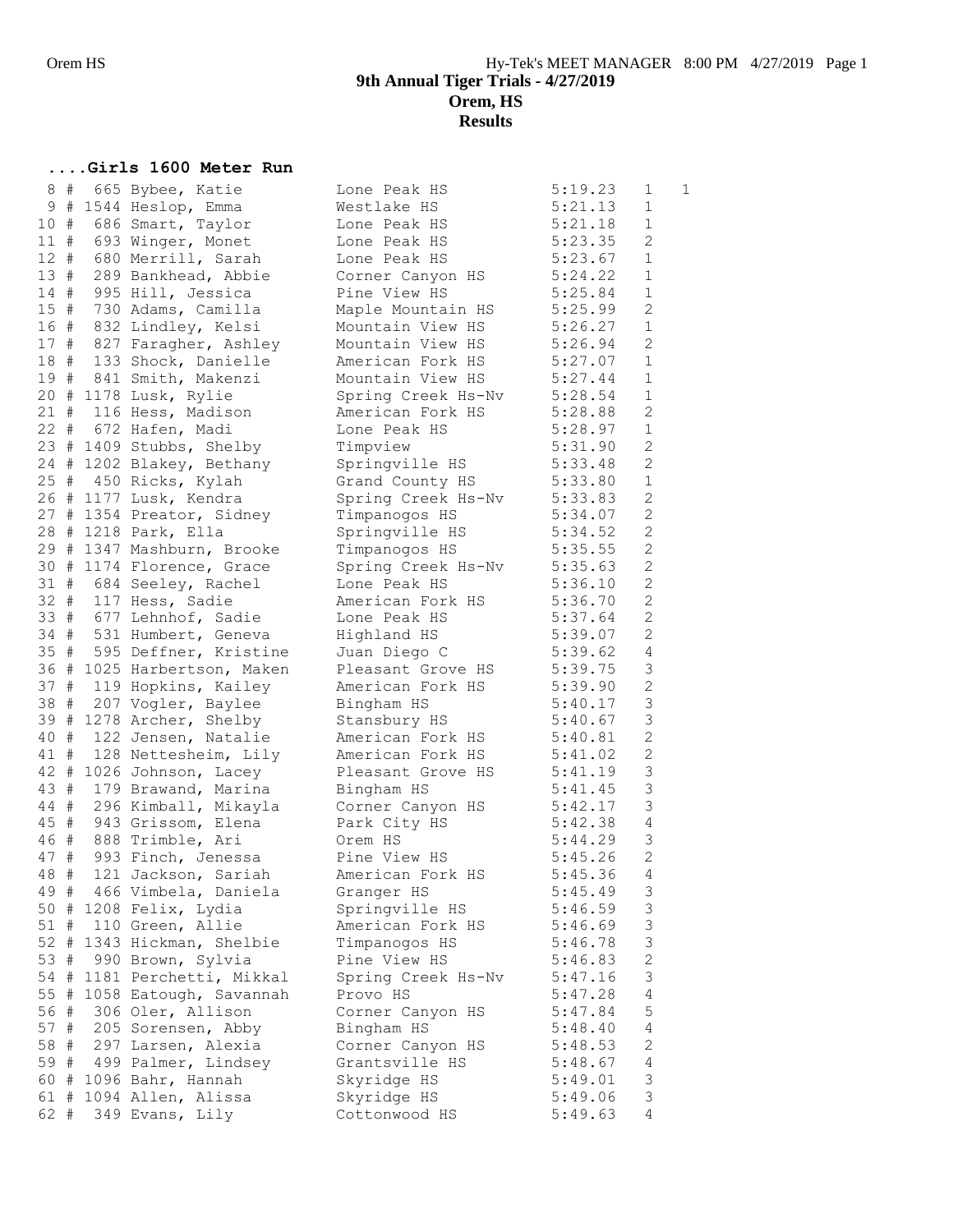### **....Girls 1600 Meter Run**

|  | 63 # 731 Bird, Kennedy                                 | Maple Mountain HS                | 5:49.66            | 3                          |
|--|--------------------------------------------------------|----------------------------------|--------------------|----------------------------|
|  | 64 # 685 Shumway, Julia                                | Lone Peak HS                     | 5:51.02            | $\overline{4}$             |
|  | 65 # 1022 Cryer, Becca                                 | Pleasant Grove HS                | 5:51.46            | $\mathfrak{Z}$             |
|  | 66 # 1203 Blakey, Laurissa                             | Springville HS                   | 5:51.54            | $\overline{4}$             |
|  | 67 # 996 Holt, Pyper                                   | Pine View HS                     | 5:51.55            | $\mathbf{2}$               |
|  | 68 # 1548 Lee, Macie                                   | Westlake HS                      | 5:51.59            | $\sqrt{4}$                 |
|  | 69 # 308 Richardson, Kali                              | Corner Canyon HS                 | 5:51.97            | $\sqrt{4}$                 |
|  | 70 # 831 Lindley, Alysa                                | Mountain View HS                 | 5:52.70            | $\ensuremath{\mathsf{3}}$  |
|  | 71 # 1702 Wood, Christina                              | Mountain View HS                 | 5:52.88            | $\mathsf S$                |
|  | 72 # 1061 Golding, Kate                                | Provo HS                         | 5:53.05            | $\overline{4}$             |
|  | 73 # 826 Chariton, Jenna                               | Mountain View HS                 | 5:53.10            | $\mathbf{2}$               |
|  | 74 # 1460 Ballard, Megan                               | West Jordan HS                   | 5:53.27            | $\overline{4}$             |
|  | 75 # 192 Margetts, Rachel                              | Bingham HS                       | 5:53.84            | $\mathbf{2}$               |
|  | 76 # 1535 Brower, Isabella                             | Westlake HS                      | 5:53.87            | $\sqrt{4}$                 |
|  | 77 # 1299 Spilker, Joelle                              | Stansbury HS                     | 5:53.90            | $\overline{4}$             |
|  | 78 # 346 Banks, Juliana                                | Cottonwood HS                    | 5:54.14            | $\overline{4}$             |
|  | 79 # 887 Tresner, Suzanna                              | Orem HS                          | 5:54.40            | $\mathsf 3$                |
|  | 80 # 1274 Allen, Elena                                 | Stansbury HS                     | 5:54.47            | $\mathfrak{Z}$             |
|  | 81 # 112 Hansen, Jane                                  | American Fork HS                 | 5:54.52            | $\mathfrak{Z}$             |
|  | 82 # 538 Murdock, Kate                                 | Highland HS                      | 5:55.89            | $\sqrt{4}$                 |
|  | 83 # 837 Mortensen, Rachel                             | Mountain View HS                 | 5:56.52            | $\mathsf 3$                |
|  | 84 # 194 Miller, Hope                                  |                                  | 5:56.92            | $\overline{4}$             |
|  | 85 # 432 Nielsen, Summer                               | Bingham HS<br>Elko High School   | 5:57.33            | $\overline{4}$             |
|  | 86 # 1701 Hartey, Avery                                |                                  | 5:58.13            | $\overline{4}$             |
|  | 87 # 951 LaPine, Sydney                                | Corner Canyon HS<br>Park City HS | 5:58.37            | $\mathsf S$                |
|  | 87 # 1282 Call, Brooke                                 | Stansbury HS                     | 5:58.37            | $\mathsf S$                |
|  | 89 # 1428 Dutson, Rylie                                | Uintah HS                        | 5:58.58            | $\overline{4}$             |
|  |                                                        |                                  |                    | $\mathsf S$                |
|  | 90 # 1221 Rex, Katherine                               | Springville HS                   | 5:59.30            | $\sqrt{4}$                 |
|  | 91 # 183 Child, Chloe                                  | Bingham HS                       | 5:59.46<br>5:59.79 | $\mathsf S$                |
|  | 92 # 1293 Ogden, Marian                                | Stansbury HS                     |                    | $\mathfrak{Z}$             |
|  | 92 # 1214 McClean, Madilyn                             | Springville HS                   | 5:59.79            | $\mathsf S$                |
|  | 94 # 498 Lowery, Eleanor                               | Grantsville HS                   | 6:00.31            | $\mathsf S$                |
|  | 95 # 1433 Merrill, Emma                                | West HS                          | 6:00.99            |                            |
|  | 96 # 828 Fielding, Emily                               | Mountain View HS                 | 6:01.86            | $\overline{4}$             |
|  | 97 # 822 Abbott, Lochlyn                               | Mountain View HS                 | 6:04.23            | $\mathsf S$<br>$\mathsf S$ |
|  | 98 # 1057 Cornell, Rebecca                             | Provo HS                         | 6:04.93            | $\mathsf S$                |
|  | 98 # 1438 Shale, Brynna                                | West HS                          | 6:04.93            |                            |
|  | 100 # 1357 Weber, Kati<br>101 # 1056 Bartholomew, Alli | Timpanogos HS                    | 6:05.46            | $\mathsf S$<br>$\mathsf S$ |
|  |                                                        | Provo HS                         | 6:05.73            | $\mathsf S$                |
|  | 102 # 1121 Taylor, Madi                                | Skyridge HS                      | 6:06.28            | $\mathsf S$                |
|  | 103 # 1411 Vivian, Sydney                              | Timpview                         | 6:06.93            |                            |
|  | 103 # 1098 Butler, Grace                               | Skyridge HS                      | 6:06.93            | 5                          |
|  | 105 # 1398 Dahl, Elaine                                | Timpview                         | 6:07.73            | $\mathsf S$                |
|  | 106 # 1551 Manwaring, Ellie                            | Westlake HS                      | 6:07.83            | $\mathsf S$                |
|  | 107 # 1295 Packer, Olivia                              | Stansbury HS                     | 6:09.40            | $\mathsf S$                |
|  | 108 # 1284 Chipman, Katelin                            | Stansbury HS                     | 6:12.10            | $\mathsf 3$                |
|  | 109 # 1479 Peters, McKall                              | West Jordan HS                   | 6:12.52            | $\mathsf S$                |
|  | 110 # 945 Herman, Samantha                             | Park City HS                     | 6:12.99            | $\overline{4}$             |
|  | 111 # 1119 Southwick, Shayli                           | Skyridge HS                      | 6:13.82            | $\mathsf S$                |
|  | 112 # 1100 Evans, Jordan                               | Skyridge HS                      | 6:16.22            | $\mathsf S$                |
|  | 113 # 1488 Thomson, Kenzy                              | West Jordan HS                   | 6:18.09            | $\mathsf S$                |
|  | 114 # 1024 Evans, Emma                                 | Pleasant Grove HS                | 6:18.71            | $\mathsf S$                |
|  | 115 # 1275 Allen, Miranda                              | Stansbury HS                     | 6:18.96            | 4                          |
|  | 116 # 1482 Pierce, Savannah                            | West Jordan HS                   | 6:19.22            | 5                          |
|  | 117 # 1485 Srianan, Malina                             | West Jordan HS                   | 6:21.16            | 5                          |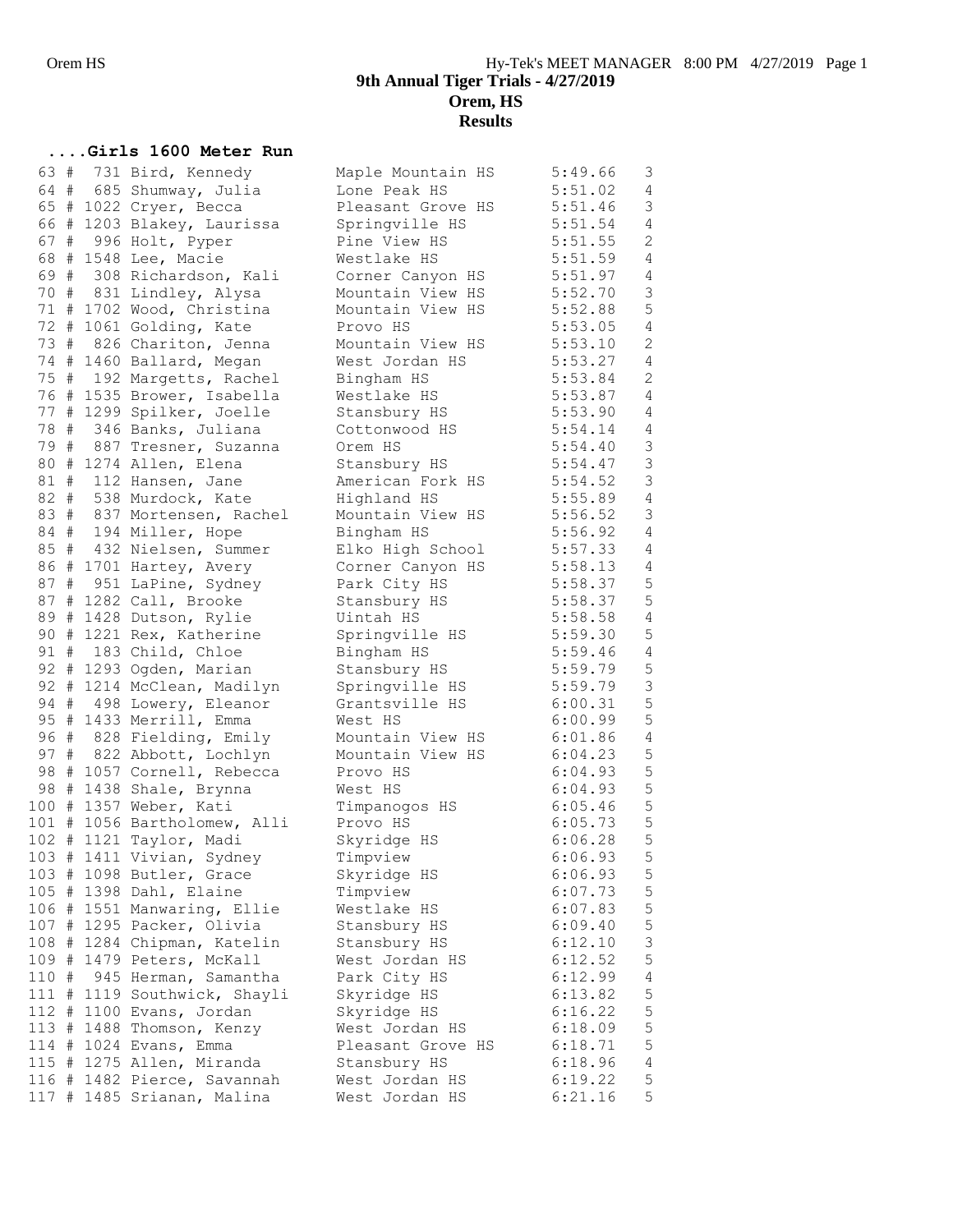#### **....Girls 1600 Meter Run**

|  | 118 # 1401 Jakins, Kendyl    | Timpview | 6:23.28 | 5 |
|--|------------------------------|----------|---------|---|
|  | 119 # 1402 Lundberg, Abigail | Timpview | 6:25.38 | 5 |

#### **Girls 3200 Meter Run**

|        | Name |                                   | Year School        | Finals H# Points |                |                                   |
|--------|------|-----------------------------------|--------------------|------------------|----------------|-----------------------------------|
|        |      | 1 # 633 Martin, Anna              | Lehi HS            | 11:15.92         | $\mathbf{1}$   | 10                                |
|        |      | 2 # 1403 Lundberg, Summer         | Timpview           | 11:22.78         |                | $1 \quad \blacksquare$<br>$\,8\,$ |
|        |      | 3 # 664 Bybee, Ali                | Lone Peak HS       | 11:24.40         | $\mathbf{1}$   | 6                                 |
|        |      | 4 # 678 Mason, Eliza Lone Peak HS |                    | 11:27.44         | 1              | 5                                 |
|        |      | 5 # 450 Ricks, Kylah              | Grand County HS    | 11:30.06         | $1 -$          | $\sqrt{4}$                        |
|        |      | 6 # 989 Baker, Alli               | Pine View HS       | 11:38.03         | $\mathbf{1}$   | 3                                 |
|        |      | 7 # 1412 Wilcox, Elizabeth        | Timpview           | 11:41.63         | 1              | $\overline{2}$                    |
|        |      | 8 # 1230 Sumsion, Heidi           | Springville HS     | 11:42.43         | $\mathbf{1}$   | $\mathbf{1}$                      |
| 9      | #    | 672 Hafen, Madi                   | Lone Peak HS       | 11:42.72         | $\mathbf{1}$   |                                   |
|        |      | 10 # 1178 Lusk, Rylie             | Spring Creek Hs-Nv | 11:43.22         | $\mathbf{1}$   |                                   |
|        |      | 11 # 832 Lindley, Kelsi           | Mountain View HS   | 11:45.89         | $\mathbf{1}$   |                                   |
|        |      | 12 # 676 Kemp, Hallie             | Lone Peak HS       | 11:49.98         | $\mathbf{1}$   |                                   |
|        |      | 13 # 827 Faragher, Ashley         | Mountain View HS   | 11:51.64         | $\mathbf 1$    |                                   |
|        |      | 14 # 114 Hess, Hailey             | American Fork HS   | 11:53.03         | $\mathbf 1$    |                                   |
|        |      | 15 # 260 Rupper, Caroline         | Brighton HS        | 11:53.83         | $\mathbf{1}$   |                                   |
|        |      | 16 # 1177 Lusk, Kendra            | Spring Creek Hs-Nv | 11:56.00         | $\overline{c}$ |                                   |
|        |      | 17 # 118 Hopkins, Brooklyn        | American Fork HS   | 12:09.60         | $\mathbf{1}$   |                                   |
|        |      | 18 # 1397 Boulton, Madelyn        | Timpview           | 12:12.21         | $\overline{c}$ |                                   |
|        |      | 19 # 666 Bybee, Kenzie            | Lone Peak HS       | 12:18.90         | $1\,$          |                                   |
|        |      | 20 # 1461 Black, Brynn            | West Jordan HS     | 12:34.35         | $\overline{c}$ |                                   |
|        |      | 21 # 1208 Felix, Lydia            | Springville HS     | 12:43.09         | $\overline{c}$ |                                   |
|        |      | 22 # 1530 Allen, Kanza            | Westlake HS        | 12:43.60         | $\overline{c}$ |                                   |
|        |      | 23 # 888 Trimble, Ari             | Orem HS            | 12:47.88         | $\overline{c}$ |                                   |
|        |      | 24 # 101 Barlow, Abigail          | American Fork HS   | 12:50.59         | $\overline{2}$ |                                   |
|        |      | 25 # 831 Lindley, Alysa           | Mountain View HS   | 12:52.65         | $\overline{c}$ |                                   |
|        |      | 26 # 878 Legas, Mia               | Orem HS            | 12:59.44         | $\overline{2}$ |                                   |
|        |      | 27 # 1460 Ballard, Megan          | West Jordan HS     | 13:01.36         | $\overline{c}$ |                                   |
|        |      | 28 # 1408 Smith, Mercy            | Timpview           | 13:06.40         | $\overline{c}$ |                                   |
|        |      | 29 # 499 Palmer, Lindsey          | Grantsville HS     | 13:11.32         | $\overline{2}$ |                                   |
|        |      | 30 # 1547 Jensen, Molly           | Westlake HS        | 13:12.04         | $\overline{c}$ |                                   |
|        |      | 31 # 1433 Merrill, Emma           | West HS            | 13:17.91         | $\overline{c}$ |                                   |
|        |      | 32 # 1201 Ballard, Paige          | Springville HS     | 13:18.38         | $\overline{c}$ |                                   |
|        |      | 33 # 1479 Peters, McKall          | West Jordan HS     | 13:31.16         | $\overline{c}$ |                                   |
|        |      | 34 # 490 Garcia, Desiree          | Grantsville HS     | 13:49.43         | $\overline{2}$ |                                   |
| $--$ # |      | 836 Merchant, Maisy               | Mountain View HS   | DNF              | $\overline{2}$ |                                   |

#### **Girls 100 Meter Hurdles**

=============================================================================== Name Year School Finals Wind H# Points =============================================================================== 1 # 880 Merrill, Lauren Orem HS 15.29 +0.0 1 10 2 # 1183 Walz, Payge Spring Creek Hs-Nv 15.43 +0.0 1 8 3 # 288 Bagley, Emma Corner Canyon HS 15.85 +0.0 1 6 4 # 495 Hurst, Erin Grantsville HS 16.21 +0.0 1 5 5 # 248 Brandt, Bailey Brighton HS 16.34 -0.6 2 4 6 # 199 Porter, Elise Bingham HS 16.35 +0.0 1 3 7 # 875 Johnson, Adelaide Orem HS 16.36 -0.6 2 2 8 # 1105 Harper, Kimberley Skyridge HS 16.72 -0.6 2 1 16.722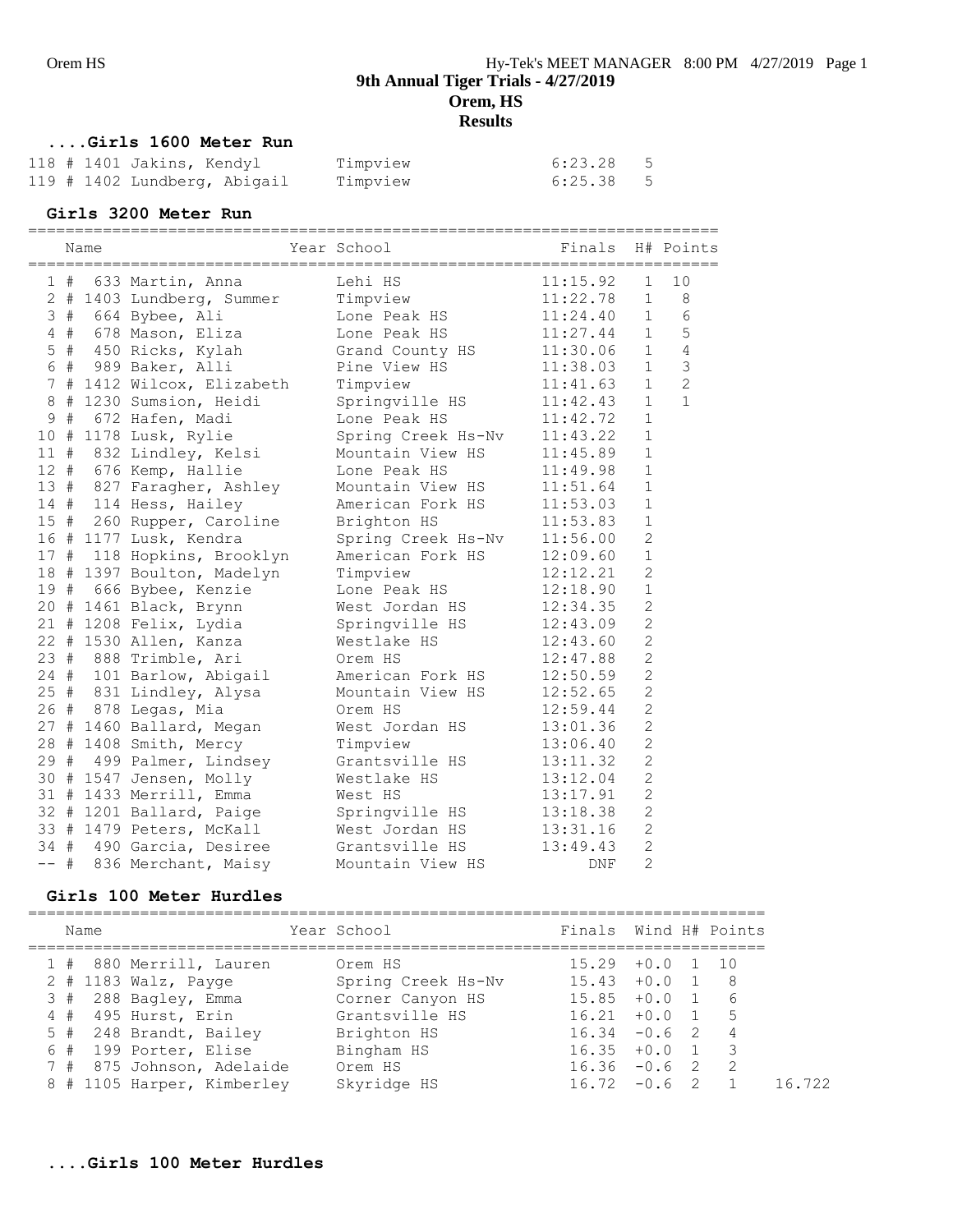| Orem HS |                                     | Hy-Tek's MEET MANAGER $8:00 \text{ PM}$ 4/27/2019 Page 1 |  |  |
|---------|-------------------------------------|----------------------------------------------------------|--|--|
|         | 9th Annual Tiger Trials - 4/27/2019 |                                                          |  |  |
|         | Orem. HS                            |                                                          |  |  |
|         | <b>Results</b>                      |                                                          |  |  |

|      |  | 9 # 1336 Baker, Ashlyn Timpanogos HS J16.72 +0.0 1                                                                                                                                                                                         |                   |       |                  |   | 16.724 |
|------|--|--------------------------------------------------------------------------------------------------------------------------------------------------------------------------------------------------------------------------------------------|-------------------|-------|------------------|---|--------|
|      |  | $10$ # 675 James, Samantha Lone Peak HS $16.78$ +0.0 1                                                                                                                                                                                     |                   |       |                  |   |        |
|      |  |                                                                                                                                                                                                                                            |                   |       |                  |   |        |
|      |  | 11 # 530 Hicks, Moira<br>12 # 1169 Binger, Lydia<br>13 # 673 Hansen, Alyce Lone Peak HS 17.16 -1.8 5<br>14 # 561 Biggs, Maja Jordan HS 17.30 -0.7 3<br>15 # 735 Knutzen, Gracie Maple Mountain HS 17.34 -0.9 4                             |                   |       |                  |   |        |
|      |  |                                                                                                                                                                                                                                            |                   |       |                  |   |        |
|      |  |                                                                                                                                                                                                                                            |                   |       |                  |   |        |
|      |  |                                                                                                                                                                                                                                            |                   |       |                  |   |        |
|      |  |                                                                                                                                                                                                                                            |                   |       |                  |   |        |
|      |  |                                                                                                                                                                                                                                            |                   |       |                  |   |        |
|      |  |                                                                                                                                                                                                                                            |                   |       |                  |   |        |
|      |  |                                                                                                                                                                                                                                            |                   |       |                  |   |        |
|      |  |                                                                                                                                                                                                                                            |                   |       |                  |   |        |
|      |  |                                                                                                                                                                                                                                            |                   |       |                  |   |        |
|      |  |                                                                                                                                                                                                                                            |                   |       |                  |   |        |
|      |  |                                                                                                                                                                                                                                            |                   |       |                  |   |        |
|      |  |                                                                                                                                                                                                                                            |                   |       |                  |   |        |
|      |  |                                                                                                                                                                                                                                            |                   |       |                  |   |        |
|      |  |                                                                                                                                                                                                                                            |                   |       |                  |   |        |
|      |  |                                                                                                                                                                                                                                            |                   |       |                  |   |        |
|      |  |                                                                                                                                                                                                                                            |                   |       |                  |   |        |
|      |  |                                                                                                                                                                                                                                            |                   |       |                  |   |        |
|      |  |                                                                                                                                                                                                                                            |                   |       |                  |   |        |
|      |  |                                                                                                                                                                                                                                            |                   |       |                  |   |        |
|      |  |                                                                                                                                                                                                                                            |                   |       |                  |   |        |
|      |  |                                                                                                                                                                                                                                            |                   |       |                  |   |        |
|      |  |                                                                                                                                                                                                                                            |                   |       |                  |   |        |
|      |  |                                                                                                                                                                                                                                            |                   |       |                  |   |        |
|      |  |                                                                                                                                                                                                                                            |                   |       |                  |   |        |
|      |  | 14 # 761 Eiggs, Waja and Homain HS 17.34 -0.9 4<br>15 # 735 Knutzen, Gracie Maple Mountain HS 17.34 -0.9 4<br>15 # 1276 Alvey, Kayla Stansbury HS 17.34 -0.9 4<br>17 # 1215 MeHoes, Brianna Springville HS 17.53 -0.7 3<br>18 # 1207 Ethin |                   |       |                  |   |        |
|      |  |                                                                                                                                                                                                                                            |                   |       |                  |   |        |
|      |  |                                                                                                                                                                                                                                            |                   |       |                  |   |        |
|      |  |                                                                                                                                                                                                                                            |                   |       |                  |   |        |
| 40 # |  | 939 Dalton, Jillian Park City HS 18.67                                                                                                                                                                                                     |                   |       | $+0.0$           | 6 |        |
|      |  |                                                                                                                                                                                                                                            |                   |       |                  |   |        |
|      |  |                                                                                                                                                                                                                                            |                   |       |                  |   |        |
|      |  |                                                                                                                                                                                                                                            |                   |       |                  |   |        |
|      |  | 40 # 190 Kowallis, Maren Bingham HS 18.67 + 0.0 6<br>42 # 188 Johansen, Taylor Bingham HS 18.70 - 0.9 4<br>42 # 106 Briggs, Reagan American Fork HS 18.70 - 1.8 5<br>44 # 635 Warcup, Talia Lehi HS 18.71 + 0.0 8<br>45 # 1001 Wilson,     |                   |       |                  |   |        |
|      |  |                                                                                                                                                                                                                                            |                   |       |                  |   |        |
|      |  |                                                                                                                                                                                                                                            |                   |       |                  |   |        |
|      |  | 46 # 123 Johnson, Annika Merican Fork HS 18.88 -1.2 7                                                                                                                                                                                      |                   |       |                  |   |        |
|      |  | 47 # 1277 Anderson, Hannah Stansbury HS 18.95 -1.2 7<br>48 # 261 Searle, Brooke Brighton HS 19.05 +0.0 9                                                                                                                                   |                   |       |                  |   |        |
|      |  |                                                                                                                                                                                                                                            |                   |       |                  |   |        |
|      |  | 49 # 1542 Gregory, Alyssa Westlake HS $19.09 -0.7$ 3                                                                                                                                                                                       |                   |       |                  |   |        |
|      |  | 50 # 311 Staker, Sarah                                                                                                                                                                                                                     | Corner Canyon HS  | 19.12 | $+0.0$ 10        |   |        |
|      |  | 51 # 1286 Conkle, Olivia                                                                                                                                                                                                                   | Stansbury HS      | 19.13 | $+0.0$           | 8 |        |
| 52 # |  | 523 Brown, Elizabeth                                                                                                                                                                                                                       | Highland HS       | 19.27 | $-1.2$           | 7 |        |
|      |  | 53 # 264 Williams, Annie                                                                                                                                                                                                                   | Brighton HS       | 19.40 | $+0.0$           | 9 |        |
|      |  | 54 # 599 Lentz, Maya                                                                                                                                                                                                                       | Juan Diego C      | 19.47 | $-1.2$           | 7 |        |
|      |  | 55 # 1030 Schaerrer, Covey                                                                                                                                                                                                                 | Pleasant Grove HS | 19.50 | $-1.8$           | 5 |        |
|      |  | 56 # 1099 Conner, Carly                                                                                                                                                                                                                    | Skyridge HS       | 19.51 | $+0.0 10$        |   |        |
| 56 # |  | 102 Barlow, Micaela                                                                                                                                                                                                                        | American Fork HS  | 19.51 | $\bf+0$ . $\bf0$ | 8 |        |
| 58 # |  | 542 Schwendiman, Ruth                                                                                                                                                                                                                      | Highland HS       | 19.60 | $+0.0$           | 9 |        |
|      |  | 59 # 867 Challis, Ella                                                                                                                                                                                                                     | Orem HS           | 19.63 | $+0.0$           | 9 |        |
|      |  | 60 # 1555 Payne, Paige                                                                                                                                                                                                                     | Westlake HS       | 19.70 | $+0.0$           | 9 |        |
| 61 # |  | 501 Ussing, Jenna                                                                                                                                                                                                                          | Grantsville HS    | 19.77 | $+0.0$           | 9 |        |
|      |  | 62 # 884 Roberts, Lauren                                                                                                                                                                                                                   | Orem HS           | 19.89 | $+0.0 10$        |   |        |

|      |  | $\frac{1}{2}$ $\frac{1}{2}$ $\frac{1}{2}$ $\frac{1}{2}$ $\frac{1}{2}$ $\frac{1}{2}$ $\frac{1}{2}$ $\frac{1}{2}$ $\frac{1}{2}$ $\frac{1}{2}$ | e empanogo o no           |                  |           |                          |
|------|--|---------------------------------------------------------------------------------------------------------------------------------------------|---------------------------|------------------|-----------|--------------------------|
|      |  | 10 # 675 James, Samantha                                                                                                                    | Lone Peak HS              | 16.78            | $+0.0$    | $\mathbf{1}$             |
|      |  | 11 # 530 Hicks, Moira                                                                                                                       | Highland HS               | $17.11 - 0.6$ 2  |           |                          |
|      |  | 12 # 1169 Binger, Lydia                                                                                                                     | Spring Creek Hs-Nv        | 17.16            | $-1.8$    | $5\phantom{.0}$          |
|      |  | 13 # 673 Hansen, Alyce                                                                                                                      | Lone Peak HS              | 17.23            | $-0.7$    | $\mathcal{S}$            |
|      |  | 14 # 561 Biggs, Maja                                                                                                                        | Jordan HS                 | 17.30            | $-0.7$    | $\mathfrak{Z}$           |
|      |  | 15 # 735 Knutzen, Gracie                                                                                                                    | Maple Mountain HS         | 17.34            | $-0.9$    | $\overline{4}$           |
|      |  | 16 # 1276 Alvey, Kayla                                                                                                                      | Stansbury HS              | 17.38            | $-0.7$    | $\mathcal{E}$            |
|      |  | 17 # 1215 McHoes, Brianna                                                                                                                   | Springville HS            | 17.50            | $-0.7$    | $\mathsf 3$              |
|      |  | 18 # 1207 Ethington, Evy                                                                                                                    | Springville HS            | 17.51            | $-0.6$    | $\mathbf{2}$             |
|      |  | 19 # 1031 Schuenman, Amy                                                                                                                    | Pleasant Grove HS         | 17.54            | $-0.9$    | $\overline{4}$           |
|      |  | 20 # 952 Maki, Haley                                                                                                                        | Park City HS              | 17.57            | $-0.7$    | $\mathcal{S}$            |
|      |  | 21 # 932 Brotherson, Katie                                                                                                                  | Park City HS              | $17.58 - 0.6$    |           | $\mathbf{2}$             |
|      |  | 22 # 1062 Gomm, Ally                                                                                                                        | Provo HS                  | 17.60            | $+0.0$    | $\mathbf{1}$             |
|      |  | 23 # 1217 Osborn, Emmalee                                                                                                                   | Springville HS            | 17.64            | $-0.7$    | $\mathfrak{Z}$           |
|      |  | 24 # 1349 Miles, Darcie                                                                                                                     |                           | 17.66            | $-0.6$    | $\overline{\phantom{a}}$ |
|      |  | 25 # 674 Hartle, Chynna                                                                                                                     | Timpanogos HS             |                  |           | $5\phantom{.0}$          |
|      |  |                                                                                                                                             | Lone Peak HS              | 17.75            | $-1.8$    |                          |
|      |  | 26 # 203 Smith, Eliza                                                                                                                       | Bingham HS                | 17.78            | $-0.6$    | $\mathbf{2}$             |
|      |  | 27 # 1285 Coleman, Samantha                                                                                                                 | Stansbury HS              | 17.81            | $-0.9$    | $\overline{4}$           |
|      |  | 28 # 386 Guest, Annie                                                                                                                       | Cyprus HS                 | 17.84            | $-0.9$    | $\overline{4}$           |
|      |  | 29 # 256 LaFleur, Madeline                                                                                                                  | Brighton HS               | 17.86            | $-1.8$    | $\mathsf S$              |
|      |  | 30 # 956 Plavocos, Grace                                                                                                                    | Park City HS              | 18.04            | $-0.9$    | $\overline{4}$           |
|      |  | 31 # 983 Golding, Lacey                                                                                                                     | Payson HS                 | 18.05            | $-0.7$    | $\mathcal{S}$            |
|      |  | 32 # 293 Done, Mina                                                                                                                         | Corner Canyon HS          | 18.06            | $-1.8$    | $5\phantom{.0}$          |
|      |  | 33 # 1289 Hinton, Gracey                                                                                                                    | Stansbury HS              | 18.11            | $-0.9$    | $\overline{4}$           |
|      |  | 34 # 1213 Jones, Meagan                                                                                                                     | Springville HS            | 18.16            | $-0.9$    | 4                        |
|      |  | 35 # 132 Seamons, Grace                                                                                                                     | American Fork HS          | 18.47            | $+0.0$    | 6                        |
|      |  | 36 # 890 Williams, Jessica                                                                                                                  | Orem HS                   | 18.48            | $-1.2$    | 7                        |
|      |  | 37 # 830 Lee, Jordyn                                                                                                                        | Mountain View HS          | 18.50            | $+0.0$    | 6                        |
|      |  | 38 # 1554 Payne, Hayley                                                                                                                     | Westlake HS               | 18.57            | $+0.0$    | $6\,$                    |
|      |  | 39 # 792 Miller, Rylee                                                                                                                      | Millard HS                | 18.60            | $+0.0$    | $6\,$                    |
| 40 # |  | 939 Dalton, Jillian                                                                                                                         | Park City HS              | 18.67            | $+0.0$    | 6                        |
| 40 # |  | 190 Kowallis, Maren                                                                                                                         | Bingham HS                | 18.67            | $+0.0$    | $6\,$                    |
| 42 # |  | 188 Johansen, Taylor                                                                                                                        | Bingham HS                | 18.70            | $-0.9$    | $\overline{4}$           |
| 42 # |  | 106 Briggs, Reagan                                                                                                                          | American Fork HS          | 18.70            | $-1.8$    | $\mathbf 5$              |
|      |  | 44 # 635 Warcup, Talia                                                                                                                      | Lehi HS                   | 18.71            | $+0.0$    | 8                        |
|      |  | 45 # 1001 Wilson, Ellie                                                                                                                     | Pine View HS              | $18.82 - 1.8$    |           | 5                        |
|      |  | 46 # 123 Johnson, Annika                                                                                                                    | American Fork HS          | $18.88 - 1.2$ 7  |           |                          |
|      |  | 47 # 1277 Anderson, Hannah                                                                                                                  | Stansbury HS              | 18.95            | $-1.2$ 7  |                          |
|      |  | 48 # 261 Searle, Brooke                                                                                                                     | Brighton HS               | 19.05            | $+0.0$ 9  |                          |
|      |  | 49 # 1542 Gregory, Alyssa                                                                                                                   | Westlake HS               | 19.09            | $-0.7$    | 3                        |
|      |  | 50 # 311 Staker, Sarah                                                                                                                      | Corner Canyon HS          | $19.12 + 0.0 10$ |           |                          |
|      |  | 51 # 1286 Conkle, Olivia                                                                                                                    | Stansbury HS              | 19.13            | $+0.0$ 8  |                          |
| 52 # |  | 523 Brown, Elizabeth                                                                                                                        | Highland HS               | 19.27            | $-1.2$    | 7                        |
|      |  | 53 # 264 Williams, Annie                                                                                                                    | Brighton HS               | 19.40            | $+0.0$    | 9                        |
|      |  | 54 # 599 Lentz, Maya                                                                                                                        | Juan Diego C              | 19.47            | $-1.2$    | 7                        |
|      |  | 55 # 1030 Schaerrer, Covey                                                                                                                  | Pleasant Grove HS         | 19.50            | $-1.8$    | $\mathsf S$              |
|      |  | 56 # 1099 Conner, Carly                                                                                                                     | Skyridge HS               | 19.51            | $+0.0$ 10 |                          |
|      |  | 56 # 102 Barlow, Micaela                                                                                                                    | American Fork HS          | 19.51            | $+0.0$    | - 8                      |
|      |  | 58 # 542 Schwendiman, Ruth                                                                                                                  | Highland HS               | 19.60            | $+0.0$    | 9                        |
|      |  | 59 # 867 Challis, Ella                                                                                                                      | Orem HS                   | 19.63            | $+0.0$    | 9                        |
|      |  | 60 # 1555 Payne, Paige                                                                                                                      | Westlake HS               | 19.70            | $+0.0$    | 9                        |
| 61 # |  |                                                                                                                                             |                           |                  | $+0.0$    | 9                        |
| 62 # |  | 501 Ussing, Jenna                                                                                                                           | Grantsville HS<br>Orem HS | 19.77<br>19.89   | $+0.0$ 10 |                          |
|      |  | 884 Roberts, Lauren                                                                                                                         |                           |                  |           |                          |
| 63 # |  | 425 Griggs, Mackenzie                                                                                                                       | Elko High School          | 19.93            | $+0.0$    | 8                        |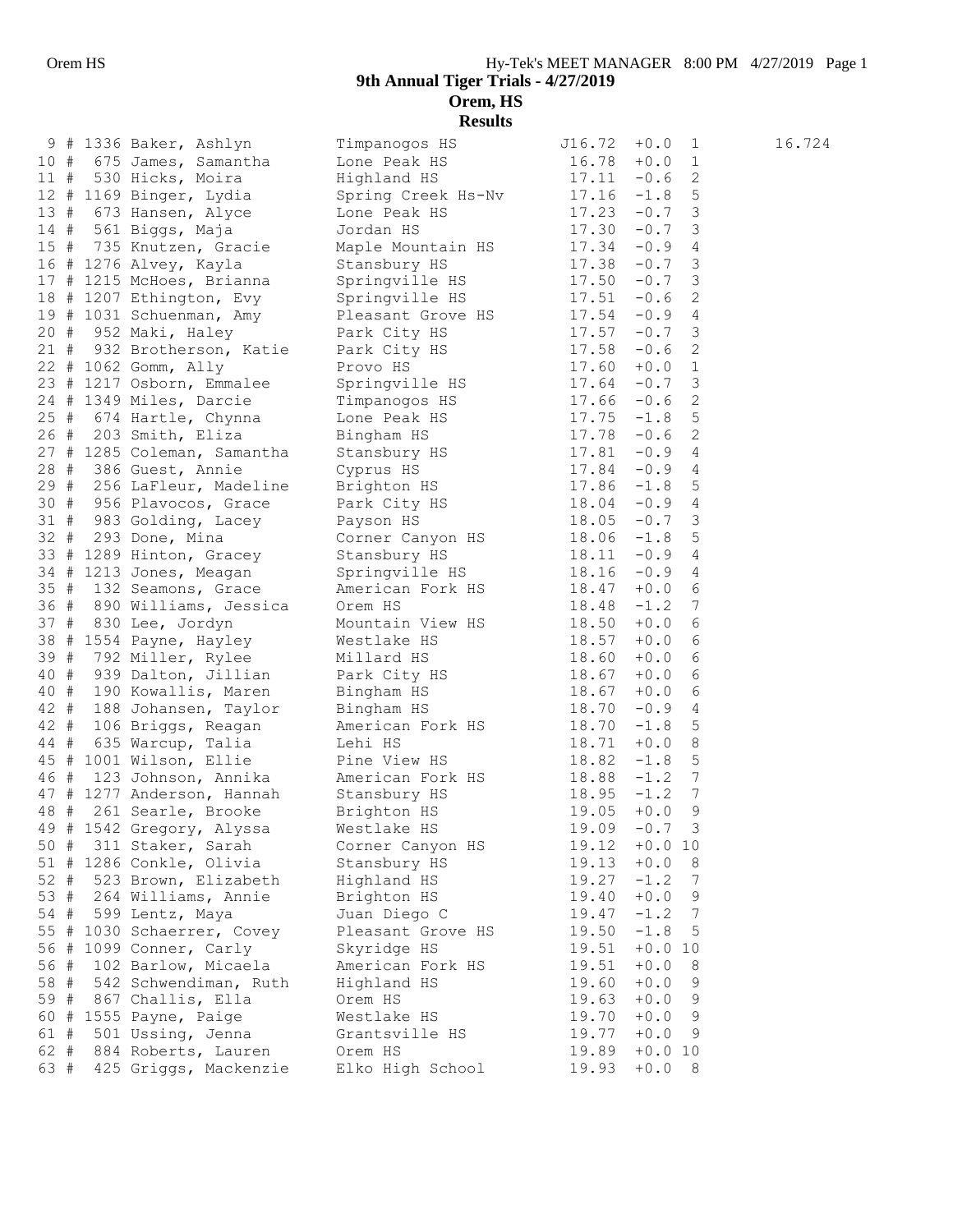**....Girls 100 Meter Hurdles**

|  | 64 # 1093 Alaimo, Marie | Skyridge HS | $20.18 + 0.08$  |  |
|--|-------------------------|-------------|-----------------|--|
|  | 65 # 247 Anderson, Anna | Brighton HS | $20.84 + 0.010$ |  |

#### **Girls 300 Meter Hurdles**

|                |       | Name |                             | Year School        | Finals |                  | H# Points      |
|----------------|-------|------|-----------------------------|--------------------|--------|------------------|----------------|
| 1.             | #     |      | 108 Edwards, Madeline       | American Fork HS   | 44.20  | $\mathbf 1$      | 10             |
|                |       |      | 2 # 880 Merrill, Lauren     | Orem HS            | 45.33  | $\mathbf{1}$     | $\,8\,$        |
|                |       |      | 3 # 1062 Gomm, Ally         | Provo HS           | 45.60  | $\mathbf{1}$     | 6              |
|                |       |      | 4 # 669 Eaton, Maddy        | Lone Peak HS       | 46.22  | $\mathbf{1}$     | 5              |
|                | $5$ # |      | 248 Brandt, Bailey          | Brighton HS        | 47.00  | $\mathbf{1}$     | $\sqrt{4}$     |
| 6              |       |      | # 1336 Baker, Ashlyn        | Timpanogos HS      | 47.11  | $\mathbf{2}$     | 3              |
| $7\phantom{.}$ | $\#$  |      | 675 James, Samantha         | Lone Peak HS       | 47.15  | $\mathbf{1}$     | $\overline{2}$ |
| 8              |       |      | # 1105 Harper, Kimberley    | Skyridge HS        | 47.17  | $\mathbf{1}$     | $\mathbf{1}$   |
| 9              | #     |      | 495 Hurst, Erin             | Grantsville HS     | 47.40  | $\overline{2}$   |                |
|                |       |      | 10 # 1183 Walz, Payge       | Spring Creek Hs-Nv | 47.53  | $\mathbf{2}$     |                |
| 11#            |       |      | 875 Johnson, Adelaide       | Orem HS            | 47.56  | $\mathbf{2}$     |                |
|                |       |      | 12 # 1169 Binger, Lydia     | Spring Creek Hs-Nv | 47.61  | $\mathbf{2}$     |                |
|                |       |      | 13 # 1355 Vance, Kathryn    | Timpanogos HS      | 47.79  | $\mathbf{1}$     |                |
|                |       |      | 14 # 1276 Alvey, Kayla      | Stansbury HS       | 48.00  | $\mathbf{2}$     |                |
| 15#            |       |      | 673 Hansen, Alyce           | Lone Peak HS       | 48.38  | $\mathcal{S}$    |                |
| 16 #           |       |      | 932 Brotherson, Katie       | Park City HS       | 48.41  | $\sqrt{2}$       |                |
|                |       |      | 17 # 288 Bagley, Emma       | Corner Canyon HS   | 49.34  | $\mathsf S$      |                |
|                |       |      | 18 # 199 Porter, Elise      | Bingham HS         | 49.69  | $\mathfrak{Z}$   |                |
|                |       |      | 19 # 1554 Payne, Hayley     | Westlake HS        | 49.95  | 5                |                |
|                |       |      | 20 # 203 Smith, Eliza       | Bingham HS         | 50.04  | $\mathfrak{Z}$   |                |
|                |       |      | 21 # 1207 Ethington, Evy    | Springville HS     | 50.20  | $\mathbf{2}$     |                |
|                |       |      | 22 # 1285 Coleman, Samantha | Stansbury HS       | 50.33  | $\mathfrak{Z}$   |                |
|                |       |      | 23 # 1217 Osborn, Emmalee   | Springville HS     | 50.40  | $\sqrt{4}$       |                |
|                |       |      | 24 # 1215 McHoes, Brianna   | Springville HS     | 50.67  | $\sqrt{4}$       |                |
|                |       |      | 25 # 1001 Wilson, Ellie     | Pine View HS       | 50.73  | 3                |                |
|                |       |      | 26 # 631 Hritz, Makenna     | Lehi HS            | 51.27  | $\overline{4}$   |                |
|                |       |      | 27 # 952 Maki, Haley        | Park City HS       | 51.81  | $\mathsf 3$      |                |
|                |       |      | 28 # 1334 Price, Cassie     | Taylorsville HS    | 51.87  | $\overline{4}$   |                |
| 29 #           |       |      | 256 LaFleur, Madeline       | Brighton HS        | 51.94  | 5                |                |
| 30 #           |       |      | 733 Harris, Sarah           | Maple Mountain HS  | 52.07  | $\boldsymbol{7}$ |                |
|                |       |      | 31 # 1099 Conner, Carly     | Skyridge HS        | 52.36  | 5                |                |
| $32 +$         |       |      | 132 Seamons, Grace          | American Fork HS   | 52.64  | 5                |                |
|                |       |      | 33 # 1289 Hinton, Gracey    | Stansbury HS       | 52.87  | $\sqrt{4}$       |                |
|                |       |      | 34 # 123 Johnson, Annika    | American Fork HS   | 52.92  | 5                |                |
|                |       |      | 35 # 386 Guest, Annie       | Cyprus HS          | 53.06  | 6                |                |
| 36 #           |       |      | 530 Hicks, Moira            | Highland HS        | 53.34  | $\overline{4}$   |                |
|                |       |      | 37 # 1277 Anderson, Hannah  | Stansbury HS       | 53.76  | 6                |                |
| 38             | #     |      | 264 Williams, Annie         | Brighton HS        | 53.79  | 8                |                |
| 39 #           |       |      | 188 Johansen, Taylor        | Bingham HS         | 54.19  | 5                |                |
|                |       |      | 40 # 1555 Payne, Paige      | Westlake HS        | 54.24  | $\boldsymbol{7}$ |                |
|                |       |      | 41 # 1213 Jones, Meagan     | Springville HS     | 54.34  | $\mathsf 9$      |                |
|                |       |      | 42 # 1297 Ploehn, Annie     | Stansbury HS       | 54.53  | 6                |                |
| 43 #           |       |      | 501 Ussing, Jenna           | Grantsville HS     | 54.74  | $\mathsf 9$      |                |
| 44 #           |       |      | 261 Searle, Brooke          | Brighton HS        | 54.79  | $\mathsf 9$      |                |
|                |       |      | 45 # 1095 Archer, Brooke    | Skyridge HS        | 54.84  | $\,8\,$          |                |
| 46 #           |       |      | 599 Lentz, Maya             | Juan Diego C       | 54.96  | $\boldsymbol{7}$ |                |
| 47 #           |       |      | 485 Arave, Myranda          | Grantsville HS     | 55.14  | 7                |                |
| 48 #           |       |      | 106 Briggs, Reagan          | American Fork HS   | 55.21  | 8                |                |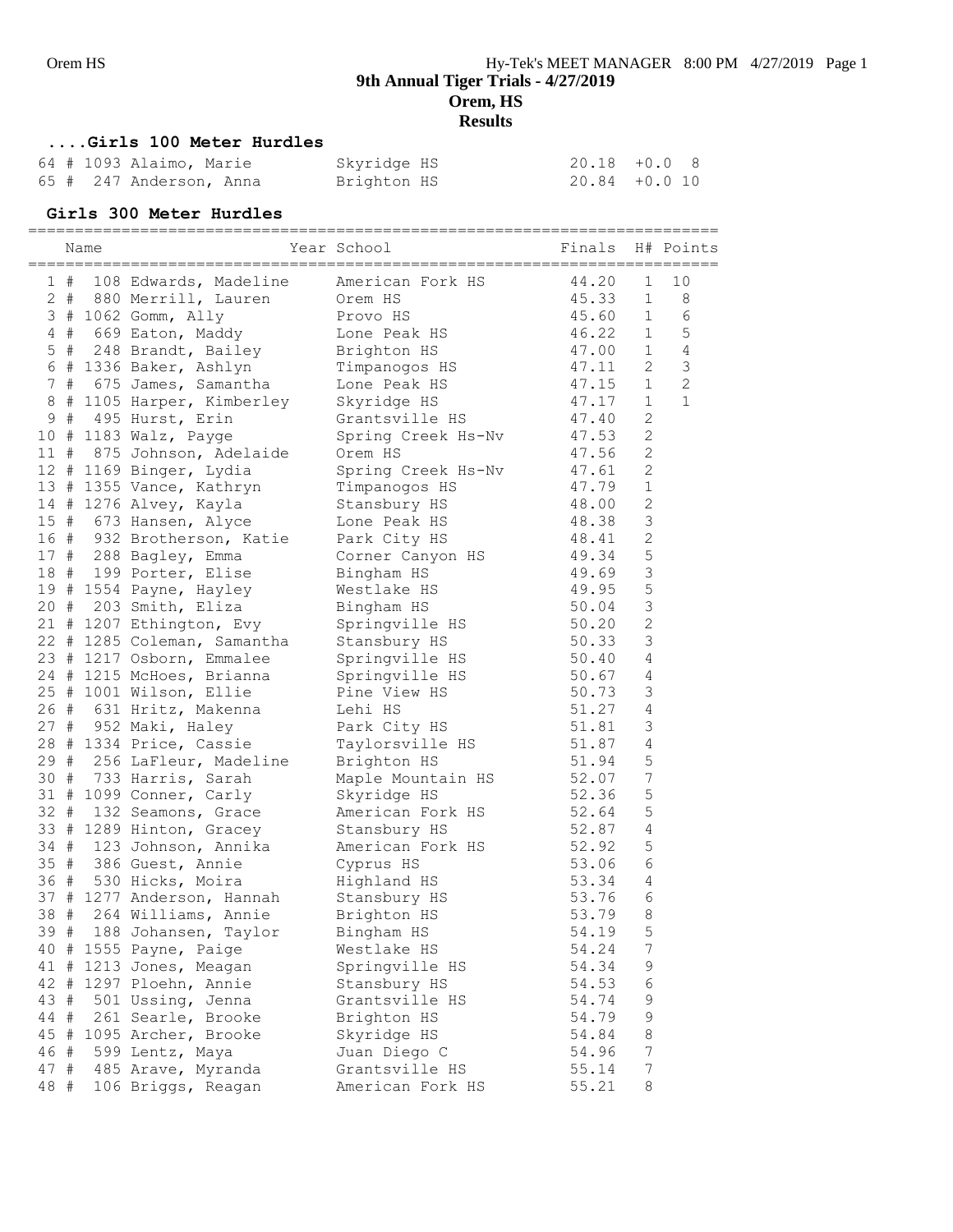#### **....Girls 300 Meter Hurdles**

|  | Highland HS                                                                                                                                                                                                                    | 55.58 | - 6 |
|--|--------------------------------------------------------------------------------------------------------------------------------------------------------------------------------------------------------------------------------|-------|-----|
|  | Cyprus HS                                                                                                                                                                                                                      | 55.70 | -8  |
|  | Elko High School                                                                                                                                                                                                               | 55.79 | 7   |
|  | Skyridge HS                                                                                                                                                                                                                    | 55.88 | -6  |
|  | Bingham HS                                                                                                                                                                                                                     | 56.30 | - 8 |
|  | Park City HS                                                                                                                                                                                                                   | 56.55 | 9   |
|  | Grantsville HS                                                                                                                                                                                                                 | 57.44 | 9   |
|  | Brighton HS                                                                                                                                                                                                                    | 57.62 | 9   |
|  | 49 # 523 Brown, Elizabeth<br>50 # 398 Westover, Alyssa<br>51 # 425 Griggs, Mackenzie<br>52 # 1093 Alaimo, Marie<br>53 # 190 Kowallis, Maren<br>54 # 956 Plavocos, Grace<br>55 # 490 Garcia, Desiree<br>56 # 247 Anderson, Anna |       |     |

### **Girls 4x100 Meter Relay**

| School                                  | Finals                         |                            | H# Points |
|-----------------------------------------|--------------------------------|----------------------------|-----------|
| 1 Lone Peak HS<br>$\mathsf{A}$          | 48.49                          | $\mathbf{1}$               | 10        |
| 1) #681 Norton, Elizabeth               | 2) #682 Proffit, Brooklyn      |                            |           |
| 3) #662 Beus, Mandy                     | 4) #669 Eaton, Maddy           |                            |           |
| 2 Orem HS 'A'                           | 49.09                          | $\mathbf{1}$               | 8         |
| 1) #891 Winward, Kimmie                 | 2) #883 Reeves, Emma           |                            |           |
| 3) #880 Merrill, Lauren                 | 4) #882 Raymond, Taye<br>49.90 |                            |           |
| 3 Highland HS 'A'<br>1) #529 Frank, Amy | 2) #532 Lyons, Lourdes         | $\mathbf{2}$               | 6         |
| 3) #537 Murdock, Annie                  | 4) #522 Boren, Meg             |                            |           |
| 4 Skyridge HS 'A'                       | 49.99                          | 1                          | 5         |
| 1) #1105 Harper, Kimberley              | 2) #1103 Foster, Rachel        |                            |           |
| 3) #1116 Roberts, Sydney                | 4) #1092 Adamson, Calli        |                            |           |
| 5 Corner Canyon HS 'A'                  | 50.01                          | $\mathbf 1$                | 4         |
| 1) #307 Rasmussen, Paje                 | 2) #303 Milford, Aly           |                            |           |
| 3) #304 Milford, Kayla                  | 4) #315 Winget, Reagan         |                            |           |
| 6 Timpanogos HS 'A'                     | 50.56                          | 1                          | 3         |
| 1) #1336 Baker, Ashlyn                  | 2) #1355 Vance, Kathryn        |                            |           |
| 3) #1344 Holloway, Shante               | 4) #1350 Miranda, Izzy         |                            |           |
| 7 West Jordan HS 'A'                    | 51.27                          | $\mathbf{2}^{\prime}$      | 2         |
| 1) #1458 Adams, Sadie                   | 2) #1468 Lopez, Jasmine        |                            |           |
| 3) #1476 Nima, Sherry                   | 4) #1475 Newsom, Alison        |                            |           |
| 8 American Fork HS 'A'                  | 51.39                          | $\mathbf{1}$               | 1         |
| 1) #130 Pitcher, Ella                   | 2) #120 Hull, Sydney           |                            |           |
| 3) #104 Brailsford, Rebekah             | 4) #107 Bryan, Anna            |                            |           |
| 9 Cyprus HS 'A'                         | 51.41                          | 1                          |           |
| 1) #384 Glover, Kaylee                  | 2) #387 Huefner, Raegan        |                            |           |
| 3) #391 Nguyen, Paige                   | 4) #393 Parsons, Diamond       |                            |           |
| 10 Springville HS 'A'                   | 51.74                          | 2                          |           |
| 1) #1227 Sowa, Whitnee                  | 2) #1204 Boyer, Maili          |                            |           |
| 3) #1205 Cannon, Abigail                | 4) #1232 Walker, Madison       |                            |           |
| 11 Bingham HS 'A'                       | 51.94                          | 2                          |           |
| 1) #193 Miller, Emily                   | 2) #204 Smith, Krista          |                            |           |
| 3) #209 Workman, Shelbie                | 4) #208 Weidner, Savannah      |                            |           |
| 12 Provo HS 'A'                         | 52.59                          | 1                          |           |
| 13 Stansbury HS 'A'                     | 52.62                          | $\overline{2}$             |           |
| 1) #1283 Cheney, Aubree                 | 2) #1287 Didericksen, Reagan   |                            |           |
| 3) #1281 Bryant, Samantha               | 4) #1292 Nelson, Kylie         |                            |           |
| 14 Westlake HS 'A'                      | 52.92                          | 2                          |           |
| 1) #1533 Bradley, Madeline              | 2) #1545 Hill, Mikaylee        |                            |           |
| 3) #1536 Carlile, Grace                 | 4) #1550 Lungren, Katelyn      |                            |           |
| 15 Elko High School 'A'                 | 52.94                          | $\overline{\phantom{0}}^2$ |           |
| 1) #424 Fagoaga, Phoebe                 | 2) #427 Macnevin, Lillian      |                            |           |
|                                         |                                |                            |           |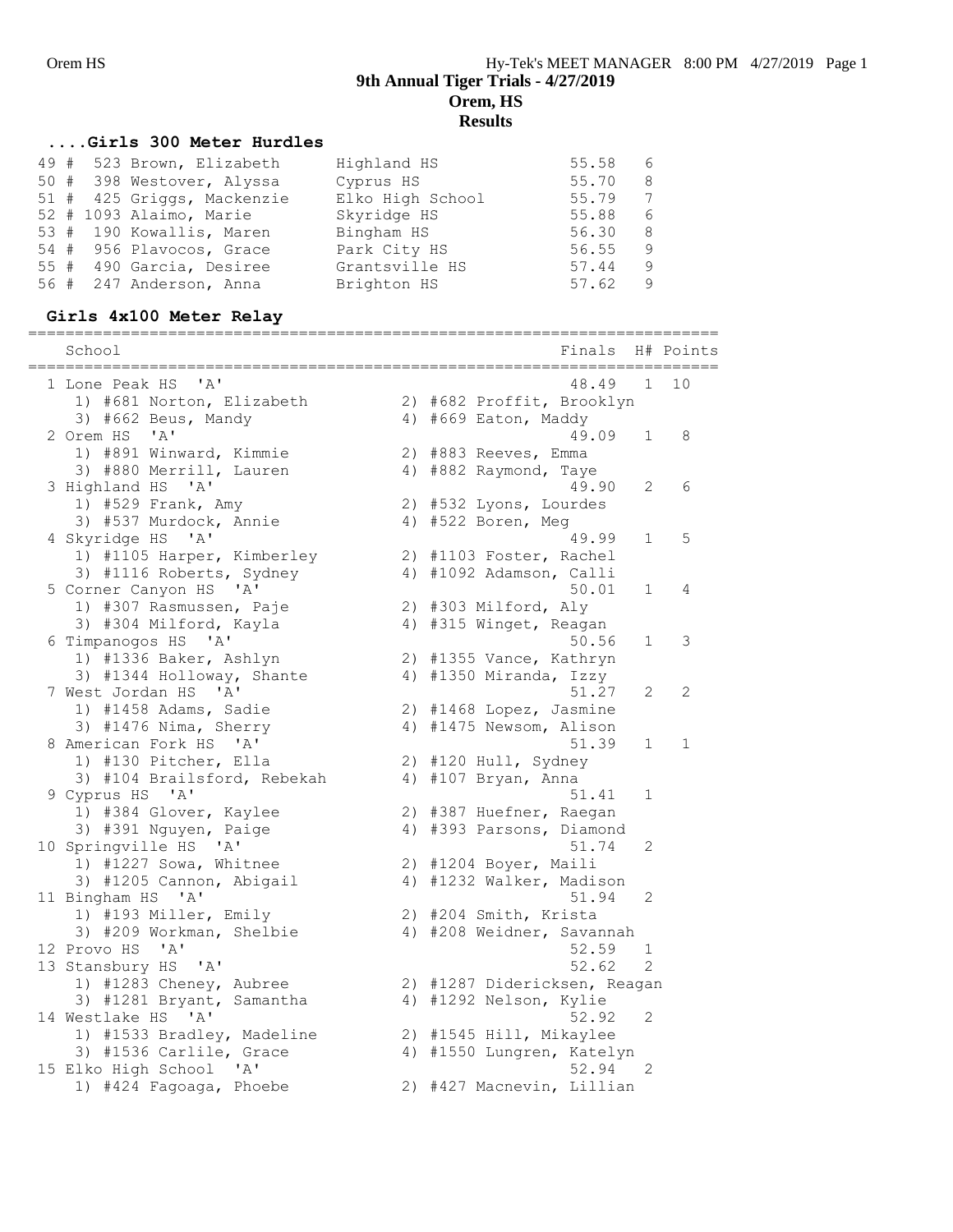#### **....Girls 4x100 Meter Relay**

| 3) #428 McIntosh, Hannah      | 4) #433 Valdez, Marissa |  |
|-------------------------------|-------------------------|--|
| 16 West HS 'A'                | 53.48 3                 |  |
| 1) #1432 Johnson, Greeley     | 2) #1431 Gibson, Willa  |  |
| 3) #1437 Reis, Kaylani        | 4) #1436 Poulson, Zoe   |  |
| 17 Maple Mountain HS 'A'      | 54.24 2                 |  |
| 1) #737 Melton, Brenna        | 2) #736 Larsen, Amanda  |  |
| 3) Radford, Kaylee            | 4) #746 Smith, Katy     |  |
| 18 Millard HS 'A'             | 55.52 3                 |  |
| 1) #791 Koyle, Kadence        | 2) #794 Smith, Jazmine  |  |
| 3) #800 Wardle, McCall        | 4) #792 Miller, Rylee   |  |
| 19 Juan Diego Catholic HS 'A' | 56.73 3                 |  |
| 1) #597 Lamb, Natalie         | 2) #605 Simkins, Ellie  |  |
| 3) #603 Pelayo, Kayla         | 4) #601 Mcconell, Malia |  |
| 20 Cottonwood HS 'A'          | 1:11.83 3               |  |
| 1) #353 Kalunga, Media        | 2) #352 Imbico, Tyra    |  |
| 3) #351 Imbico, Tais          | 4) #356 Sherod, Siarra  |  |
|                               |                         |  |

#### **Girls 4x400 Meter Relay**

========================================================================== School Finals H# Points ========================================================================== 1 Lone Peak HS 'A' 4:00.57 1 10 1) #661 Belliston, Ashlyn 2) #670 Goff, Alexis 3) #664 Bybee, Ali 4) #683 Richter, Alison 2 Westlake HS 'A' 4:06.79 1 8 1) #1559 Pontius, Brilee 2) #1539 Eismann, Porshe 3) #1550 Lungren, Katelyn 4) #1546 Jensen, Abby 3 American Fork HS 'A' 4:07.06 1 6 1) #104 Brailsford, Rebekah 2) #108 Edwards, Madeline 3) #136 Stratton, Brook 4) #129 Orton, Elyse 4 Springville HS 'A' 4:10.26 1 5 1) #1230 Sumsion, Heidi 2) #1231 Templeman, AnnaBeth 3) #1204 Boyer, Maili 4) #1207 Ethington, Evy 5 West Jordan HS 'A' 4:11.38 1 4 1) #1476 Nima, Sherry 2) #1481 Pierce, Gentry 3) #1458 Adams, Sadie 4) #1474 Morrison, Emilee 6 Maple Mountain HS 'A' 4:16.13 2 3 1) #730 Adams, Camilla 2) #743 Richmond, Kelcie 3) #742 Perry, Zanna 4) #747 Wolfgramm, Riley 7 Timpanogos HS 'A' 4:16.56 2 2 1) #1356 Vance, Laura 2) #1350 Miranda, Izzy 3) #1354 Preator, Sidney 4) #1355 Vance, Kathryn 8 Spring Creek Hs-Nv 'A' 4:22.90 2 1 1) #1176 Lopategui, Kattalin 2) #1179 Morrill, Lindsey 3) #1171 Cortez, Angelica 4) #1175 Little, Emma 9 Bingham HS 'A' 4:23.29 1 1) #191 Larson, Danielle 2) #185 Ely, Allison 3) #189 Jones, Alison (4) #181 Buening, Sarah 10 Cyprus HS 'A' 4:26.71 1 11 Granger HS 'A' 4:29.23 2 1) #461 Jara ottiz, Leslie 2) #462 Lopez, Claudia 3) #466 Vimbela, Daniela 4) #465 Sutherland, Gabriela 12 Millard HS 'A' 4:31.51 2 1) #785 Cummings, Paige 2) #781 Bramon, Hailey 3) #793 Moat, Ember 4) #798 Thurman, Aimee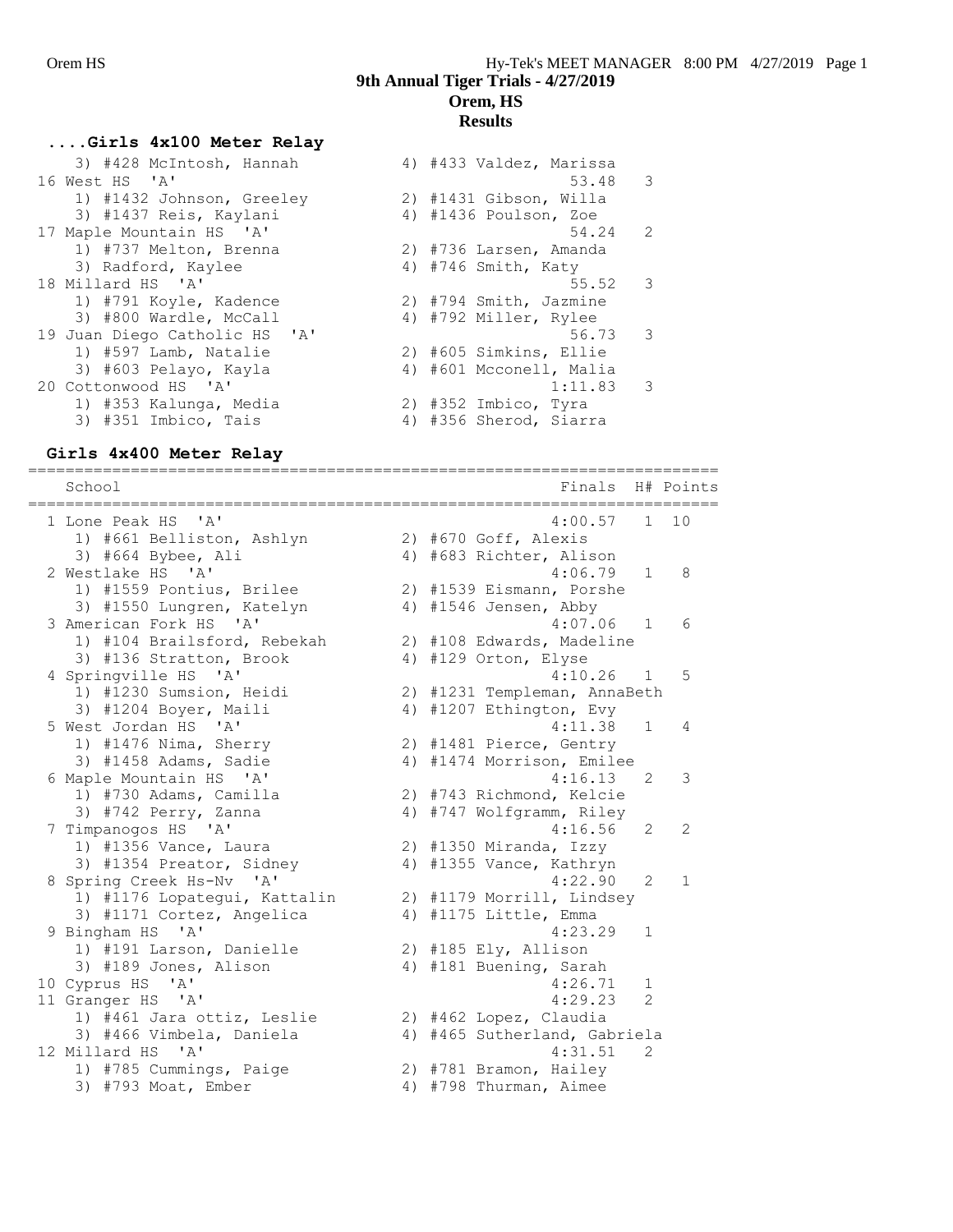### **....Girls 4x400 Meter Relay**

| 13 Orem HS 'A'  |                            | $4:32.95$ 2                 |
|-----------------|----------------------------|-----------------------------|
|                 | 1) #876 Johnson, Jessica   | 2) #872 Harmon, Lauren      |
|                 | 3) #889 Williams, Brittnee | 4) #890 Williams, Jessica   |
| 14 Timpview 'A' |                            | $4:40.24$ 1                 |
|                 | 1) #1397 Boulton, Madelyn  | 2) #1399 Gudmendson, Kenzie |
|                 | 3) #1406 Oveson, Jaroldeen | 4) #1403 Lundberg, Summer   |

## **Girls 1600 Sprint Medley**

| School                                            | Finals H# Points                                    |
|---------------------------------------------------|-----------------------------------------------------|
| 1 Park City HS 'A'                                | $4:26.05$ 1 10                                      |
| 1) #952 Maki, Haley                               | 2) #932 Brotherson, Katie                           |
| 3) #958 Shewell, Chloe                            | 4) #947 Kovar, Klaire                               |
| 2 Bingham HS 'A'                                  | $4:26.65$ 1<br>- 8                                  |
| 1) #204 Smith, Krista                             | 2) #208 Weidner, Savannah                           |
| 3) #181 Buening, Sarah                            | 4) #186 Galley, Victoria                            |
| 3 Springville HS 'A'                              | $4:35.39$ 1<br>6                                    |
| 1) #1212 Jensen, Ruby                             | 2) #1205 Cannon, Abigail                            |
| 3) #1211 Hunter, Molly                            | 4) #1223 Schofield, Mazey                           |
| 4 Westlake HS 'A'                                 | 4:38.90 1<br>5                                      |
| 1) #1531 Armenta, America                         | 2) #1550 Lungren, Katelyn                           |
| 3) #1543 Hayes, Reese                             | 4) #1535 Brower, Isabella                           |
| 5 West HS 'A'                                     | $4:41.09$ 2<br>4                                    |
| 1) #1430 Deschenes, Elle                          | 2) #1441 Williamson, Emily                          |
| 3) #1438 Shale, Brynna                            | 4) #1431 Gibson, Willa                              |
| 6 Timpview 'A'                                    | 3<br>$4:41.72$ 2                                    |
| 1) #1410 Sybrowsky, Liza                          | 2) #1402 Lundberg, Abigail                          |
| 3) #1409 Stubbs, Shelby                           | 4) #1406 Oveson, Jaroldeen                          |
| 7 Timpanogos HS 'A'                               | $4:44.14$ 1<br>2                                    |
| 1) #1339 Dallin, Annah                            | 2) #1342 Harding, Dasha                             |
| 3) #1356 Vance, Laura                             | 4) #1352 Parker, Meredith                           |
| 8 American Fork HS 'A'<br>1) #123 Johnson, Annika | $4:47.46$ 1<br>$\overline{1}$                       |
| 3) #128 Nettesheim, Lily                          | 2) #106 Briggs, Reagan<br>4) #113 Hendricks, Shayla |
| 9 Lone Peak HS 'A'                                | $4:48.79$ 1                                         |
| 1) #690 Watkins, Hannah                           | 2) #687 Tew, Jane                                   |
| 3) #691 Wilcox, Brylee                            | 4) #688 Tew, Kate                                   |
| 10 Brighton HS 'A'                                | $4:55.27$ 3                                         |
| 1) #256 LaFleur, Madeline                         | 2) #253 Heaton, Annabelle                           |
| 3) #247 Anderson, Anna                            | 4) #258 Mehrley, Madison                            |
| -- Cottonwood HS<br>$^{\prime}$ A $^{\prime}$     | $\mathbf{1}$<br>DO<br>ech b4 zn                     |
| 1) #353 Kalunga, Media                            | 2) #356 Sherod, Siarra                              |
| 3) #352 Imbico, Tyra                              | 4) #349 Evans, $Lily$                               |

#### **Girls High Jump**

|  | Name |                         | Year School        | Finals Points |      |
|--|------|-------------------------|--------------------|---------------|------|
|  |      | 1 # 199 Porter, Elise   | Bingham HS         | $5 - 04.00$   | 1 O  |
|  |      | $2$ # 561 Biggs, Maja   | Jordan HS          | $5 - 02.00$   | - 8  |
|  |      | 3 # 1031 Schuenman, Amy | Pleasant Grove HS  | $J5 - 02.00$  | 6    |
|  |      | 4 # 1172 Dimick, Kylee  | Spring Creek Hs-Nv | $J5 - 02.00$  | 5    |
|  |      | 5 # 867 Challis, Ella   | Orem HS            | $5 - 00.00$   | 3.50 |
|  |      | $5$ # 1476 Nima, Sherry | West Jordan HS     | $5 - 00.00$   | 3.50 |
|  |      |                         |                    |               |      |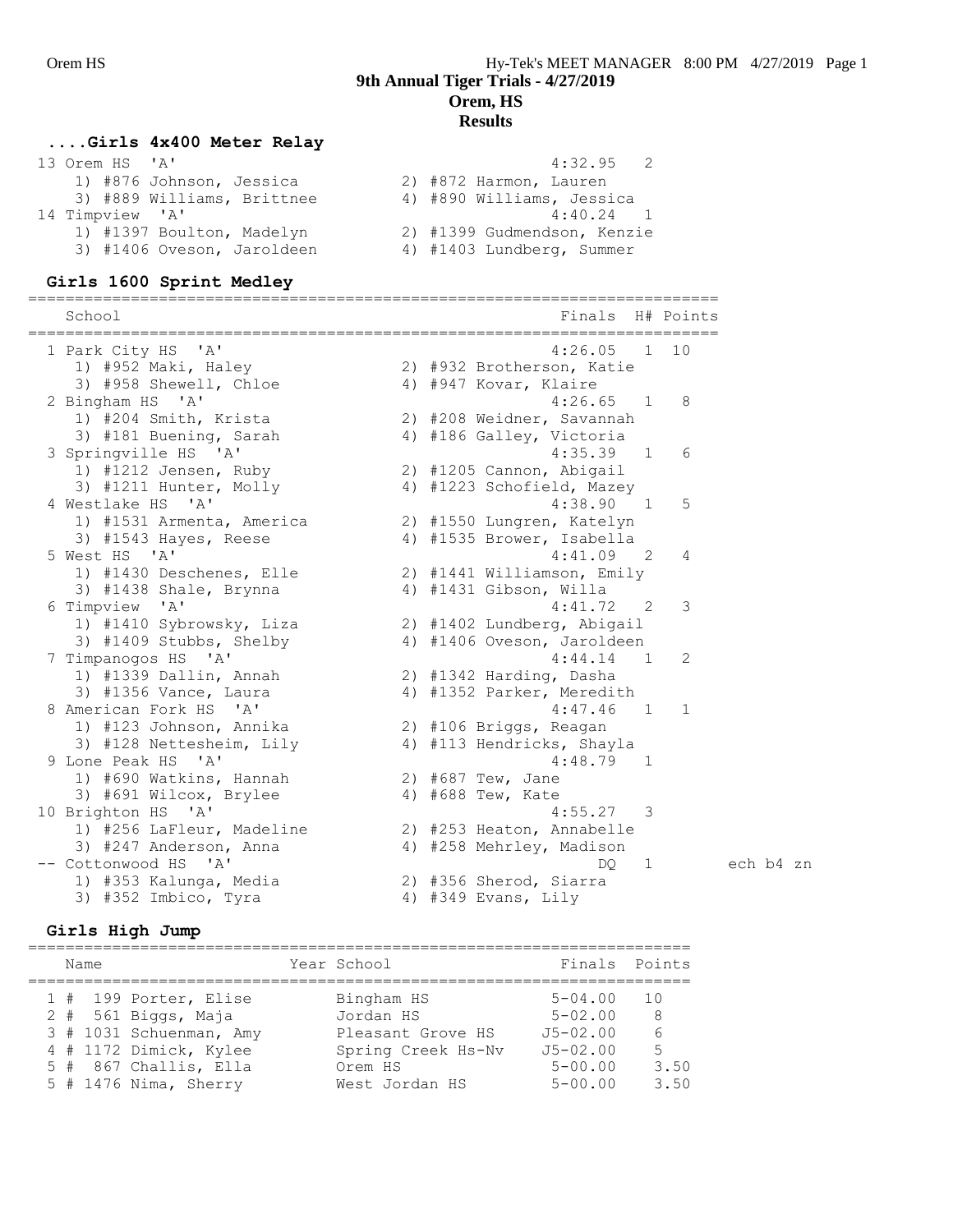|  | Girls High Jump                                      |                          |             |      |
|--|------------------------------------------------------|--------------------------|-------------|------|
|  | 6 # 745 Robison, Courtney Maple Mountain HS 55-00.00 |                          |             | 2    |
|  | 8 # 1355 Vance, Kathryn Timpanogos HS                |                          | $4 - 10.00$ | 0.50 |
|  | 8 # 1023 Dawson, Carly Pleasant Grove HS 4-10.00     |                          |             | 0.50 |
|  | 10 # 431 Nelson, Madi Blko High School J4-10.00      |                          |             |      |
|  | 11 # 1550 Lungren, Katelyn Westlake HS 54-10.00      |                          |             |      |
|  | 12 # 792 Miller, Rylee Millard HS 4-08.00            |                          |             |      |
|  | 12 # 134 Smith, Myah Merican Fork HS 4-08.00         |                          |             |      |
|  | 12 # 1030 Schaerrer, Covey Pleasant Grove HS 4-08.00 |                          |             |      |
|  | 12 # 1555 Payne, Paige                               | Westlake HS  4-08.00     |             |      |
|  | 12 # 944 Heddens, Elise Park City HS 4-08.00         |                          |             |      |
|  | 12 # 124 Lorenzana, Hannah                           | American Fork HS 4-08.00 |             |      |
|  | 18 # 1228 Stoker, Brianna Springville HS 4-06.00     |                          |             |      |
|  | 18 # 184 Dyal, Aerin                                 |                          |             |      |
|  | 18 # 787 Degraffenreid, Ma                           | Millard HS 4-06.00       |             |      |
|  | 18 # 663 Boggess, Meredith Lone Peak HS 4-06.00      |                          |             |      |
|  | 18 # 1201 Ballard, Paige Springville HS 4-06.00      |                          |             |      |
|  | 18 # 692 Wilding, Sarai Lone Peak HS 4-06.00         |                          |             |      |
|  | 18 # 1286 Conkle, Olivia 5tansbury HS 4-06.00        |                          |             |      |
|  | -- # 781 Bramon, Hailey Millard HS                   |                          | ΝH          |      |
|  | -- # 1001 Wilson, Ellie Pine View HS                 |                          | ΝH          |      |
|  | -- # 796 Swallow, Karley Millard HS                  |                          | ΝH          |      |
|  | -- # 1475 Newsom, Alison West Jordan HS              |                          | ΝH          |      |
|  | -- # 488 Echavarria, Lynae Grantsville HS            |                          | ΝH          |      |
|  | -- # 1210 Hopkinson, Genevi Springville HS           |                          | ΝH          |      |
|  | -- # 562 Dumsa, Nadine Jordan HS                     |                          | NH          |      |
|  | -- # 354 Redmond, Rowan Cottonwood HS                |                          | ΝH          |      |
|  | -- # 1405 Oscarson, Mathild Timpview                 |                          | ΝH          |      |

### **Girls Pole Vault**

|   |   |      | ---------------------------------- |                               |               |
|---|---|------|------------------------------------|-------------------------------|---------------|
|   |   | Name |                                    | Year School<br>-------------- | Finals        |
|   |   |      | 1 # 1606 Davis, Brielle            | Copper Hills HS               | $10 - 06.00$  |
|   |   |      | 2 # 1612 Steeneck, Summer          | Riverton HS                   | $J10 - 06.00$ |
| 3 |   |      | # 671 Grimmer, Grace               | Lone Peak HS                  | $10 - 00.00$  |
| 4 |   |      | # 1607 Anderson, Sydney            | Copper Hills HS               | $9 - 00.00$   |
|   |   |      | 4 # 1611 Branch, Sienna            | Maple Mountain HS             | $9 - 00.00$   |
|   |   |      | 6 # 1602 Spigarelli, Ella          | Bingham HS                    | $J9 - 00.00$  |
| 6 |   |      | # 182 Chapple, Savannah            | Bingham HS                    | $J9 - 00.00$  |
| 8 |   |      | # 1605 Ural, Ceyda                 | Corner Canyon HS              | $J9 - 00.00$  |
| 9 | # |      | 1619 Mittelman, Ailya              | West Jordan HS                | $8 - 06.00$   |
| 9 |   |      | # 201 Rollo, Katelynn              | Bingham HS                    | $8 - 06.00$   |
| 9 |   |      | # 113 Hendricks, Shayla            | American Fork HS              | $8 - 06.00$   |
|   |   |      | 12 # 1618 Vest, Kendra             | West Jordan HS                | $8 - 00.00$   |
|   |   |      | 12 # 1613 Thomas, Hope             | Riverton HS                   | $8 - 00.00$   |
|   |   |      | 14 # 1615 Walker, Megan            | Riverton HS                   | $7 - 06.00$   |
|   |   |      | 14 # 1603 Cheek, Kylie             | Bingham HS                    | $7 - 06.00$   |
|   |   |      | 16 # 1614 Enniss, Lindsey          | Riverton HS                   | $7 - 00.00$   |
|   |   |      | 16 # 1609 Masters, Netalia         | Lehi HS                       | $7 - 00.00$   |
|   |   |      | 16 # 1616 Adams, Brynnley          | Riverton HS                   | $7 - 00.00$   |
|   |   |      | 19 # 1617 Draper, Emma             | Taylorsville HS               | $6 - 06.00$   |
|   |   |      | 20 # 1610 Shelley, Sarah           | Lehi HS                       | $6 - 00.00$   |
|   |   |      | 20 # 1604 Putnam, Hanna            | Bingham HS                    | $6 - 00.00$   |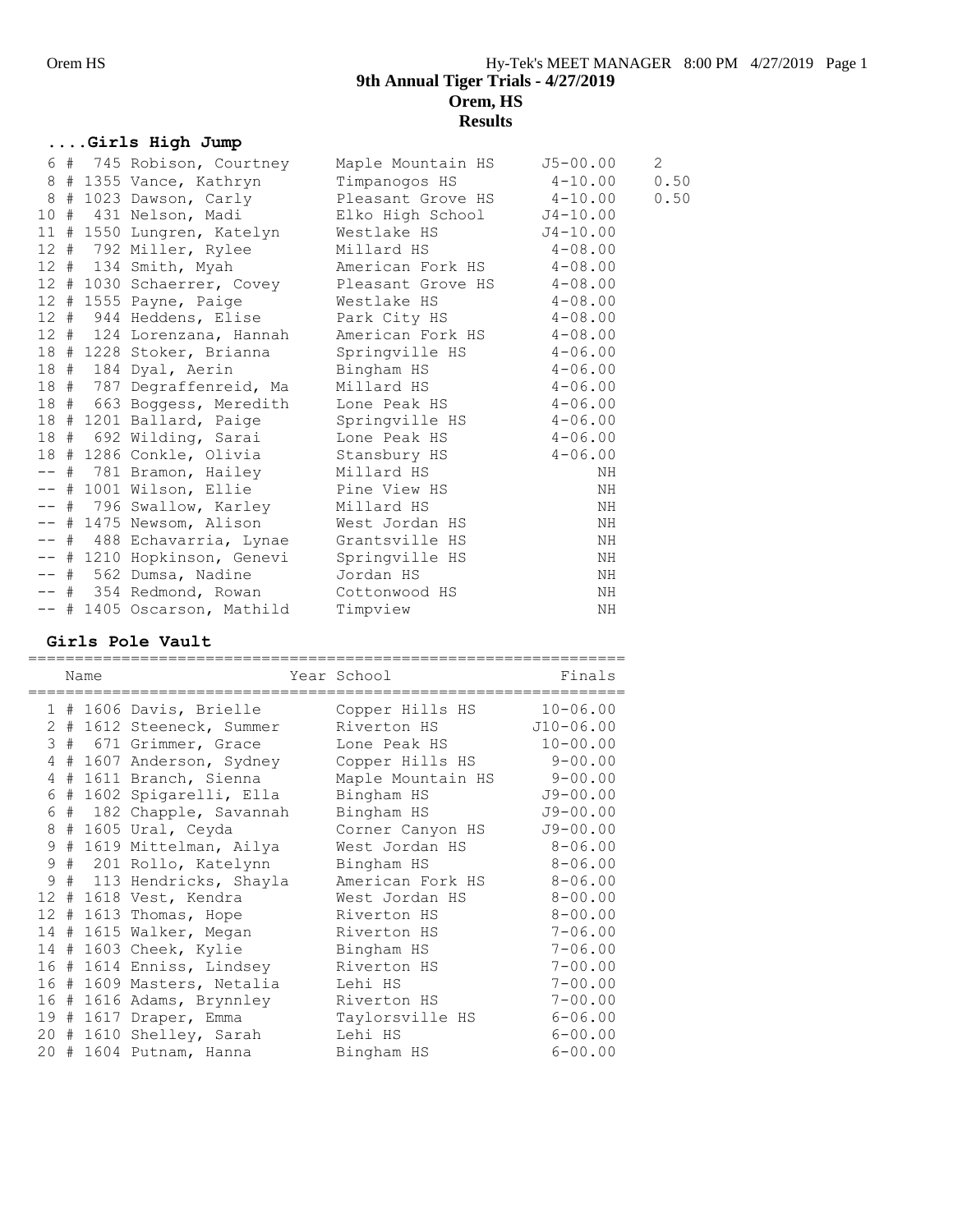# **Girls Long Jump**

| Year School<br>Prelims<br>Wind H#<br>Name<br>Preliminaries<br>1#<br>$18 - 10.50q + 0.0$<br>882 Raymond, Taye<br>5<br>Orem HS<br>$\mathsf S$<br>$2 +$<br>$16 - 11.00q$ 0.7<br>662 Beus, Mandy<br>Lone Peak HS<br>$\mathsf S$<br>3#<br>$16 - 07.50q + 0.0$<br>108 Edwards, Madeline<br>American Fork HS<br>$\mathsf S$<br>#<br>$4\overline{ }$<br>944 Heddens, Elise<br>$16 - 06.75q$ 0.5<br>Park City HS<br>$\mathsf S$<br>5<br>#<br>875 Johnson, Adelaide<br>$16 - 03.75q + 0.0$<br>Orem HS<br>4<br>6 # 1336 Baker, Ashlyn<br>Timpanogos HS<br>$16 - 01.00q + 0.0$<br>7#<br>$\overline{4}$<br>Lone Peak HS<br>$15 - 11.50q + 0.0$<br>663 Boggess, Meredith<br>$\mathsf S$<br>8<br># 1554 Payne, Hayley<br>$15 - 11.25q$ 1.4<br>Westlake HS<br>#<br>$\sqrt{4}$<br>9<br>561 Biggs, Maja<br>$15 - 11.00q + 0.0$<br>Jordan HS<br>$\mathsf S$<br>10#<br>$15 - 10.75$<br>494 Hunsaker, Daniell<br>Grantsville HS<br>1.2<br>5<br>11 # 1533 Bradley, Madeline<br>$15 - 10.00$<br>Westlake HS<br>$+0.0$<br>$\mathsf S$<br>12#<br>627 Ballard, Amy<br>$15 - 09.25$<br>Lehi HS<br>$+0.0$<br>5<br>1.5<br>13 # 1542 Gregory, Alyssa<br>$15 - 08.25$<br>Westlake HS<br>$\overline{5}$<br>14 # 1070 McGinn, Sadie<br>$15 - 08.00$<br>0.4<br>Provo HS<br>$\mathsf S$<br>15 # 532 Lyons, Lourdes<br>Highland HS<br>$15 - 07.75$<br>1.4<br>5<br>16 # 1560 Rigamoto, Mya<br>$+0.0$<br>Westlake HS<br>$15 - 07.50$<br>5<br>17#<br>130 Pitcher, Ella<br>$+0.0$<br>American Fork HS<br>$15 - 06.00$<br>$\mathfrak{Z}$<br>18 # 1030 Schaerrer, Covey<br>$15 - 05.75$<br>1.3<br>Pleasant Grove HS<br>$\overline{4}$<br>19 #<br>120 Hull, Sydney<br>$15 - 05.50$<br>$+0.0$<br>American Fork HS<br>$\overline{4}$<br>19 # 1206 Collett, Weslie<br>$15 - 05.50$<br>$+0.0$<br>Springville HS<br>21 # 428 McIntosh, Hannah<br>$\overline{4}$<br>Elko High School<br>$15 - 03.25$<br>$+0.0$<br>22#<br>3<br>386 Guest, Annie<br>Cyprus HS<br>$15 - 03.00$<br>$+0.0$<br>$\overline{4}$<br>22 # 1349 Miles, Darcie<br>Timpanogos HS<br>$15 - 03.00$<br>$+0.0$<br>5<br>$24 +$<br>104 Brailsford, Rebek<br>American Fork HS<br>1.4<br>$15 - 02.50$<br>$\mathfrak{Z}$<br>25#<br>0.5<br>138 Tilton, Victoria<br>American Fork HS<br>$15 - 02.25$<br>$\overline{4}$<br>26 # 1116 Roberts, Sydney<br>$-0.7$<br>Skyridge HS<br>$15 - 01.00$<br>$\mathbf{2}$<br>27#<br>$15 - 00.50$<br>$+0.0$<br>352 Imbico, Tyra<br>Cottonwood HS<br>$\mathcal{E}$<br>28 #<br>488 Echavarria, Lynae<br>Grantsville HS<br>$14 - 11.25$<br>$+0.0$<br>$\overline{4}$<br>29#<br>668 Christensen, Rile<br>$14 - 09.75$<br>Lone Peak HS<br>$+0.0$<br>30#<br>890 Williams, Jessica<br>1.7<br>4<br>Orem HS<br>$14 - 09.50$<br>$\mathfrak{Z}$<br>31#<br>Brighton HS<br>$+0.0$<br>263 Weaver, Kathryn<br>$14 - 09.25$<br>$\overline{4}$<br>32 # 1232 Walker, Madison<br>Springville HS<br>$14 - 09.00$<br>$+0.0$<br>2<br>33 # 353 Kalunga, Media<br>$14 - 08.00$<br>$+0.0$<br>Cottonwood HS<br>$\overline{4}$<br>34#<br>867 Challis, Ella<br>$14 - 07.50$<br>$+0.0$<br>Orem HS<br>$\overline{\phantom{0}}^2$<br>35 # 1099 Conner, Carly<br>Skyridge HS<br>$14 - 06.00$<br>$-0.1$<br>2<br>36#<br>792 Miller, Rylee<br>$-0.7$<br>Millard HS<br>$14 - 05.50$<br>$\overline{2}$<br>$\#$<br>37<br>$14 - 05.25$<br>$+0.0$<br>311 Staker, Sarah<br>Corner Canyon HS<br>37 #<br>$14 - 05.25$<br>Park City HS<br>$+0.0$<br>933 Cella, Apassara<br>4<br>37 #<br>Lehi HS<br>$14 - 05.25$<br>634 Trejo, Hailey<br>$+0.0$<br>2<br>40<br>#<br>3<br>673 Hansen, Alyce<br>Lone Peak HS<br>$14 - 05.00$<br>$+0.0$<br>41 #<br>$\mathbf{2}$<br>398 Westover, Alyssa<br>Cyprus HS<br>$14 - 02.75$<br>$+0.0$<br>$\mathsf 3$<br>41#<br>562 Dumsa, Nadine<br>Jordan HS<br>$14 - 02.75$<br>1.3<br>$\mathbf{2}$<br>43<br># 1222 Roper, Morgan<br>Springville HS<br>$14 - 02.25$<br>$+0.0$<br>44 # 1473 Martinez, Alex<br>West Jordan HS<br>$14 - 02.00$<br>$+0.0$<br>$\mathbf{1}$<br>44 #<br>2<br>397 Varela, Rebekah<br>Cyprus HS<br>$14 - 02.00$<br>$+0.0$<br>$\mathsf 3$<br>46 #<br>351 Imbico, Tais<br>$14 - 01.75$<br>Cottonwood HS<br>$+0.0$<br>$\mathbf{2}$<br>47 #<br>983 Golding, Lacey<br>$14 - 01.00$<br>$+0.0$<br>Payson HS<br>48 # 1466 Giordani, Sarah<br>West Jordan HS<br>$13 - 11.50$<br>$+0.0$<br>1<br>#<br>$\mathcal{S}$<br>49<br>495 Hurst, Erin<br>Grantsville HS<br>$13 - 10.75$<br>$+0.0$<br>$\mathsf 3$<br>50 #<br>$13 - 10.50$<br>0.9<br>935 Christoffersen, A<br>Park City HS<br>$\mathfrak{Z}$<br>51 # 1093 Alaimo, Marie<br>Skyridge HS<br>$13 - 10.00$<br>$+0.0$<br>52 # 1599 Carter, Holly<br>$\mathbf{1}$<br>Maple Mountain HS<br>$13 - 09.25$<br>$+0.0$ |  |  |  |  |  |  |  |  |  |
|----------------------------------------------------------------------------------------------------------------------------------------------------------------------------------------------------------------------------------------------------------------------------------------------------------------------------------------------------------------------------------------------------------------------------------------------------------------------------------------------------------------------------------------------------------------------------------------------------------------------------------------------------------------------------------------------------------------------------------------------------------------------------------------------------------------------------------------------------------------------------------------------------------------------------------------------------------------------------------------------------------------------------------------------------------------------------------------------------------------------------------------------------------------------------------------------------------------------------------------------------------------------------------------------------------------------------------------------------------------------------------------------------------------------------------------------------------------------------------------------------------------------------------------------------------------------------------------------------------------------------------------------------------------------------------------------------------------------------------------------------------------------------------------------------------------------------------------------------------------------------------------------------------------------------------------------------------------------------------------------------------------------------------------------------------------------------------------------------------------------------------------------------------------------------------------------------------------------------------------------------------------------------------------------------------------------------------------------------------------------------------------------------------------------------------------------------------------------------------------------------------------------------------------------------------------------------------------------------------------------------------------------------------------------------------------------------------------------------------------------------------------------------------------------------------------------------------------------------------------------------------------------------------------------------------------------------------------------------------------------------------------------------------------------------------------------------------------------------------------------------------------------------------------------------------------------------------------------------------------------------------------------------------------------------------------------------------------------------------------------------------------------------------------------------------------------------------------------------------------------------------------------------------------------------------------------------------------------------------------------------------------------------------------------------------------------------------------------------------------------------------------------------------------------------------------------------------------------------------------------------------------------------------------------------------------------------------------------------------------------------------------------------------------------------------------------------------------------------------------------------------------------------------------------------------------------------------------------------------------------------------------------------------------------------------------------------------------------------------------------------------------------------------------------------------------------------------------------------------------------------------------------------------------------------------------------------------------------|--|--|--|--|--|--|--|--|--|
|                                                                                                                                                                                                                                                                                                                                                                                                                                                                                                                                                                                                                                                                                                                                                                                                                                                                                                                                                                                                                                                                                                                                                                                                                                                                                                                                                                                                                                                                                                                                                                                                                                                                                                                                                                                                                                                                                                                                                                                                                                                                                                                                                                                                                                                                                                                                                                                                                                                                                                                                                                                                                                                                                                                                                                                                                                                                                                                                                                                                                                                                                                                                                                                                                                                                                                                                                                                                                                                                                                                                                                                                                                                                                                                                                                                                                                                                                                                                                                                                                                                                                                                                                                                                                                                                                                                                                                                                                                                                                                                                                                                              |  |  |  |  |  |  |  |  |  |
|                                                                                                                                                                                                                                                                                                                                                                                                                                                                                                                                                                                                                                                                                                                                                                                                                                                                                                                                                                                                                                                                                                                                                                                                                                                                                                                                                                                                                                                                                                                                                                                                                                                                                                                                                                                                                                                                                                                                                                                                                                                                                                                                                                                                                                                                                                                                                                                                                                                                                                                                                                                                                                                                                                                                                                                                                                                                                                                                                                                                                                                                                                                                                                                                                                                                                                                                                                                                                                                                                                                                                                                                                                                                                                                                                                                                                                                                                                                                                                                                                                                                                                                                                                                                                                                                                                                                                                                                                                                                                                                                                                                              |  |  |  |  |  |  |  |  |  |
|                                                                                                                                                                                                                                                                                                                                                                                                                                                                                                                                                                                                                                                                                                                                                                                                                                                                                                                                                                                                                                                                                                                                                                                                                                                                                                                                                                                                                                                                                                                                                                                                                                                                                                                                                                                                                                                                                                                                                                                                                                                                                                                                                                                                                                                                                                                                                                                                                                                                                                                                                                                                                                                                                                                                                                                                                                                                                                                                                                                                                                                                                                                                                                                                                                                                                                                                                                                                                                                                                                                                                                                                                                                                                                                                                                                                                                                                                                                                                                                                                                                                                                                                                                                                                                                                                                                                                                                                                                                                                                                                                                                              |  |  |  |  |  |  |  |  |  |
|                                                                                                                                                                                                                                                                                                                                                                                                                                                                                                                                                                                                                                                                                                                                                                                                                                                                                                                                                                                                                                                                                                                                                                                                                                                                                                                                                                                                                                                                                                                                                                                                                                                                                                                                                                                                                                                                                                                                                                                                                                                                                                                                                                                                                                                                                                                                                                                                                                                                                                                                                                                                                                                                                                                                                                                                                                                                                                                                                                                                                                                                                                                                                                                                                                                                                                                                                                                                                                                                                                                                                                                                                                                                                                                                                                                                                                                                                                                                                                                                                                                                                                                                                                                                                                                                                                                                                                                                                                                                                                                                                                                              |  |  |  |  |  |  |  |  |  |
|                                                                                                                                                                                                                                                                                                                                                                                                                                                                                                                                                                                                                                                                                                                                                                                                                                                                                                                                                                                                                                                                                                                                                                                                                                                                                                                                                                                                                                                                                                                                                                                                                                                                                                                                                                                                                                                                                                                                                                                                                                                                                                                                                                                                                                                                                                                                                                                                                                                                                                                                                                                                                                                                                                                                                                                                                                                                                                                                                                                                                                                                                                                                                                                                                                                                                                                                                                                                                                                                                                                                                                                                                                                                                                                                                                                                                                                                                                                                                                                                                                                                                                                                                                                                                                                                                                                                                                                                                                                                                                                                                                                              |  |  |  |  |  |  |  |  |  |
|                                                                                                                                                                                                                                                                                                                                                                                                                                                                                                                                                                                                                                                                                                                                                                                                                                                                                                                                                                                                                                                                                                                                                                                                                                                                                                                                                                                                                                                                                                                                                                                                                                                                                                                                                                                                                                                                                                                                                                                                                                                                                                                                                                                                                                                                                                                                                                                                                                                                                                                                                                                                                                                                                                                                                                                                                                                                                                                                                                                                                                                                                                                                                                                                                                                                                                                                                                                                                                                                                                                                                                                                                                                                                                                                                                                                                                                                                                                                                                                                                                                                                                                                                                                                                                                                                                                                                                                                                                                                                                                                                                                              |  |  |  |  |  |  |  |  |  |
|                                                                                                                                                                                                                                                                                                                                                                                                                                                                                                                                                                                                                                                                                                                                                                                                                                                                                                                                                                                                                                                                                                                                                                                                                                                                                                                                                                                                                                                                                                                                                                                                                                                                                                                                                                                                                                                                                                                                                                                                                                                                                                                                                                                                                                                                                                                                                                                                                                                                                                                                                                                                                                                                                                                                                                                                                                                                                                                                                                                                                                                                                                                                                                                                                                                                                                                                                                                                                                                                                                                                                                                                                                                                                                                                                                                                                                                                                                                                                                                                                                                                                                                                                                                                                                                                                                                                                                                                                                                                                                                                                                                              |  |  |  |  |  |  |  |  |  |
|                                                                                                                                                                                                                                                                                                                                                                                                                                                                                                                                                                                                                                                                                                                                                                                                                                                                                                                                                                                                                                                                                                                                                                                                                                                                                                                                                                                                                                                                                                                                                                                                                                                                                                                                                                                                                                                                                                                                                                                                                                                                                                                                                                                                                                                                                                                                                                                                                                                                                                                                                                                                                                                                                                                                                                                                                                                                                                                                                                                                                                                                                                                                                                                                                                                                                                                                                                                                                                                                                                                                                                                                                                                                                                                                                                                                                                                                                                                                                                                                                                                                                                                                                                                                                                                                                                                                                                                                                                                                                                                                                                                              |  |  |  |  |  |  |  |  |  |
|                                                                                                                                                                                                                                                                                                                                                                                                                                                                                                                                                                                                                                                                                                                                                                                                                                                                                                                                                                                                                                                                                                                                                                                                                                                                                                                                                                                                                                                                                                                                                                                                                                                                                                                                                                                                                                                                                                                                                                                                                                                                                                                                                                                                                                                                                                                                                                                                                                                                                                                                                                                                                                                                                                                                                                                                                                                                                                                                                                                                                                                                                                                                                                                                                                                                                                                                                                                                                                                                                                                                                                                                                                                                                                                                                                                                                                                                                                                                                                                                                                                                                                                                                                                                                                                                                                                                                                                                                                                                                                                                                                                              |  |  |  |  |  |  |  |  |  |
|                                                                                                                                                                                                                                                                                                                                                                                                                                                                                                                                                                                                                                                                                                                                                                                                                                                                                                                                                                                                                                                                                                                                                                                                                                                                                                                                                                                                                                                                                                                                                                                                                                                                                                                                                                                                                                                                                                                                                                                                                                                                                                                                                                                                                                                                                                                                                                                                                                                                                                                                                                                                                                                                                                                                                                                                                                                                                                                                                                                                                                                                                                                                                                                                                                                                                                                                                                                                                                                                                                                                                                                                                                                                                                                                                                                                                                                                                                                                                                                                                                                                                                                                                                                                                                                                                                                                                                                                                                                                                                                                                                                              |  |  |  |  |  |  |  |  |  |
|                                                                                                                                                                                                                                                                                                                                                                                                                                                                                                                                                                                                                                                                                                                                                                                                                                                                                                                                                                                                                                                                                                                                                                                                                                                                                                                                                                                                                                                                                                                                                                                                                                                                                                                                                                                                                                                                                                                                                                                                                                                                                                                                                                                                                                                                                                                                                                                                                                                                                                                                                                                                                                                                                                                                                                                                                                                                                                                                                                                                                                                                                                                                                                                                                                                                                                                                                                                                                                                                                                                                                                                                                                                                                                                                                                                                                                                                                                                                                                                                                                                                                                                                                                                                                                                                                                                                                                                                                                                                                                                                                                                              |  |  |  |  |  |  |  |  |  |
|                                                                                                                                                                                                                                                                                                                                                                                                                                                                                                                                                                                                                                                                                                                                                                                                                                                                                                                                                                                                                                                                                                                                                                                                                                                                                                                                                                                                                                                                                                                                                                                                                                                                                                                                                                                                                                                                                                                                                                                                                                                                                                                                                                                                                                                                                                                                                                                                                                                                                                                                                                                                                                                                                                                                                                                                                                                                                                                                                                                                                                                                                                                                                                                                                                                                                                                                                                                                                                                                                                                                                                                                                                                                                                                                                                                                                                                                                                                                                                                                                                                                                                                                                                                                                                                                                                                                                                                                                                                                                                                                                                                              |  |  |  |  |  |  |  |  |  |
|                                                                                                                                                                                                                                                                                                                                                                                                                                                                                                                                                                                                                                                                                                                                                                                                                                                                                                                                                                                                                                                                                                                                                                                                                                                                                                                                                                                                                                                                                                                                                                                                                                                                                                                                                                                                                                                                                                                                                                                                                                                                                                                                                                                                                                                                                                                                                                                                                                                                                                                                                                                                                                                                                                                                                                                                                                                                                                                                                                                                                                                                                                                                                                                                                                                                                                                                                                                                                                                                                                                                                                                                                                                                                                                                                                                                                                                                                                                                                                                                                                                                                                                                                                                                                                                                                                                                                                                                                                                                                                                                                                                              |  |  |  |  |  |  |  |  |  |
|                                                                                                                                                                                                                                                                                                                                                                                                                                                                                                                                                                                                                                                                                                                                                                                                                                                                                                                                                                                                                                                                                                                                                                                                                                                                                                                                                                                                                                                                                                                                                                                                                                                                                                                                                                                                                                                                                                                                                                                                                                                                                                                                                                                                                                                                                                                                                                                                                                                                                                                                                                                                                                                                                                                                                                                                                                                                                                                                                                                                                                                                                                                                                                                                                                                                                                                                                                                                                                                                                                                                                                                                                                                                                                                                                                                                                                                                                                                                                                                                                                                                                                                                                                                                                                                                                                                                                                                                                                                                                                                                                                                              |  |  |  |  |  |  |  |  |  |
|                                                                                                                                                                                                                                                                                                                                                                                                                                                                                                                                                                                                                                                                                                                                                                                                                                                                                                                                                                                                                                                                                                                                                                                                                                                                                                                                                                                                                                                                                                                                                                                                                                                                                                                                                                                                                                                                                                                                                                                                                                                                                                                                                                                                                                                                                                                                                                                                                                                                                                                                                                                                                                                                                                                                                                                                                                                                                                                                                                                                                                                                                                                                                                                                                                                                                                                                                                                                                                                                                                                                                                                                                                                                                                                                                                                                                                                                                                                                                                                                                                                                                                                                                                                                                                                                                                                                                                                                                                                                                                                                                                                              |  |  |  |  |  |  |  |  |  |
|                                                                                                                                                                                                                                                                                                                                                                                                                                                                                                                                                                                                                                                                                                                                                                                                                                                                                                                                                                                                                                                                                                                                                                                                                                                                                                                                                                                                                                                                                                                                                                                                                                                                                                                                                                                                                                                                                                                                                                                                                                                                                                                                                                                                                                                                                                                                                                                                                                                                                                                                                                                                                                                                                                                                                                                                                                                                                                                                                                                                                                                                                                                                                                                                                                                                                                                                                                                                                                                                                                                                                                                                                                                                                                                                                                                                                                                                                                                                                                                                                                                                                                                                                                                                                                                                                                                                                                                                                                                                                                                                                                                              |  |  |  |  |  |  |  |  |  |
|                                                                                                                                                                                                                                                                                                                                                                                                                                                                                                                                                                                                                                                                                                                                                                                                                                                                                                                                                                                                                                                                                                                                                                                                                                                                                                                                                                                                                                                                                                                                                                                                                                                                                                                                                                                                                                                                                                                                                                                                                                                                                                                                                                                                                                                                                                                                                                                                                                                                                                                                                                                                                                                                                                                                                                                                                                                                                                                                                                                                                                                                                                                                                                                                                                                                                                                                                                                                                                                                                                                                                                                                                                                                                                                                                                                                                                                                                                                                                                                                                                                                                                                                                                                                                                                                                                                                                                                                                                                                                                                                                                                              |  |  |  |  |  |  |  |  |  |
|                                                                                                                                                                                                                                                                                                                                                                                                                                                                                                                                                                                                                                                                                                                                                                                                                                                                                                                                                                                                                                                                                                                                                                                                                                                                                                                                                                                                                                                                                                                                                                                                                                                                                                                                                                                                                                                                                                                                                                                                                                                                                                                                                                                                                                                                                                                                                                                                                                                                                                                                                                                                                                                                                                                                                                                                                                                                                                                                                                                                                                                                                                                                                                                                                                                                                                                                                                                                                                                                                                                                                                                                                                                                                                                                                                                                                                                                                                                                                                                                                                                                                                                                                                                                                                                                                                                                                                                                                                                                                                                                                                                              |  |  |  |  |  |  |  |  |  |
|                                                                                                                                                                                                                                                                                                                                                                                                                                                                                                                                                                                                                                                                                                                                                                                                                                                                                                                                                                                                                                                                                                                                                                                                                                                                                                                                                                                                                                                                                                                                                                                                                                                                                                                                                                                                                                                                                                                                                                                                                                                                                                                                                                                                                                                                                                                                                                                                                                                                                                                                                                                                                                                                                                                                                                                                                                                                                                                                                                                                                                                                                                                                                                                                                                                                                                                                                                                                                                                                                                                                                                                                                                                                                                                                                                                                                                                                                                                                                                                                                                                                                                                                                                                                                                                                                                                                                                                                                                                                                                                                                                                              |  |  |  |  |  |  |  |  |  |
|                                                                                                                                                                                                                                                                                                                                                                                                                                                                                                                                                                                                                                                                                                                                                                                                                                                                                                                                                                                                                                                                                                                                                                                                                                                                                                                                                                                                                                                                                                                                                                                                                                                                                                                                                                                                                                                                                                                                                                                                                                                                                                                                                                                                                                                                                                                                                                                                                                                                                                                                                                                                                                                                                                                                                                                                                                                                                                                                                                                                                                                                                                                                                                                                                                                                                                                                                                                                                                                                                                                                                                                                                                                                                                                                                                                                                                                                                                                                                                                                                                                                                                                                                                                                                                                                                                                                                                                                                                                                                                                                                                                              |  |  |  |  |  |  |  |  |  |
|                                                                                                                                                                                                                                                                                                                                                                                                                                                                                                                                                                                                                                                                                                                                                                                                                                                                                                                                                                                                                                                                                                                                                                                                                                                                                                                                                                                                                                                                                                                                                                                                                                                                                                                                                                                                                                                                                                                                                                                                                                                                                                                                                                                                                                                                                                                                                                                                                                                                                                                                                                                                                                                                                                                                                                                                                                                                                                                                                                                                                                                                                                                                                                                                                                                                                                                                                                                                                                                                                                                                                                                                                                                                                                                                                                                                                                                                                                                                                                                                                                                                                                                                                                                                                                                                                                                                                                                                                                                                                                                                                                                              |  |  |  |  |  |  |  |  |  |
|                                                                                                                                                                                                                                                                                                                                                                                                                                                                                                                                                                                                                                                                                                                                                                                                                                                                                                                                                                                                                                                                                                                                                                                                                                                                                                                                                                                                                                                                                                                                                                                                                                                                                                                                                                                                                                                                                                                                                                                                                                                                                                                                                                                                                                                                                                                                                                                                                                                                                                                                                                                                                                                                                                                                                                                                                                                                                                                                                                                                                                                                                                                                                                                                                                                                                                                                                                                                                                                                                                                                                                                                                                                                                                                                                                                                                                                                                                                                                                                                                                                                                                                                                                                                                                                                                                                                                                                                                                                                                                                                                                                              |  |  |  |  |  |  |  |  |  |
|                                                                                                                                                                                                                                                                                                                                                                                                                                                                                                                                                                                                                                                                                                                                                                                                                                                                                                                                                                                                                                                                                                                                                                                                                                                                                                                                                                                                                                                                                                                                                                                                                                                                                                                                                                                                                                                                                                                                                                                                                                                                                                                                                                                                                                                                                                                                                                                                                                                                                                                                                                                                                                                                                                                                                                                                                                                                                                                                                                                                                                                                                                                                                                                                                                                                                                                                                                                                                                                                                                                                                                                                                                                                                                                                                                                                                                                                                                                                                                                                                                                                                                                                                                                                                                                                                                                                                                                                                                                                                                                                                                                              |  |  |  |  |  |  |  |  |  |
|                                                                                                                                                                                                                                                                                                                                                                                                                                                                                                                                                                                                                                                                                                                                                                                                                                                                                                                                                                                                                                                                                                                                                                                                                                                                                                                                                                                                                                                                                                                                                                                                                                                                                                                                                                                                                                                                                                                                                                                                                                                                                                                                                                                                                                                                                                                                                                                                                                                                                                                                                                                                                                                                                                                                                                                                                                                                                                                                                                                                                                                                                                                                                                                                                                                                                                                                                                                                                                                                                                                                                                                                                                                                                                                                                                                                                                                                                                                                                                                                                                                                                                                                                                                                                                                                                                                                                                                                                                                                                                                                                                                              |  |  |  |  |  |  |  |  |  |
|                                                                                                                                                                                                                                                                                                                                                                                                                                                                                                                                                                                                                                                                                                                                                                                                                                                                                                                                                                                                                                                                                                                                                                                                                                                                                                                                                                                                                                                                                                                                                                                                                                                                                                                                                                                                                                                                                                                                                                                                                                                                                                                                                                                                                                                                                                                                                                                                                                                                                                                                                                                                                                                                                                                                                                                                                                                                                                                                                                                                                                                                                                                                                                                                                                                                                                                                                                                                                                                                                                                                                                                                                                                                                                                                                                                                                                                                                                                                                                                                                                                                                                                                                                                                                                                                                                                                                                                                                                                                                                                                                                                              |  |  |  |  |  |  |  |  |  |
|                                                                                                                                                                                                                                                                                                                                                                                                                                                                                                                                                                                                                                                                                                                                                                                                                                                                                                                                                                                                                                                                                                                                                                                                                                                                                                                                                                                                                                                                                                                                                                                                                                                                                                                                                                                                                                                                                                                                                                                                                                                                                                                                                                                                                                                                                                                                                                                                                                                                                                                                                                                                                                                                                                                                                                                                                                                                                                                                                                                                                                                                                                                                                                                                                                                                                                                                                                                                                                                                                                                                                                                                                                                                                                                                                                                                                                                                                                                                                                                                                                                                                                                                                                                                                                                                                                                                                                                                                                                                                                                                                                                              |  |  |  |  |  |  |  |  |  |
|                                                                                                                                                                                                                                                                                                                                                                                                                                                                                                                                                                                                                                                                                                                                                                                                                                                                                                                                                                                                                                                                                                                                                                                                                                                                                                                                                                                                                                                                                                                                                                                                                                                                                                                                                                                                                                                                                                                                                                                                                                                                                                                                                                                                                                                                                                                                                                                                                                                                                                                                                                                                                                                                                                                                                                                                                                                                                                                                                                                                                                                                                                                                                                                                                                                                                                                                                                                                                                                                                                                                                                                                                                                                                                                                                                                                                                                                                                                                                                                                                                                                                                                                                                                                                                                                                                                                                                                                                                                                                                                                                                                              |  |  |  |  |  |  |  |  |  |
|                                                                                                                                                                                                                                                                                                                                                                                                                                                                                                                                                                                                                                                                                                                                                                                                                                                                                                                                                                                                                                                                                                                                                                                                                                                                                                                                                                                                                                                                                                                                                                                                                                                                                                                                                                                                                                                                                                                                                                                                                                                                                                                                                                                                                                                                                                                                                                                                                                                                                                                                                                                                                                                                                                                                                                                                                                                                                                                                                                                                                                                                                                                                                                                                                                                                                                                                                                                                                                                                                                                                                                                                                                                                                                                                                                                                                                                                                                                                                                                                                                                                                                                                                                                                                                                                                                                                                                                                                                                                                                                                                                                              |  |  |  |  |  |  |  |  |  |
|                                                                                                                                                                                                                                                                                                                                                                                                                                                                                                                                                                                                                                                                                                                                                                                                                                                                                                                                                                                                                                                                                                                                                                                                                                                                                                                                                                                                                                                                                                                                                                                                                                                                                                                                                                                                                                                                                                                                                                                                                                                                                                                                                                                                                                                                                                                                                                                                                                                                                                                                                                                                                                                                                                                                                                                                                                                                                                                                                                                                                                                                                                                                                                                                                                                                                                                                                                                                                                                                                                                                                                                                                                                                                                                                                                                                                                                                                                                                                                                                                                                                                                                                                                                                                                                                                                                                                                                                                                                                                                                                                                                              |  |  |  |  |  |  |  |  |  |
|                                                                                                                                                                                                                                                                                                                                                                                                                                                                                                                                                                                                                                                                                                                                                                                                                                                                                                                                                                                                                                                                                                                                                                                                                                                                                                                                                                                                                                                                                                                                                                                                                                                                                                                                                                                                                                                                                                                                                                                                                                                                                                                                                                                                                                                                                                                                                                                                                                                                                                                                                                                                                                                                                                                                                                                                                                                                                                                                                                                                                                                                                                                                                                                                                                                                                                                                                                                                                                                                                                                                                                                                                                                                                                                                                                                                                                                                                                                                                                                                                                                                                                                                                                                                                                                                                                                                                                                                                                                                                                                                                                                              |  |  |  |  |  |  |  |  |  |
|                                                                                                                                                                                                                                                                                                                                                                                                                                                                                                                                                                                                                                                                                                                                                                                                                                                                                                                                                                                                                                                                                                                                                                                                                                                                                                                                                                                                                                                                                                                                                                                                                                                                                                                                                                                                                                                                                                                                                                                                                                                                                                                                                                                                                                                                                                                                                                                                                                                                                                                                                                                                                                                                                                                                                                                                                                                                                                                                                                                                                                                                                                                                                                                                                                                                                                                                                                                                                                                                                                                                                                                                                                                                                                                                                                                                                                                                                                                                                                                                                                                                                                                                                                                                                                                                                                                                                                                                                                                                                                                                                                                              |  |  |  |  |  |  |  |  |  |
|                                                                                                                                                                                                                                                                                                                                                                                                                                                                                                                                                                                                                                                                                                                                                                                                                                                                                                                                                                                                                                                                                                                                                                                                                                                                                                                                                                                                                                                                                                                                                                                                                                                                                                                                                                                                                                                                                                                                                                                                                                                                                                                                                                                                                                                                                                                                                                                                                                                                                                                                                                                                                                                                                                                                                                                                                                                                                                                                                                                                                                                                                                                                                                                                                                                                                                                                                                                                                                                                                                                                                                                                                                                                                                                                                                                                                                                                                                                                                                                                                                                                                                                                                                                                                                                                                                                                                                                                                                                                                                                                                                                              |  |  |  |  |  |  |  |  |  |
|                                                                                                                                                                                                                                                                                                                                                                                                                                                                                                                                                                                                                                                                                                                                                                                                                                                                                                                                                                                                                                                                                                                                                                                                                                                                                                                                                                                                                                                                                                                                                                                                                                                                                                                                                                                                                                                                                                                                                                                                                                                                                                                                                                                                                                                                                                                                                                                                                                                                                                                                                                                                                                                                                                                                                                                                                                                                                                                                                                                                                                                                                                                                                                                                                                                                                                                                                                                                                                                                                                                                                                                                                                                                                                                                                                                                                                                                                                                                                                                                                                                                                                                                                                                                                                                                                                                                                                                                                                                                                                                                                                                              |  |  |  |  |  |  |  |  |  |
|                                                                                                                                                                                                                                                                                                                                                                                                                                                                                                                                                                                                                                                                                                                                                                                                                                                                                                                                                                                                                                                                                                                                                                                                                                                                                                                                                                                                                                                                                                                                                                                                                                                                                                                                                                                                                                                                                                                                                                                                                                                                                                                                                                                                                                                                                                                                                                                                                                                                                                                                                                                                                                                                                                                                                                                                                                                                                                                                                                                                                                                                                                                                                                                                                                                                                                                                                                                                                                                                                                                                                                                                                                                                                                                                                                                                                                                                                                                                                                                                                                                                                                                                                                                                                                                                                                                                                                                                                                                                                                                                                                                              |  |  |  |  |  |  |  |  |  |
|                                                                                                                                                                                                                                                                                                                                                                                                                                                                                                                                                                                                                                                                                                                                                                                                                                                                                                                                                                                                                                                                                                                                                                                                                                                                                                                                                                                                                                                                                                                                                                                                                                                                                                                                                                                                                                                                                                                                                                                                                                                                                                                                                                                                                                                                                                                                                                                                                                                                                                                                                                                                                                                                                                                                                                                                                                                                                                                                                                                                                                                                                                                                                                                                                                                                                                                                                                                                                                                                                                                                                                                                                                                                                                                                                                                                                                                                                                                                                                                                                                                                                                                                                                                                                                                                                                                                                                                                                                                                                                                                                                                              |  |  |  |  |  |  |  |  |  |
|                                                                                                                                                                                                                                                                                                                                                                                                                                                                                                                                                                                                                                                                                                                                                                                                                                                                                                                                                                                                                                                                                                                                                                                                                                                                                                                                                                                                                                                                                                                                                                                                                                                                                                                                                                                                                                                                                                                                                                                                                                                                                                                                                                                                                                                                                                                                                                                                                                                                                                                                                                                                                                                                                                                                                                                                                                                                                                                                                                                                                                                                                                                                                                                                                                                                                                                                                                                                                                                                                                                                                                                                                                                                                                                                                                                                                                                                                                                                                                                                                                                                                                                                                                                                                                                                                                                                                                                                                                                                                                                                                                                              |  |  |  |  |  |  |  |  |  |
|                                                                                                                                                                                                                                                                                                                                                                                                                                                                                                                                                                                                                                                                                                                                                                                                                                                                                                                                                                                                                                                                                                                                                                                                                                                                                                                                                                                                                                                                                                                                                                                                                                                                                                                                                                                                                                                                                                                                                                                                                                                                                                                                                                                                                                                                                                                                                                                                                                                                                                                                                                                                                                                                                                                                                                                                                                                                                                                                                                                                                                                                                                                                                                                                                                                                                                                                                                                                                                                                                                                                                                                                                                                                                                                                                                                                                                                                                                                                                                                                                                                                                                                                                                                                                                                                                                                                                                                                                                                                                                                                                                                              |  |  |  |  |  |  |  |  |  |
|                                                                                                                                                                                                                                                                                                                                                                                                                                                                                                                                                                                                                                                                                                                                                                                                                                                                                                                                                                                                                                                                                                                                                                                                                                                                                                                                                                                                                                                                                                                                                                                                                                                                                                                                                                                                                                                                                                                                                                                                                                                                                                                                                                                                                                                                                                                                                                                                                                                                                                                                                                                                                                                                                                                                                                                                                                                                                                                                                                                                                                                                                                                                                                                                                                                                                                                                                                                                                                                                                                                                                                                                                                                                                                                                                                                                                                                                                                                                                                                                                                                                                                                                                                                                                                                                                                                                                                                                                                                                                                                                                                                              |  |  |  |  |  |  |  |  |  |
|                                                                                                                                                                                                                                                                                                                                                                                                                                                                                                                                                                                                                                                                                                                                                                                                                                                                                                                                                                                                                                                                                                                                                                                                                                                                                                                                                                                                                                                                                                                                                                                                                                                                                                                                                                                                                                                                                                                                                                                                                                                                                                                                                                                                                                                                                                                                                                                                                                                                                                                                                                                                                                                                                                                                                                                                                                                                                                                                                                                                                                                                                                                                                                                                                                                                                                                                                                                                                                                                                                                                                                                                                                                                                                                                                                                                                                                                                                                                                                                                                                                                                                                                                                                                                                                                                                                                                                                                                                                                                                                                                                                              |  |  |  |  |  |  |  |  |  |
|                                                                                                                                                                                                                                                                                                                                                                                                                                                                                                                                                                                                                                                                                                                                                                                                                                                                                                                                                                                                                                                                                                                                                                                                                                                                                                                                                                                                                                                                                                                                                                                                                                                                                                                                                                                                                                                                                                                                                                                                                                                                                                                                                                                                                                                                                                                                                                                                                                                                                                                                                                                                                                                                                                                                                                                                                                                                                                                                                                                                                                                                                                                                                                                                                                                                                                                                                                                                                                                                                                                                                                                                                                                                                                                                                                                                                                                                                                                                                                                                                                                                                                                                                                                                                                                                                                                                                                                                                                                                                                                                                                                              |  |  |  |  |  |  |  |  |  |
|                                                                                                                                                                                                                                                                                                                                                                                                                                                                                                                                                                                                                                                                                                                                                                                                                                                                                                                                                                                                                                                                                                                                                                                                                                                                                                                                                                                                                                                                                                                                                                                                                                                                                                                                                                                                                                                                                                                                                                                                                                                                                                                                                                                                                                                                                                                                                                                                                                                                                                                                                                                                                                                                                                                                                                                                                                                                                                                                                                                                                                                                                                                                                                                                                                                                                                                                                                                                                                                                                                                                                                                                                                                                                                                                                                                                                                                                                                                                                                                                                                                                                                                                                                                                                                                                                                                                                                                                                                                                                                                                                                                              |  |  |  |  |  |  |  |  |  |
|                                                                                                                                                                                                                                                                                                                                                                                                                                                                                                                                                                                                                                                                                                                                                                                                                                                                                                                                                                                                                                                                                                                                                                                                                                                                                                                                                                                                                                                                                                                                                                                                                                                                                                                                                                                                                                                                                                                                                                                                                                                                                                                                                                                                                                                                                                                                                                                                                                                                                                                                                                                                                                                                                                                                                                                                                                                                                                                                                                                                                                                                                                                                                                                                                                                                                                                                                                                                                                                                                                                                                                                                                                                                                                                                                                                                                                                                                                                                                                                                                                                                                                                                                                                                                                                                                                                                                                                                                                                                                                                                                                                              |  |  |  |  |  |  |  |  |  |
|                                                                                                                                                                                                                                                                                                                                                                                                                                                                                                                                                                                                                                                                                                                                                                                                                                                                                                                                                                                                                                                                                                                                                                                                                                                                                                                                                                                                                                                                                                                                                                                                                                                                                                                                                                                                                                                                                                                                                                                                                                                                                                                                                                                                                                                                                                                                                                                                                                                                                                                                                                                                                                                                                                                                                                                                                                                                                                                                                                                                                                                                                                                                                                                                                                                                                                                                                                                                                                                                                                                                                                                                                                                                                                                                                                                                                                                                                                                                                                                                                                                                                                                                                                                                                                                                                                                                                                                                                                                                                                                                                                                              |  |  |  |  |  |  |  |  |  |
|                                                                                                                                                                                                                                                                                                                                                                                                                                                                                                                                                                                                                                                                                                                                                                                                                                                                                                                                                                                                                                                                                                                                                                                                                                                                                                                                                                                                                                                                                                                                                                                                                                                                                                                                                                                                                                                                                                                                                                                                                                                                                                                                                                                                                                                                                                                                                                                                                                                                                                                                                                                                                                                                                                                                                                                                                                                                                                                                                                                                                                                                                                                                                                                                                                                                                                                                                                                                                                                                                                                                                                                                                                                                                                                                                                                                                                                                                                                                                                                                                                                                                                                                                                                                                                                                                                                                                                                                                                                                                                                                                                                              |  |  |  |  |  |  |  |  |  |
|                                                                                                                                                                                                                                                                                                                                                                                                                                                                                                                                                                                                                                                                                                                                                                                                                                                                                                                                                                                                                                                                                                                                                                                                                                                                                                                                                                                                                                                                                                                                                                                                                                                                                                                                                                                                                                                                                                                                                                                                                                                                                                                                                                                                                                                                                                                                                                                                                                                                                                                                                                                                                                                                                                                                                                                                                                                                                                                                                                                                                                                                                                                                                                                                                                                                                                                                                                                                                                                                                                                                                                                                                                                                                                                                                                                                                                                                                                                                                                                                                                                                                                                                                                                                                                                                                                                                                                                                                                                                                                                                                                                              |  |  |  |  |  |  |  |  |  |
|                                                                                                                                                                                                                                                                                                                                                                                                                                                                                                                                                                                                                                                                                                                                                                                                                                                                                                                                                                                                                                                                                                                                                                                                                                                                                                                                                                                                                                                                                                                                                                                                                                                                                                                                                                                                                                                                                                                                                                                                                                                                                                                                                                                                                                                                                                                                                                                                                                                                                                                                                                                                                                                                                                                                                                                                                                                                                                                                                                                                                                                                                                                                                                                                                                                                                                                                                                                                                                                                                                                                                                                                                                                                                                                                                                                                                                                                                                                                                                                                                                                                                                                                                                                                                                                                                                                                                                                                                                                                                                                                                                                              |  |  |  |  |  |  |  |  |  |
|                                                                                                                                                                                                                                                                                                                                                                                                                                                                                                                                                                                                                                                                                                                                                                                                                                                                                                                                                                                                                                                                                                                                                                                                                                                                                                                                                                                                                                                                                                                                                                                                                                                                                                                                                                                                                                                                                                                                                                                                                                                                                                                                                                                                                                                                                                                                                                                                                                                                                                                                                                                                                                                                                                                                                                                                                                                                                                                                                                                                                                                                                                                                                                                                                                                                                                                                                                                                                                                                                                                                                                                                                                                                                                                                                                                                                                                                                                                                                                                                                                                                                                                                                                                                                                                                                                                                                                                                                                                                                                                                                                                              |  |  |  |  |  |  |  |  |  |
|                                                                                                                                                                                                                                                                                                                                                                                                                                                                                                                                                                                                                                                                                                                                                                                                                                                                                                                                                                                                                                                                                                                                                                                                                                                                                                                                                                                                                                                                                                                                                                                                                                                                                                                                                                                                                                                                                                                                                                                                                                                                                                                                                                                                                                                                                                                                                                                                                                                                                                                                                                                                                                                                                                                                                                                                                                                                                                                                                                                                                                                                                                                                                                                                                                                                                                                                                                                                                                                                                                                                                                                                                                                                                                                                                                                                                                                                                                                                                                                                                                                                                                                                                                                                                                                                                                                                                                                                                                                                                                                                                                                              |  |  |  |  |  |  |  |  |  |
|                                                                                                                                                                                                                                                                                                                                                                                                                                                                                                                                                                                                                                                                                                                                                                                                                                                                                                                                                                                                                                                                                                                                                                                                                                                                                                                                                                                                                                                                                                                                                                                                                                                                                                                                                                                                                                                                                                                                                                                                                                                                                                                                                                                                                                                                                                                                                                                                                                                                                                                                                                                                                                                                                                                                                                                                                                                                                                                                                                                                                                                                                                                                                                                                                                                                                                                                                                                                                                                                                                                                                                                                                                                                                                                                                                                                                                                                                                                                                                                                                                                                                                                                                                                                                                                                                                                                                                                                                                                                                                                                                                                              |  |  |  |  |  |  |  |  |  |
|                                                                                                                                                                                                                                                                                                                                                                                                                                                                                                                                                                                                                                                                                                                                                                                                                                                                                                                                                                                                                                                                                                                                                                                                                                                                                                                                                                                                                                                                                                                                                                                                                                                                                                                                                                                                                                                                                                                                                                                                                                                                                                                                                                                                                                                                                                                                                                                                                                                                                                                                                                                                                                                                                                                                                                                                                                                                                                                                                                                                                                                                                                                                                                                                                                                                                                                                                                                                                                                                                                                                                                                                                                                                                                                                                                                                                                                                                                                                                                                                                                                                                                                                                                                                                                                                                                                                                                                                                                                                                                                                                                                              |  |  |  |  |  |  |  |  |  |
|                                                                                                                                                                                                                                                                                                                                                                                                                                                                                                                                                                                                                                                                                                                                                                                                                                                                                                                                                                                                                                                                                                                                                                                                                                                                                                                                                                                                                                                                                                                                                                                                                                                                                                                                                                                                                                                                                                                                                                                                                                                                                                                                                                                                                                                                                                                                                                                                                                                                                                                                                                                                                                                                                                                                                                                                                                                                                                                                                                                                                                                                                                                                                                                                                                                                                                                                                                                                                                                                                                                                                                                                                                                                                                                                                                                                                                                                                                                                                                                                                                                                                                                                                                                                                                                                                                                                                                                                                                                                                                                                                                                              |  |  |  |  |  |  |  |  |  |
|                                                                                                                                                                                                                                                                                                                                                                                                                                                                                                                                                                                                                                                                                                                                                                                                                                                                                                                                                                                                                                                                                                                                                                                                                                                                                                                                                                                                                                                                                                                                                                                                                                                                                                                                                                                                                                                                                                                                                                                                                                                                                                                                                                                                                                                                                                                                                                                                                                                                                                                                                                                                                                                                                                                                                                                                                                                                                                                                                                                                                                                                                                                                                                                                                                                                                                                                                                                                                                                                                                                                                                                                                                                                                                                                                                                                                                                                                                                                                                                                                                                                                                                                                                                                                                                                                                                                                                                                                                                                                                                                                                                              |  |  |  |  |  |  |  |  |  |
|                                                                                                                                                                                                                                                                                                                                                                                                                                                                                                                                                                                                                                                                                                                                                                                                                                                                                                                                                                                                                                                                                                                                                                                                                                                                                                                                                                                                                                                                                                                                                                                                                                                                                                                                                                                                                                                                                                                                                                                                                                                                                                                                                                                                                                                                                                                                                                                                                                                                                                                                                                                                                                                                                                                                                                                                                                                                                                                                                                                                                                                                                                                                                                                                                                                                                                                                                                                                                                                                                                                                                                                                                                                                                                                                                                                                                                                                                                                                                                                                                                                                                                                                                                                                                                                                                                                                                                                                                                                                                                                                                                                              |  |  |  |  |  |  |  |  |  |
|                                                                                                                                                                                                                                                                                                                                                                                                                                                                                                                                                                                                                                                                                                                                                                                                                                                                                                                                                                                                                                                                                                                                                                                                                                                                                                                                                                                                                                                                                                                                                                                                                                                                                                                                                                                                                                                                                                                                                                                                                                                                                                                                                                                                                                                                                                                                                                                                                                                                                                                                                                                                                                                                                                                                                                                                                                                                                                                                                                                                                                                                                                                                                                                                                                                                                                                                                                                                                                                                                                                                                                                                                                                                                                                                                                                                                                                                                                                                                                                                                                                                                                                                                                                                                                                                                                                                                                                                                                                                                                                                                                                              |  |  |  |  |  |  |  |  |  |
|                                                                                                                                                                                                                                                                                                                                                                                                                                                                                                                                                                                                                                                                                                                                                                                                                                                                                                                                                                                                                                                                                                                                                                                                                                                                                                                                                                                                                                                                                                                                                                                                                                                                                                                                                                                                                                                                                                                                                                                                                                                                                                                                                                                                                                                                                                                                                                                                                                                                                                                                                                                                                                                                                                                                                                                                                                                                                                                                                                                                                                                                                                                                                                                                                                                                                                                                                                                                                                                                                                                                                                                                                                                                                                                                                                                                                                                                                                                                                                                                                                                                                                                                                                                                                                                                                                                                                                                                                                                                                                                                                                                              |  |  |  |  |  |  |  |  |  |
|                                                                                                                                                                                                                                                                                                                                                                                                                                                                                                                                                                                                                                                                                                                                                                                                                                                                                                                                                                                                                                                                                                                                                                                                                                                                                                                                                                                                                                                                                                                                                                                                                                                                                                                                                                                                                                                                                                                                                                                                                                                                                                                                                                                                                                                                                                                                                                                                                                                                                                                                                                                                                                                                                                                                                                                                                                                                                                                                                                                                                                                                                                                                                                                                                                                                                                                                                                                                                                                                                                                                                                                                                                                                                                                                                                                                                                                                                                                                                                                                                                                                                                                                                                                                                                                                                                                                                                                                                                                                                                                                                                                              |  |  |  |  |  |  |  |  |  |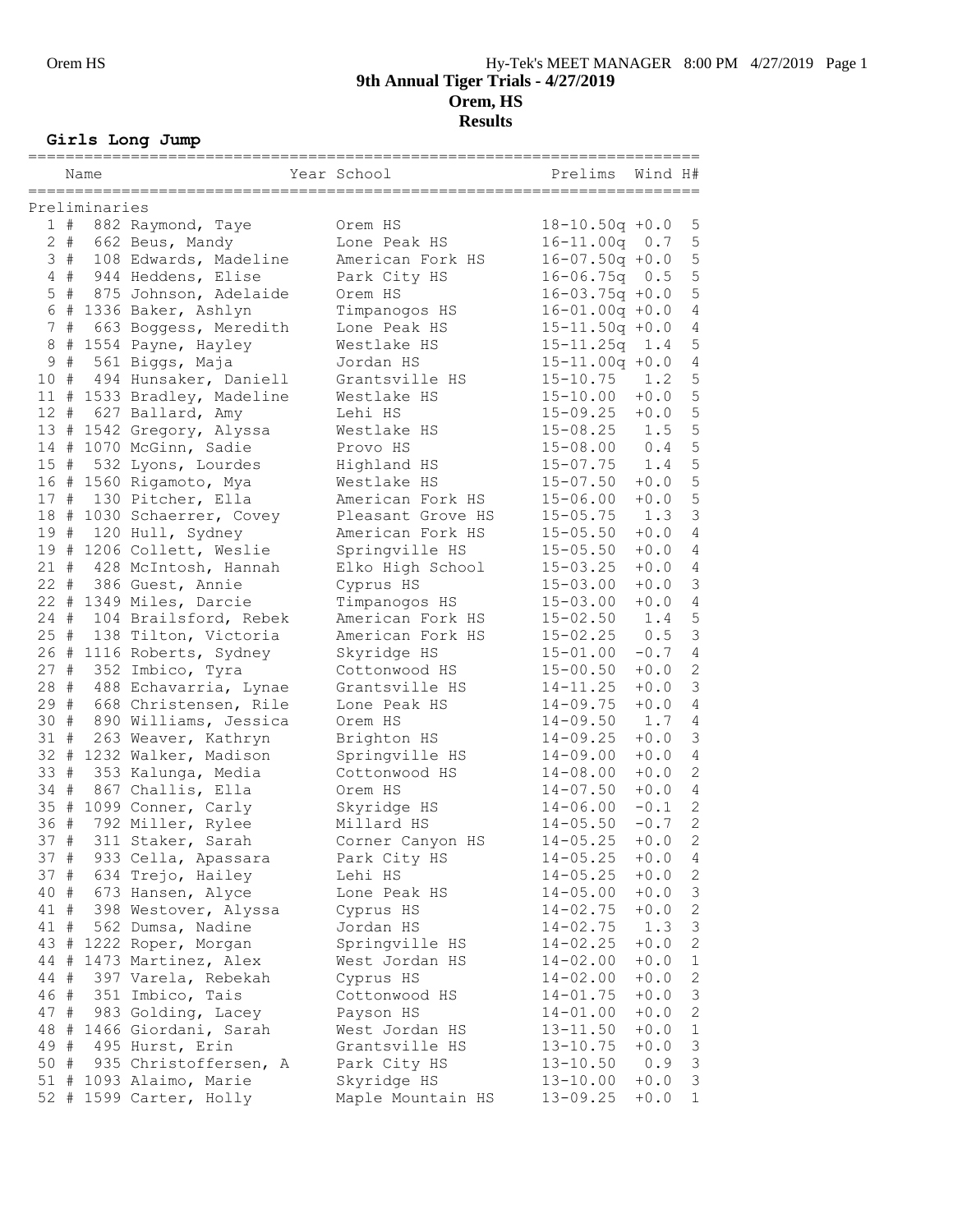# **....Girls Long Jump**

| 53#  | 630 Felt, Beatrice          | Lehi HS        | $13 - 09.00$       | $+0.0$   | $\overline{2}$           |
|------|-----------------------------|----------------|--------------------|----------|--------------------------|
|      | 54 # 1210 Hopkinson, Genevi | Springville HS | $13 - 08.00$       | $-0.3$   | - 1                      |
|      | 55 # 188 Johansen, Taylor   | Bingham HS     | $13 - 07.00$       | $+0.0$   | - 2                      |
| 56 # | 383 Espinoza, Arleth        | Cyprus HS      | $13 - 05.00$       | $+0.0$   | - 2                      |
|      | 57 # 1106 Harrison, Brookly | Skyridge HS    | $13 - 04.75$ 0.7 3 |          |                          |
| 57#  | 790 Koyle, Hannah           | Millard HS     | $13 - 04.75$       | $+0.0$   | $\overline{1}$           |
| 59 # | 939 Dalton, Jillian         | Park City HS   | $13 - 04.50$       | $-0.1$ 1 |                          |
| 60 # | 382 Espinoza, Arisbet       | Cyprus HS      | $13 - 04.00$       | $+0.0$ 1 |                          |
| 60 # | 187 Gold, Sophie            | Bingham HS     | $13 - 04.00$       | $+0.0$   | $\overline{1}$           |
| 62 # | 930 Beal, Grace             | Park City HS   | $13 - 03.25$       | $+0.0$   | $\overline{\phantom{a}}$ |
| 63 # | 485 Arave, Myranda          | Grantsville HS | $12 - 09.50$       | $+0.0$   | - 1                      |
| 64 # | 356 Sherod, Siarra          | Cottonwood HS  | $12 - 05.00$       | $+0.0$   | $\overline{1}$           |
| 65 # | 262 Tyckerson, Christ       | Brighton HS    | $12 - 01.75$       | $+0.0$   |                          |

## **Girls Long Jump**

|        |       | Name |                           | Year School      | Finals Wind Points |        |                |
|--------|-------|------|---------------------------|------------------|--------------------|--------|----------------|
| Finals |       |      |                           |                  |                    |        |                |
|        | 1#    |      | 882 Raymond, Taye         | Orem HS          | $19 - 00.00 0.2$   |        | 10             |
|        | $2 +$ |      | 662 Beus, Mandy           | Lone Peak HS     | $16 - 11.00 0.7$   |        | 8              |
|        | 3#    |      | 108 Edwards, Madeline     | American Fork HS | $16 - 07.50$       | $+0.0$ | 6              |
|        | 4#    |      | 944 Heddens, Elise        | Park City HS     | $16 - 06.75$       | 0.5    | 5              |
|        | 5#    |      | 561 Biggs, Maja           | Jordan HS        | $16 - 05.75$       | $+0.0$ | $\overline{4}$ |
|        |       |      | 6 # 875 Johnson, Adelaide | Orem HS          | $16 - 03.75$       | $+0.0$ | 3              |
|        | 7#    |      | 663 Boggess, Meredith     | Lone Peak HS     | $16 - 03.00$       | $-0.2$ | $\mathcal{L}$  |
| 8      |       |      | # 1336 Baker, Ashlyn      | Timpanogos HS    | $16 - 01.00$       | $+0.0$ |                |
|        |       |      | $9$ # 1554 Payne, Hayley  | Westlake HS      | $15 - 11.25$       | 1.4    |                |
|        |       |      |                           |                  |                    |        |                |

#### **Girls Shot Put**

|                 |   | Name          |                            | Year School      | Prelims       | H#             |
|-----------------|---|---------------|----------------------------|------------------|---------------|----------------|
|                 |   | Preliminaries |                            |                  |               |                |
|                 |   |               |                            |                  |               |                |
|                 |   |               | $1$ # 1557 Pili, Lia       | Westlake HS      | $35 - 10.00q$ | -5             |
|                 |   |               | 2 # 527 Fifita, Lili       | Highland HS      | $35 - 04.50q$ | 5              |
| 3               | # |               | 566 Lewis, Natalie         | Jordan HS        | $34 - 01.50q$ | 5              |
| 4               |   |               | # 394 Sisar, Luse          | Cyprus HS        | $33 - 04.00q$ | 5              |
|                 |   |               | 5 # 1351 Ngatai, Katie     | Timpanogos HS    | $32 - 09.00q$ | 5              |
|                 |   |               | 6 # 1439 Sitauti, Talaloa  | West HS          | $32 - 02.00q$ | 5              |
|                 |   |               | 6 # 1556 Pili, Agalelei    | Westlake HS      | $32 - 02.00q$ | 5              |
|                 |   |               | 8 # 1288 Gagnier, Jadyn    | Stansbury HS     | $31 - 08.00q$ | 4              |
| 9               |   |               | # 1298 Sargent, McKenna    | Stansbury HS     | $31 - 06.50q$ | 5              |
| 10 <sup>°</sup> |   |               | # 533 Maile, Naina         | Highland HS      | $31 - 01.00$  | 4              |
|                 |   |               | 11 # 1109 Kauffman, Monica | Skyridge HS      | $31 - 00.50$  | 3              |
|                 |   |               | 12 # 950 Lane, Avery       | Park City HS     | $30 - 10.00$  | 4              |
|                 |   |               | 13 # 312 Steiner, Sadie    | Corner Canyon HS | $30 - 08.50$  | 4              |
|                 |   |               | 14 # 1002 Wright, Regina   | Pine View HS     | $30 - 06.00$  | 5              |
|                 |   |               | 15 # 134 Smith, Myah       | American Fork HS | $30 - 04.50$  | 4              |
|                 |   |               | 16 # 1341 Gardner, Katrina | Timpanogos HS    | $30 - 02.00$  | 4              |
|                 |   |               | 16 # 1346 Maile, Tiera     | Timpanogos HS    | $30 - 02.00$  | 3              |
|                 |   |               | 18 # 127 Medina, Avangelin | American Fork HS | $30 - 00.00$  | 4              |
|                 |   |               | 19 # 1553 Parry, Kymberly  | Westlake HS      | $29 - 05.00$  | 3              |
|                 |   |               | 19 # 1459 Afoa, Tauatia    | West Jordan HS   | $29 - 05.00$  | 5              |
| 19#             |   |               | 875 Johnson, Adelaide      | Orem HS          | $29 - 05.00$  | $\overline{3}$ |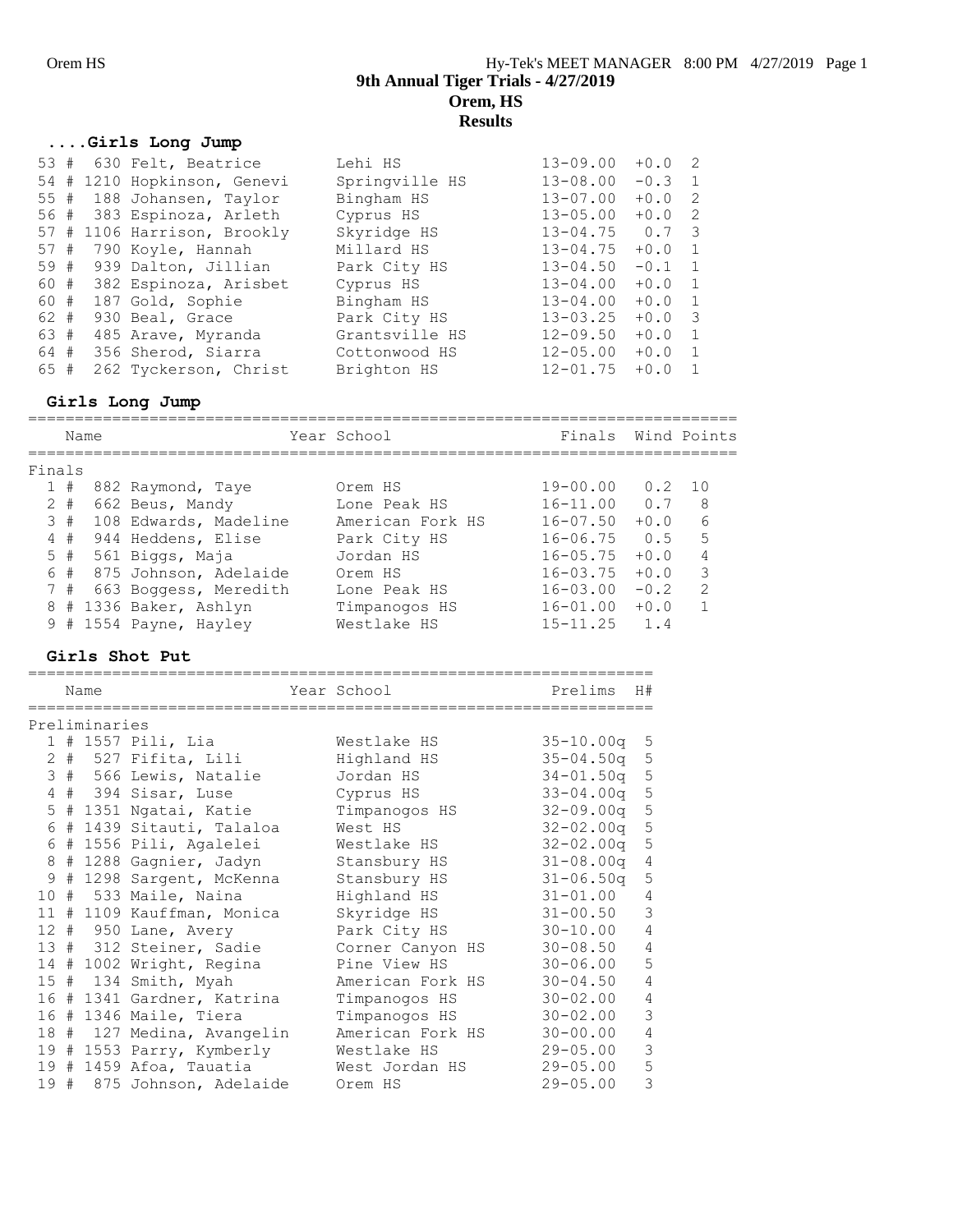#### **....Girls Shot Put**

|  | 22 # 493 Hill, Bailee       | Grantsville HS     | $29 - 01.00$ | 3              |
|--|-----------------------------|--------------------|--------------|----------------|
|  | 23 # 396 Trevino, Janyisa   | Cyprus HS          | $28 - 11.00$ | 3              |
|  | 24 # 1561 Rigamoto, Tieri   | Westlake HS        | $28 - 08.00$ | $\overline{2}$ |
|  | 25 # 287 Alsop, Katelin     | Corner Canyon HS   | $28 - 07.50$ | 3              |
|  | 26 # 528 Fihaki, Alisi      | Highland HS        | $28 - 05.00$ | $\mathfrak{S}$ |
|  | 26 # 825 Burningham, Sophi  | Mountain View HS   | $28 - 05.00$ | $\overline{4}$ |
|  | 26 # 1182 Tournahu, Courtne | Spring Creek Hs-Nv | $28 - 05.00$ | $\overline{4}$ |
|  | 29 # 1300 Thurber, Ainsley  | Stansbury HS       | $27 - 08.00$ | $\overline{c}$ |
|  | 30 # 1112 Meyer, Emma       | Skyridge HS        | $27 - 06.00$ | $\overline{c}$ |
|  | 30 # 1027 Juracan, Harmony  | Pleasant Grove HS  | $27 - 06.00$ | $\overline{c}$ |
|  | 32 # 795 Swallow, Eliza     | Millard HS         | $27 - 05.00$ | 3              |
|  | 32 # 178 Allen, Abby        | Bingham HS         | $27 - 05.00$ | $\mathbf 1$    |
|  | 34 # 600 Lopez, Sophia      | Juan Diego C       | $27 - 02.50$ | 3              |
|  | 35 # 659 Allen, Hailey      | Lone Peak HS       | $27 - 01.00$ | $\overline{c}$ |
|  | 36 # 783 Carter, Keri       | Millard HS         | $27 - 00.00$ | $\overline{c}$ |
|  | 37 # 1490 Wilson, Megan     | West Jordan HS     | $26 - 09.50$ | $\overline{4}$ |
|  | 38 # 569 Mendoza, Iliana    | Jordan HS          | $26 - 09.00$ | 3              |
|  | 39 # 1470 Mani, Kailila     | West Jordan HS     | $26 - 08.50$ | $\overline{4}$ |
|  | 40 # 1467 Kaufusi, Mele     | West Jordan HS     | $26 - 08.00$ | 3              |
|  | 41 # 1478 Pauni, Soana      | West Jordan HS     | $26 - 07.00$ | 3              |
|  | 42 # 433 Valdez, Marissa    | Elko High School   | $26 - 06.00$ | $\overline{c}$ |
|  | 43 # 1107 Hodge, Carly      | Skyridge HS        | $26 - 04.00$ | $\mathbf 1$    |
|  | 44 # 252 Flores, Kaylee     | Brighton HS        | $26 - 03.50$ | $\mathbf 1$    |
|  | 45 # 734 Knudsen, Grace     | Maple Mountain HS  | $26 - 01.00$ | $\mathbf 1$    |
|  | 46 # 1487 Tauelia, Leleao   | West Jordan HS     | $25 - 10.50$ | $\mathsf S$    |
|  | 47 # 543 Tuha, Sesalina     | Highland HS        | $25 - 10.00$ | $\mathbf 1$    |
|  | 48 # 1225 Seeley, Savannah  | Springville HS     | $25 - 07.00$ | $\mathbf 1$    |
|  | 49 # 1464 Cruz, Juanita     | West Jordan HS     | $25 - 05.00$ | $\overline{c}$ |
|  | 50 # 606 Ta, Mickey         | Juan Diego C       | $25 - 04.50$ | $\mathbf 1$    |
|  | 51 # 632 Mallory, Aleah     | Lehi HS            | $25 - 04.00$ | $\mathbf 1$    |
|  | 52 # 1489 Toutai, Lupineti  | West Jordan HS     | $24 - 11.00$ | $\overline{2}$ |
|  | 53 # 254 Huber, Abigail     | Brighton HS        | $24 - 06.00$ | $1\,$          |
|  | 54 # 487 Byrd, Alexa        | Grantsville HS     | $24 - 05.00$ | $\mathbf 1$    |
|  | 55 # 1491 Wolfgram, Maya    | West Jordan HS     | $24 - 03.00$ | $\mathbf 1$    |
|  | 56 # 568 McComber, Alexand  | Jordan HS          | $23 - 11.50$ | $\overline{c}$ |
|  | 57 # 999 Toilolo, Po        | Pine View HS       | $23 - 07.00$ | $\overline{2}$ |
|  | 58 # 430 Negrete, Soledad   | Elko High School   | $22 - 06.00$ | $1\,$          |
|  | 59 # 839 Randall, Serenity  | Mountain View HS   | $21 - 05.00$ | $\overline{2}$ |
|  |                             |                    |              |                |

#### **Girls Shot Put**

|        | Name |                           |  | Year School   |  | Finals Points |               |  |  |  |
|--------|------|---------------------------|--|---------------|--|---------------|---------------|--|--|--|
| Finals |      |                           |  |               |  |               |               |  |  |  |
|        |      | $1$ # 1557 Pili, Lia      |  | Westlake HS   |  | $35 - 10.00$  | 10            |  |  |  |
|        |      | 2 # 527 Fifita, Lili      |  | Highland HS   |  | $35 - 04.50$  | 8             |  |  |  |
|        |      | 3 # 566 Lewis, Natalie    |  | Jordan HS     |  | $34 - 03.00$  | 6             |  |  |  |
|        |      | 4 # 1298 Sargent, McKenna |  | Stansbury HS  |  | $33 - 06.00$  | 5             |  |  |  |
|        |      | 5 # 394 Sisar, Luse       |  | Cyprus HS     |  | $33 - 04.00$  | 4             |  |  |  |
|        |      | $6$ # 1351 Ngatai, Katie  |  | Timpanogos HS |  | $32 - 09.00$  | 3             |  |  |  |
|        |      | 7 # 1556 Pili, Agalelei   |  | Westlake HS   |  | $32 - 06.50$  | $\mathcal{P}$ |  |  |  |
|        |      | 8 # 1288 Gagnier, Jadyn   |  | Stansbury HS  |  | $32 - 05.00$  | 1             |  |  |  |
|        |      | 9 # 1439 Sitauti, Talaloa |  | West HS       |  | $32 - 00.00$  |               |  |  |  |
|        |      |                           |  |               |  |               |               |  |  |  |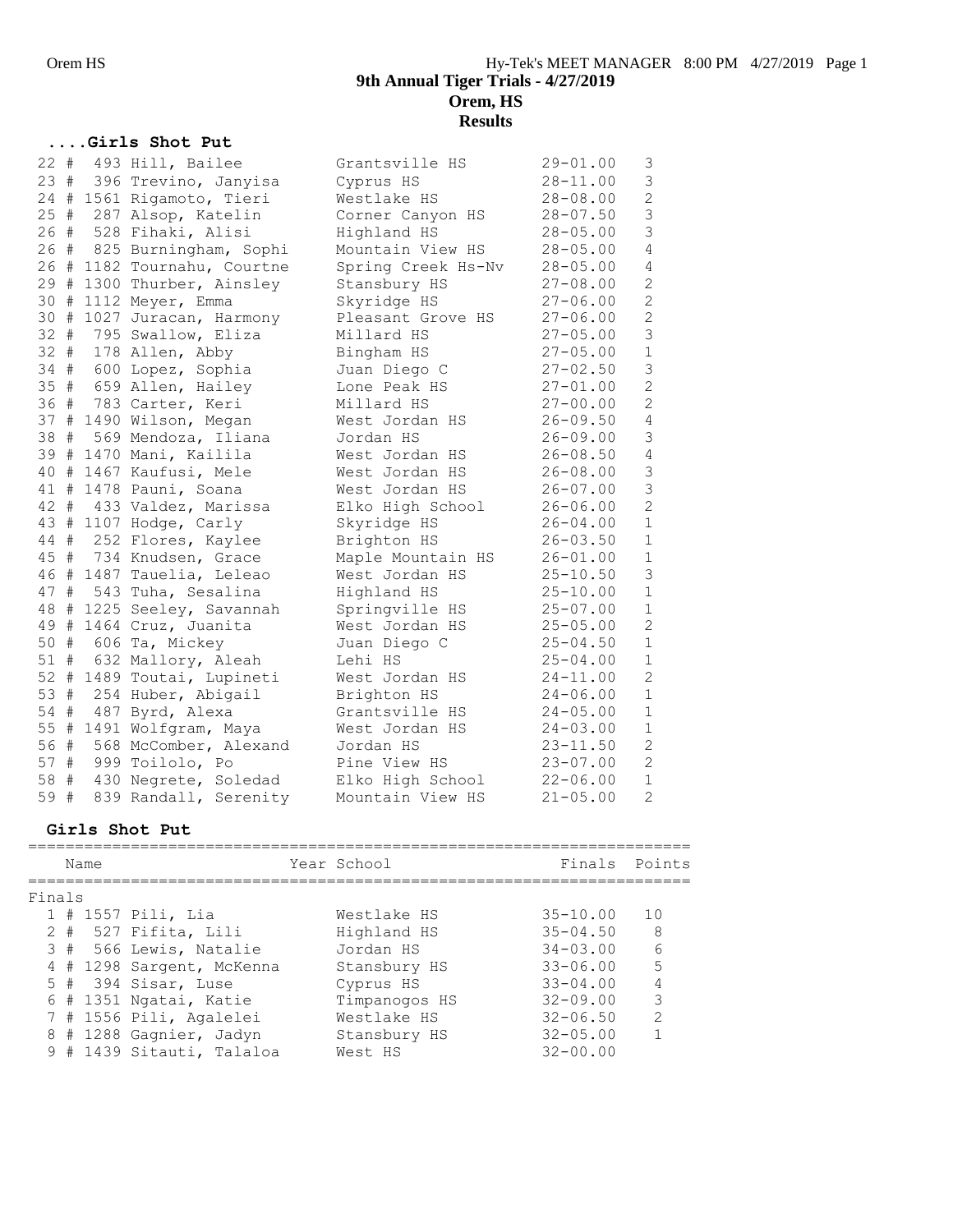## **Girls Discus Throw**

|            |      | Name          |                             | Year School        | Prelims        | H#             |
|------------|------|---------------|-----------------------------|--------------------|----------------|----------------|
|            |      |               |                             |                    |                |                |
|            |      | Preliminaries |                             |                    |                |                |
|            |      |               | 1 # 566 Lewis, Natalie      | Jordan HS          | $113 - 00q$    | 5              |
|            |      |               | 2 # 1557 Pili, Lia          | Westlake HS        | $109 - 08q$    | 5              |
|            |      |               | 3 # 433 Valdez, Marissa     | Elko High School   | $107 - 00.50q$ | 5              |
| 4          |      |               | # 1439 Sitauti, Talaloa     | West HS            | $103 - 00.50q$ | $\sqrt{2}$     |
| 5          | #    |               | 178 Allen, Abby             | Bingham HS         | $99 - 04q$     | 5              |
| $\epsilon$ |      |               | # 1288 Gagnier, Jadyn       | Stansbury HS       | $98 - 05q$     | 5              |
| 7          |      |               | # 527 Fifita, Lili          | Highland HS        | $93 - 11q$     | 5              |
| $\,8\,$    |      |               | # 734 Knudsen, Grace        | Maple Mountain HS  | $93 - 04.50q$  | $\sqrt{4}$     |
| 9          |      |               | # 1549 Leyva, Ximena        | Westlake HS        | $91 - 05q$     | $\mathbf 5$    |
| 10         |      |               | # 1229 Strong, Penina       | Springville HS     | $90 - 04$      | 5              |
| $11$ #     |      |               | 632 Mallory, Aleah          | Lehi HS            | 89-06          | $\mathfrak{Z}$ |
| 12         |      |               | # 1109 Kauffman, Monica     | Skyridge HS        | $87 - 04.50$   | 5              |
|            |      |               | 13 # 1561 Rigamoto, Tieri   | Westlake HS        | $87 - 00$      | 5              |
|            |      |               | 14 # 127 Medina, Avangelin  | American Fork HS   | 86-08          | 5              |
|            |      |               | 15 # 1351 Ngatai, Katie     | Timpanogos HS      | $85 - 10$      | $\sqrt{4}$     |
| 16 #       |      |               | 942 Glasmann, Jaynie        | Park City HS       | 84-06          | $\sqrt{4}$     |
| 17#        |      |               | 254 Huber, Abigail          | Brighton HS        | 84-05          | $\mathsf 3$    |
| 18         |      |               | # 1340 Fisiipeau, Leah      | Timpanogos HS      | $83 - 01$      | $\overline{4}$ |
|            |      |               | 19 # 569 Mendoza, Iliana    | Jordan HS          | $82 - 01$      | $\mathbf{2}$   |
|            |      |               | 20 # 874 James, Naomi       | Orem HS            | $81 - 07.50$   | $\overline{c}$ |
|            |      |               | 21 # 492 Gowans, Chloe      | Grantsville HS     | $81 - 04$      | $\sqrt{4}$     |
|            |      |               | 22 # 1107 Hodge, Carly      | Skyridge HS        | $81 - 03.50$   | $\mathbf{2}$   |
| 23#        |      |               | 799 Thurman, Heidi          | Millard HS         | $81 - 00$      | $\mathfrak{Z}$ |
| 24         |      |               | # 1490 Wilson, Megan        | West Jordan HS     | $80 - 10.50$   | 5              |
| 25         |      |               | # 1002 Wright, Regina       | Pine View HS       | $79 - 11.50$   | 3              |
|            |      |               | 26 # 1467 Kaufusi, Mele     | West Jordan HS     | $79 - 09$      | $\mathcal{S}$  |
| 27#        |      |               | 497 Killian, Sydney         | Grantsville HS     | $79 - 04$      | $\overline{4}$ |
| 28         | #    |               | 493 Hill, Bailee            | Grantsville HS     | $78 - 08$      | $\sqrt{4}$     |
| 29         |      |               | # 659 Allen, Hailey         | Lone Peak HS       | $77 - 08.50$   | $\overline{4}$ |
| 30         |      |               | # 1556 Pili, Agalelei       | Westlake HS        | $77 - 06$      | 5              |
| 31         | #    |               | 568 McComber, Alexand       | Jordan HS          | $76 - 09$      | $\sqrt{4}$     |
|            |      |               | 32 # 1478 Pauni, Soana      | West Jordan HS     | $76 - 07$      | $\sqrt{4}$     |
|            |      |               |                             | West Jordan HS     | $75 - 08$      | $\mathbf{2}$   |
|            |      |               | 33 # 1472 Marquez, Alyssia  |                    |                | $\,1\,$        |
|            |      |               | 34 # 866 Bishop, Carissa    | Orem HS            | $74 - 10.50$   | $\mathbf{2}$   |
|            |      |               | 35 # 1112 Meyer, Emma       | Skyridge HS        | $74 - 01.50$   | $\mathfrak{Z}$ |
|            |      |               | 36 # 1182 Tournahu, Courtne | Spring Creek Hs-Nv | $73 - 07$      | 3              |
| 37         | #    |               | 312 Steiner, Sadie          | Corner Canyon HS   | $73 - 01$      |                |
| 38 #       |      |               | 825 Burningham, Sophi       | Mountain View HS   | $72 - 05.50$   | 4              |
| 39 #       |      |               | 534 Manavahe, Olivia        | Highland HS        | $71 - 09$      | $\mathbf 1$    |
| 40 #       |      |               | 533 Maile, Naina            | Highland HS        | $71 - 08$      | $\mathbf 1$    |
| 41 #       |      |               | 577 Woodman, Taylee         | Jordan HS          | $71 - 02.50$   | $\mathbf 1$    |
| 42 #       |      |               | 1487 Tauelia, Leleao        | West Jordan HS     | $70 - 11.50$   | $\mathsf 3$    |
| 43         | $\#$ |               | 795 Swallow, Eliza          | Millard HS         | $70 - 06$      | $\mathbf{2}$   |
| 44         | $\#$ |               | 870 Gines, Josie            | Orem HS            | $68 - 06.50$   | $\,1\,$        |
| 45         | #    |               | 252 Flores, Kaylee          | Brighton HS        | 68-04          | $\mathbf{2}$   |
| 46         | #    |               | 259 Middaugh, Madison       | Brighton HS        | 65-10.50       | $\mathbf 1$    |
| 47         | #    |               | 783 Carter, Keri            | Millard HS         | $65 - 01$      | $\mathbf{2}$   |
| 48         |      |               | # 1480 Peters, Melissa      | West Jordan HS     | $65 - 00$      | $\mathbf{2}$   |
|            |      |               | 49 # 1404 Nemelka, Caroline | Timpview           | $64 - 11$      | $\mathbf 1$    |
| 50 #       |      |               | 1341 Gardner, Katrina       | Timpanogos HS      | $64 - 09.50$   | $1\,$          |
| 51 #       |      |               | 606 Ta, Mickey              | Juan Diego C       | $63 - 05.50$   | $\mathbf{1}$   |
| 52 #       |      |               | 103 Belliston, Nicole       | American Fork HS   | $62 - 10$      | $\mathbf{1}$   |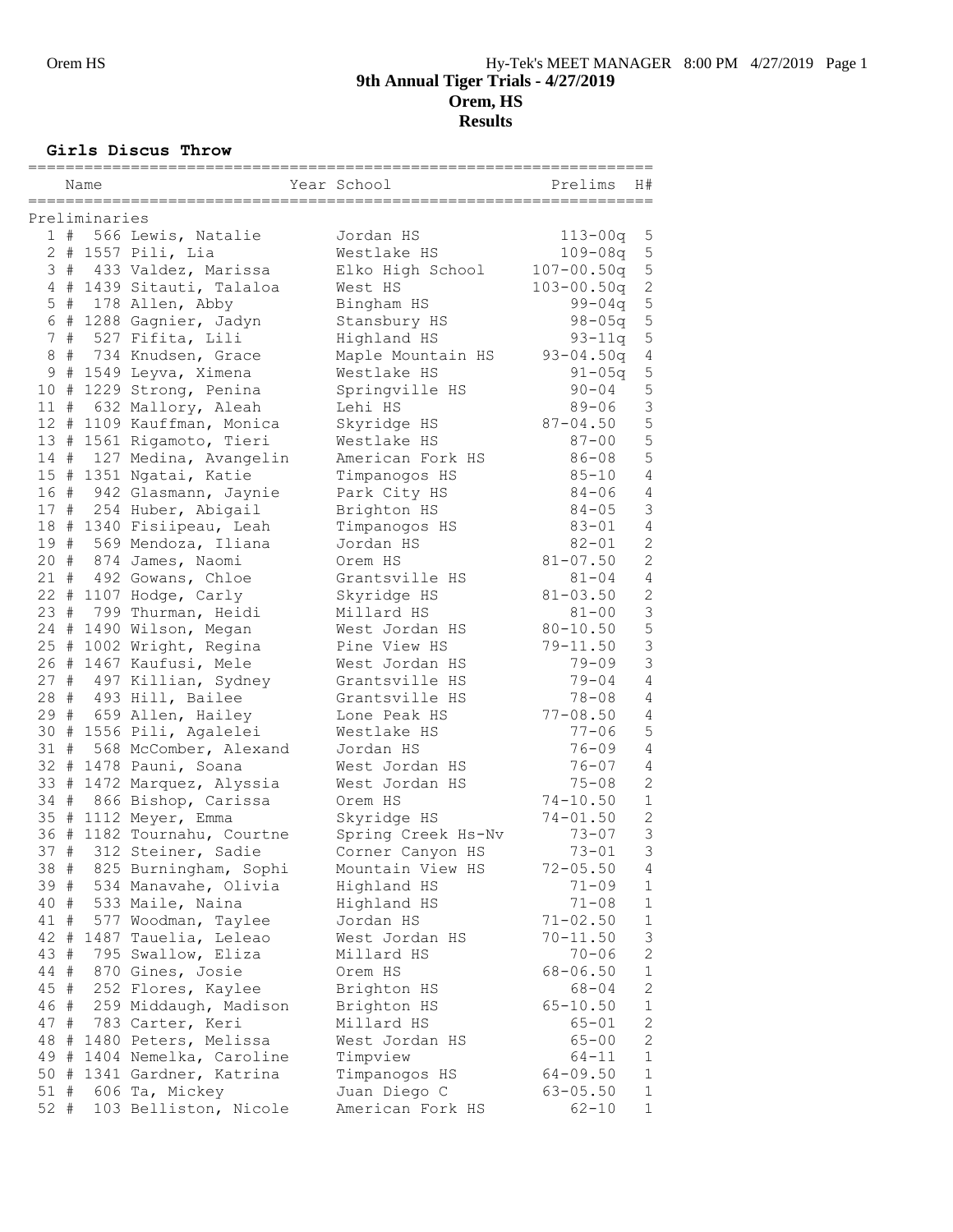#### **....Girls Discus Throw**

|  | 53 # 1294 Olsen, Ashleigh  | Stansbury HS   | $62 - 03.50$   | $\overline{\mathbf{3}}$ |
|--|----------------------------|----------------|----------------|-------------------------|
|  | 54 # 487 Byrd, Alexa       | Grantsville HS | 56-09          | 1                       |
|  | 55 # 202 Smith, Addison    | Bingham HS     | 55-08          | $\overline{1}$          |
|  | 56 # 1489 Toutai, Lupineti | West Jordan HS | $53 - 11.50$   | $\overline{\mathbf{3}}$ |
|  | 57 # 600 Lopez, Sophia     | Juan Diego C   | $52 - 10.50$   | 2                       |
|  | 58 # 1464 Cruz, Juanita    | West Jordan HS | $48 - 06.50$ 4 |                         |

#### **Girls Discus Throw**

|        | Name |                           | Year School       | Finals Points |               |
|--------|------|---------------------------|-------------------|---------------|---------------|
| Finals |      |                           |                   |               |               |
|        |      | 1 # 566 Lewis, Natalie    | Jordan HS         | $114 - 01.50$ | 10            |
|        |      | 2 # 1557 Pili, Lia        | Westlake HS       | 109-08        | 8             |
|        |      | 3 # 433 Valdez, Marissa   | Elko High School  | $107 - 00.50$ | 6             |
|        |      | $4#178$ Allen, Abby       | Bingham HS        | $103 - 02.50$ | 5             |
|        |      | 5 # 1439 Sitauti, Talaloa | West HS           | $103 - 00.50$ | 4             |
|        |      | 6 # 1288 Gagnier, Jadyn   | Stansbury HS      | $98 - 05$     | 3             |
|        |      | $7$ # 527 Fifita, Lili    | Highland HS       | $93 - 11$     | $\mathcal{L}$ |
|        |      | 8 # 734 Knudsen, Grace    | Maple Mountain HS | $93 - 09$     | 1             |
|        |      | 9 # 1549 Leyva, Ximena    | Westlake HS       | $92 - 06$     |               |

#### **Girls Javelin Throw**

|     |             | Name          |                            | Year School       | Prelims       | H#                          |
|-----|-------------|---------------|----------------------------|-------------------|---------------|-----------------------------|
|     |             | Preliminaries |                            |                   |               |                             |
|     |             |               | 1 # 1552 Parry, Ashley     | Westlake HS       | $117 - 00q$   | 4                           |
| 2   | #           |               | 787 Degraffenreid, Ma      | Millard HS        | $116 - 05q$   | 4                           |
| 3   |             |               | # 491 Garcia, Jade         | Grantsville HS    | $113 - 06q$   | $\overline{4}$              |
| 4   |             |               | # 1000 Wade, Brynlee       | Pine View HS      | $102 - 06q$   | $\overline{4}$              |
| 5   | $\#$        |               | 942 Glasmann, Jaynie       | Park City HS      | $98 - 11q$    | $\sqrt{4}$                  |
| 6   | #           |               | 671 Grimmer, Grace         | Lone Peak HS      | $97 - 08q$    | $\sqrt{4}$                  |
| 7   | #           |               | 838 Newby, Emma            | Mountain View HS  | $96 - 06q$    | $1\,$                       |
| 7   | $_{\rm \#}$ |               | 566 Lewis, Natalie         | Jordan HS         | 96-06q        | 4                           |
| 9   |             |               | # 1109 Kauffman, Monica    | Skyridge HS       | $96 - 03.50q$ | $\overline{4}$              |
|     |             |               | 10 # 1294 Olsen, Ashleigh  | Stansbury HS      | $95 - 10$     | $\mathfrak{Z}$              |
|     |             |               | 11 # 567 Mafileo, Melinda  | Jordan HS         | $94 - 02$     | $\overline{4}$              |
|     |             |               | 12 # 249 Clark, Heather    | Brighton HS       | $92 - 01.50$  | $\mathbf{1}$                |
| 13  | #           |               | 799 Thurman, Heidi         | Millard HS        | $91 - 07$     | $\overline{4}$              |
| 14  |             |               | # 1210 Hopkinson, Genevi   | Springville HS    | $90 - 09$     | $\mathfrak{Z}$              |
| 15# |             |               | 492 Gowans, Chloe          | Grantsville HS    | $89 - 05$     | $\overline{4}$              |
|     |             |               | 16 # 1458 Adams, Sadie     | West Jordan HS    | 89-01         | $\frac{3}{3}$               |
|     |             |               | 17 # 500 Peterson, Paige   | Grantsville HS    | 88-08         |                             |
|     |             |               | 18 # 124 Lorenzana, Hannah | American Fork HS  | $88 - 04$     | $\overline{4}$              |
|     |             |               | 19 # 1561 Rigamoto, Tieri  | Westlake HS       | $87 - 11$     | $\mathfrak{Z}$              |
|     |             |               | 20 # 489 Ekins, Ashton     | Grantsville HS    | $85 - 10$     | $\mathfrak{Z}$              |
|     |             |               | 21 # 394 Sisar, Luse       | Cyprus HS         | $85 - 07$     | $\mathfrak{Z}$              |
|     |             |               | 22 # 740 Owens, Kelsey     | Maple Mountain HS | $84 - 11$     | $\mathcal{S}_{\mathcal{S}}$ |
| 23# |             |               | 999 Toilolo, Po            | Pine View HS      | $84 - 09.75$  | $\mathfrak{Z}$              |
| 24# |             |               | 1560 Rigamoto, Mya         | Westlake HS       | $84 - 09.25$  | $\overline{3}$              |
|     |             |               | 25 # 794 Smith, Jazmine    | Millard HS        | $83 - 08$     | $\overline{c}$              |
|     |             |               | 26 # 734 Knudsen, Grace    | Maple Mountain HS | $82 - 11$     | $\overline{c}$              |
|     |             |               | 27 # 1341 Gardner, Katrina | Timpanogos HS     | $82 - 04$     | $\mathfrak{Z}$              |
|     |             |               | 28 # 1439 Sitauti, Talaloa | West HS           | $80 - 11$     | $\overline{3}$              |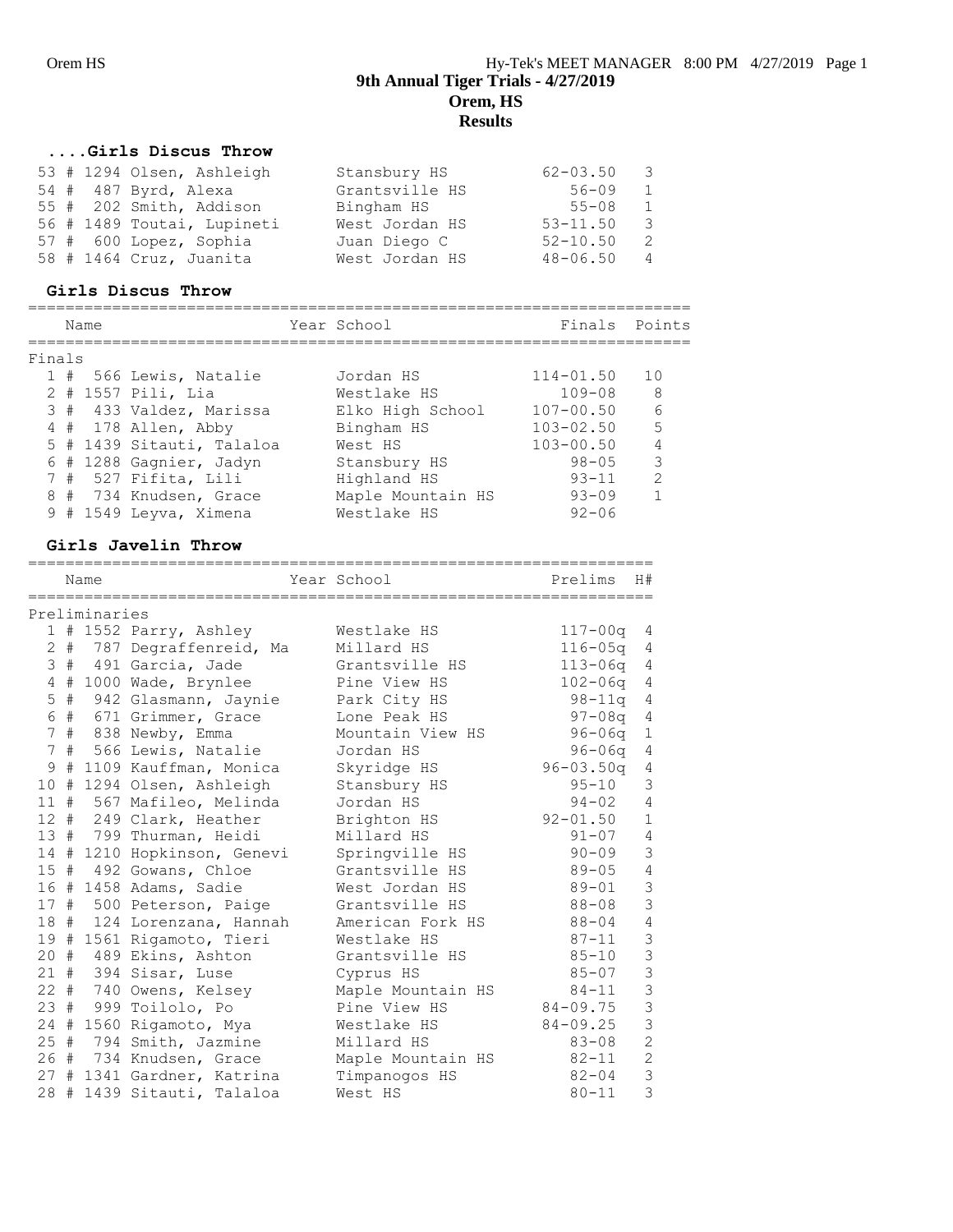| Girls Javelin Throw |  |                            |                   |              |                |  |  |  |  |  |
|---------------------|--|----------------------------|-------------------|--------------|----------------|--|--|--|--|--|
|                     |  | 29 # 741 Owens, Lexie      | Maple Mountain HS | 80-08        | 3              |  |  |  |  |  |
|                     |  | 30 # 1472 Marquez, Alyssia | West Jordan HS    | $80 - 00.75$ | 3              |  |  |  |  |  |
|                     |  | 31 # 1216 Metler, Kaitlyn  | Springville HS    | $79 - 09$    | 4              |  |  |  |  |  |
|                     |  | 32 # 1291 Kioa, Tifa       | Stansbury HS      | $77 - 10.50$ | $\overline{2}$ |  |  |  |  |  |
|                     |  | 33 # 950 Lane, Avery       | Park City HS      | $77 - 01.50$ | $\overline{2}$ |  |  |  |  |  |
|                     |  | 34 # 1112 Meyer, Emma      | Skyridge HS       | $76 - 11.50$ | $\mathbf{1}$   |  |  |  |  |  |
|                     |  | 35 # 577 Woodman, Taylee   | Jordan HS         | $75 - 07.50$ | $\overline{2}$ |  |  |  |  |  |
|                     |  | 36 # 497 Killian, Sydney   | Grantsville HS    | 74-10.50     | $\overline{2}$ |  |  |  |  |  |
|                     |  | 37 # 490 Garcia, Desiree   | Grantsville HS    | $73 - 05.50$ | $\overline{2}$ |  |  |  |  |  |
|                     |  | 38 # 1224 Scott, Sabrina   | Springville HS    | $72 - 08$    | $\mathbf{1}$   |  |  |  |  |  |
|                     |  | 39 # 534 Manavahe, Olivia  | Highland HS       | $72 - 05$    | $\mathbf{2}$   |  |  |  |  |  |
|                     |  | 40 # 870 Gines, Josie      | Orem HS           | $71 - 11.50$ | 3              |  |  |  |  |  |
|                     |  | 41 # 528 Fihaki, Alisi     | Highland HS       | $71 - 10$    | $\overline{2}$ |  |  |  |  |  |
|                     |  | 42 # 1553 Parry, Kymberly  | Westlake HS       | $71 - 01$    | $\mathbf{1}$   |  |  |  |  |  |
|                     |  | 43 # 785 Cummings, Paige   | Millard HS        | $70 - 10$    | $\mathbf{1}$   |  |  |  |  |  |
|                     |  | 44 # 1462 Carter, Moriah   | West Jordan HS    | 67-06        | $\overline{c}$ |  |  |  |  |  |
|                     |  | 45 # 486 Butler, Brynlee   | Grantsville HS    | 66-01        | $\mathbf{1}$   |  |  |  |  |  |
|                     |  | 46 # 493 Hill, Bailee      | Grantsville HS    | 65-00        | $\mathbf{1}$   |  |  |  |  |  |
|                     |  | 47 # 866 Bishop, Carissa   | Orem HS           | $61 - 07$    | $\mathbf{1}$   |  |  |  |  |  |
|                     |  | 48 # 1486 Stacy, Ashley    | West Jordan HS    | 61-06        | $\mathbf{1}$   |  |  |  |  |  |
|                     |  | 49 # 197 Ordyna, Jocelyn   | Bingham HS        | $58 - 04$    | $\mathbf{1}$   |  |  |  |  |  |
|                     |  | 50 # 259 Middaugh, Madison | Brighton HS       | $50 - 09.50$ | $\mathbf{1}$   |  |  |  |  |  |

## **Girls Javelin Throw**

|        |    | Name |                           | Year School      |               | Finals Points  |
|--------|----|------|---------------------------|------------------|---------------|----------------|
| Finals |    |      |                           |                  |               |                |
|        |    |      | $1$ # 491 Garcia, Jade    | Grantsville HS   | $122 - 07$    | 10             |
|        |    |      | $2$ # 1552 Parry, Ashley  | Westlake HS      | $117 - 00$    | - 8            |
|        |    |      | 3 # 787 Degraffenreid, Ma | Millard HS       | $116 - 05$    | - 6            |
|        |    |      | 4 # 1109 Kauffman, Monica | Skyridge HS      | $103 - 10$    | $\overline{5}$ |
|        |    |      | 5 # 671 Grimmer, Grace    | Lone Peak HS     | $103 - 05.50$ | $\overline{4}$ |
|        |    |      | $6$ # 1000 Wade, Brynlee  | Pine View HS     | $102 - 06$    | 3              |
|        |    |      | 7 # 942 Glasmann, Jaynie  | Park City HS     | $98 - 11$     | $\mathcal{L}$  |
|        |    |      | 8 # 566 Lewis, Natalie    | Jordan HS        | $96 - 06$     | $\overline{1}$ |
|        | 9# |      | 838 Newby, Emma           | Mountain View HS | J96-06        |                |

### **Boys 100 Meter Dash**

|     |       | Name |                          | Year School      | Finals         |          |                | Wind H# Points |
|-----|-------|------|--------------------------|------------------|----------------|----------|----------------|----------------|
|     |       |      | # 1456 Williams, Abraham | West HS          | 10.90          | 0.9      | 2              | 10             |
| 2   | #     |      | 447 Ivie, Braiden        | Emery HS         | 10.93          | $-1.2$ 1 |                | 8              |
| 3#  |       |      | 589 Johnson, Jaedin      | Jordan HS        | 11.02          | 0.92     |                | 6              |
|     | $4$ # |      | 405 Gasu, Vaeaega        | Cyprus HS        | $11.03 \t 0.9$ |          | 2              | 5              |
|     | $5$ # |      | 580 Butandu, Ben         | Jordan HS        | 11.05          | $-0.9$   | 4              |                |
|     | 6#    |      | 915 Nacua, Puka          | Orem HS          | 11.13          | $-1.2$   | $\overline{1}$ | 3              |
| 7#  |       |      | 455 Hazlett, Eli         | Grand County HS  | 11.15          | $-1.2$   | $\overline{1}$ | $\mathcal{L}$  |
| 8   | #     |      | 1377 Heinz, Tyson        | Timpanogos HS    | 11.17          | $-1.2$   | $\overline{1}$ |                |
| 9   | #     |      | 703 Ellis, Porter        | Lone Peak HS     | 11.28          | 0.6      | 3              |                |
| 10# |       |      | 642 Dunford, Ian         | Lehi HS          | 11.29          | 0.6      | -3             |                |
| 11  | #     |      | 1358 Adams, Tyler        | Timpanogos HS    | 11.30          | $-1.2$   | $\overline{1}$ |                |
| 11  | #     |      | 139 Abbott, Boone        | American Fork HS | 11.30          | 0.9      | 2              |                |
|     |       |      | 13 # 1161 Taylor, Josh   | Skyridge HS      | 11.32          | $-0.9$   |                |                |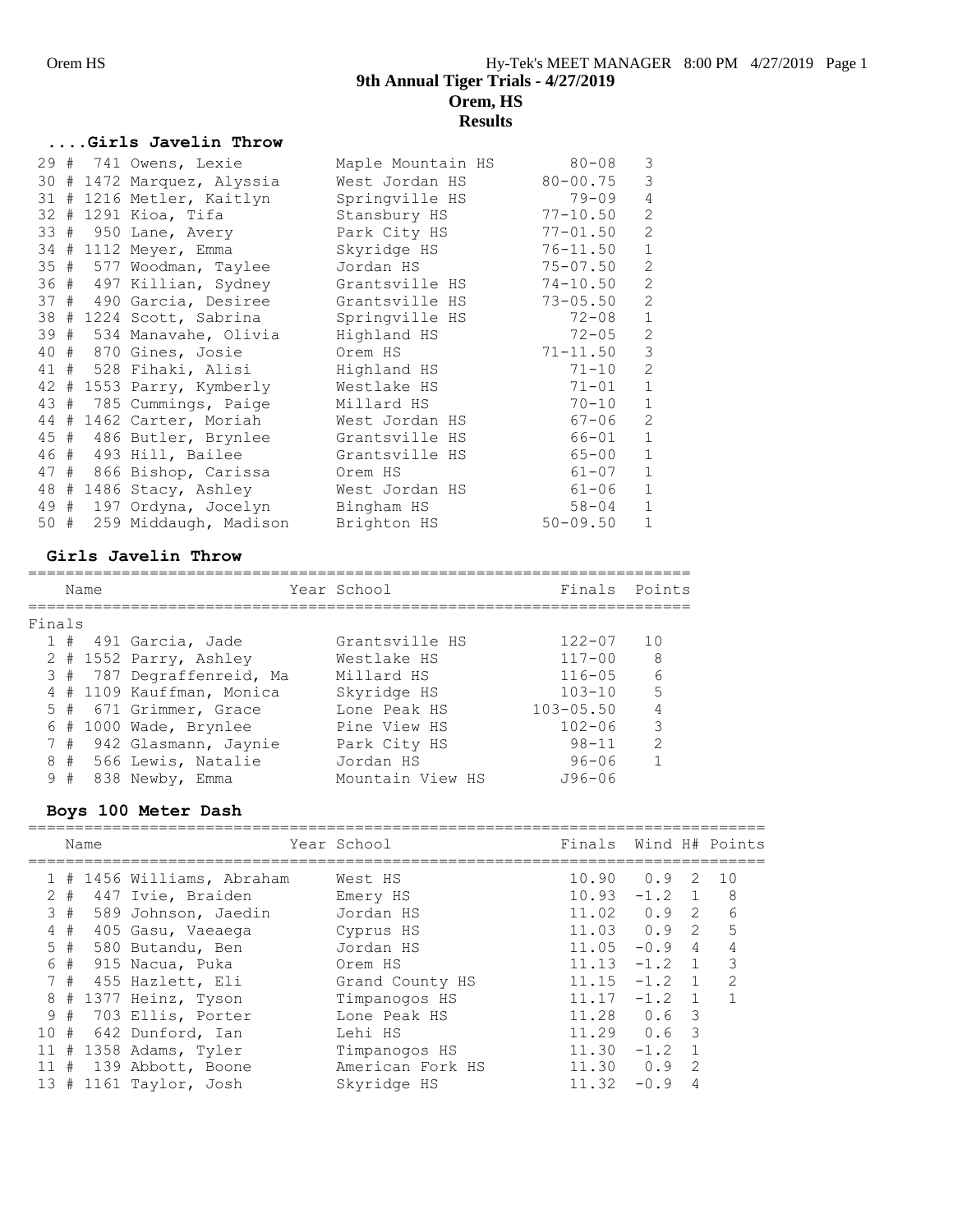**....Boys 100 Meter Dash**

|        |      | 14 # 234 Parikh, Avi                     | Bingham HS                  | 11.33         | 0.9       | 2                |
|--------|------|------------------------------------------|-----------------------------|---------------|-----------|------------------|
|        |      | 15 # 1055 Wolfgramm, Kobe                | Pleasant Grove HS           | 11.34         | $+0.0$    | 9                |
|        |      | 16 # 1381 Lopes, Adonai                  | Timpanogos HS               | 11.43         | $-1.2$    | $1\,$            |
|        |      | 16 # 963 Baynes, Paul                    | Park City HS                | 11.43         | $-1.2$    | $\mathbf{1}$     |
| 18     | #    | 724 Ward, Gavin                          | Lone Peak HS                | 11.44         | $-1.1$    | $\sqrt{6}$       |
| 19     |      | # 1014 Jensen, Sherm                     | Pine View HS                | 11.45         | 0.9       | $\sqrt{2}$       |
| 20     |      | # 1160 Taylor, Colin                     | Skyridge HS                 | 11.46         | 0.6       | $\mathfrak{Z}$   |
|        |      | 20 # 410 Lester, Jh'Dhan                 | Cyprus HS                   | $11.46 + 0.0$ |           | $\mathsf S$      |
| 20 #   |      | 151 Downing, Devin                       | American Fork HS            | 11.46         | 0.6       | $\mathsf 3$      |
| 23     | #    | 344 Taggart, Harrison                    | Corner Canyon HS            | 11.48         | 0.9       | $\mathbf{2}$     |
| 24     | #    | 844 Bennett, Ethan                       | Mountain View HS            | 11.50         | 0.9       | $\mathbf{2}$     |
| 25     | #    | 324 Hagen, Cody                          | Corner Canyon HS            | 11.51         | $+0.0$    | $\mathsf 5$      |
| $25$ # |      | 545 Aung, Lynn                           | Highland HS                 | 11.51         | $+0.0$    | $\mathsf S$      |
|        |      | 27 # 1322 Richins, Jet                   | Stansbury HS                | 11.52         | $-0.9$    | $\sqrt{4}$       |
| 27     | #    | 333 Kjar, Noah                           | Corner Canyon HS            | 11.52         | $-0.9$    | 4                |
| 29 #   |      | 648 James, Logan                         | Lehi HS                     | 11.56         | $+0.0$    | $\mathsf S$      |
| 29     |      | # 216 Demartin, Adriano                  | Bingham HS                  | 11.56         | 0.6       | $\mathfrak{Z}$   |
| 31     |      | # 1429 Hill, Connely                     | Wasatch HS                  | 11.57         | $-0.9$    | $\overline{4}$   |
| 32 #   |      |                                          |                             | 11.58         |           | $\overline{4}$   |
|        |      | 548 Gaye, Jonah<br>33 # 981 Warner, Seth | Highland HS<br>Park City HS |               | $-0.9$    |                  |
|        |      |                                          |                             | 11.61         | 0.6       | $\mathfrak{Z}$   |
|        |      | 33 # 1264 Pilcher, David                 | Springville HS              | 11.61         | 0.6       | $\mathsf 3$      |
|        |      | 35 # 1391 Roberts, Jadyn                 | Timpanogos HS               | 11.63         | $+0.0$    | $\mathsf S$      |
| 35     |      | # 1392 Sandstrom, Haydn                  | Timpanogos HS               | 11.63         | $-0.9$    | $\overline{4}$   |
| 35     |      | # 1271 Snapp, Connor                     | Springville HS              | 11.63         | $+0.0$    | 5                |
|        |      | 38 # 143 Brailsford, Derek               | American Fork HS            | 11.65         | $-0.9$    | $\overline{4}$   |
|        |      | 39 # 1077 Lesa, Mataio                   | Provo HS                    | 11.66         | 0.6       | $\mathfrak{Z}$   |
|        |      | 40 # 1199 Westwood, Reed                 | Spring Creek Hs-Nv          | 11.67         | $+0.0$    | $\mathsf 9$      |
| 41 #   |      | 1330 VanCooney, Brende                   | Stansbury HS                | 11.71         | $-1.1$    | $\sqrt{6}$       |
| 42     | #    | 243 Wimmer, Andrew                       | Bingham HS                  | 11.73         | $+0.0$    | $\mathsf S$      |
| 42     | #    | 557 Pembroke, Nick                       | Highland HS                 | 11.73         | $+0.0$    | $7\phantom{.0}$  |
| 42     | #    | 160 Johnson, Logan                       | American Fork HS            | 11.73         | $+0.0$ 7  |                  |
| 45     | #    | 279 Hysong, Drew                         | Brighton HS                 | 11.74         | $+0.0$    | $\overline{9}$   |
| 45     | #    | 921 Robinson, Jakob                      | Orem HS                     | 11.74         | $-1.1$    | $\sqrt{6}$       |
| 47     | $\#$ | 922 Rockey, Trevor                       | Orem HS                     | 11.76         | $+0.0$    | $\overline{7}$   |
| 48     | #    | 436 Dente, Landon                        | Elko High School            | 11.77         | $-1.1$    | $\sqrt{6}$       |
| 48     | #    | 728 Wood, Josh                           | Lone Peak HS                | 11.77         | $-1.1$    | $\sqrt{6}$       |
| 50     | #    | 361 Cooper, Donovan                      | Cottonwood HS               | 11.78         | $+0.0$    | 8                |
| 51 #   |      | 917 Pedersen, Jake                       | Orem HS                     | $11.79 - 1.1$ |           | 6                |
|        |      | 52 # 1186 DeAngelo, Chris                | Spring Creek Hs-Nv          | 11.80         | $+0.0$    | $\,8\,$          |
| 53 #   |      | 980 Vlaun, Kai                           | Park City HS                | 11.81         | $+0.0$    | $\mathsf 9$      |
| 54     | #    | 434 Barnhurst, Brayde                    | Elko High School            | 11.84         | $+0.0$    | $\boldsymbol{7}$ |
|        |      | 55 # 272 Cobia, Zach                     | Brighton HS                 | 11.85         | 1.4 15    |                  |
|        |      | 56 # 1256 Lee, Tyson                     | Springville HS              | 11.89         | $+0.0$    | $\overline{7}$   |
|        |      | 56 # 1359 Ashdown, Kaleb                 | Timpanogos HS               | 11.89         | $-0.3$ 11 |                  |
|        |      | 58 # 1127 Beck, Coleman                  | Skyridge HS                 | 11.91         | $+0.0$    | - 8              |
| 59 #   |      | 399 Beldin, Dallin                       | Cyprus HS                   | 11.92         | $+0.0$    | 9                |
| 60 #   |      | 640 Burr, McKay                          | Lehi HS                     | 11.96         | $-1.8$ 10 |                  |
| 61     | #    | 1011 Fletcher, Mitchel                   | Pine View HS                | 11.98         | $+0.0$    | 8                |
| 61 #   |      | 810 Despain, Nathan                      | Millard HS                  | 11.98         | $+0.0$    | $\overline{7}$   |
| 63 #   |      | 153 Gilbert, Landon                      | American Fork HS            | 11.99         | $-1.0$ 12 |                  |
| 64 #   |      | 1451 Traore, Mohammed                    | West HS                     | 12.00         | $-0.3$ 11 |                  |
| 65 #   |      | 727 Winn, Cory                           | Lone Peak HS                | 12.01         | $-1.8$ 10 |                  |
| 66 #   |      | 656 Weiss, Tate                          | Lehi HS                     | 12.03         | 0.4 16    |                  |
| 66     | #    | 754 Harris, Taylor                       | Maple Mountain HS           | 12.03         | 1.4 15    |                  |
| 66 #   |      | 546 Boren, Ben                           | Highland HS                 | 12.03         | $-1.0$ 12 |                  |
|        |      |                                          |                             |               |           |                  |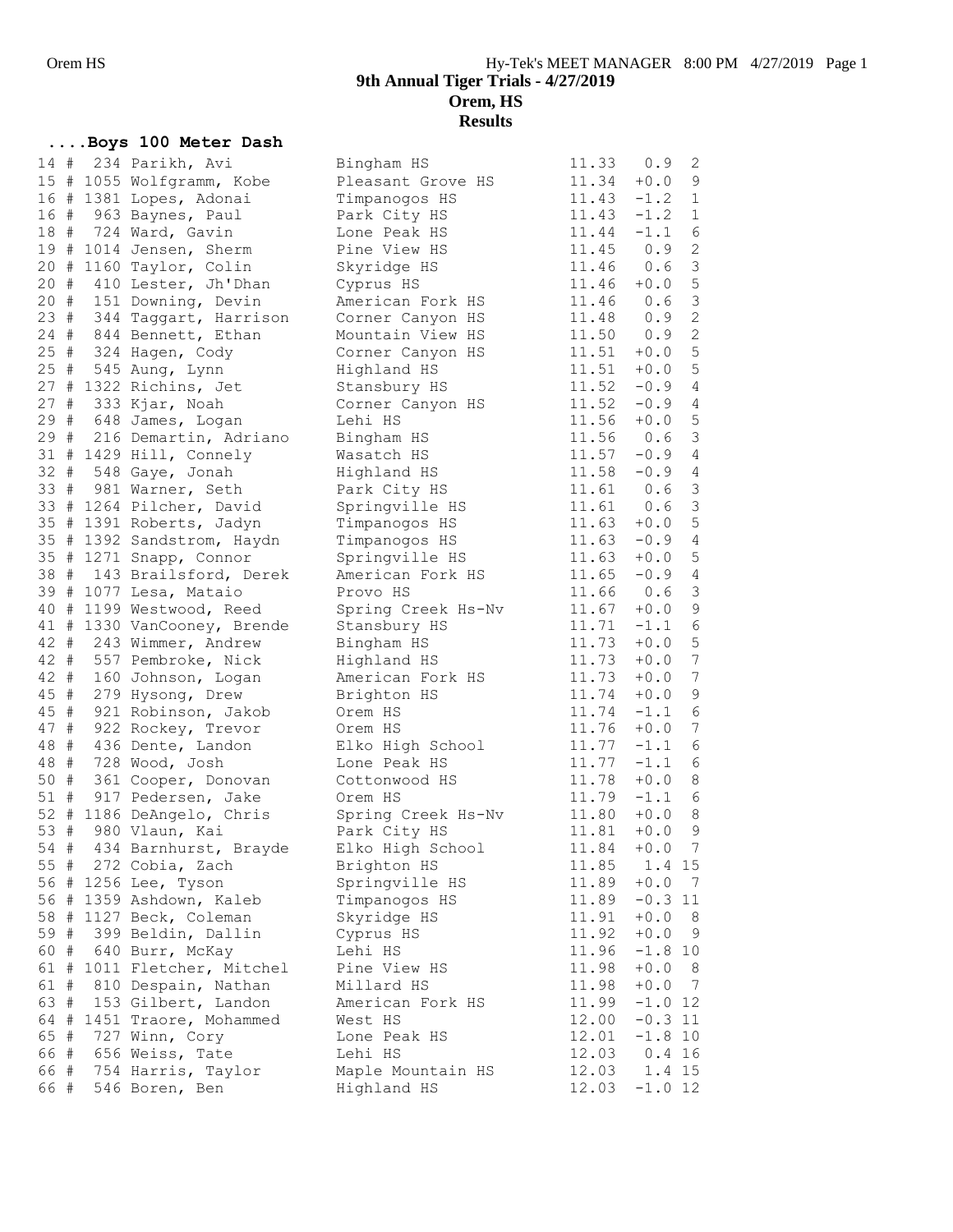|       |  | Boys 100 Meter Dash         |                    |               |                          |
|-------|--|-----------------------------|--------------------|---------------|--------------------------|
| 69 #  |  | 928 Zollinger, Brock        | Orem HS            | 12.04         | $-1.0$ 12                |
|       |  | 69 # 858 Parkhurst, Baylor  | Mountain View HS   | 12.04         | $-0.3$ 11                |
|       |  | 71 # 1444 Goff, Marc        | West HS            | 12.05         | $-0.3$ 11                |
|       |  | 71 # 1184 Carson, Cade      | Spring Creek Hs-Nv | 12.05         | 1.4 15                   |
|       |  | 73 # 894 Brown, Kolton      | Orem HS            | 12.06         | $-1.0 12$                |
|       |  | 73 # 422 Sencion, Aaron     | Cyprus HS          | 12.06         | $+0.0$<br>- 9            |
|       |  | 75 # 371 Musinguzi, Elisha  | Cottonwood HS      | 12.07         | $-0.3$ 11                |
|       |  | 75 # 1167 Winward, Sawyer   | Skyridge HS        | 12.07         | 1.4 15                   |
|       |  | 75 # 592 Wakley, Kale       | Jordan HS          | 12.07         | $-1.4$ 14                |
|       |  | 78 # 325 Hagen, Cole        | Corner Canyon HS   | 12.10         | $-1.5$ 13                |
|       |  | 78 # 709 Miles, Corey       | Lone Peak HS       | 12.10         | $-1.8$ 10                |
|       |  | 80 # 962 Bauman, Brady      | Park City HS       | 12.12         | $-0.3$ 11                |
|       |  | 80 # 779 Wright, Herbert    | Maple Mountain HS  | 12.12         | 1.4 15                   |
|       |  | 82 # 581 Caldwell, Gabe     | Jordan HS          | 12.14         | $-1.0$ 12                |
|       |  | 82 # 616 Kuhrke, Fracisco   | Juan Diego C       | 12.14         | $-0.3$ 11                |
|       |  | 84 # 817 Wall, Alex         | Millard HS         | 12.16         | $+0.0$<br>- 9            |
|       |  | 85 # 1090 Zeyer, Ryan       | Provo HS           | 12.18         | $0.4$ 16                 |
|       |  | 85 # 1570 Bullock, Jake     | Westlake HS        | 12.18         | $-1.0$ 12                |
|       |  | 87 # 1089 Victor, Michar    | Provo HS           | 12.20         | $-1.8$ 10                |
|       |  | 87 # 1146 Lambert, Jackson  | Skyridge HS        | 12.20         | 0.4 16                   |
|       |  | 87 # 328 Hullinger, Kellen  | Corner Canyon HS   | 12.20         | $+0.0$<br>8              |
|       |  | 90 # 1527 Warren, Anthony   | West Jordan HS     | 12.21         | $-1.8$ 10                |
|       |  | 90 # 1147 Loria, Josh       | Skyridge HS        | 12.21         | $+0.0$<br>$\overline{7}$ |
|       |  | 92 # 978 Swallow, Dalton    | Park City HS       | $12.22 - 1.1$ | 6                        |
|       |  | 93 # 1594 Whiting, Colton   | Westlake HS        | 12.25         | $-1.4$ 14                |
|       |  | 93 # 269 Bostwick, Jaeger   | Brighton HS        | 12.25         | $-1.8$ 17                |
|       |  | 95 # 1521 Reives, Elijah    | West Jordan HS     | 12.26         | $-1.8$ 10                |
|       |  | 96 # 244 Woodruff, Nathan   | Bingham HS         | 12.28         | $-1.4$ 14                |
|       |  | 97 # 285 Webster, Jacobie   | Brighton HS        | 12.30         | $-1.4$ 14                |
|       |  | 97 # 926 Wuergler, Jake     | Orem HS            | 12.30         | $-1.8$ 17                |
|       |  | 99 # 1442 Aden, Faysal      | West HS            | 12.33         | $-1.8$ 17                |
|       |  | 100 # 237 Polatis, Jared    | Bingham HS         | 12.35         | $-1.8$ 10                |
|       |  | 101 # 1252 Holloway, Tyler  | Springville HS     | 12.38         | 0.4 16                   |
|       |  | 102 # 372 Neopany, Abinesh  | Cottonwood HS      | 12.42         | 0.4 16                   |
|       |  | 103 # 1081 Olsen, Hunter    | Provo HS           | 12.46         | $-1.0$ 12                |
|       |  | 104 # 845 Blackwell, Max    | Mountain View HS   | 12.48         | 1.4 15                   |
|       |  | 105 # 503 Brown, Andrew     | Grantsville HS     | 12.58         | $-1.5$ 13                |
|       |  | 106 # 468 Boguslawski, Rayd | Granger HS         | 12.70         | $-1.5$ 13                |
|       |  | 107 # 1042 Hess, T.J.       | Pleasant Grove HS  | 12.82         | $-1.4$ 14                |
|       |  | 108 # 758 Jackson, Quinlin  | Maple Mountain HS  | 12.88         | $-1.4$ 14                |
|       |  | 109 # 620 Morby, Charlie    | Juan Diego C       | 12.91         | $-1.8$ 17                |
|       |  | 110 # 441 Mansanarez, Beau  | Elko High School   | 12.96         | $-1.8$ 17                |
| 111 # |  | 613 Franco, Josiah          | Juan Diego C       | 13.01         | $-1.8$ 17                |

## **Boys 200 Meter Dash**

| Name |                           | Year School      | Finals Wind H# Points |  |                |
|------|---------------------------|------------------|-----------------------|--|----------------|
|      | 1 # 447 Ivie, Braiden     | Emery HS         | $21.86 - 1.2 1 10$    |  |                |
|      | 2 # 1377 Heinz, Tyson     | Timpanogos HS    | $22.08 - 1.2 1 8$     |  |                |
|      | 3 # 703 Ellis, Porter     | Lone Peak HS     | $22.60 -1.2 1 6$      |  |                |
|      | 4 # 580 Butandu, Ben      | Jordan HS        | $22.75 - 1.2 1$       |  | $5^{\circ}$    |
|      | $5$ # 234 Parikh, Avi     | Bingham HS       | 22.76 1.4 3           |  | $\overline{4}$ |
|      | 6 # 344 Taggart, Harrison | Corner Canyon HS | $22.91 + 0.0 2$       |  | 3              |
|      | 7 # 963 Baynes, Paul      | Park City HS     | $22.93 + 0.0 2$       |  | $\mathcal{P}$  |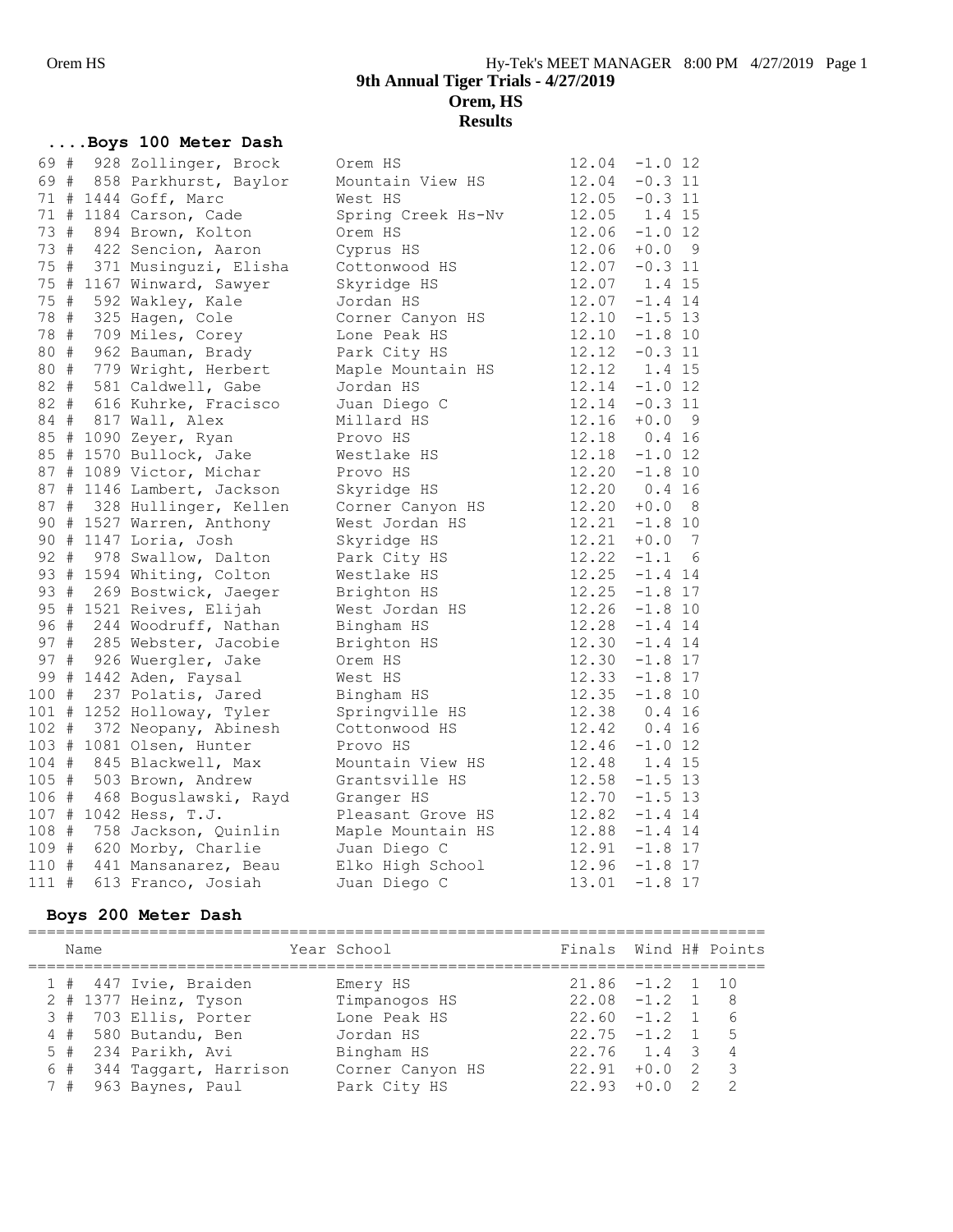**....Boys 200 Meter Dash**

| 8 # | 854 Memott, Gabriel                                                          | Mountain View HS                                            | 22.94                      | 1.4       | 3            | $\mathbf{1}$ |
|-----|------------------------------------------------------------------------------|-------------------------------------------------------------|----------------------------|-----------|--------------|--------------|
|     | 9 # 405 Gasu, Vaeaega                                                        | Cyprus HS                                                   | 22.95                      | $-1.2$ 1  |              |              |
|     | 9 # 652 Oustrich, Tyler                                                      | Lehi HS                                                     | 22.95                      | $+0.0$    | 2            |              |
|     | 11 # 216 Demartin, Adriano                                                   | Bingham HS                                                  | 22.96 1.4                  |           | 3            |              |
|     | 12 # 1055 Wolfgramm, Kobe                                                    | Pleasant Grove HS                                           | 22.98                      | $+0.0$    | 6            |              |
|     | 12 # 1358 Adams, Tyler                                                       | Timpanogos HS                                               | 22.98                      | $+0.0$    | $\sqrt{2}$   |              |
|     | 14 # 1322 Richins, Jet                                                       | Stansbury HS                                                | 23.00                      | $+0.0$    | $\sqrt{2}$   |              |
|     | 15 # 1014 Jensen, Sherm                                                      | Pine View HS                                                |                            | $-1.2$    | $\mathbf{1}$ |              |
|     | 16 # 139 Abbott, Boone                                                       | American Fork HS                                            | 23.03<br>23.05             | $+0.0$    | $\sqrt{2}$   |              |
|     | 17 # 896 Carlson, Brett                                                      | Orem HS                                                     | 23.07                      | $+0.0$    | 4            |              |
|     | 18 # 1330 VanCooney, Brende                                                  | Stansbury HS                                                | 23.11 1.4                  |           | 3            |              |
|     | 19 # 724 Ward, Gavin                                                         | Lone Peak HS                                                | 23.18 0.1 8                |           |              |              |
|     | 20 # 1392 Sandstrom, Haydn                                                   | Timpanogos HS                                               | 23.21 1.4 3                |           |              |              |
|     | 21 # 410 Lester, Jh'Dhan                                                     | Cyprus HS                                                   |                            |           |              |              |
|     | 22 # 151 Downing, Devin                                                      | American Fork HS                                            | 23.22 1.2 5<br>23.27 1.2 5 |           |              |              |
|     | 23 # 636 Abudu, Ashraf                                                       | Lehi HS                                                     | $23.28 - 1.6$              |           | 7            |              |
|     | 24 # 642 Dunford, Ian                                                        | Lehi HS                                                     | 23.30                      | $+0.0$    | 4            |              |
|     | 25 # 892 Alohan, Israel                                                      | Orem HS                                                     | 23.31 1.2                  |           | $\mathsf S$  |              |
|     | 26 # 1160 Taylor, Colin                                                      | Skyridge HS                                                 | 23.32                      | $+0.04$   |              |              |
|     | 27 # 418 Preito, Carlos                                                      | Cyprus HS                                                   |                            | $+0.0$    | $\mathbf{2}$ |              |
|     | 28 # 333 Kjar, Noah                                                          | Cyprus<br>Corner Canyon HS $23.42$<br>$\frac{23.42}{23.45}$ | 23.40<br>23.42             | $+0.04$   |              |              |
|     | 29 # 1315 Littlefield, Xand                                                  |                                                             |                            | $+0.0$ 2  |              |              |
|     | 30 # 143 Brailsford, Derek                                                   | American Fork HS                                            | 23.48                      | $-2.1$ 20 |              |              |
|     | 31 # 728 Wood, Josh                                                          | Lone Peak HS                                                | 23.52                      | $+0.04$   |              |              |
|     | 32 # 1429 Hill, Connely                                                      | Wasatch HS                                                  | 23.54 1.4 3                |           |              |              |
|     | 33 # 725 Whisman, Elijah                                                     | Lone Peak HS                                                |                            |           |              |              |
|     | 33 # 361 Cooper, Donovan                                                     | Cottonwood HS                                               | 23.59 1.2 5<br>23.59 1.2 5 |           |              |              |
|     | 35 # 922 Rockey, Trevor                                                      | Orem HS                                                     | $23.62$ 1.2                |           | 5            |              |
|     | 35 # 1199 Westwood, Reed                                                     | Spring Creek Hs-Nv                                          | 23.62                      | 1.2       | 5            |              |
|     | 37 # 589 Johnson, Jaedin                                                     | Jordan HS                                                   | 23.63                      | 1.4       | 3            |              |
|     | 37 # 324 Hagen, Cody                                                         | Corner Canyon HS                                            | 23.63                      | $+0.0$ 13 |              |              |
|     | 39 # 327 Hong, Kasey                                                         |                                                             | 23.66                      | 1.2       | 5            |              |
|     | 40 # 655 Terrell, Jared                                                      | Corner Canyon HS<br>Lehi HS                                 | 23.80                      | $+0.0$    | $6\,$        |              |
|     | 41 # 657 Wilcox, Miles                                                       | Lehi HS                                                     | 23.83                      | $-0.5$    | $\,9$        |              |
|     | 42 # 279 Hysong, Drew                                                        | Brighton HS                                                 | 23.87                      | $+0.04$   |              |              |
|     | 43 # 1580 Johnson, Kaden                                                     | Westlake HS                                                 | 23.88                      | $-0.5$ 9  |              |              |
|     | 44 # 557 Pembroke, Nick                                                      | Highland HS                                                 | 23.91                      | $-1.6$ 7  |              |              |
|     |                                                                              |                                                             | $23.95 + 0.06$             |           |              |              |
|     | 45 # 160 Johnson, Logan                                                      | American Fork HS                                            | $23.96 -1.6$ 7             |           |              |              |
|     | $46$ # 1264 Pilcher, David<br>$47$ # 1256 Iss. These<br>47 # 1256 Lee, Tyson | Springville HS<br>Springville HS<br>Springville HS          | 24.03                      | $-1.6$    | 7            |              |
|     | 47 # 243 Wimmer, Andrew                                                      |                                                             | 24.03  0.1  8              |           |              |              |
|     |                                                                              | Bingham HS                                                  | 24.06                      | $-0.5$ 9  |              |              |
|     | 49 # 1041 Hayes, Dylan<br>50 # 1320 Ohmert, Ben                              | Pleasant Grove HS                                           |                            | $-0.9 10$ |              |              |
|     |                                                                              | Stansbury HS                                                | 24.08                      |           |              |              |
|     | 51 # 928 Zollinger, Brock                                                    | Orem HS                                                     | 24.11                      | $+0.0$ 13 |              |              |
|     | 51 # 858 Parkhurst, Baylor                                                   | Mountain View HS                                            | 24.11                      | $-3.1$ 12 |              |              |
|     | 51 # 709 Miles, Corey                                                        | Lone Peak HS                                                | 24.11                      | $-1.6$ 7  |              |              |
|     | 54 # 399 Beldin, Dallin                                                      | Cyprus HS                                                   | 24.21                      | $-0.5$    | 9            |              |
|     | 55 # 859 Sigua, Kynan                                                        | Mountain View HS                                            | 24.25                      | 0.1       | 8            |              |
|     | 55 # 238 Suitter, Payton                                                     | Bingham HS                                                  | 24.25  0.1  8              |           |              |              |
|     | 55 # 898 Dabb, Jacob                                                         | Orem HS                                                     | 24.25                      | $-0.9$ 10 |              |              |
|     | 58 # 1186 DeAngelo, Chris                                                    | Spring Creek Hs-Nv                                          | 24.27                      | $+0.06$   |              |              |
|     | 59 # 1019 Woodruff, Jaron                                                    | Pine View HS                                                | 24.28                      | $-1.6$ 7  |              |              |
|     | 59 # 325 Hagen, Cole                                                         | Corner Canyon HS                                            | 24.28                      | $-3.1$ 12 |              |              |
|     | 61 # 1444 Goff, Marc                                                         | West HS                                                     | 24.32                      | 0.1       | 8            |              |
|     | 61 # 237 Polatis, Jared                                                      | Bingham HS                                                  | 24.32                      | 0.1 8     |              |              |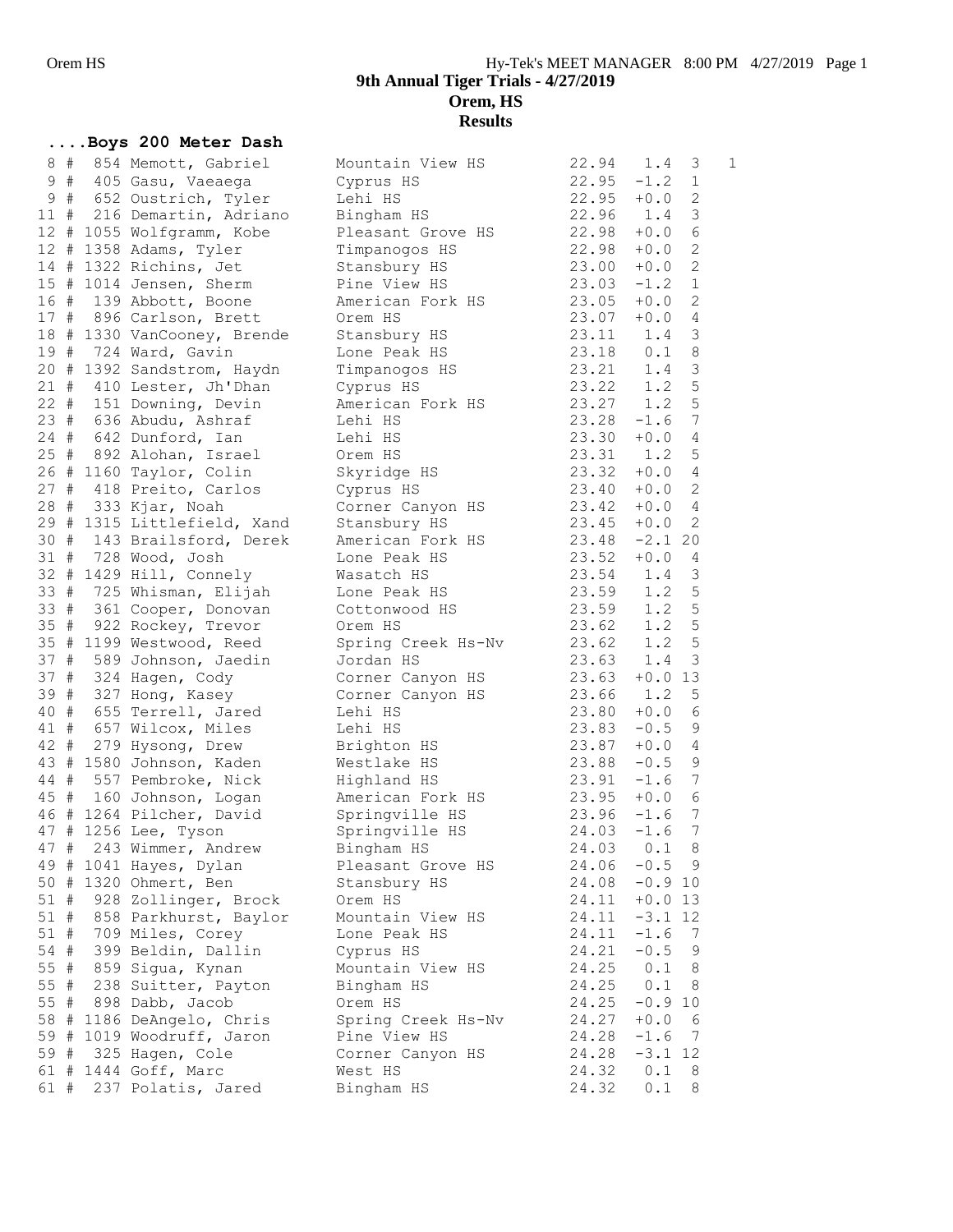**....Boys 200 Meter Dash**

| 63 # |  | 810 Despain, Nathan         | Millard HS         | 24.39         | $+0.06$                      |
|------|--|-----------------------------|--------------------|---------------|------------------------------|
|      |  | 64 # 980 Vlaun, Kai         | Park City HS       |               | $24.43 - 0.5$ 9              |
|      |  | 65 # 640 Burr, McKay        | Lehi HS            |               | $24.48 - 0.910$              |
|      |  | 66 # 546 Boren, Ben         | Highland HS        |               | $24.52 - 2.1 11$             |
|      |  | 67 # 961 Barnhart, Kaleb    | Park City HS       | 24.53         | $-0.9$ 10                    |
|      |  | 68 # 144 Bramwell, Stockto  | American Fork HS   |               | $24.69 - 2.1 11$             |
|      |  | 69 # 860 Smith, Elijah      | Mountain View HS   | 24.71         | $+0.0$ 13                    |
|      |  | 70 # 544 Apgood, Josh       | Highland HS        |               | $24.74 + 0.0 13$             |
|      |  | 71 # 1445 Hope, Brian       | West HS            |               | $24.75 - 1.0 17$             |
|      |  | 71 # 1369 Erickson, Jacob   | Timpanogos HS      |               | $24.75 - 1.4$ 15             |
|      |  | 73 # 1594 Whiting, Colton   | Westlake HS        |               | $24.79 - 1.3$ 16             |
|      |  | 74 # 1011 Fletcher, Mitchel | Pine View HS       |               | $24.81 - 2.1 11$             |
|      |  | 75 # 1261 Noll, Alec        |                    |               | $24.83 - 1.0 17$             |
|      |  |                             | Springville HS     |               | $24.86 - 2.3$ 14             |
|      |  | 76 # 805 Camp, Jaren        | Millard HS         |               | $24.86 -1.6$ 7               |
|      |  | 76 # 545 Aung, Lynn         | Highland HS        |               | $24.87 - 1.4$ 15             |
|      |  | 78 # 230 Nigh, Heston       | Bingham HS         |               |                              |
|      |  | 79 # 372 Neopany, Abinesh   | Cottonwood HS      |               | $24.88 - 1.3$ 16             |
|      |  | 80 # 467 Blank, Blaze       | Granger HS         | $24.93 - 1.6$ | $7\phantom{.0}\phantom{.0}7$ |
|      |  | 81 # 817 Wall, Alex         | Millard HS         |               | $25.01 -2.111$               |
|      |  | 82 # 582 Davenport, Landon  | Jordan HS          |               | $25.03 + 0.0 13$             |
|      |  | 82 # 1452 Turner, Torin     | West HS            |               | $25.03 - 0.910$              |
|      |  | 82 # 1048 Maxfield, Ian     | Pleasant Grove HS  |               | $25.03 + 0.0 13$             |
|      |  | 85 # 1077 Lesa, Mataio      | Provo HS           |               | $25.04 -2.3$ 14              |
|      |  | 86 # 1147 Loria, Josh       | Skyridge HS        |               | $25.07 -0.9$ 10              |
|      |  | 87 # 163 Lawrence, Zachary  | American Fork HS   |               | $25.11 + 0.0 13$             |
|      |  | 88 # 422 Sencion, Aaron     | Cyprus HS          |               | $25.12 -0.910$               |
|      |  | 89 # 1526 Wakley, Gage      | West Jordan HS     |               | $25.15 -1.0 17$              |
|      |  | 90 # 1510 Kopp, Oakley      | West Jordan HS     |               | $25.17 - 2.1$ 11             |
|      |  | 91 # 852 Kunz, Kaden        | Mountain View HS   |               | $25.21 -2.3$ 14              |
|      |  | 92 # 803 Brunson, Carson    | Millard HS         |               | $25.25 - 3.4$ 18             |
|      |  | 93 # 808 Dearden, Kaleb     | Millard HS         |               | $25.26 -1.3$ 16              |
|      |  | 94 # 1308 Evans, Jordan     | Stansbury HS       |               | $25.28 - 3.1 12$             |
|      |  | 94 # 1128 Brandt, James     | Skyridge HS        |               | $25.28 -1.0 17$              |
|      |  | 96 # 1089 Victor, Michar    | Provo HS           |               | $25.30 -1.4$ 15              |
|      |  | 97 # 371 Musinguzi, Elisha  | Cottonwood HS      |               | $25.32 -3.4$ 18              |
|      |  | 98 # 1184 Carson, Cade      | Spring Creek Hs-Nv |               | $25.35 -3.1$ 12              |
|      |  | 99 # 1576 Goodwin, Aiden    | Westlake HS        |               | $25.41 -1.0 17$              |
|      |  | 100 # 481 Romero, Alejandro | Granger HS         |               | $25.44 - 2.3$ 14             |
|      |  | 101 # 409 Kufiadan, Devonte | Cyprus HS          |               | $25.47 -2.3$ 14              |
|      |  | 102 # 277 Hawkins, Anthony  | Brighton HS        |               | $25.54 -2.1$ 11              |
|      |  | 103 # 402 Diazleal, Cuauhte | Cyprus HS          |               | $25.59 - 3.4 18$             |
|      |  | 104 # 864 Strauss, Mckay    | Mountain View HS   | 25.60         | $-1.0$ 17                    |
|      |  | 104 # 549 Going, Brennan    | Highland HS        | 25.60         | $-3.4$ 18                    |
|      |  | 106 # 1090 Zeyer, Ryan      | Provo HS           | 25.63         | $-1.0$ 17                    |
|      |  | 107 # 364 Frodsham, Calvin  | Cottonwood HS      | 25.70         | $-1.4$ 15                    |
|      |  | 108 # 610 Bathurst, Matthew | Juan Diego C       | 25.84         | $-1.5$ 19                    |
|      |  | 108 # 548 Gaye, Jonah       | Highland HS        | 25.84         | $+0.06$                      |
|      |  | 110 # 1500 Carbone, Liam    | West Jordan HS     | 25.88         | $-3.1$ 12                    |
|      |  | 111 # 1072 Anaya, Xavier    | Provo HS           | 25.95         | $-2.1$ 20                    |
|      |  | 112 # 374 Rivera, Issiah    | Cottonwood HS      | 26.04         | $-1.4$ 15                    |
|      |  | 112 # 1492 Allen, Kaiden    | West Jordan HS     | 26.04         | $-1.3$ 16                    |
|      |  | 114 # 477 Nyugen, Anderson  |                    |               |                              |
|      |  |                             | Granger HS         | 26.07         | $-1.5$ 19                    |
|      |  | 115 # 1074 Frandsen, Connor | Provo HS           | 26.08         | $-2.1$ 20                    |
|      |  | 116 # 1447 Odom, Jordan     | West HS            | 26.09         | $-1.5$ 19                    |
|      |  | 116 # 511 Sandberg, Darin   | Grantsville HS     |               | $26.09 - 2.314$              |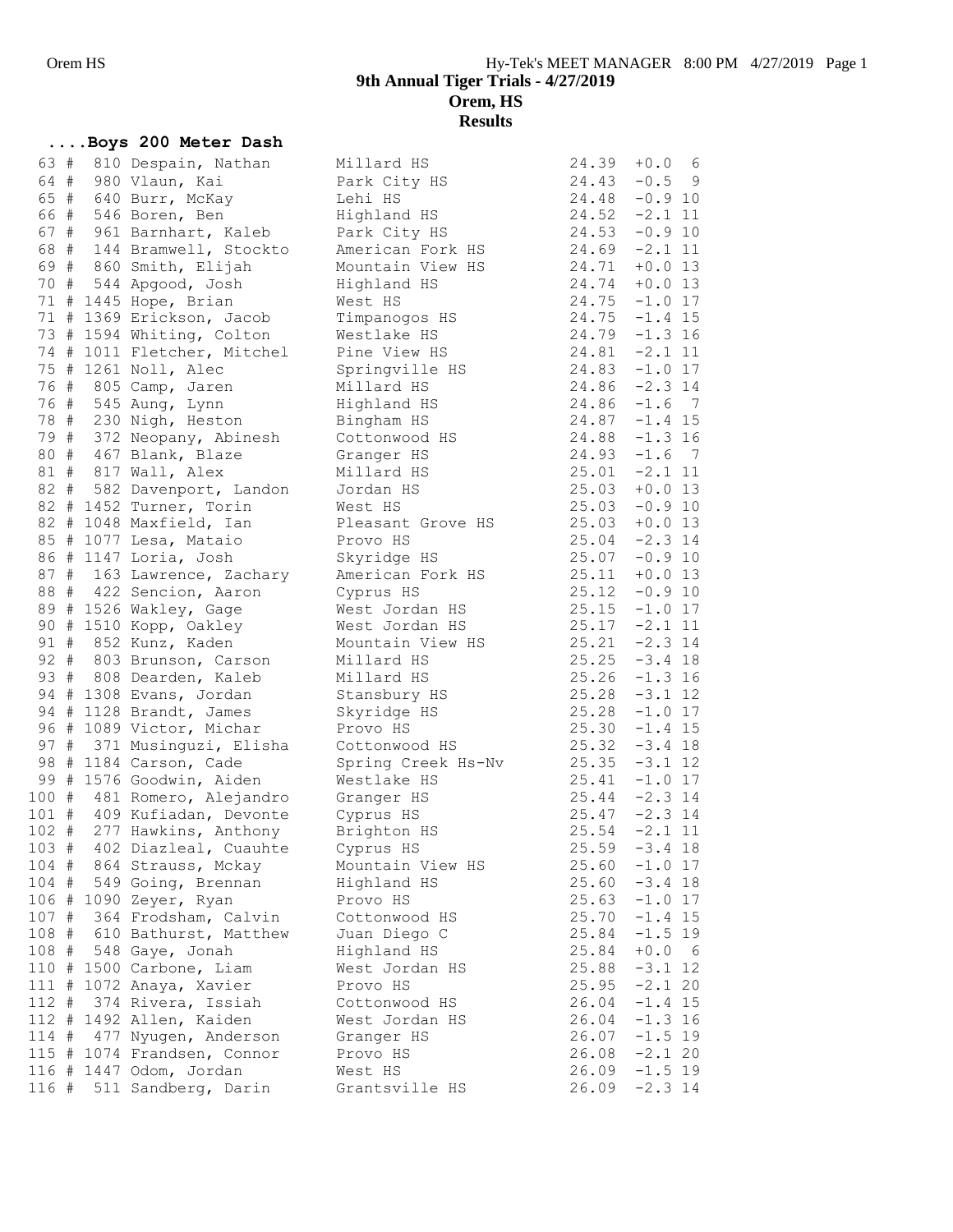### **....Boys 200 Meter Dash**

|  | 118 # 1081 Olsen, Hunter    | Provo HS          | $26.13 - 1.3$ 16 |
|--|-----------------------------|-------------------|------------------|
|  | 119 # 767 Oberhansley, Beau | Maple Mountain HS | $26.17 - 3.4$ 18 |
|  | 120 # 506 Hurst, Carson     | Grantsville HS    | $26.19 - 1.4$ 15 |
|  | 121 # 508 Mower, Garon      | Grantsville HS    | $26.37 - 3.4$ 18 |
|  | 122 # 401 Chak, Tyler       | Cyprus HS         | $26.39 - 1.316$  |
|  | 123 # 620 Morby, Charlie    | Juan Diego C      | $26.58 - 1.5$ 19 |
|  | $124$ # $625$ Valdez, Diego | Juan Diego C      | $27.24 - 2.120$  |
|  | 125 # 820 Whitaker, Kasen   | Millard HS        | $27.32 -2.120$   |
|  | -- # 845 Blackwell, Max     | Mountain View HS  | $FS -2.3 14$     |

### **Boys 400 Meter Dash**

==========================================================================

|        |       | Name |                                                      | Year School                               | Finals             |                 | H# Points      |
|--------|-------|------|------------------------------------------------------|-------------------------------------------|--------------------|-----------------|----------------|
|        |       |      | 1 # 455 Hazlett, Eli                                 | Grand County HS<br>Skyridge HS<br>Lehi HS | 48.06              | 1               | 10             |
|        |       |      | $2$ # 1161 Taylor, Josh                              |                                           | 48.10              | $\mathbf{1}$    | 8              |
|        |       |      | $3 * 652$ Oustrich, Tyler<br>$4 * 1584$ Masias, Matt |                                           | 50.26              | $\mathbf{1}$    | $\epsilon$     |
|        |       |      |                                                      | Westlake HS                               | $50.37$ 2          |                 | $\mathsf S$    |
|        | $5$ # |      | 636 Abudu, Ashraf                                    | Lehi HS                                   | 50.83              | 4               | $\overline{4}$ |
|        | 6 #   |      | 724 Ward, Gavin                                      | Lone Peak HS                              | 50.86              | 1               | $\mathcal{E}$  |
|        | 7#    |      | 143 Brailsford, Derek American Fork HS               |                                           | 51.02              | 2               | $\overline{c}$ |
| 8      | #     |      | 655 Terrell, Jared                                   | Lehi HS                                   | 51.15              | $\mathbf{1}$    | $\mathbf{1}$   |
| 9      | #     |      | 896 Carlson, Brett                                   | Orem HS                                   | 51.26              | $\overline{2}$  |                |
|        |       |      | 10 # 1330 VanCooney, Brende                          | Stansbury HS                              | $51.34$<br>$51.67$ | $\mathbf{2}$    |                |
|        |       |      | 11 # 1315 Littlefield, Xand                          | Stansbury HS                              |                    | $\mathbf{1}$    |                |
|        |       |      | 12 # 418 Preito, Carlos                              | Cyprus HS                                 | 51.85              | 4               |                |
|        |       |      | 13 # 361 Cooper, Donovan                             | Cottonwood HS                             | 51.96              | 2               |                |
|        |       |      | 13 # 981 Warner, Seth                                | Park City HS                              | 51.96              | $\mathsf S$     |                |
|        |       |      | 15 # 327 Hong, Kasey                                 | Corner Canyon HS                          | 52.02              | $6\,$           |                |
|        |       |      | 16 # 715 Rugg, Conner                                | Lone Peak HS                              | 52.14              | $\mathsf S$     |                |
|        |       |      | 17 # 1193 Lulay, Ethan                               | Spring Creek Hs-Nv                        | 52.15              | $\mathfrak{Z}$  |                |
|        |       |      | 18 # 892 Alohan, Israel                              | Orem HS                                   | 52.22              | $\mathcal{S}$   |                |
|        |       |      | 19 # 1370 Evelyn, Weston                             | Timpanogos HS                             | 52.25              | 11              |                |
|        |       |      | 20 # 1019 Woodruff, Jaron                            | Pine View HS                              | 52.30              | 3               |                |
|        |       |      | 21 # 821 Woodard, Shade                              | Millard HS                                | 52.34<br>52.35     | $\mathcal{E}$   |                |
|        |       |      | 22 # 469 Brooks, Matthew                             | Granger HS                                |                    | $\overline{4}$  |                |
|        |       |      | 23 # 1159 Sturgeon, Gavin Skyridge HS                |                                           | 52.40              | $\overline{1}$  |                |
|        |       |      | 23 # 854 Memott, Gabriel                             | Mountain View HS 52.40                    |                    | $\overline{4}$  |                |
|        |       |      | 25 # 657 Wilcox, Miles                               | Lehi HS                                   | 52.51              | $\overline{7}$  |                |
|        |       |      | 26 # 648 James, Logan                                | Lehi HS                                   | 52.60              | 6               |                |
|        |       |      | 27 # 905 Jarvis, Brady                               | Orem HS                                   | 52.66              | 5               |                |
| 28 #   |       |      | 270 Burnett, Nathan                                  | Brighton HS                               | 52.68              | 11              |                |
| 29#    |       |      | 898 Dabb, Jacob                                      | Orem HS                                   | 52.72<br>52.73     | 2               |                |
|        |       |      | 30 # 1565 Ballard, Blain                             | Viem no<br>Westlake HS                    |                    | 4               |                |
| 31#    |       |      | 709 Miles, Corey                                     | Lone Peak HS                              | 53.04              | 3               |                |
| $32 +$ |       |      | 172 Rasmussen, Tim                                   | American Fork HS                          | 53.06              | $7\phantom{.0}$ |                |
| 33#    |       |      | 583 Glauser, Chandler                                | Jordan HS                                 | 53.13              | 5               |                |
| 34 #   |       |      | 578 Bennett, Jeddy                                   | Jordan HS                                 | 53.22              | $\overline{c}$  |                |
| 35#    |       |      | 717 Sherman, Ethan                                   | Lone Peak HS                              | 53.29              | $7\phantom{.0}$ |                |
|        |       |      | 36 # 810 Despain, Nathan                             | Millard HS                                | 53.35              | $\mathsf S$     |                |
|        |       |      | 37 # 229 Melton, Dallin                              | Bingham HS                                | 53.39<br>53.42     | $7\phantom{.0}$ |                |
|        |       |      | 38 # 1452 Turner, Torin                              | West HS                                   |                    | 6               |                |
|        |       |      | 39 # 1320 Ohmert, Ben                                | Stansbury HS                              | 53.52              | $\mathfrak{Z}$  |                |
|        |       |      | 40 # 1374 Hall, Ben                                  | Timpanogos HS                             | 53.54 7            |                 |                |
| 41 #   |       |      | 481 Romero, Alejandro                                | Granger HS                                | 53.57              | $6\phantom{.}6$ |                |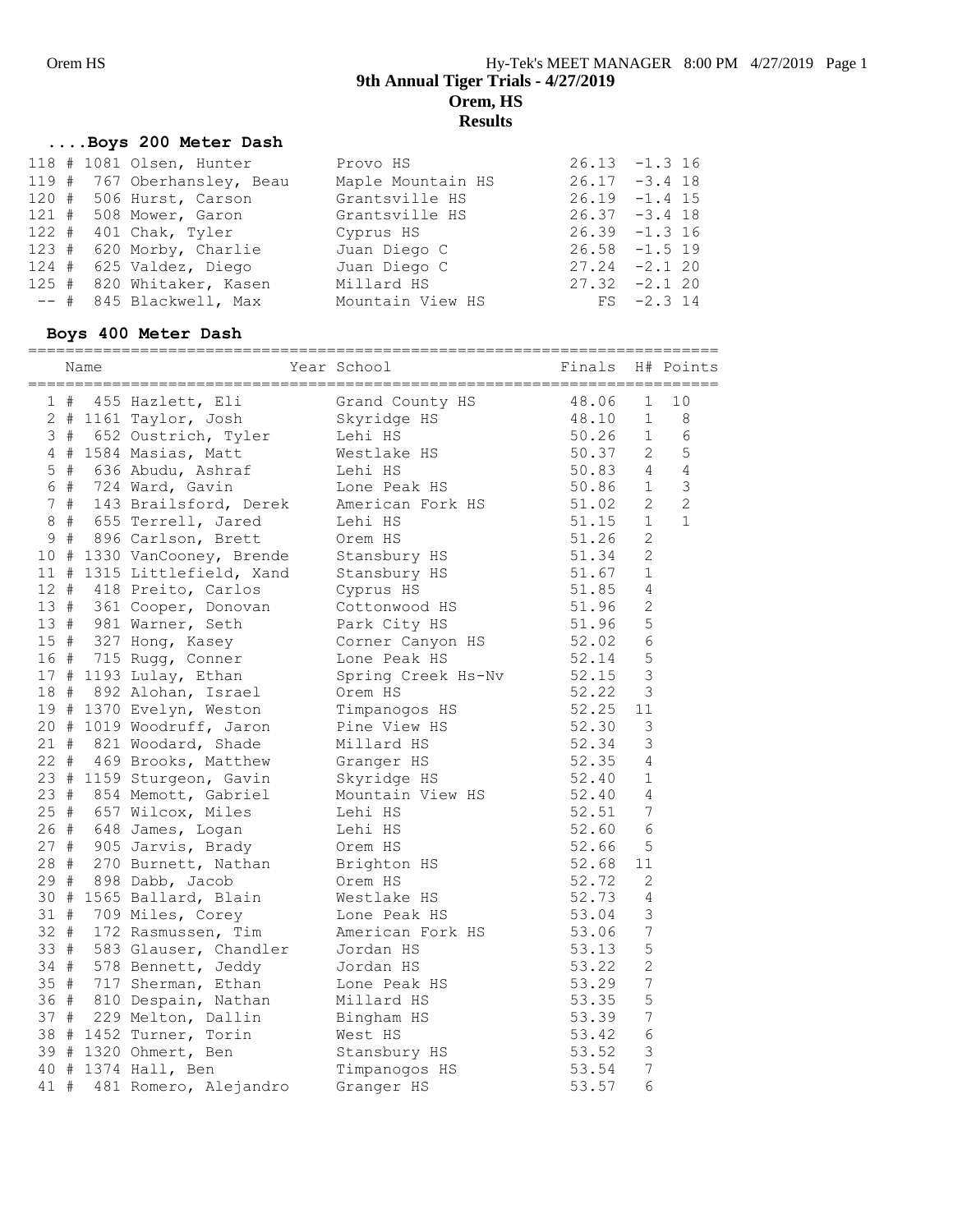**....Boys 400 Meter Dash**

## Orem HS Hy-Tek's MEET MANAGER 8:00 PM 4/27/2019 Page 1 **9th Annual Tiger Trials - 4/27/2019 Orem, HS Results**

|      |  | 42 # 1153 Pack, Bridger     | Skyridge HS        | 53.79 | 6               |
|------|--|-----------------------------|--------------------|-------|-----------------|
|      |  | 43 # 860 Smith, Elijah      | Mountain View HS   | 53.80 | 9               |
|      |  | 44 # 161 Jolley, Ryan       | American Fork HS   | 53.84 | 11              |
|      |  | 45 # 582 Davenport, Landon  | Jordan HS          | 53.89 | 10              |
|      |  | 46 # 859 Sigua, Kynan       | Mountain View HS   | 53.90 | 6               |
|      |  | 47 # 616 Kuhrke, Fracisco   | Juan Diego C       | 53.93 | $\mathsf 9$     |
|      |  | 48 # 961 Barnhart, Kaleb    | Park City HS       | 54.19 | 4               |
|      |  | 48 # 1049 Powell, Logan     | Pleasant Grove HS  | 54.19 | 10              |
|      |  | 48 # 1372 Fox, Derek        | Timpanogos HS      | 54.19 | 10              |
|      |  | 51 # 579 Bennett, Sam       | Jordan HS          | 54.34 | 7               |
|      |  | 52 # 1254 Kelly, Reagan     | Springville HS     | 54.35 | 6               |
|      |  | 53 # 726 Whisman, Julian    | Lone Peak HS       | 54.48 | 8               |
|      |  | 54 # 817 Wall, Alex         | Millard HS         | 54.56 | 10              |
|      |  | 55 # 1194 Mahlke, Noah      | Spring Creek Hs-Nv | 54.60 | 9               |
|      |  | 56 # 411 Margarito, Edwin   | Cyprus HS          | 54.69 | $\overline{7}$  |
|      |  | 57 # 511 Sandberg, Darin    | Grantsville HS     | 54.71 | 8               |
|      |  | 58 # 651 Nelson, Robert     | Lehi HS            | 54.76 | 10              |
|      |  | 59 # 774 Taylor, Gavin      | Maple Mountain HS  | 54.81 | 3               |
|      |  | 60 # 911 Makosso, Franck    | Orem HS            | 54.90 | $\,8\,$         |
|      |  | 61 # 220 Fuhriman, Jacob    | Bingham HS         | 55.11 | $\mathsf 9$     |
|      |  | 62 # 819 Whitaker, John     | Millard HS         | 55.35 | 8               |
|      |  | 63 # 1128 Brandt, James     | Skyridge HS        | 55.41 | 9               |
|      |  | 64 # 280 Kimball, Adam      | Brighton HS        | 55.56 | 12              |
|      |  | 64 # 174 Ruchti, Jaydon     | American Fork HS   | 55.56 | 9               |
|      |  | 66 # 928 Zollinger, Brock   | Orem HS            | 55.66 | 10              |
|      |  | 67 # 1004 Boyer, Evan       | Pine View HS       | 55.76 | $\,8\,$         |
|      |  | 68 # 1269 Seeley, Colby     | Springville HS     | 55.84 | 6               |
|      |  | 69 # 473 Granado, Victor    | Granger HS         | 55.94 | 10              |
|      |  | 70 # 1184 Carson, Cade      | Spring Creek Hs-Nv | 56.09 | 11              |
|      |  | 71 # 1268 Sadler, Brandon   | Springville HS     | 56.24 | 11              |
|      |  | 72 # 1011 Fletcher, Mitchel | Pine View HS       | 56.30 | 12              |
|      |  | 73 # 1390 Pradera, Athos    | Timpanogos HS      | 56.36 | 10              |
|      |  | 74 # 971 Keating, Harrison  | Park City HS       | 56.45 | 12 <sup>°</sup> |
|      |  | 75 # 722 Tooley, Eli        | Lone Peak HS       | 56.58 | 12              |
|      |  | 76 # 409 Kufiadan, Devonte  | Cyprus HS          | 56.60 | 11              |
|      |  | 77 # 1522 Scott, Joshua     | West Jordan HS     | 56.75 | 11              |
|      |  | 78 # 224 Hunter, Mckay      | Bingham HS         | 56.76 | 9               |
|      |  | 79 # 1257 Maccabee, Tyler   | Springville HS     | 56.80 | 8               |
|      |  | 80 # 586 Hayward, Jake      | Jordan HS          | 56.92 | 11              |
|      |  | 81 # 1042 Hess, T.J.        | Pleasant Grove HS  | 56.96 | 12              |
|      |  | 82 # 760 Kump, Thaddius     | Maple Mountain HS  | 57.25 | 12              |
| 83 # |  | 472 Gayton, Jose            | Granger HS         | 59.97 | 12              |

## **Boys 800 Meter Run**

|  | Name |                           | Year School      | Finals H# Points |                |                          |
|--|------|---------------------------|------------------|------------------|----------------|--------------------------|
|  |      | 1 # 339 Orr, Jake         | Corner Canyon HS | 1:56.86          |                | $\overline{10}$          |
|  |      | 2 # 326 Harbertson, Alex  | Corner Canyon HS | 1:57.32          | $\overline{1}$ | - 8                      |
|  |      | $3#$ 222 Hone, Austin     | Bingham HS       | 1:59.16          |                | 6                        |
|  |      | 4 # 704 Finch, Carson     | Lone Peak HS     | 1:59.41          | $\overline{1}$ | .5                       |
|  |      | 5 # 1302 Belnap, Carson   | Stansbury HS     | 2:00.28          | $\overline{1}$ | $\overline{4}$           |
|  |      | 6 # 1387 Paulsen, Kaleb   | Timpanogos HS    | 2:01.74          |                | $\overline{\phantom{a}}$ |
|  |      | 7 # 843 Bell, Asa         | Mountain View HS | 2:01.94          |                | $\mathcal{P}$            |
|  |      | 8 # 1496 Birchum, Spencer | West Jordan HS   | 2:02.29          |                |                          |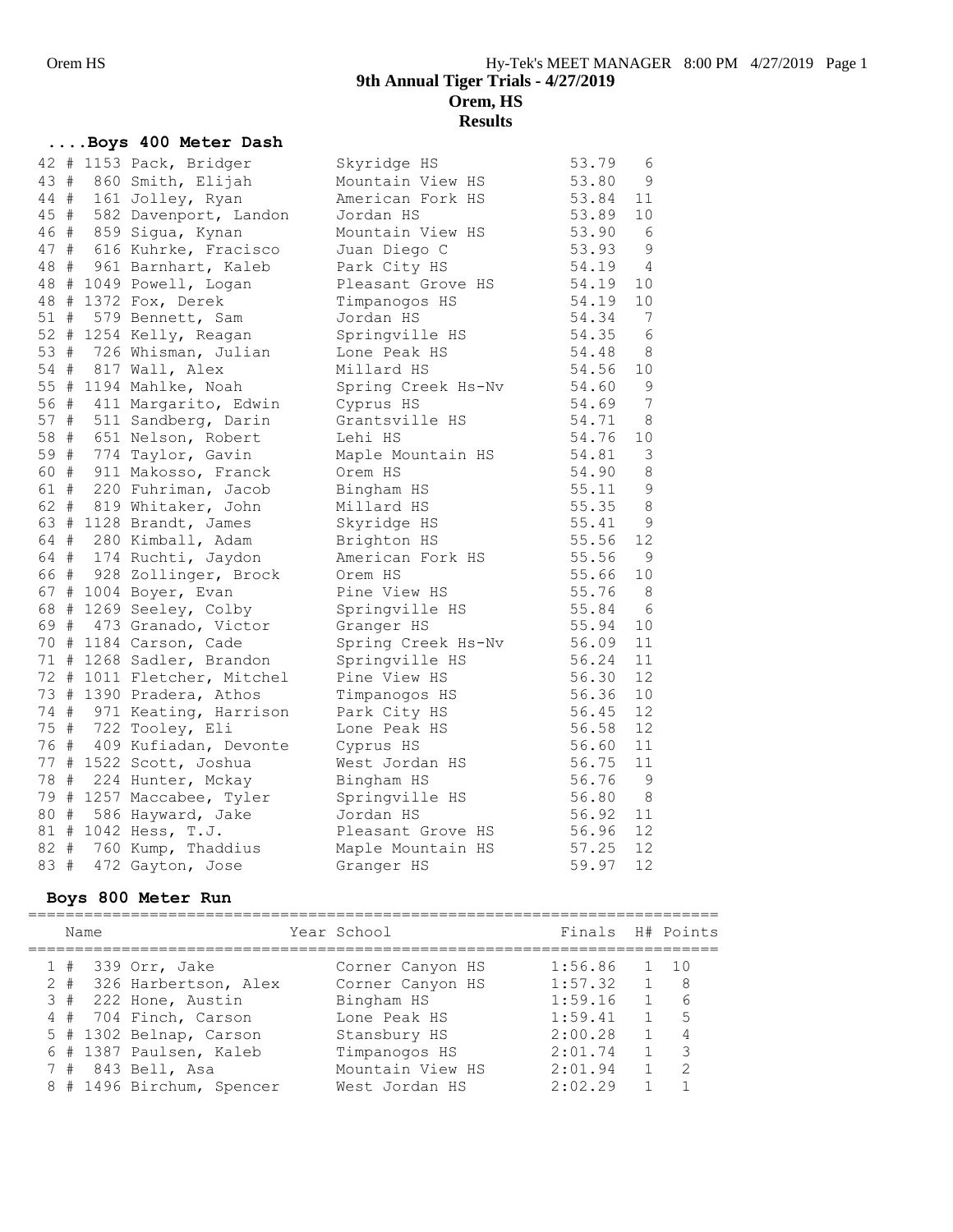**....Boys 800 Meter Run**

|      | 9# | 440 Klekas, Alex                               | Elko High School   | 2:02.41 | $\mathbf{1}$              |
|------|----|------------------------------------------------|--------------------|---------|---------------------------|
|      |    | 10 # 902 Harmon, Kayden                        | Orem HS            | 2:02.44 | $\mathbf{1}$              |
|      |    | 11 # 862 Standing, Spencer                     | Mountain View HS   | 2:02.95 | $\mathbf{1}$              |
|      |    | 12 # 211 Calder, Morgan                        | Bingham HS         | 2:03.26 | 2                         |
|      |    | 13 # 1502 Edwards, Landon                      | West Jordan HS     | 2:03.28 | $\mathbf{1}$              |
|      |    | 14 # 711 Mott, Tristan                         | Lone Peak HS       | 2:03.68 | $\mathbf{1}$              |
|      |    | 15 # 1361 Berlin, Isaac                        | Timpanogos HS      | 2:03.81 | 2                         |
|      |    | 16 # 1319 Oblad, Josh                          | Stansbury HS       | 2:03.96 | $1\,$                     |
|      |    | 17 # 769 Parkinson, Cade                       | Maple Mountain HS  | 2:04.34 | $\sqrt{2}$                |
|      |    | 18 # 1566 Balzotti, Dawson                     | Westlake HS        | 2:04.58 | $\mathfrak{Z}$            |
|      |    | 19 # 1368 Douglas, Luke                        | Timpanogos HS      | 2:04.62 | $\overline{c}$            |
|      |    | 20 # 1244 Francom, William                     | Springville HS     | 2:04.76 | $\mathbf{2}$              |
|      |    | 21 # 1587 Moffat, Michael                      | Westlake HS        | 2:04.97 | $\mathbf{2}$              |
|      |    | 22 # 337 Oldham, Peter                         | Corner Canyon HS   | 2:05.47 | $\overline{4}$            |
|      |    | 23 # 335 Manwaring, Arik                       | Corner Canyon HS   | 2:05.49 | 4                         |
|      |    | 24 # 698 Bybee, Jake                           | Lone Peak HS       |         | $\mathbf 1$               |
|      |    |                                                |                    | 2:05.91 | $\mathbf{2}$              |
|      |    | 25 # 919 Ramirez, Giovanni                     | Orem HS            | 2:06.01 | $\mathfrak{Z}$            |
|      |    | 26 # 1415 Armstrong, Jeff                      | Timpview           | 2:06.08 | $\sqrt{2}$                |
|      |    | 27 # 400 Caldwell, Jzauq                       | Cyprus HS          | 2:06.12 |                           |
|      |    | 28 # 968 Henry, Will                           | Park City HS       | 2:06.13 | $\mathsf 3$               |
|      |    | 29 # 1143 Jensen, Koby                         | Skyridge HS        | 2:06.44 | $\overline{4}$            |
|      |    | 30 # 907 Knight, Taylor                        | Orem HS            | 2:06.59 | $\mathbf{2}$              |
|      |    | 31 # 765 Meredith, Brandon                     | Maple Mountain HS  | 2:06.71 | 3                         |
|      |    | 32 # 1313 Jensen, Trevor                       | Stansbury HS       | 2:06.94 | $\mathbf{2}$              |
|      |    | 33 # 1013 Huddleston, Luke                     | Pine View HS       | 2:06.96 | $\mathsf 3$               |
|      |    | 34 # 423 Sherman, Gabe                         | Cyprus HS          | 2:06.98 | $\mathsf 3$               |
|      |    | 35 # 419 Prieto, Brian                         | Cyprus HS          | 2:07.49 | $\mathbf{2}$              |
|      |    | 36 # 1367 Dameron, Bronson                     | Timpanogos HS      | 2:07.74 | $\mathbf{2}$              |
|      |    | 37 # 1084 Robertson, Creed                     | Provo HS           | 2:07.83 | $\mathsf 3$               |
|      |    | 38 # 218 Dowdle, Jake                          | Bingham HS         | 2:08.03 | $\mathbf{2}$              |
|      |    | 39 # 1008 Despain, Cooper                      | Pine View HS       | 2:08.58 | $\mathbf{2}$              |
|      |    | 40 # 1194 Mahlke, Noah                         | Spring Creek Hs-Nv | 2:08.61 | $\mathsf 3$               |
|      |    | 41 # 1581 Jones, Nicolas                       | Westlake HS        | 2:08.63 | $\mathbf{2}$              |
|      |    | 42 # 444 Neff, Peter                           | Elko High School   | 2:08.85 | $\mathsf S$               |
|      |    | 43 # 701 Clarke, Charles                       | Lone Peak HS       | 2:08.88 | $\overline{c}$            |
| 44 # |    | 579 Bennett, Sam                               | Jordan HS          | 2:08.93 | $\mathsf 3$               |
| 45 # |    | 646 Hunt, Parker                               | Lehi HS            | 2:09.16 | $\mathbf{2}$              |
|      |    | 46 # 772 Skelton, David                        | Maple Mountain HS  | 2:09.25 | $\mathsf 3$               |
|      |    | 47 # 976 McMullin, Scott                       | Park City HS       | 2:09.26 | $\mathfrak{Z}$            |
| 48 # |    | 906 Jordan, Ian                                | Orem HS            | 2:09.36 | 2                         |
| 49 # |    | 846 Bradley, Ethan                             | Mountain View HS   | 2:09.76 | $\mathcal{S}$             |
|      |    | 50 # 1007 Del Toro, Zack                       | Pine View HS       | 2:09.81 | 2                         |
|      |    | 51 # 778 Woolford, Isaac                       | Maple Mountain HS  | 2:10.10 | 2                         |
|      |    | 52 # 857 Minor, Braden                         | Mountain View HS   | 2:10.31 | 4                         |
|      |    | 53 # 1326 Seeley, Tyler                        | Stansbury HS       | 2:10.71 | $\mathbf{2}$              |
| 54 # |    | 988 Whitney, Dylan                             | Payson HS          | 2:10.78 | 4                         |
|      |    | 55 # 1514 Maxfield, Ethan                      | West Jordan HS     | 2:11.00 | 2                         |
|      |    | 56 # 1363 Bramall, Kyler                       | Timpanogos HS      | 2:11.08 | 4                         |
|      |    | 57 # 855 Merchant, Branson                     | Mountain View HS   | 2:11.29 | 4                         |
|      |    | 58 # 1360 Baca, Tre                            | Timpanogos HS      | 2:11.65 | 3                         |
|      |    | 58 # 336 McCarter, Michael                     | Corner Canyon HS   | 2:11.65 | $\ensuremath{\mathsf{3}}$ |
|      |    | 60 # 1130 Brock, Derek                         | Skyridge HS        | 2:11.70 | 3                         |
| 61 # |    |                                                | Granger HS         |         |                           |
|      |    | 469 Brooks, Matthew<br>62 # 1263 Paxton, Kaden |                    | 2:12.01 | 4<br>4                    |
|      |    |                                                | Springville HS     | 2:12.09 |                           |
|      |    | 63 # 1422 Hedengren, Eric                      | Timpview           | 2:12.18 | 4                         |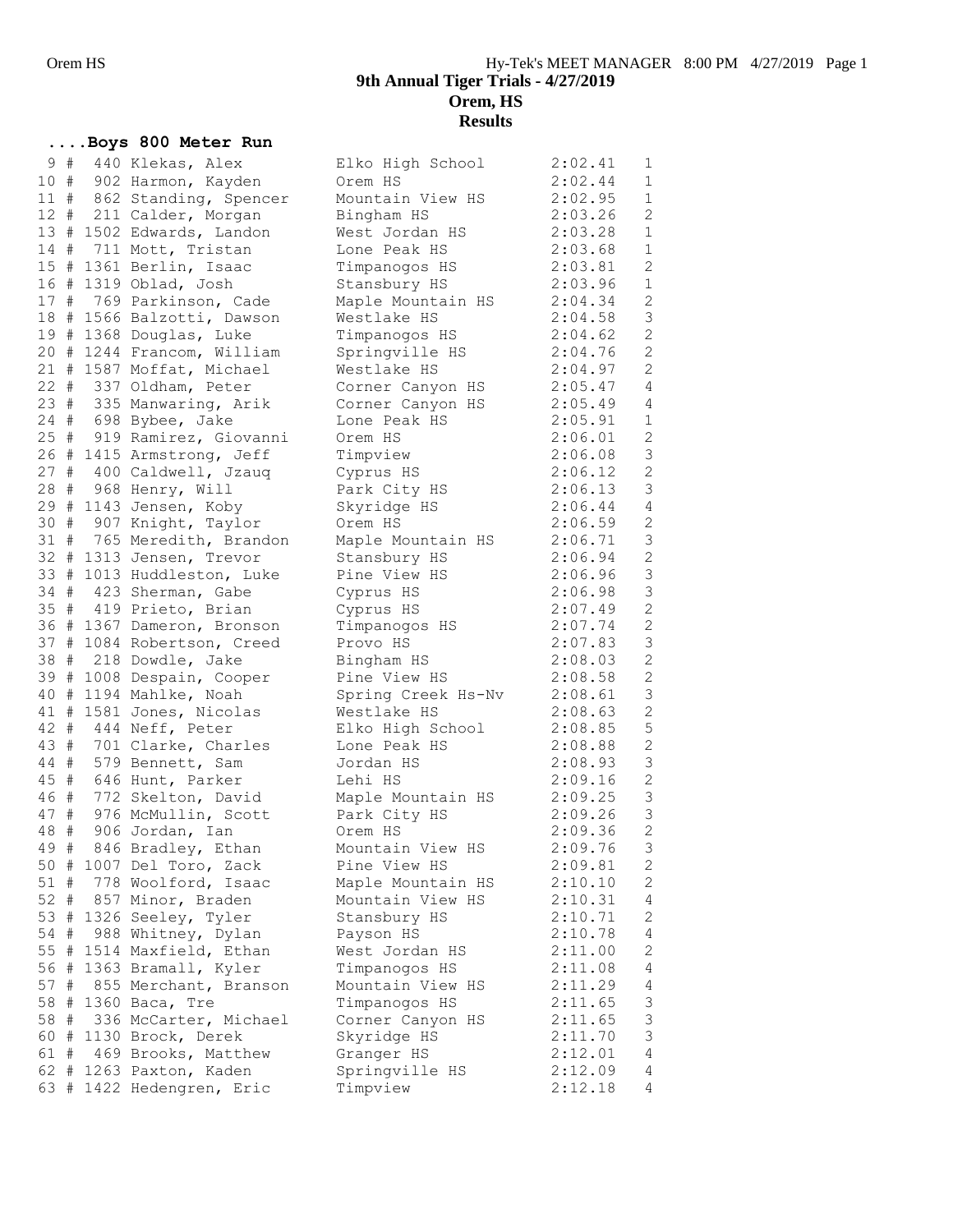|  | Boys 800 Meter Run          |                    |         |                |
|--|-----------------------------|--------------------|---------|----------------|
|  | 64 # 1520 Pratt, Isaac      | West Jordan HS     | 2:12.38 | 3              |
|  | 65 # 1016 Lunt, Jason       | Pine View HS       | 2:12.67 | 3              |
|  | 66 # 1571 Call, Jay         | Westlake HS        | 2:12.74 | $\overline{4}$ |
|  | 67 # 1457 Yusef, Mohammed   | West HS            | 2:12.79 | $\overline{4}$ |
|  | 68 # 714 Prosser, Tye       | Lone Peak HS       | 2:13.08 | 3              |
|  | 69 # 1446 Krikov, Alex      | West HS            | 2:13.16 | $\overline{4}$ |
|  | 70 # 417 Poulson, Daniel    | Cyprus HS          | 2:13.60 | 3              |
|  | 71 # 359 Boss, Mathew       | Cottonwood HS      | 2:13.75 | $\overline{4}$ |
|  | 72 # 814 Maxfield, Morris   | Millard HS         | 2:14.08 | $\sqrt{4}$     |
|  | 73 # 1417 Broberg, Charles  | Timpview           | 2:14.10 | 4              |
|  | 74 # 643 Hassell, Alex      | Lehi HS            | 2:14.14 | 3              |
|  | 75 # 586 Hayward, Jake      | Jordan HS          | 2:14.93 | $\overline{4}$ |
|  | 76 # 622 Renninger, Noah    | Juan Diego C       | 2:15.03 | $\overline{4}$ |
|  | 77 # 512 Sanders, Izaiah    | Grantsville HS     | 2:15.06 | 5              |
|  | 78 # 552 Leavitt, Joseph    | Highland HS        | 2:15.59 | 5              |
|  | 79 # 443 Monroe, Duncan     | Elko High School   | 2:15.75 | $\overline{4}$ |
|  | 80 # 1192 Leavitt, Gage     | Spring Creek Hs-Nv | 2:16.18 | 5              |
|  | 81 # 416 Olsen, Logan       | Cyprus HS          | 2:16.26 | $\overline{4}$ |
|  | 82 # 985 Graymountain, Mil  | Payson HS          | 2:16.59 | 5              |
|  | 83 # 970 Hilton, Shane      | Park City HS       | 2:16.66 | $\overline{4}$ |
|  | 84 # 865 Wood, Keeya        | Mountain View HS   | 2:17.36 | 5              |
|  | 85 # 1421 Frandsen, Seth    | Timpview           | 2:17.39 | 5              |
|  | 86 # 1423 Jensen, Jonathon  | Timpview           | 2:18.10 | $\overline{4}$ |
|  | 87 # 1426 Norton, Samuel    | Timpview           | 2:18.30 | $\overline{4}$ |
|  | 88 # 1523 Solovi, Kaleo     | West Jordan HS     | 2:18.73 | 5              |
|  | 89 # 748 Asay, Tyler        | Maple Mountain HS  | 2:19.14 | 3              |
|  | 90 # 587 Jewkes, Sam        | Jordan HS          | 2:19.93 | 5              |
|  | 91 # 615 Johnson, Kenyon    | Juan Diego C       | 2:20.50 | 5              |
|  | 92 # 519 Williams, Caden    | Grantsville HS     | 2:20.56 | 5              |
|  | 93 # 1498 Burrup, Riley     | West Jordan HS     | 2:21.38 | 5              |
|  | 94 # 925 Winward, Emmitt    | Orem HS            | 2:21.76 | 5              |
|  | 95 # 483 Turcsanski, Joaco  | Granger HS         | 2:21.98 | 5              |
|  | 96 # 1524 Underwood, Jensen | West Jordan HS     | 2:22.18 | 5              |
|  | 97 # 1046 Lopez, Randy      | Pleasant Grove HS  | 2:23.35 | 5              |
|  | 98 # 775 Webster, Corbin    | Maple Mountain HS  | 2:23.57 | 5              |
|  | 99 # 556 Norris, Evan       | Highland HS        | 2:24.45 | 5              |
|  | 100 # 484 Walker, Brian     | Granger HS         | 2:25.10 | 5              |
|  | 101 # 1080 Odongo, Donwell  | Provo HS           | 2:26.99 | 5              |
|  | 102 # 480 Rodriguez, Luis   | Granger HS         | 2:27.49 | 5              |
|  | 103 # 1518 Perkins, Luke    | West Jordan HS     | 2:31.33 | $\overline{2}$ |

# **Boys 1600 Meter Run**

|      |    | Name |                           | Year School      |         |               | Finals H# Points |
|------|----|------|---------------------------|------------------|---------|---------------|------------------|
|      |    |      | $1$ # 1245 Gardner, Grant | Springville HS   | 4:15.36 |               | 10               |
|      |    |      | 2 # 1302 Belnap, Carson   | Stansbury HS     | 4:19.97 |               | - 8              |
|      |    |      | 3 # 317 Boyle, Mark       | Corner Canyon HS | 4:20.79 | $\mathbf{1}$  | 6                |
| 4    |    |      | # 241 Tidwell, Dylan      | Bingham HS       | 4:21.97 | $\mathbf{1}$  | .5               |
|      |    |      | 5 # 1168 Evans, Wyatt     | Spanish Fork HS  | 4:23.56 | $\mathbf{1}$  |                  |
|      |    |      | 6 # 146 Clinger, Carson   | American Fork HS | 4:23.92 | $\mathbf{1}$  | - 3              |
|      |    |      | 7 # 154 Grundvig, Luke    | American Fork HS | 4:27.76 | $\mathbf{1}$  | $\mathcal{P}$    |
| 8    | #  |      | 1368 Douglas, Luke        | Timpanogos HS    | 4:27.92 | $\mathcal{L}$ | 1                |
|      | 9# |      | 902 Harmon, Kayden        | Orem HS          | 4:29.06 |               |                  |
| 10 # |    |      | 701 Clarke, Charles       | Lone Peak HS     | 4:29.13 |               |                  |
|      |    |      |                           |                  |         |               |                  |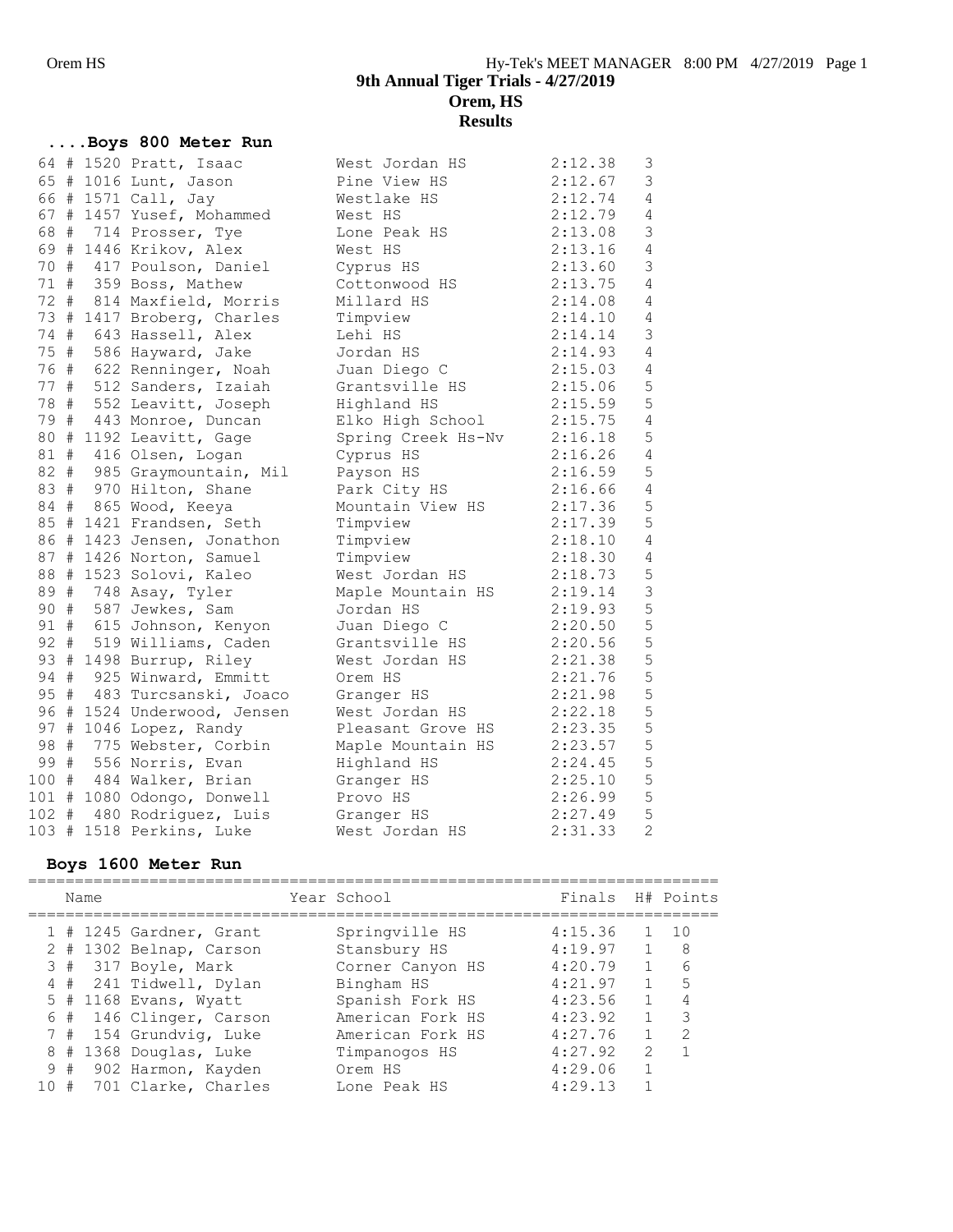**....Boys 1600 Meter Run**

| 12 # 1587 Moffat, Michael<br>Westlake HS<br>4:29.70<br>$\mathbf{1}$<br>13 # 698 Bybee, Jake<br>4:30.10<br>$\mathbf{1}$<br>Lone Peak HS<br>$\mathbf{2}$<br>14 # 169 Nielsen, Aidan<br>4:32.00<br>American Fork HS<br>15 # 240 Tidwell, Dustin<br>$\mathbf{2}$<br>4:32.55<br>Bingham HS<br>16 # 1387 Paulsen, Kaleb<br>$\mathbf{1}$<br>Timpanogos HS<br>4:32.87<br>$\mathbf{2}$<br>17#<br>895 Campregher, Joao<br>Orem HS<br>4:33.12<br>18 # 856 Meyers, Braden<br>2<br>Mountain View HS<br>4:33.37<br>19 # 173 Rawlings, Dylan<br>$\mathbf{2}$<br>4:34.54<br>American Fork HS<br>$\mathbf{2}$<br>20 #<br>987 Orton, Colby<br>4:34.62<br>Payson HS<br>21#<br>$\mathbf{2}$<br>152 Evans, Logan<br>American Fork HS<br>4:34.76<br>22 # 440 Klekas, Alex<br>$\mathbf{1}$<br>Elko High School<br>4:35.07<br>$\mathbf{2}$<br>23 # 711 Mott, Tristan<br>Lone Peak HS<br>4:35.12<br>23<br># 1255 Krieger, Adam<br>$\mathbf{1}$<br>Springville HS<br>4:35.12<br>25<br>$\mathbf{2}$<br># 1084 Robertson, Creed<br>4:35.14<br>Provo HS<br>$\overline{2}$<br>25<br># 1198 Skivington, Georg<br>Spring Creek Hs-Nv<br>4:35.14<br>27<br>$1\,$<br># 1262 Paxton, Carter<br>Springville HS<br>4:35.40<br>$\mathbf{2}$<br>28<br># 150 Dibb, Kooper<br>American Fork HS<br>4:35.86<br>$\mathfrak{Z}$<br>29<br># 1165 Wallgren, Seth<br>Skyridge HS<br>4:36.65<br>$\overline{2}$<br># 368 Madsen, Cody<br>30<br>Cottonwood HS<br>4:37.29<br>$\mathbf{2}$<br>31<br># 1234 Adams, Jackson<br>Springville HS<br>4:37.76<br>$\mathbf{2}$<br>32 # 1008 Despain, Cooper<br>Pine View HS<br>4:37.91<br>#<br>$\mathbf 1$<br>33<br>907 Knight, Taylor<br>4:37.95<br>Orem HS<br>$\mathsf 3$<br>34 # 578 Bennett, Jeddy<br>4:38.27<br>Jordan HS<br>$\overline{4}$<br>35<br># 923 Spencer, Nate<br>4:38.43<br>Orem HS<br>$\mathsf 3$<br>36 # 778 Woolford, Isaac<br>Maple Mountain HS<br>4:39.47<br>$\mathsf 3$<br>37 #<br>4:39.82<br>908 Koster, Skyler<br>Orem HS<br>$\mathbf{2}$<br>38 # 847 Chipman, Trent<br>Mountain View HS<br>4:40.31<br>$\mathsf 3$<br>39 #<br>419 Prieto, Brian<br>Cyprus HS<br>4:40.49<br>$\mathsf 3$<br>40<br># 1313 Jensen, Trevor<br>Stansbury HS<br>4:40.62<br>$\mathsf 3$<br>#<br>41<br>165 McBride, Ben<br>American Fork HS<br>4:40.74<br>$\mathbf{2}$<br># 1367 Dameron, Bronson<br>42<br>Timpanogos HS<br>4:40.75<br>$\mathbf{2}$<br>43<br># 1566 Balzotti, Dawson<br>Westlake HS<br>4:41.11<br>$\ensuremath{\mathsf{3}}$<br>44<br># 1163 Thompson, Creed<br>Skyridge HS<br>4:41.29<br>$\mathfrak{Z}$<br>#<br>45<br>423 Sherman, Gabe<br>Cyprus HS<br>4:41.52<br>$\mathsf 3$<br>46 # 702 Doman, Luke<br>Lone Peak HS<br>4:41.89<br>$\mathfrak{Z}$<br>47 #<br>699 Chandler, Kazdyn<br>4:41.91<br>Lone Peak HS<br>48 # 1134 Dillon, Parker<br>$\overline{4}$<br>Skyridge HS<br>4:42.62<br>49 # 168 Nelson, Samuel<br>$\mathfrak{Z}$<br>4:42.84<br>American Fork HS<br>4<br>50 # 1581 Jones, Nicolas<br>4:43.20<br>Westlake HS<br>51 # 140 Baird, Andrew<br>4:43.29<br>American Fork HS<br>52 #<br>849 Dunford, Easton<br>4:43.64<br>3<br>Mountain View HS<br>53 # 704 Finch, Carson<br>4:43.76<br>Lone Peak HS<br>$\mathbf{1}$<br>54 # 919 Ramirez, Giovanni<br>$\mathfrak{Z}$<br>Orem HS<br>4:43.81<br>55 # 843 Bell, Asa<br>$\overline{4}$<br>Mountain View HS<br>4:44.03<br>56 # 1326 Seeley, Tyler<br>$\mathbf{2}$<br>4:44.25<br>Stansbury HS<br>57 # 1424 Middleton, Carter<br>Timpview<br>4:44.53<br>4<br>57 # 903 Holdsworth, Jayde<br>$\mathfrak{Z}$<br>4:44.53<br>Orem HS<br>$\mathsf S$<br>59 # 821 Woodard, Shade<br>Millard HS<br>4:44.82<br>$\mathsf S$<br>60 # 1579 Hudson, Tyler<br>4:44.97<br>Westlake HS<br>61 # 579 Bennett, Sam<br>$\overline{4}$<br>Jordan HS<br>4:45.49<br>62 # 1136 Hansen, Kade<br>$\mathfrak{Z}$<br>Skyridge HS<br>4:45.59<br>63 # 857 Minor, Braden<br>Mountain View HS<br>4:45.89<br>4<br>64 # 1075 Hunter, John<br>4:45.90<br>Provo HS<br>4<br>65 #<br>417 Poulson, Daniel<br>4:45.95<br>4 |  | 11 # 1319 Oblad, Josh | Stansbury HS | 4:29.31 | $\mathbf{1}$  |
|----------------------------------------------------------------------------------------------------------------------------------------------------------------------------------------------------------------------------------------------------------------------------------------------------------------------------------------------------------------------------------------------------------------------------------------------------------------------------------------------------------------------------------------------------------------------------------------------------------------------------------------------------------------------------------------------------------------------------------------------------------------------------------------------------------------------------------------------------------------------------------------------------------------------------------------------------------------------------------------------------------------------------------------------------------------------------------------------------------------------------------------------------------------------------------------------------------------------------------------------------------------------------------------------------------------------------------------------------------------------------------------------------------------------------------------------------------------------------------------------------------------------------------------------------------------------------------------------------------------------------------------------------------------------------------------------------------------------------------------------------------------------------------------------------------------------------------------------------------------------------------------------------------------------------------------------------------------------------------------------------------------------------------------------------------------------------------------------------------------------------------------------------------------------------------------------------------------------------------------------------------------------------------------------------------------------------------------------------------------------------------------------------------------------------------------------------------------------------------------------------------------------------------------------------------------------------------------------------------------------------------------------------------------------------------------------------------------------------------------------------------------------------------------------------------------------------------------------------------------------------------------------------------------------------------------------------------------------------------------------------------------------------------------------------------------------------------------------------------------------------------------------------------------------------------------------------------------------------------------------------------------------------------------------------------------------------------------------------------------------------------------------------------------------------------------------------------------------------------------------------------------------------------------------------------------------------------------------------------------------------------------------------------------------------------------------------------------------------------------------------------------------------------------------------------------------------------------------------------------------------------------------------------------------------------------|--|-----------------------|--------------|---------|---------------|
|                                                                                                                                                                                                                                                                                                                                                                                                                                                                                                                                                                                                                                                                                                                                                                                                                                                                                                                                                                                                                                                                                                                                                                                                                                                                                                                                                                                                                                                                                                                                                                                                                                                                                                                                                                                                                                                                                                                                                                                                                                                                                                                                                                                                                                                                                                                                                                                                                                                                                                                                                                                                                                                                                                                                                                                                                                                                                                                                                                                                                                                                                                                                                                                                                                                                                                                                                                                                                                                                                                                                                                                                                                                                                                                                                                                                                                                                                                                                        |  |                       |              |         |               |
|                                                                                                                                                                                                                                                                                                                                                                                                                                                                                                                                                                                                                                                                                                                                                                                                                                                                                                                                                                                                                                                                                                                                                                                                                                                                                                                                                                                                                                                                                                                                                                                                                                                                                                                                                                                                                                                                                                                                                                                                                                                                                                                                                                                                                                                                                                                                                                                                                                                                                                                                                                                                                                                                                                                                                                                                                                                                                                                                                                                                                                                                                                                                                                                                                                                                                                                                                                                                                                                                                                                                                                                                                                                                                                                                                                                                                                                                                                                                        |  |                       |              |         |               |
|                                                                                                                                                                                                                                                                                                                                                                                                                                                                                                                                                                                                                                                                                                                                                                                                                                                                                                                                                                                                                                                                                                                                                                                                                                                                                                                                                                                                                                                                                                                                                                                                                                                                                                                                                                                                                                                                                                                                                                                                                                                                                                                                                                                                                                                                                                                                                                                                                                                                                                                                                                                                                                                                                                                                                                                                                                                                                                                                                                                                                                                                                                                                                                                                                                                                                                                                                                                                                                                                                                                                                                                                                                                                                                                                                                                                                                                                                                                                        |  |                       |              |         |               |
|                                                                                                                                                                                                                                                                                                                                                                                                                                                                                                                                                                                                                                                                                                                                                                                                                                                                                                                                                                                                                                                                                                                                                                                                                                                                                                                                                                                                                                                                                                                                                                                                                                                                                                                                                                                                                                                                                                                                                                                                                                                                                                                                                                                                                                                                                                                                                                                                                                                                                                                                                                                                                                                                                                                                                                                                                                                                                                                                                                                                                                                                                                                                                                                                                                                                                                                                                                                                                                                                                                                                                                                                                                                                                                                                                                                                                                                                                                                                        |  |                       |              |         |               |
|                                                                                                                                                                                                                                                                                                                                                                                                                                                                                                                                                                                                                                                                                                                                                                                                                                                                                                                                                                                                                                                                                                                                                                                                                                                                                                                                                                                                                                                                                                                                                                                                                                                                                                                                                                                                                                                                                                                                                                                                                                                                                                                                                                                                                                                                                                                                                                                                                                                                                                                                                                                                                                                                                                                                                                                                                                                                                                                                                                                                                                                                                                                                                                                                                                                                                                                                                                                                                                                                                                                                                                                                                                                                                                                                                                                                                                                                                                                                        |  |                       |              |         |               |
|                                                                                                                                                                                                                                                                                                                                                                                                                                                                                                                                                                                                                                                                                                                                                                                                                                                                                                                                                                                                                                                                                                                                                                                                                                                                                                                                                                                                                                                                                                                                                                                                                                                                                                                                                                                                                                                                                                                                                                                                                                                                                                                                                                                                                                                                                                                                                                                                                                                                                                                                                                                                                                                                                                                                                                                                                                                                                                                                                                                                                                                                                                                                                                                                                                                                                                                                                                                                                                                                                                                                                                                                                                                                                                                                                                                                                                                                                                                                        |  |                       |              |         |               |
|                                                                                                                                                                                                                                                                                                                                                                                                                                                                                                                                                                                                                                                                                                                                                                                                                                                                                                                                                                                                                                                                                                                                                                                                                                                                                                                                                                                                                                                                                                                                                                                                                                                                                                                                                                                                                                                                                                                                                                                                                                                                                                                                                                                                                                                                                                                                                                                                                                                                                                                                                                                                                                                                                                                                                                                                                                                                                                                                                                                                                                                                                                                                                                                                                                                                                                                                                                                                                                                                                                                                                                                                                                                                                                                                                                                                                                                                                                                                        |  |                       |              |         |               |
|                                                                                                                                                                                                                                                                                                                                                                                                                                                                                                                                                                                                                                                                                                                                                                                                                                                                                                                                                                                                                                                                                                                                                                                                                                                                                                                                                                                                                                                                                                                                                                                                                                                                                                                                                                                                                                                                                                                                                                                                                                                                                                                                                                                                                                                                                                                                                                                                                                                                                                                                                                                                                                                                                                                                                                                                                                                                                                                                                                                                                                                                                                                                                                                                                                                                                                                                                                                                                                                                                                                                                                                                                                                                                                                                                                                                                                                                                                                                        |  |                       |              |         |               |
|                                                                                                                                                                                                                                                                                                                                                                                                                                                                                                                                                                                                                                                                                                                                                                                                                                                                                                                                                                                                                                                                                                                                                                                                                                                                                                                                                                                                                                                                                                                                                                                                                                                                                                                                                                                                                                                                                                                                                                                                                                                                                                                                                                                                                                                                                                                                                                                                                                                                                                                                                                                                                                                                                                                                                                                                                                                                                                                                                                                                                                                                                                                                                                                                                                                                                                                                                                                                                                                                                                                                                                                                                                                                                                                                                                                                                                                                                                                                        |  |                       |              |         |               |
|                                                                                                                                                                                                                                                                                                                                                                                                                                                                                                                                                                                                                                                                                                                                                                                                                                                                                                                                                                                                                                                                                                                                                                                                                                                                                                                                                                                                                                                                                                                                                                                                                                                                                                                                                                                                                                                                                                                                                                                                                                                                                                                                                                                                                                                                                                                                                                                                                                                                                                                                                                                                                                                                                                                                                                                                                                                                                                                                                                                                                                                                                                                                                                                                                                                                                                                                                                                                                                                                                                                                                                                                                                                                                                                                                                                                                                                                                                                                        |  |                       |              |         |               |
|                                                                                                                                                                                                                                                                                                                                                                                                                                                                                                                                                                                                                                                                                                                                                                                                                                                                                                                                                                                                                                                                                                                                                                                                                                                                                                                                                                                                                                                                                                                                                                                                                                                                                                                                                                                                                                                                                                                                                                                                                                                                                                                                                                                                                                                                                                                                                                                                                                                                                                                                                                                                                                                                                                                                                                                                                                                                                                                                                                                                                                                                                                                                                                                                                                                                                                                                                                                                                                                                                                                                                                                                                                                                                                                                                                                                                                                                                                                                        |  |                       |              |         |               |
|                                                                                                                                                                                                                                                                                                                                                                                                                                                                                                                                                                                                                                                                                                                                                                                                                                                                                                                                                                                                                                                                                                                                                                                                                                                                                                                                                                                                                                                                                                                                                                                                                                                                                                                                                                                                                                                                                                                                                                                                                                                                                                                                                                                                                                                                                                                                                                                                                                                                                                                                                                                                                                                                                                                                                                                                                                                                                                                                                                                                                                                                                                                                                                                                                                                                                                                                                                                                                                                                                                                                                                                                                                                                                                                                                                                                                                                                                                                                        |  |                       |              |         |               |
|                                                                                                                                                                                                                                                                                                                                                                                                                                                                                                                                                                                                                                                                                                                                                                                                                                                                                                                                                                                                                                                                                                                                                                                                                                                                                                                                                                                                                                                                                                                                                                                                                                                                                                                                                                                                                                                                                                                                                                                                                                                                                                                                                                                                                                                                                                                                                                                                                                                                                                                                                                                                                                                                                                                                                                                                                                                                                                                                                                                                                                                                                                                                                                                                                                                                                                                                                                                                                                                                                                                                                                                                                                                                                                                                                                                                                                                                                                                                        |  |                       |              |         |               |
|                                                                                                                                                                                                                                                                                                                                                                                                                                                                                                                                                                                                                                                                                                                                                                                                                                                                                                                                                                                                                                                                                                                                                                                                                                                                                                                                                                                                                                                                                                                                                                                                                                                                                                                                                                                                                                                                                                                                                                                                                                                                                                                                                                                                                                                                                                                                                                                                                                                                                                                                                                                                                                                                                                                                                                                                                                                                                                                                                                                                                                                                                                                                                                                                                                                                                                                                                                                                                                                                                                                                                                                                                                                                                                                                                                                                                                                                                                                                        |  |                       |              |         |               |
|                                                                                                                                                                                                                                                                                                                                                                                                                                                                                                                                                                                                                                                                                                                                                                                                                                                                                                                                                                                                                                                                                                                                                                                                                                                                                                                                                                                                                                                                                                                                                                                                                                                                                                                                                                                                                                                                                                                                                                                                                                                                                                                                                                                                                                                                                                                                                                                                                                                                                                                                                                                                                                                                                                                                                                                                                                                                                                                                                                                                                                                                                                                                                                                                                                                                                                                                                                                                                                                                                                                                                                                                                                                                                                                                                                                                                                                                                                                                        |  |                       |              |         |               |
|                                                                                                                                                                                                                                                                                                                                                                                                                                                                                                                                                                                                                                                                                                                                                                                                                                                                                                                                                                                                                                                                                                                                                                                                                                                                                                                                                                                                                                                                                                                                                                                                                                                                                                                                                                                                                                                                                                                                                                                                                                                                                                                                                                                                                                                                                                                                                                                                                                                                                                                                                                                                                                                                                                                                                                                                                                                                                                                                                                                                                                                                                                                                                                                                                                                                                                                                                                                                                                                                                                                                                                                                                                                                                                                                                                                                                                                                                                                                        |  |                       |              |         |               |
|                                                                                                                                                                                                                                                                                                                                                                                                                                                                                                                                                                                                                                                                                                                                                                                                                                                                                                                                                                                                                                                                                                                                                                                                                                                                                                                                                                                                                                                                                                                                                                                                                                                                                                                                                                                                                                                                                                                                                                                                                                                                                                                                                                                                                                                                                                                                                                                                                                                                                                                                                                                                                                                                                                                                                                                                                                                                                                                                                                                                                                                                                                                                                                                                                                                                                                                                                                                                                                                                                                                                                                                                                                                                                                                                                                                                                                                                                                                                        |  |                       |              |         |               |
|                                                                                                                                                                                                                                                                                                                                                                                                                                                                                                                                                                                                                                                                                                                                                                                                                                                                                                                                                                                                                                                                                                                                                                                                                                                                                                                                                                                                                                                                                                                                                                                                                                                                                                                                                                                                                                                                                                                                                                                                                                                                                                                                                                                                                                                                                                                                                                                                                                                                                                                                                                                                                                                                                                                                                                                                                                                                                                                                                                                                                                                                                                                                                                                                                                                                                                                                                                                                                                                                                                                                                                                                                                                                                                                                                                                                                                                                                                                                        |  |                       |              |         |               |
|                                                                                                                                                                                                                                                                                                                                                                                                                                                                                                                                                                                                                                                                                                                                                                                                                                                                                                                                                                                                                                                                                                                                                                                                                                                                                                                                                                                                                                                                                                                                                                                                                                                                                                                                                                                                                                                                                                                                                                                                                                                                                                                                                                                                                                                                                                                                                                                                                                                                                                                                                                                                                                                                                                                                                                                                                                                                                                                                                                                                                                                                                                                                                                                                                                                                                                                                                                                                                                                                                                                                                                                                                                                                                                                                                                                                                                                                                                                                        |  |                       |              |         |               |
|                                                                                                                                                                                                                                                                                                                                                                                                                                                                                                                                                                                                                                                                                                                                                                                                                                                                                                                                                                                                                                                                                                                                                                                                                                                                                                                                                                                                                                                                                                                                                                                                                                                                                                                                                                                                                                                                                                                                                                                                                                                                                                                                                                                                                                                                                                                                                                                                                                                                                                                                                                                                                                                                                                                                                                                                                                                                                                                                                                                                                                                                                                                                                                                                                                                                                                                                                                                                                                                                                                                                                                                                                                                                                                                                                                                                                                                                                                                                        |  |                       |              |         |               |
|                                                                                                                                                                                                                                                                                                                                                                                                                                                                                                                                                                                                                                                                                                                                                                                                                                                                                                                                                                                                                                                                                                                                                                                                                                                                                                                                                                                                                                                                                                                                                                                                                                                                                                                                                                                                                                                                                                                                                                                                                                                                                                                                                                                                                                                                                                                                                                                                                                                                                                                                                                                                                                                                                                                                                                                                                                                                                                                                                                                                                                                                                                                                                                                                                                                                                                                                                                                                                                                                                                                                                                                                                                                                                                                                                                                                                                                                                                                                        |  |                       |              |         |               |
|                                                                                                                                                                                                                                                                                                                                                                                                                                                                                                                                                                                                                                                                                                                                                                                                                                                                                                                                                                                                                                                                                                                                                                                                                                                                                                                                                                                                                                                                                                                                                                                                                                                                                                                                                                                                                                                                                                                                                                                                                                                                                                                                                                                                                                                                                                                                                                                                                                                                                                                                                                                                                                                                                                                                                                                                                                                                                                                                                                                                                                                                                                                                                                                                                                                                                                                                                                                                                                                                                                                                                                                                                                                                                                                                                                                                                                                                                                                                        |  |                       |              |         |               |
|                                                                                                                                                                                                                                                                                                                                                                                                                                                                                                                                                                                                                                                                                                                                                                                                                                                                                                                                                                                                                                                                                                                                                                                                                                                                                                                                                                                                                                                                                                                                                                                                                                                                                                                                                                                                                                                                                                                                                                                                                                                                                                                                                                                                                                                                                                                                                                                                                                                                                                                                                                                                                                                                                                                                                                                                                                                                                                                                                                                                                                                                                                                                                                                                                                                                                                                                                                                                                                                                                                                                                                                                                                                                                                                                                                                                                                                                                                                                        |  |                       |              |         |               |
|                                                                                                                                                                                                                                                                                                                                                                                                                                                                                                                                                                                                                                                                                                                                                                                                                                                                                                                                                                                                                                                                                                                                                                                                                                                                                                                                                                                                                                                                                                                                                                                                                                                                                                                                                                                                                                                                                                                                                                                                                                                                                                                                                                                                                                                                                                                                                                                                                                                                                                                                                                                                                                                                                                                                                                                                                                                                                                                                                                                                                                                                                                                                                                                                                                                                                                                                                                                                                                                                                                                                                                                                                                                                                                                                                                                                                                                                                                                                        |  |                       |              |         |               |
|                                                                                                                                                                                                                                                                                                                                                                                                                                                                                                                                                                                                                                                                                                                                                                                                                                                                                                                                                                                                                                                                                                                                                                                                                                                                                                                                                                                                                                                                                                                                                                                                                                                                                                                                                                                                                                                                                                                                                                                                                                                                                                                                                                                                                                                                                                                                                                                                                                                                                                                                                                                                                                                                                                                                                                                                                                                                                                                                                                                                                                                                                                                                                                                                                                                                                                                                                                                                                                                                                                                                                                                                                                                                                                                                                                                                                                                                                                                                        |  |                       |              |         |               |
|                                                                                                                                                                                                                                                                                                                                                                                                                                                                                                                                                                                                                                                                                                                                                                                                                                                                                                                                                                                                                                                                                                                                                                                                                                                                                                                                                                                                                                                                                                                                                                                                                                                                                                                                                                                                                                                                                                                                                                                                                                                                                                                                                                                                                                                                                                                                                                                                                                                                                                                                                                                                                                                                                                                                                                                                                                                                                                                                                                                                                                                                                                                                                                                                                                                                                                                                                                                                                                                                                                                                                                                                                                                                                                                                                                                                                                                                                                                                        |  |                       |              |         |               |
|                                                                                                                                                                                                                                                                                                                                                                                                                                                                                                                                                                                                                                                                                                                                                                                                                                                                                                                                                                                                                                                                                                                                                                                                                                                                                                                                                                                                                                                                                                                                                                                                                                                                                                                                                                                                                                                                                                                                                                                                                                                                                                                                                                                                                                                                                                                                                                                                                                                                                                                                                                                                                                                                                                                                                                                                                                                                                                                                                                                                                                                                                                                                                                                                                                                                                                                                                                                                                                                                                                                                                                                                                                                                                                                                                                                                                                                                                                                                        |  |                       |              |         |               |
|                                                                                                                                                                                                                                                                                                                                                                                                                                                                                                                                                                                                                                                                                                                                                                                                                                                                                                                                                                                                                                                                                                                                                                                                                                                                                                                                                                                                                                                                                                                                                                                                                                                                                                                                                                                                                                                                                                                                                                                                                                                                                                                                                                                                                                                                                                                                                                                                                                                                                                                                                                                                                                                                                                                                                                                                                                                                                                                                                                                                                                                                                                                                                                                                                                                                                                                                                                                                                                                                                                                                                                                                                                                                                                                                                                                                                                                                                                                                        |  |                       |              |         |               |
|                                                                                                                                                                                                                                                                                                                                                                                                                                                                                                                                                                                                                                                                                                                                                                                                                                                                                                                                                                                                                                                                                                                                                                                                                                                                                                                                                                                                                                                                                                                                                                                                                                                                                                                                                                                                                                                                                                                                                                                                                                                                                                                                                                                                                                                                                                                                                                                                                                                                                                                                                                                                                                                                                                                                                                                                                                                                                                                                                                                                                                                                                                                                                                                                                                                                                                                                                                                                                                                                                                                                                                                                                                                                                                                                                                                                                                                                                                                                        |  |                       |              |         |               |
|                                                                                                                                                                                                                                                                                                                                                                                                                                                                                                                                                                                                                                                                                                                                                                                                                                                                                                                                                                                                                                                                                                                                                                                                                                                                                                                                                                                                                                                                                                                                                                                                                                                                                                                                                                                                                                                                                                                                                                                                                                                                                                                                                                                                                                                                                                                                                                                                                                                                                                                                                                                                                                                                                                                                                                                                                                                                                                                                                                                                                                                                                                                                                                                                                                                                                                                                                                                                                                                                                                                                                                                                                                                                                                                                                                                                                                                                                                                                        |  |                       |              |         |               |
|                                                                                                                                                                                                                                                                                                                                                                                                                                                                                                                                                                                                                                                                                                                                                                                                                                                                                                                                                                                                                                                                                                                                                                                                                                                                                                                                                                                                                                                                                                                                                                                                                                                                                                                                                                                                                                                                                                                                                                                                                                                                                                                                                                                                                                                                                                                                                                                                                                                                                                                                                                                                                                                                                                                                                                                                                                                                                                                                                                                                                                                                                                                                                                                                                                                                                                                                                                                                                                                                                                                                                                                                                                                                                                                                                                                                                                                                                                                                        |  |                       |              |         |               |
|                                                                                                                                                                                                                                                                                                                                                                                                                                                                                                                                                                                                                                                                                                                                                                                                                                                                                                                                                                                                                                                                                                                                                                                                                                                                                                                                                                                                                                                                                                                                                                                                                                                                                                                                                                                                                                                                                                                                                                                                                                                                                                                                                                                                                                                                                                                                                                                                                                                                                                                                                                                                                                                                                                                                                                                                                                                                                                                                                                                                                                                                                                                                                                                                                                                                                                                                                                                                                                                                                                                                                                                                                                                                                                                                                                                                                                                                                                                                        |  |                       |              |         |               |
|                                                                                                                                                                                                                                                                                                                                                                                                                                                                                                                                                                                                                                                                                                                                                                                                                                                                                                                                                                                                                                                                                                                                                                                                                                                                                                                                                                                                                                                                                                                                                                                                                                                                                                                                                                                                                                                                                                                                                                                                                                                                                                                                                                                                                                                                                                                                                                                                                                                                                                                                                                                                                                                                                                                                                                                                                                                                                                                                                                                                                                                                                                                                                                                                                                                                                                                                                                                                                                                                                                                                                                                                                                                                                                                                                                                                                                                                                                                                        |  |                       |              |         |               |
|                                                                                                                                                                                                                                                                                                                                                                                                                                                                                                                                                                                                                                                                                                                                                                                                                                                                                                                                                                                                                                                                                                                                                                                                                                                                                                                                                                                                                                                                                                                                                                                                                                                                                                                                                                                                                                                                                                                                                                                                                                                                                                                                                                                                                                                                                                                                                                                                                                                                                                                                                                                                                                                                                                                                                                                                                                                                                                                                                                                                                                                                                                                                                                                                                                                                                                                                                                                                                                                                                                                                                                                                                                                                                                                                                                                                                                                                                                                                        |  |                       |              |         |               |
|                                                                                                                                                                                                                                                                                                                                                                                                                                                                                                                                                                                                                                                                                                                                                                                                                                                                                                                                                                                                                                                                                                                                                                                                                                                                                                                                                                                                                                                                                                                                                                                                                                                                                                                                                                                                                                                                                                                                                                                                                                                                                                                                                                                                                                                                                                                                                                                                                                                                                                                                                                                                                                                                                                                                                                                                                                                                                                                                                                                                                                                                                                                                                                                                                                                                                                                                                                                                                                                                                                                                                                                                                                                                                                                                                                                                                                                                                                                                        |  |                       |              |         |               |
|                                                                                                                                                                                                                                                                                                                                                                                                                                                                                                                                                                                                                                                                                                                                                                                                                                                                                                                                                                                                                                                                                                                                                                                                                                                                                                                                                                                                                                                                                                                                                                                                                                                                                                                                                                                                                                                                                                                                                                                                                                                                                                                                                                                                                                                                                                                                                                                                                                                                                                                                                                                                                                                                                                                                                                                                                                                                                                                                                                                                                                                                                                                                                                                                                                                                                                                                                                                                                                                                                                                                                                                                                                                                                                                                                                                                                                                                                                                                        |  |                       |              |         |               |
|                                                                                                                                                                                                                                                                                                                                                                                                                                                                                                                                                                                                                                                                                                                                                                                                                                                                                                                                                                                                                                                                                                                                                                                                                                                                                                                                                                                                                                                                                                                                                                                                                                                                                                                                                                                                                                                                                                                                                                                                                                                                                                                                                                                                                                                                                                                                                                                                                                                                                                                                                                                                                                                                                                                                                                                                                                                                                                                                                                                                                                                                                                                                                                                                                                                                                                                                                                                                                                                                                                                                                                                                                                                                                                                                                                                                                                                                                                                                        |  |                       |              |         |               |
|                                                                                                                                                                                                                                                                                                                                                                                                                                                                                                                                                                                                                                                                                                                                                                                                                                                                                                                                                                                                                                                                                                                                                                                                                                                                                                                                                                                                                                                                                                                                                                                                                                                                                                                                                                                                                                                                                                                                                                                                                                                                                                                                                                                                                                                                                                                                                                                                                                                                                                                                                                                                                                                                                                                                                                                                                                                                                                                                                                                                                                                                                                                                                                                                                                                                                                                                                                                                                                                                                                                                                                                                                                                                                                                                                                                                                                                                                                                                        |  |                       |              |         |               |
|                                                                                                                                                                                                                                                                                                                                                                                                                                                                                                                                                                                                                                                                                                                                                                                                                                                                                                                                                                                                                                                                                                                                                                                                                                                                                                                                                                                                                                                                                                                                                                                                                                                                                                                                                                                                                                                                                                                                                                                                                                                                                                                                                                                                                                                                                                                                                                                                                                                                                                                                                                                                                                                                                                                                                                                                                                                                                                                                                                                                                                                                                                                                                                                                                                                                                                                                                                                                                                                                                                                                                                                                                                                                                                                                                                                                                                                                                                                                        |  |                       |              |         |               |
|                                                                                                                                                                                                                                                                                                                                                                                                                                                                                                                                                                                                                                                                                                                                                                                                                                                                                                                                                                                                                                                                                                                                                                                                                                                                                                                                                                                                                                                                                                                                                                                                                                                                                                                                                                                                                                                                                                                                                                                                                                                                                                                                                                                                                                                                                                                                                                                                                                                                                                                                                                                                                                                                                                                                                                                                                                                                                                                                                                                                                                                                                                                                                                                                                                                                                                                                                                                                                                                                                                                                                                                                                                                                                                                                                                                                                                                                                                                                        |  |                       |              |         |               |
|                                                                                                                                                                                                                                                                                                                                                                                                                                                                                                                                                                                                                                                                                                                                                                                                                                                                                                                                                                                                                                                                                                                                                                                                                                                                                                                                                                                                                                                                                                                                                                                                                                                                                                                                                                                                                                                                                                                                                                                                                                                                                                                                                                                                                                                                                                                                                                                                                                                                                                                                                                                                                                                                                                                                                                                                                                                                                                                                                                                                                                                                                                                                                                                                                                                                                                                                                                                                                                                                                                                                                                                                                                                                                                                                                                                                                                                                                                                                        |  |                       |              |         | $\mathcal{S}$ |
|                                                                                                                                                                                                                                                                                                                                                                                                                                                                                                                                                                                                                                                                                                                                                                                                                                                                                                                                                                                                                                                                                                                                                                                                                                                                                                                                                                                                                                                                                                                                                                                                                                                                                                                                                                                                                                                                                                                                                                                                                                                                                                                                                                                                                                                                                                                                                                                                                                                                                                                                                                                                                                                                                                                                                                                                                                                                                                                                                                                                                                                                                                                                                                                                                                                                                                                                                                                                                                                                                                                                                                                                                                                                                                                                                                                                                                                                                                                                        |  |                       |              |         |               |
|                                                                                                                                                                                                                                                                                                                                                                                                                                                                                                                                                                                                                                                                                                                                                                                                                                                                                                                                                                                                                                                                                                                                                                                                                                                                                                                                                                                                                                                                                                                                                                                                                                                                                                                                                                                                                                                                                                                                                                                                                                                                                                                                                                                                                                                                                                                                                                                                                                                                                                                                                                                                                                                                                                                                                                                                                                                                                                                                                                                                                                                                                                                                                                                                                                                                                                                                                                                                                                                                                                                                                                                                                                                                                                                                                                                                                                                                                                                                        |  |                       |              |         |               |
|                                                                                                                                                                                                                                                                                                                                                                                                                                                                                                                                                                                                                                                                                                                                                                                                                                                                                                                                                                                                                                                                                                                                                                                                                                                                                                                                                                                                                                                                                                                                                                                                                                                                                                                                                                                                                                                                                                                                                                                                                                                                                                                                                                                                                                                                                                                                                                                                                                                                                                                                                                                                                                                                                                                                                                                                                                                                                                                                                                                                                                                                                                                                                                                                                                                                                                                                                                                                                                                                                                                                                                                                                                                                                                                                                                                                                                                                                                                                        |  |                       |              |         |               |
|                                                                                                                                                                                                                                                                                                                                                                                                                                                                                                                                                                                                                                                                                                                                                                                                                                                                                                                                                                                                                                                                                                                                                                                                                                                                                                                                                                                                                                                                                                                                                                                                                                                                                                                                                                                                                                                                                                                                                                                                                                                                                                                                                                                                                                                                                                                                                                                                                                                                                                                                                                                                                                                                                                                                                                                                                                                                                                                                                                                                                                                                                                                                                                                                                                                                                                                                                                                                                                                                                                                                                                                                                                                                                                                                                                                                                                                                                                                                        |  |                       |              |         |               |
|                                                                                                                                                                                                                                                                                                                                                                                                                                                                                                                                                                                                                                                                                                                                                                                                                                                                                                                                                                                                                                                                                                                                                                                                                                                                                                                                                                                                                                                                                                                                                                                                                                                                                                                                                                                                                                                                                                                                                                                                                                                                                                                                                                                                                                                                                                                                                                                                                                                                                                                                                                                                                                                                                                                                                                                                                                                                                                                                                                                                                                                                                                                                                                                                                                                                                                                                                                                                                                                                                                                                                                                                                                                                                                                                                                                                                                                                                                                                        |  |                       |              |         |               |
|                                                                                                                                                                                                                                                                                                                                                                                                                                                                                                                                                                                                                                                                                                                                                                                                                                                                                                                                                                                                                                                                                                                                                                                                                                                                                                                                                                                                                                                                                                                                                                                                                                                                                                                                                                                                                                                                                                                                                                                                                                                                                                                                                                                                                                                                                                                                                                                                                                                                                                                                                                                                                                                                                                                                                                                                                                                                                                                                                                                                                                                                                                                                                                                                                                                                                                                                                                                                                                                                                                                                                                                                                                                                                                                                                                                                                                                                                                                                        |  |                       |              |         |               |
|                                                                                                                                                                                                                                                                                                                                                                                                                                                                                                                                                                                                                                                                                                                                                                                                                                                                                                                                                                                                                                                                                                                                                                                                                                                                                                                                                                                                                                                                                                                                                                                                                                                                                                                                                                                                                                                                                                                                                                                                                                                                                                                                                                                                                                                                                                                                                                                                                                                                                                                                                                                                                                                                                                                                                                                                                                                                                                                                                                                                                                                                                                                                                                                                                                                                                                                                                                                                                                                                                                                                                                                                                                                                                                                                                                                                                                                                                                                                        |  |                       |              |         |               |
|                                                                                                                                                                                                                                                                                                                                                                                                                                                                                                                                                                                                                                                                                                                                                                                                                                                                                                                                                                                                                                                                                                                                                                                                                                                                                                                                                                                                                                                                                                                                                                                                                                                                                                                                                                                                                                                                                                                                                                                                                                                                                                                                                                                                                                                                                                                                                                                                                                                                                                                                                                                                                                                                                                                                                                                                                                                                                                                                                                                                                                                                                                                                                                                                                                                                                                                                                                                                                                                                                                                                                                                                                                                                                                                                                                                                                                                                                                                                        |  |                       |              |         |               |
|                                                                                                                                                                                                                                                                                                                                                                                                                                                                                                                                                                                                                                                                                                                                                                                                                                                                                                                                                                                                                                                                                                                                                                                                                                                                                                                                                                                                                                                                                                                                                                                                                                                                                                                                                                                                                                                                                                                                                                                                                                                                                                                                                                                                                                                                                                                                                                                                                                                                                                                                                                                                                                                                                                                                                                                                                                                                                                                                                                                                                                                                                                                                                                                                                                                                                                                                                                                                                                                                                                                                                                                                                                                                                                                                                                                                                                                                                                                                        |  |                       |              |         |               |
|                                                                                                                                                                                                                                                                                                                                                                                                                                                                                                                                                                                                                                                                                                                                                                                                                                                                                                                                                                                                                                                                                                                                                                                                                                                                                                                                                                                                                                                                                                                                                                                                                                                                                                                                                                                                                                                                                                                                                                                                                                                                                                                                                                                                                                                                                                                                                                                                                                                                                                                                                                                                                                                                                                                                                                                                                                                                                                                                                                                                                                                                                                                                                                                                                                                                                                                                                                                                                                                                                                                                                                                                                                                                                                                                                                                                                                                                                                                                        |  |                       |              |         |               |
|                                                                                                                                                                                                                                                                                                                                                                                                                                                                                                                                                                                                                                                                                                                                                                                                                                                                                                                                                                                                                                                                                                                                                                                                                                                                                                                                                                                                                                                                                                                                                                                                                                                                                                                                                                                                                                                                                                                                                                                                                                                                                                                                                                                                                                                                                                                                                                                                                                                                                                                                                                                                                                                                                                                                                                                                                                                                                                                                                                                                                                                                                                                                                                                                                                                                                                                                                                                                                                                                                                                                                                                                                                                                                                                                                                                                                                                                                                                                        |  |                       |              |         |               |
|                                                                                                                                                                                                                                                                                                                                                                                                                                                                                                                                                                                                                                                                                                                                                                                                                                                                                                                                                                                                                                                                                                                                                                                                                                                                                                                                                                                                                                                                                                                                                                                                                                                                                                                                                                                                                                                                                                                                                                                                                                                                                                                                                                                                                                                                                                                                                                                                                                                                                                                                                                                                                                                                                                                                                                                                                                                                                                                                                                                                                                                                                                                                                                                                                                                                                                                                                                                                                                                                                                                                                                                                                                                                                                                                                                                                                                                                                                                                        |  |                       |              |         |               |
|                                                                                                                                                                                                                                                                                                                                                                                                                                                                                                                                                                                                                                                                                                                                                                                                                                                                                                                                                                                                                                                                                                                                                                                                                                                                                                                                                                                                                                                                                                                                                                                                                                                                                                                                                                                                                                                                                                                                                                                                                                                                                                                                                                                                                                                                                                                                                                                                                                                                                                                                                                                                                                                                                                                                                                                                                                                                                                                                                                                                                                                                                                                                                                                                                                                                                                                                                                                                                                                                                                                                                                                                                                                                                                                                                                                                                                                                                                                                        |  |                       |              |         |               |
|                                                                                                                                                                                                                                                                                                                                                                                                                                                                                                                                                                                                                                                                                                                                                                                                                                                                                                                                                                                                                                                                                                                                                                                                                                                                                                                                                                                                                                                                                                                                                                                                                                                                                                                                                                                                                                                                                                                                                                                                                                                                                                                                                                                                                                                                                                                                                                                                                                                                                                                                                                                                                                                                                                                                                                                                                                                                                                                                                                                                                                                                                                                                                                                                                                                                                                                                                                                                                                                                                                                                                                                                                                                                                                                                                                                                                                                                                                                                        |  |                       | Cyprus HS    |         |               |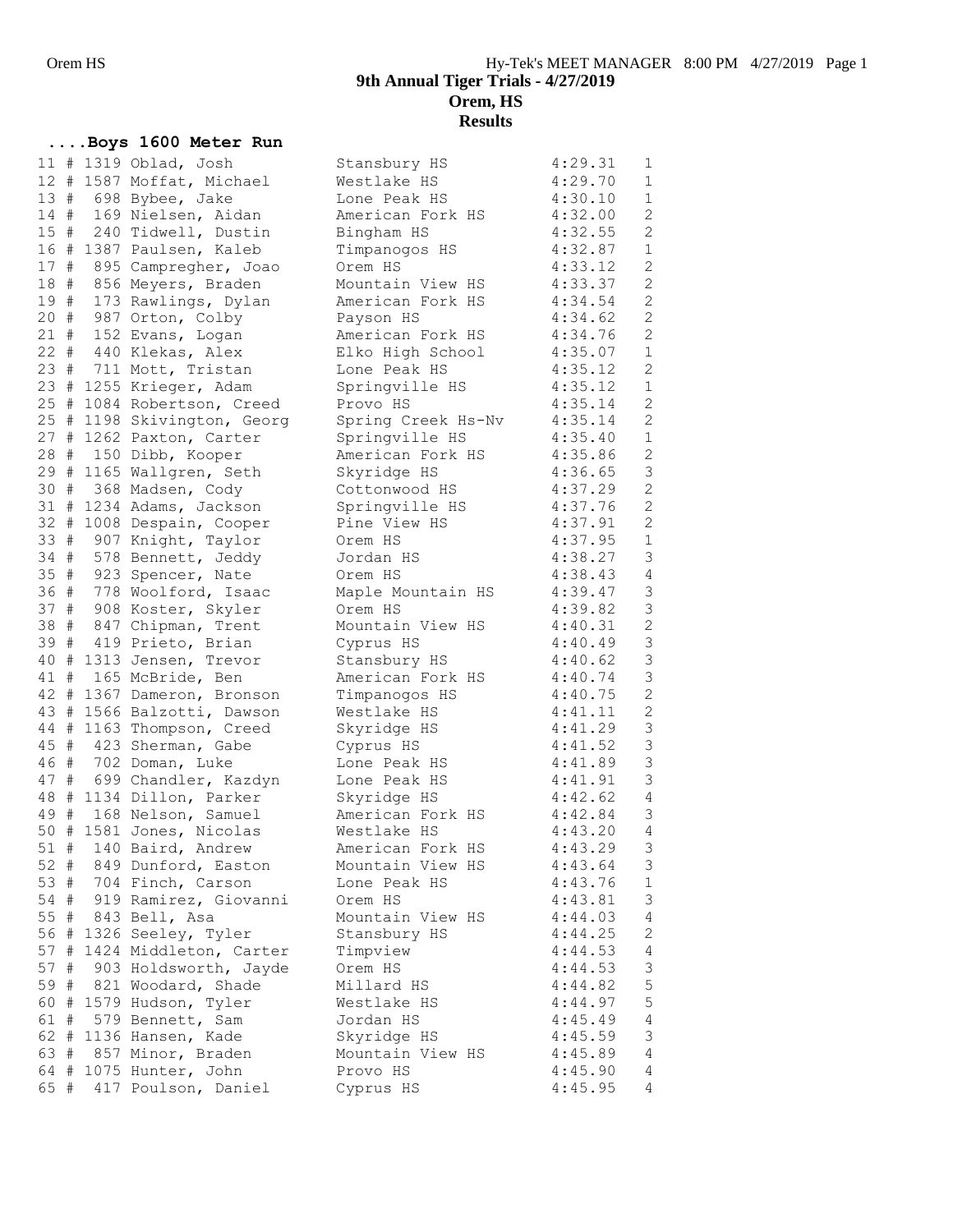**....Boys 1600 Meter Run**

|       |  | 66 # 1148 Menendez, Satchel | Skyridge HS       | 4:46.09 | 4                         |
|-------|--|-----------------------------|-------------------|---------|---------------------------|
|       |  | 67 # 453 Ellison, Evan      | Grand County HS   | 4:46.15 | $\overline{4}$            |
|       |  | 68 # 855 Merchant, Branson  | Mountain View HS  | 4:46.29 | 4                         |
|       |  | 69 # 1327 Simper, Jacob     | Stansbury HS      | 4:46.47 | $\overline{4}$            |
|       |  | 70 # 1135 Fuller, Thomas    | Skyridge HS       | 4:46.77 | $\overline{4}$            |
|       |  | 71 # 236 Peterson, Jared    | Bingham HS        | 4:46.99 | $\mathbf{2}$              |
|       |  | 72 # 1325 Ruebush, Jeremy   | Stansbury HS      | 4:47.35 | $\sqrt{4}$                |
|       |  | 73 # 1040 Harbertson, Trevi | Pleasant Grove HS | 4:47.85 | $\overline{4}$            |
|       |  | 74 # 1007 Del Toro, Zack    | Pine View HS      | 4:47.89 | $\overline{4}$            |
|       |  | 75 # 805 Camp, Jaren        | Millard HS        | 4:47.91 | $\mathsf 3$               |
|       |  | 76 # 1013 Huddleston, Luke  | Pine View HS      | 4:48.02 | $\mathbf{2}$              |
|       |  |                             |                   |         | $\mathfrak{Z}$            |
|       |  | 77 # 457 Ricks, Malachi     | Grand County HS   | 4:48.61 | $\sqrt{4}$                |
|       |  | 78 # 1422 Hedengren, Eric   | Timpview          | 4:48.69 |                           |
|       |  | 79 # 697 Bradshaw, Caleb    | Lone Peak HS      | 4:49.60 | $\mathsf 3$               |
|       |  | 80 # 147 Corbridge, Joe     | American Fork HS  | 4:49.93 | $\mathbf 1$               |
|       |  | 81 # 1426 Norton, Samuel    | Timpview          | 4:49.94 | $\mathsf S$               |
|       |  | 82 # 653 Sorenson, Zachary  | Lehi HS           | 4:50.48 | $\overline{5}$            |
|       |  | 83 # 1324 Ricks, Talmage    | Stansbury HS      | 4:50.60 | $\mathfrak{Z}$            |
|       |  | 84 # 1138 Harris, Jacob     | Skyridge HS       | 4:50.66 | $\overline{5}$            |
|       |  | 85 # 1154 Phillips, Thomas  | Skyridge HS       | 4:50.72 | $\mathfrak{Z}$            |
|       |  | 86 # 239 Sumsion, Jacob     | Bingham HS        | 4:50.98 | 5                         |
|       |  | 87 # 338 Oler, Steven       | Corner Canyon HS  | 4:51.18 | $\mathsf S$               |
|       |  | 88 # 443 Monroe, Duncan     | Elko High School  | 4:51.40 | 5                         |
|       |  | 89 # 1329 Turner, Alexander | Stansbury HS      | 4:51.48 | $\mathsf S$               |
|       |  | 90 # 400 Caldwell, Jzauq    | Cyprus HS         | 4:51.75 | $\mathsf 3$               |
|       |  | 91 # 1423 Jensen, Jonathon  | Timpview          | 4:51.80 | $\epsilon$                |
|       |  | 92 # 901 Greenwood, Spence  | Orem HS           | 4:52.06 | $\mathsf S$               |
|       |  | 93 # 1448 Roach, Andrew     | West HS           | 4:52.09 | $\overline{4}$            |
|       |  | 94 # 1443 Cessna, James     | West HS           | 4:52.19 | $\sqrt{4}$                |
|       |  | 95 # 1137 Harmon, Cole      | Skyridge HS       | 4:52.95 | $\mathsf S$               |
|       |  | 96 # 1588 Raff, Joseph      | Westlake HS       | 4:53.02 | $\sqrt{6}$                |
|       |  | 97 # 1043 Hillhouse, Nathan | Pleasant Grove HS | 4:53.10 | $\mathsf S$               |
|       |  | 98 # 863 Stone, Jackson     | Mountain View HS  | 4:53.44 | $\sqrt{4}$                |
|       |  | 99 # 171 Peck, Lucas        | American Fork HS  | 4:53.49 | $\sqrt{6}$                |
|       |  | 100 # 1571 Call, Jay        | Westlake HS       | 4:53.61 | 5                         |
|       |  | 101 # 1246 Garnica, Logan   | Springville HS    | 4:54.22 | $\epsilon$                |
|       |  | 102 # 622 Renninger, Noah   | Juan Diego C      | 4:54.31 | $\mathsf S$               |
|       |  | 103 # 1036 Bean, Cameron    | Pleasant Grove HS | 4:54.65 | $\mathsf S$               |
|       |  | 104 # 1247 Gee, Jacob       | Springville HS    | 4:54.68 | $\sqrt{4}$                |
|       |  | 105 # 1016 Lunt, Jason      | Pine View HS      | 4:55.42 | $\mathfrak{Z}$            |
|       |  | 106 # 1317 Nelson, Isaac    | Stansbury HS      | 4:55.57 | 5                         |
|       |  | 107 # 1590 Smith, Matthew   | Westlake HS       | 4:55.79 | 6                         |
|       |  | 108 # 1253 Johns, Chase     | Springville HS    | 4:56.07 | 5                         |
|       |  | 109 # 358 Allen, Willis     | Cottonwood HS     | 4:56.13 | $\mathsf S$               |
|       |  | 110 # 1577 Hatch, Trevor    | Westlake HS       | 4:56.20 | $\mathsf S$               |
| 111 # |  | 221 Guymon, Isaiah          | Bingham HS        | 4:56.34 | $\epsilon$                |
|       |  | 112 # 904 Jacobs, Cameron   | Orem HS           | 4:56.75 | $\ensuremath{\mathsf{3}}$ |
|       |  | 113 # 1446 Krikov, Alex     | West HS           | 4:56.93 | $\mathsf S$               |
|       |  | 114 # 1504 Ferre, Ethan     | West Jordan HS    | 4:56.97 | $\epsilon$                |
|       |  | 115 # 853 Lewis, Joseph     | Mountain View HS  | 4:57.16 | $\sqrt{6}$                |
|       |  | 116 # 1519 Peters, Dawson   | West Jordan HS    | 4:57.40 | 5                         |
| 117 # |  | 975 McGrath, Reese          | Park City HS      | 4:57.53 | 4                         |
|       |  | 118 # 848 Chipman, Tyler    | Mountain View HS  | 4:57.62 | $\sqrt{6}$                |
| 119 # |  | 970 Hilton, Shane           | Park City HS      | 4:58.05 | $\mathsf S$               |
| 120 # |  | 716 Rummler, Dallin         | Lone Peak HS      | 4:58.63 | $\overline{c}$            |
|       |  |                             |                   |         |                           |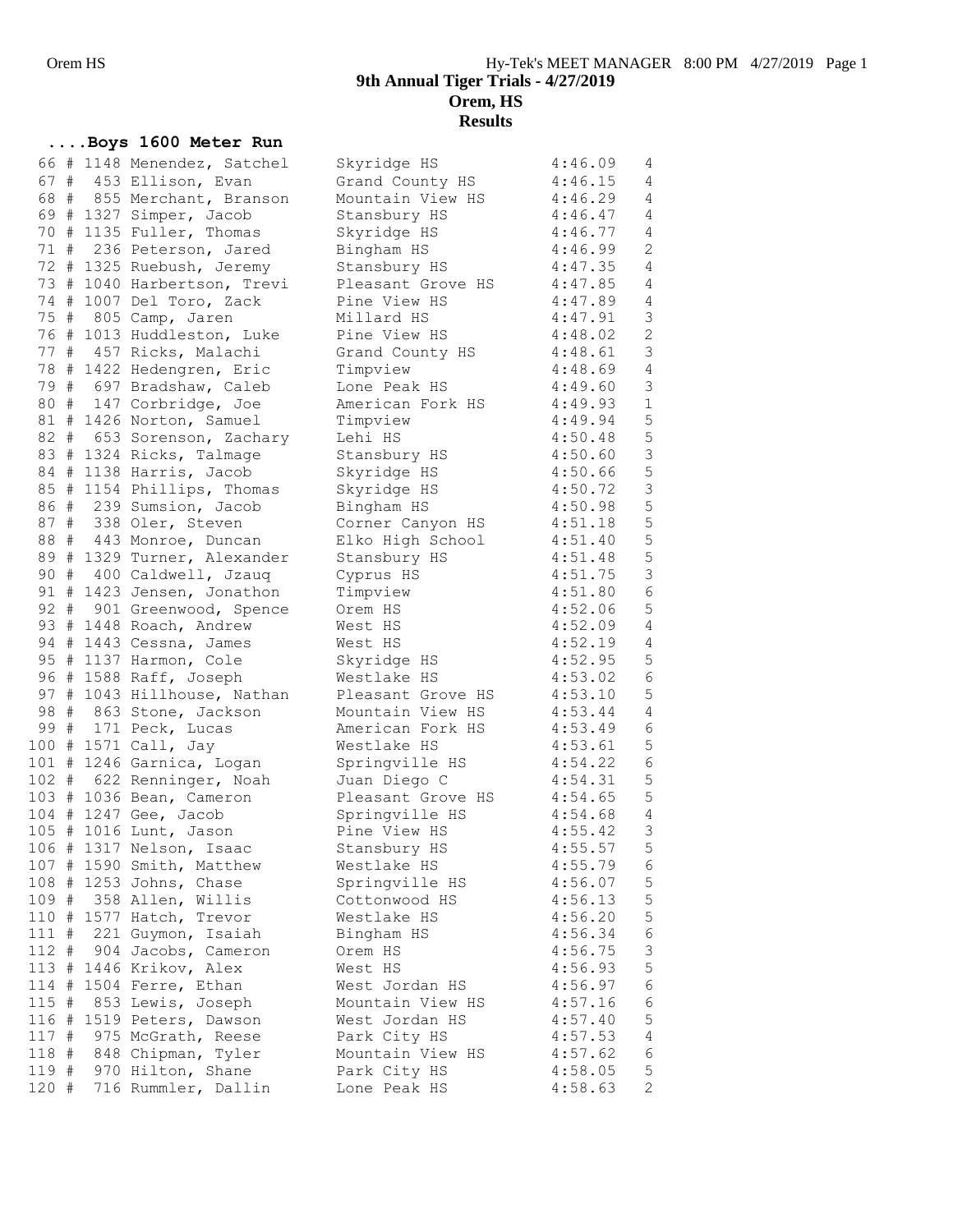**....Boys 1600 Meter Run**

|       |  | 121 # 1311 Hales, Noah       | Stansbury HS       | 4:59.11 | 6                |
|-------|--|------------------------------|--------------------|---------|------------------|
|       |  | 122 # 1139 Harris, James     | Skyridge HS        | 4:59.15 | $\overline{4}$   |
|       |  |                              |                    |         |                  |
|       |  | 123 # 1366 Christensen, McKa | Timpanogos HS      | 4:59.40 | 7                |
|       |  | 124 # 1265 Price, Ben        | Springville HS     | 4:59.73 | 6                |
|       |  | 124 # 1242 Dalley, McKay     | Springville HS     | 4:59.73 | 6                |
|       |  | 126 # 1149 Merrell, Ben      | Skyridge HS        | 5:00.15 | $\overline{4}$   |
|       |  | 127 # 719 Smith, Ethan       | Lone Peak HS       | 5:00.30 | 5                |
|       |  | 128 # 586 Hayward, Jake      | Jordan HS          | 5:00.54 | $\epsilon$       |
|       |  | 129 # 906 Jordan, Ian        | Orem HS            | 5:00.59 | $\epsilon$       |
|       |  | 130 # 865 Wood, Keeya        | Mountain View HS   | 5:01.04 | $\mathsf S$      |
|       |  | 131 # 1251 Hodson, Isaac     | Springville HS     | 5:01.15 | $\mathsf S$      |
|       |  | 132 # 1192 Leavitt, Gage     | Spring Creek Hs-Nv | 5:01.19 | $\epsilon$       |
|       |  | 133 # 1185 Charley, Secody   | Spring Creek Hs-Nv | 5:01.88 | $\epsilon$       |
|       |  | 134 # 1453 Tviet, Magnus     | West HS            | 5:02.04 | $\epsilon$       |
|       |  | 135 # 924 Vanburen, Brevin   |                    | 5:02.64 | $\epsilon$       |
|       |  |                              | Orem HS            |         |                  |
|       |  | 136 # 1038 Crabb, Hunter     | Pleasant Grove HS  | 5:03.06 | $\epsilon$       |
|       |  | 137 # 913 Morgan, Connor     | Orem HS            | 5:03.48 | $\sqrt{6}$       |
|       |  | 138 # 1004 Boyer, Evan       | Pine View HS       | 5:03.85 | $\sqrt{2}$       |
|       |  | 139 # 694 Alcorn, Davis      | Lone Peak HS       | 5:03.89 | $\mathsf S$      |
|       |  | 140 # 1421 Frandsen, Seth    | Timpview           | 5:04.76 | $\epsilon$       |
|       |  | 141 # 1573 Evans, Tanner     | Westlake HS        | 5:04.94 | $\boldsymbol{7}$ |
|       |  | 142 # 340 Rhoads, Tyler      | Corner Canyon HS   | 5:04.96 | $\boldsymbol{7}$ |
|       |  | 143 # 416 Olsen, Logan       | Cyprus HS          | 5:04.97 | $7\phantom{.0}$  |
|       |  | 144 # 965 Diamond, Bennett   | Park City HS       | 5:05.59 | $\mathsf S$      |
|       |  | 145 # 1237 Barrett, Calvin   | Springville HS     | 5:06.91 | $7\phantom{.0}$  |
|       |  | 146 # 560 Wright, Jared      | Highland HS        | 5:07.44 | $7\phantom{.0}$  |
|       |  | 147 # 167 Miller, Ashton     | American Fork HS   | 5:07.88 | $\boldsymbol{7}$ |
|       |  | 148 # 1393 Snell, McKay      | Timpanogos HS      | 5:08.23 | $\mathsf S$      |
|       |  | 149 # 271 Clark, Ethan       | Brighton HS        | 5:08.58 | $\boldsymbol{7}$ |
|       |  | 150 # 223 Hone, Cody         | Bingham HS         | 5:08.84 | 7                |
|       |  | 151 # 334 Loeser, Jayden     | Corner Canyon HS   | 5:09.02 | $\sqrt{6}$       |
|       |  | 152 # 775 Webster, Corbin    | Maple Mountain HS  | 5:09.30 | $\sqrt{6}$       |
|       |  | 153 # 1195 Marin, Jess       | Spring Creek Hs-Nv | 5:09.38 | $\boldsymbol{7}$ |
|       |  | 154 # 242 Vogler, Jackson    | Bingham HS         | 5:09.60 | $\boldsymbol{7}$ |
|       |  | 155 # 514 Thomas, Evan       | Grantsville HS     | 5:09.87 | $\sqrt{6}$       |
|       |  | 156 # 554 Limburg, Jacob     |                    | 5:09.93 | $\overline{7}$   |
|       |  |                              | Highland HS        |         | $\overline{7}$   |
|       |  | 157 # 227 Lee, Gavin         | Bingham HS         | 5:09.96 |                  |
|       |  | 158 # 759 Jensen, John       | Maple Mountain HS  | 5:10.14 | $6\,$            |
|       |  | 159 # 1454 Tviet, Ries       | West HS            | 5:10.73 | $\mathsf S$      |
|       |  | 160 # 1003 Abegglen, Michael | Pine View HS       | 5:10.89 | $\overline{4}$   |
|       |  | 161 # 268 Behunin, Joshua    | Brighton HS        | 5:11.16 | $7\overline{ }$  |
|       |  | 162 # 556 Norris, Evan       | Highland HS        | 5:11.18 | 7                |
|       |  | 163 # 763 Meeks, Hunter      | Maple Mountain HS  | 5:12.09 | 6                |
|       |  | 164 # 375 Simpson, Crew      | Cottonwood HS      | 5:12.92 | 7                |
| 165 # |  | 927 Yokota, Isaac            | Orem HS            | 5:13.55 | 7                |
| 166 # |  | 376 Sintyl, Wilkerlin        | Cottonwood HS      | 5:15.93 | $7\phantom{.0}$  |
|       |  | 167 # 920 Riggs, Bentley     | Orem HS            | 5:16.08 | 7                |
|       |  | 168 # 639 Bennett, Brandon   | Lehi HS            | 5:16.17 | 7                |
| 169 # |  | 284 Smith, Owen              | Brighton HS        | 5:17.57 | 7                |
|       |  | 170 # 1087 Terry, Lucas      | Provo HS           | 5:18.32 | 7                |
|       |  | 171 # 483 Turcsanski, Joaco  | Granger HS         | 5:18.55 | 7                |
|       |  | 172 # 644 Holmes, Mason      | Lehi HS            | 5:18.94 | $7\phantom{.0}$  |
|       |  | 173 # 764 Meeks, Tanner      | Maple Mountain HS  | 5:19.79 | 7                |
|       |  | 174 # 484 Walker, Brian      | Granger HS         | 5:22.36 | 7                |
|       |  | 175 # 1425 Nebeker, Jack     | Timpview           | 5:23.48 | 7                |
|       |  | 176 # 480 Rodriguez, Luis    | Granger HS         | 5:34.44 | $7^{\circ}$      |
|       |  |                              |                    |         |                  |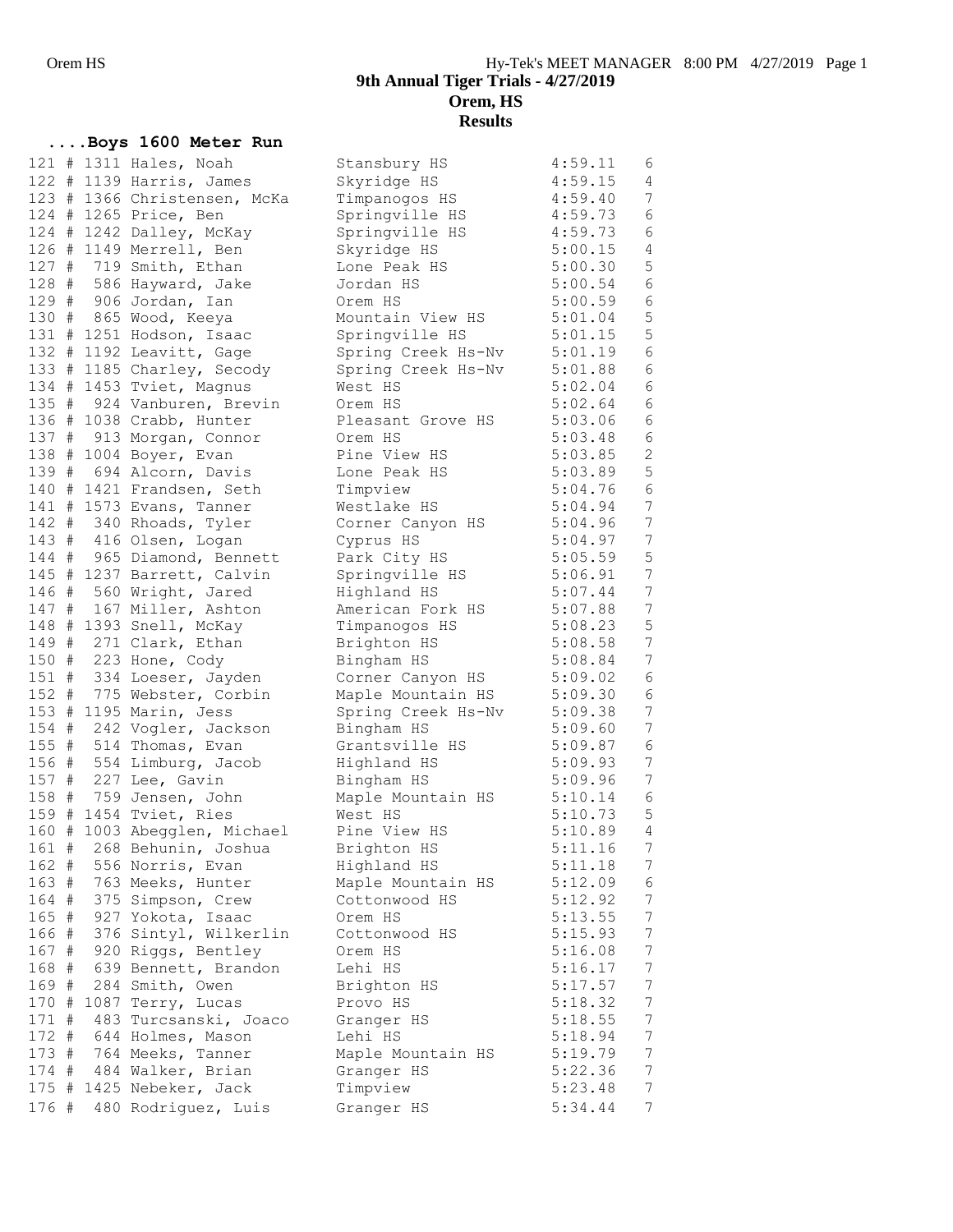# **Boys 3200 Meter Run**

|        |       | Name |                             | Year School<br>----------------- | Finals<br>$= ==:$ |                | H# Points      |
|--------|-------|------|-----------------------------|----------------------------------|-------------------|----------------|----------------|
|        | 1#    |      | 518 Whitworth, Porter       | Grantsville HS                   | 9:46.53           | 1              | 10             |
|        | $2$ # |      | 145 Brems, Dalton           | American Fork HS                 | 9:52.79           | $\mathbf{1}$   | 8              |
|        |       |      | 3 # 176 Steed, Aaron        | American Fork HS                 | 9:53.69           | $\mathbf{1}$   | 6              |
|        |       |      | 4 # 1586 Megargel, Jedidia  | Westlake HS                      | 9:54.29           | $\mathbf{1}$   | 5              |
|        | 5#    |      | 1416 Boyce, Calvin          | Timpview                         | 9:54.82           | $\mathbf{1}$   | 4              |
| 6      | #     |      | 319 Dastrup, Benjamin       | Corner Canyon HS                 | 9:57.19           | $\mathbf{1}$   | 3              |
|        | 7#    |      | 1198 Skivington, Georg      | Spring Creek Hs-Nv               | 9:59.48           | $\mathbf{1}$   | $\overline{2}$ |
| 8      | #     |      | 162 Kelley, Ethan           | American Fork HS                 | 10:00.21          | 2              | $\mathbf{1}$   |
| 9      | #     |      | 368 Madsen, Cody            | Cottonwood HS                    | 10:03.88          | $\mathbf{1}$   |                |
| 10#    |       |      | 1375 Hansen, Clyn           | Timpanogos HS                    | 10:05.88          | $\mathbf{1}$   |                |
| $11$ # |       |      | 228 Margetts, McKay         | Bingham HS                       | 10:07.93          | 2              |                |
| $12 +$ |       |      | 1361 Berlin, Isaac          | Timpanogos HS                    | 10:08.68          | 2              |                |
| 13#    |       |      | 923 Spencer, Nate           | Orem HS                          | 10:09.34          | $\mathbf{1}$   |                |
|        |       |      | 14 # 1427 Sanft, Sam        | Timpview                         | 10:09.43          | $\overline{2}$ |                |
| 15#    |       |      | 457 Ricks, Malachi          | Grand County HS                  | 10:10.37          | $\overline{2}$ |                |
|        |       |      | 16 # 1595 Woodrum, James    | Westlake HS                      | 10:12.55          | 2              |                |
|        |       |      | 17 # 233 Palmer, Tyson      | Bingham HS                       | 10:13.67          | $\mathbf{1}$   |                |
| 18 #   |       |      | 903 Holdsworth, Jayde       | Orem HS                          | 10:14.17          | $\overline{2}$ |                |
| 19#    |       |      | 856 Meyers, Braden          | Mountain View HS                 | 10:14.62          | $\mathbf{1}$   |                |
| 20 #   |       |      | 323 Glod, Stephen           | Corner Canyon HS                 | 10:15.22          | $\mathbf{1}$   |                |
|        |       |      | 21 # 1243 Eifert, Michael   | Springville HS                   | 10:15.94          | $\mathbf{1}$   |                |
|        |       |      | 22 # 1005 Bushar, Scottie   | Pine View HS                     | 10:16.76          | $\mathbf{1}$   |                |
|        |       |      | 23 # 1164 Thompson, Davin   | Skyridge HS                      | 10:17.56          | $\mathbf 1$    |                |
| 24 #   |       |      | 975 McGrath, Reese          | Park City HS                     | 10:18.61          | $\overline{2}$ |                |
| 25 #   |       |      | 849 Dunford, Easton         | Mountain View HS                 | 10:18.98          | $\mathbf 2$    |                |
| 26#    |       |      | 645 Howell, Luke            | Lehi HS                          | 10:19.39          | $\overline{2}$ |                |
|        |       |      | 27 # 1125 Barfuss, Jarren   | Skyridge HS                      | 10:21.00          | $\overline{c}$ |                |
|        |       |      | 28 # 1267 Roberts, Tj       | Springville HS                   | 10:24.67          | $\overline{2}$ |                |
|        |       |      | 29 # 1006 Canales, Julien   | Pine View HS                     | 10:26.74          | $\mathbf 1$    |                |
|        |       |      | 30 # 1037 Christen, Eric    | Pleasant Grove HS                | 10:29.87          | $\overline{2}$ |                |
| 31 #   |       |      | 156 Hess, Nathan            | American Fork HS                 | 10:30.79          | $\mathbf 1$    |                |
| 32 #   |       |      | 847 Chipman, Trent          | Mountain View HS                 | 10:31.29          | $\overline{2}$ |                |
|        |       |      | 33 # 1380 Longhurst, Nathan | Timpanogos HS                    | 10:31.31          | $\overline{2}$ |                |
|        |       |      | 34 # 1075 Hunter, John      | Provo HS                         | 10:35.14          | $\overline{2}$ |                |
|        |       |      | 35 # 1145 Kjar, Seth        | Skyridge HS                      | 10:40.22          | $\overline{2}$ |                |
| 36 #   |       |      | 908 Koster, Skyler          | Orem HS                          | 10:42.20          | $\overline{c}$ |                |
| 37 #   |       |      | 863 Stone, Jackson          | Mountain View HS                 | 10:43.49          | $\mathbf{2}$   |                |
|        |       |      | 38 # 1133 Cook, Nathan      | Skyridge HS                      | 10:47.02          | $\overline{2}$ |                |
| 39 #   |       |      | 158 Hysell, Ashton          | American Fork HS                 | 10:48.29          | $\mathbf{1}$   |                |
|        |       |      | 40 # 1417 Broberg, Charles  | Timpview                         | 10:54.28          | 2              |                |
|        |       |      | 41 # 1003 Abegglen, Michael | Pine View HS                     | 11:00.75          | $\mathbf{2}$   |                |
| $42 +$ |       |      | 453 Ellison, Evan           | Grand County HS                  | 11:01.94          | $\mathbf{2}$   |                |
| 43 #   |       |      | 316 Beltran, Nathan         | Corner Canyon HS                 | 11:05.24          | $\mathbf 1$    |                |
| 44 #   |       |      | 358 Allen, Willis           | Cottonwood HS                    | 11:10.80          | $\overline{2}$ |                |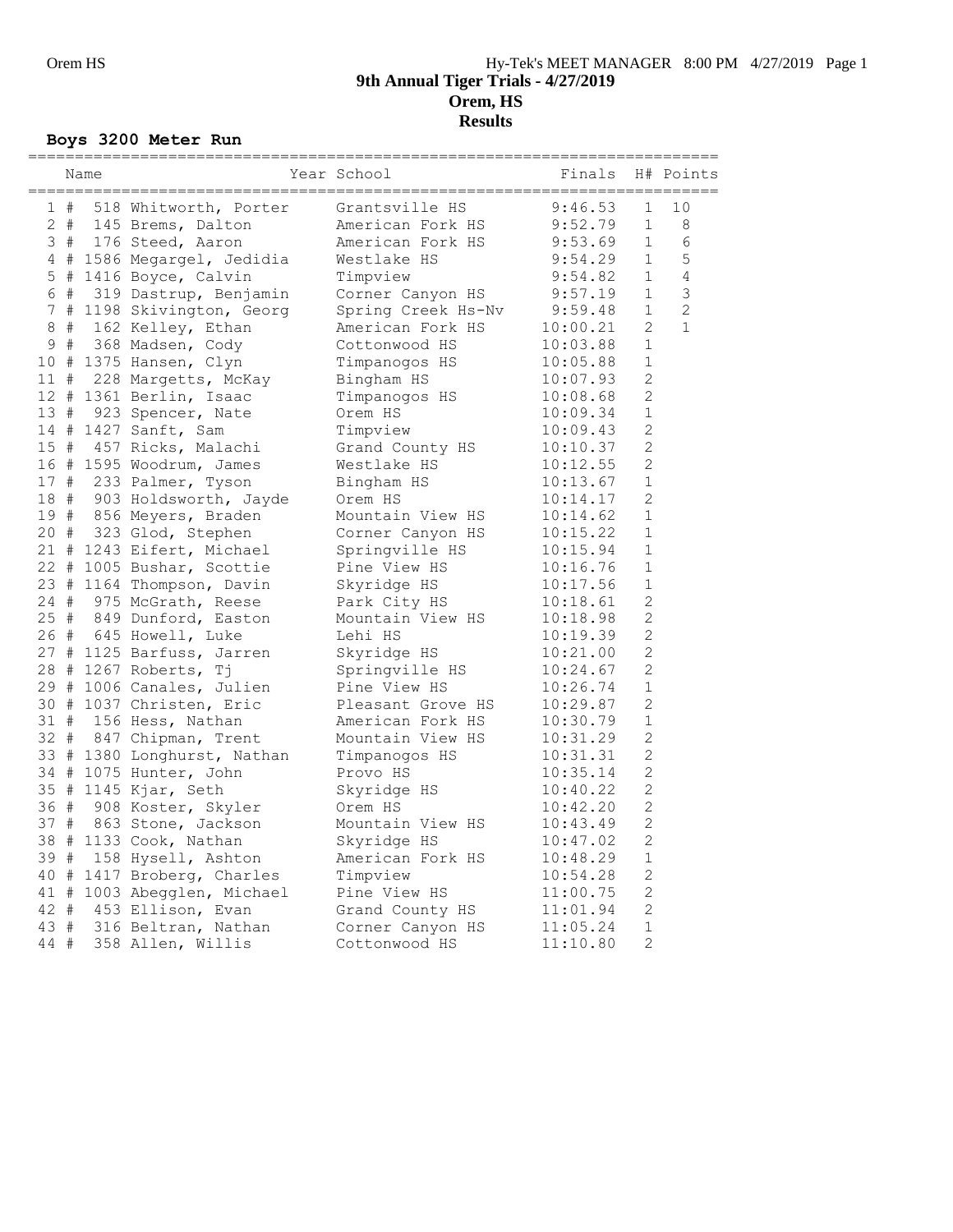# **Boys 110 Meter Hurdles**

|        |       | Name |                             | Year School        | Finals |        |                | Wind H# Points |
|--------|-------|------|-----------------------------|--------------------|--------|--------|----------------|----------------|
|        | 1#    |      | 367 Lokonobei, Lawren       | Cottonwood HS      | 15.18  | $+0.0$ | $\mathbf 1$    | 10             |
|        |       |      | 2 # 755 Hendersen, Kaleb    | Maple Mountain HS  | 15.55  | $+0.0$ | $\mathbf{1}$   | $\,8\,$        |
|        |       |      | 3 # 238 Suitter, Payton     | Bingham HS         | 15.60  | $+0.0$ | $\mathbf{1}$   | $\epsilon$     |
|        |       |      | 4 # 1052 Russon, Austin     | Pleasant Grove HS  | 15.65  | $+0.0$ | $\mathbf{1}$   | 5              |
|        | $5$ # |      | 753 Farnworth, Parker       | Maple Mountain HS  | 15.82  | $+0.0$ | $\mathbf{1}$   | $\sqrt{4}$     |
|        | 6 #   |      | 454 Guerrero, Connor        | Grand County HS    | 16.02  | $+0.0$ | $\mathbf{1}$   | 3              |
|        | 7#    |      | 219 Erickson, Aaron         | Bingham HS         | 16.13  | $+0.0$ | $\mathbf 1$    | $\overline{c}$ |
| 8      |       |      | # 1017 McArthur, James      | Pine View HS       | 16.16  | $+0.0$ | $\overline{c}$ | $\mathbf{1}$   |
| 9      | #     |      | 978 Swallow, Dalton         | Park City HS       | 16.64  | $+0.0$ | $\overline{c}$ |                |
| 10 #   |       |      | 725 Whisman, Elijah         | Lone Peak HS       | 16.66  | $+0.0$ | $\sqrt{2}$     |                |
| 11#    |       |      | 273 Critchlow, Connor       | Brighton HS        | 16.78  | $+0.0$ | $\mathbf{2}$   |                |
| $12$ # |       |      | 816 Stewart, Dayne          | Millard HS         | 16.88  | $+0.0$ | $\mathbf{2}$   |                |
| 13#    |       |      | 277 Hawkins, Anthony        | Brighton HS        | 17.35  | 0.5    | 3              |                |
|        |       |      | 13 # 415 Newsome, Colton    | Cyprus HS          | 17.35  | 0.5    | 3              |                |
| $15$ # |       |      | 898 Dabb, Jacob             | Orem HS            | 17.37  | 0.7    | $\overline{4}$ |                |
|        |       |      | 16 # 446 Simpkins, Joseph   | Elko High School   | 17.38  | $+0.0$ | $\mathbf{1}$   |                |
| 17 #   |       |      | 585 Harston, Alex           | Jordan HS          | 17.50  | 0.5    | 3              |                |
| 18 #   |       |      | 215 Davidson, Micah         | Bingham HS         | 17.53  | 0.7    | 4              |                |
|        |       |      | 19 # 893 Anderson, Jayson   | Orem HS            | 17.65  | 0.5    | 3              |                |
|        |       |      | 20 # 591 Oldham, Lincoln    | Jordan HS          | 17.73  | 0.7    | $\sqrt{4}$     |                |
|        |       |      | 20 # 819 Whitaker, John     | Millard HS         | 17.73  | 0.5    | $\mathsf 3$    |                |
|        |       |      | 22 # 1188 Fisher, Jacob     | Spring Creek Hs-Nv | 17.74  | $-1.3$ | 6              |                |
| 23#    |       |      | 974 McDonald, Connor        | Park City HS       | 17.77  | 0.7    | 4              |                |
|        |       |      | 24 # 1248 Harlow, Timothy   | Springville HS     | 17.83  | $+0.0$ | 5              |                |
|        |       |      | 25 # 1310 Griffeth, Kaleb   | Stansbury HS       | 18.00  | 0.7    | 4              |                |
|        |       |      | 26 # 507 Melekiseteki, Pao  | Grantsville HS     | 18.01  | $+0.0$ | 5              |                |
|        |       |      | 27 # 283 Madsen, Avery      | Brighton HS        | 18.06  | $+0.0$ | 5              |                |
|        |       |      | 28 # 1331 Vorwaller, Kale   | Stansbury HS       | 18.11  | $-1.3$ | 6              |                |
| 29 #   |       |      | 509 Passey, Jacob           | Grantsville HS     | 18.23  | $+0.0$ | 5              |                |
|        |       |      | 30 # 1270 Seeley, Justice   | Springville HS     | 18.26  | $-1.3$ | 6              |                |
|        |       |      | 31 # 1373 Golly, Hunter     | Timpanogos HS      | 18.59  | $+0.0$ | $\mathbf{2}$   |                |
|        |       |      | 32 # 473 Granado, Victor    | Granger HS         | 18.70  | $-1.1$ | 8              |                |
| 33 #   |       |      | 515 Tonioli, Brandon        | Grantsville HS     | 18.75  | 0.5    | $\mathsf 3$    |                |
|        |       |      | 34 # 1320 Ohmert, Ben       | Stansbury HS       | 18.79  | $-1.3$ | 6              |                |
|        |       |      | 35 # 1323 Richins, Logan    | Stansbury HS       | 18.82  | $-1.3$ | 6              |                |
|        |       |      | 36 # 1150 Mortenson, Nathan | Skyridge HS        | 18.85  | 0.7    | 4              |                |
|        |       |      | 37 # 1528 Zander, Jackson   | West Jordan HS     | 18.88  | $+0.0$ | 5              |                |
| 38     |       |      | # 1312 Howa, Miles          | Stansbury HS       | 18.89  | $-0.8$ | 7              |                |
| 39 #   |       |      | 707 Masters, Bailey         | Lone Peak HS       | 18.93  | 0.7    | 4              |                |
| 40 #   |       |      | 366 Johnson, Dylan          | Cottonwood HS      | 19.05  | $-0.8$ | 7              |                |
| 41 #   |       |      | 502 Alldredge, Devin        | Grantsville HS     | 19.63  | $-1.1$ | 8              |                |
| 42 #   |       |      | 897 Christensen, Paul       | Orem HS            | 19.75  | $-0.8$ | 7              |                |
| 43 #   |       |      | 851 Jex, Josh               | Mountain View HS   | 19.78  | $-1.1$ | 8              |                |
| 44 #   |       |      | 861 Stafford, Radi          | Mountain View HS   | 19.82  | $-1.1$ | 8              |                |
| 45 #   |       |      | 615 Johnson, Kenyon         | Juan Diego C       | 19.90  | $-0.8$ | 7              |                |
| 46 #   |       |      | 478 Parada, Carlos          | Granger HS         | 21.45  | $-1.1$ | 8              |                |
| 47 #   |       |      | 1449 Smith, Javaundre       | West HS            | 21.57  | 0.5    | 3              |                |
| 48 #   |       |      | 474 Josephs, Leonardo       | Granger HS         | 22.02  | $-1.1$ | 8              |                |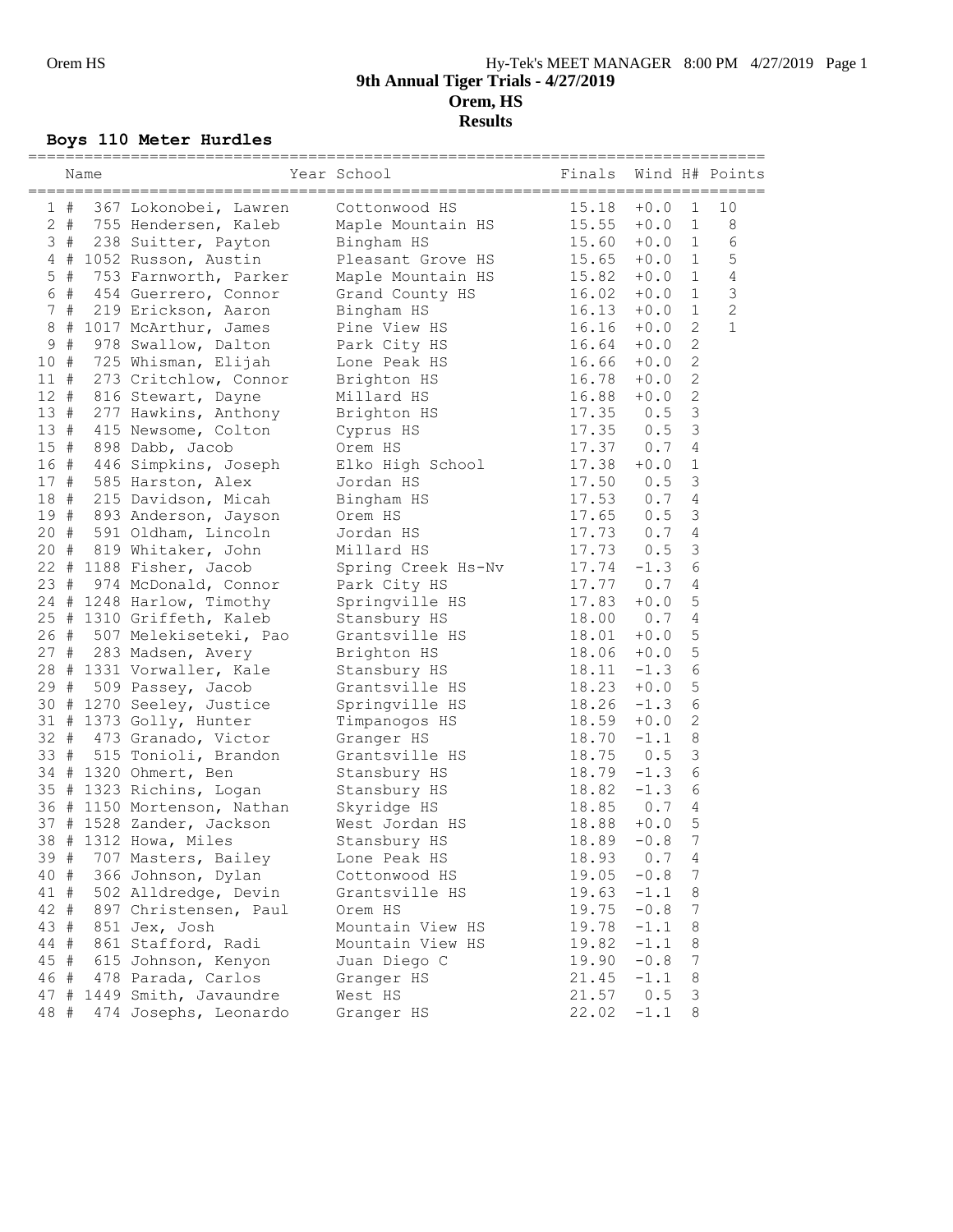# **Boys 300 Meter Hurdles**

|                |        | Name |                             | Year School        | Finals |                  | H# Points      |
|----------------|--------|------|-----------------------------|--------------------|--------|------------------|----------------|
| 1              | $+$    |      | 703 Ellis, Porter           | Lone Peak HS       | 39.91  | 1                | 10             |
|                |        |      | 2 # 367 Lokonobei, Lawren   | Cottonwood HS      | 40.53  | $\mathbf{1}$     | $\,8\,$        |
|                |        |      | 3 # 1052 Russon, Austin     | Pleasant Grove HS  | 41.33  | $\mathbf{1}$     | $\epsilon$     |
|                |        |      | 4 # 219 Erickson, Aaron     | Bingham HS         | 41.38  | 1                | $\mathsf S$    |
|                |        |      | 5 # 454 Guerrero, Connor    | Grand County HS    | 41.63  | 1                | $\sqrt{4}$     |
| $\epsilon$     |        |      | # 238 Suitter, Payton       | Bingham HS         | 41.93  | $\mathbf{2}$     | $\mathfrak{Z}$ |
| 7 <sup>7</sup> | #      |      | 725 Whisman, Elijah         | Lone Peak HS       | 42.61  | 1                | $\overline{c}$ |
| 8              |        |      | # 1150 Mortenson, Nathan    | Skyridge HS        | 42.86  | $\mathbf{1}$     | $\mathbf{1}$   |
| 9              | #      |      | 273 Critchlow, Connor       | Brighton HS        | 42.88  | $\overline{c}$   |                |
|                |        |      | 10 # 1528 Zander, Jackson   | West Jordan HS     | 42.91  | 3                |                |
|                |        |      | 11 # 585 Harston, Alex      | Jordan HS          | 43.16  | $\mathbf{1}$     |                |
|                |        |      | 11 # 755 Hendersen, Kaleb   | Maple Mountain HS  | 43.16  | $\mathsf S$      |                |
|                |        |      | 13 # 1017 McArthur, James   | Pine View HS       | 43.19  | $\mathbf{2}$     |                |
|                |        |      | 14 # 446 Simpkins, Joseph   | Elko High School   | 43.65  | $\overline{c}$   |                |
|                |        |      | 15 # 1521 Reives, Elijah    | West Jordan HS     | 43.73  | $\mathsf 3$      |                |
|                |        |      | 16 # 1188 Fisher, Jacob     | Spring Creek Hs-Nv | 44.27  | $7\phantom{.0}$  |                |
|                |        |      | 17 # 813 Marshal, Sam       | Millard HS         | 44.28  | 3                |                |
|                |        |      | 18 # 1312 Howa, Miles       | Stansbury HS       | 44.41  | 10               |                |
|                |        |      | 19 # 169 Nielsen, Aidan     | American Fork HS   | 44.53  | 3                |                |
|                |        |      | 20 # 1310 Griffeth, Kaleb   | Stansbury HS       | 44.60  | $\sqrt{4}$       |                |
|                |        |      | 21 # 816 Stewart, Dayne     | Millard HS         | 44.73  | $\mathfrak{Z}$   |                |
|                |        |      | 22 # 277 Hawkins, Anthony   | Brighton HS        | 45.08  | $\sqrt{4}$       |                |
|                |        |      | 23 # 1331 Vorwaller, Kale   | Stansbury HS       | 45.34  | 5                |                |
|                |        |      | 24 # 415 Newsome, Colton    | Cyprus HS          | 45.42  | $\mathfrak{Z}$   |                |
|                |        |      | 25 # 366 Johnson, Dylan     | Cottonwood HS      | 45.56  | $\,8\,$          |                |
|                |        |      | 26 # 515 Tonioli, Brandon   | Grantsville HS     | 45.67  | $7\phantom{.0}$  |                |
|                |        |      | 27 # 1124 Athay, Nathan     | Skyridge HS        | 45.74  | $\boldsymbol{7}$ |                |
|                |        |      | 28 # 507 Melekiseteki, Pao  | Grantsville HS     | 45.89  | $\epsilon$       |                |
|                |        |      | 29 # 473 Granado, Victor    | Granger HS         | 46.08  | 8                |                |
|                |        |      | 30 # 1394 Snowden, Conner   | Timpanogos HS      | 46.09  | 5                |                |
|                |        |      | 31 # 1379 Kinnerly, Michael | Timpanogos HS      | 46.13  | 4                |                |
|                |        |      | 32 # 283 Madsen, Avery      | Brighton HS        | 46.36  | $\sqrt{6}$       |                |
|                |        |      | 33 # 1323 Richins, Logan    | Stansbury HS       | 46.72  | $\sqrt{4}$       |                |
|                |        |      | 34 # 900 Egbert, Jackson    | Orem HS            | 46.99  | 6                |                |
|                |        |      | 35 # 1187 Fisher, Dallin    | Spring Creek Hs-Nv | 47.18  | 7                |                |
|                |        |      | 36 # 403 Earl, Dakota       | Cyprus HS          | 47.28  | 5                |                |
|                |        |      | 37 # 974 McDonald, Connor   | Park City HS       | 47.47  | $\,8\,$          |                |
| 38 #           |        |      | 897 Christensen, Paul       | Orem HS            | 47.77  | 8                |                |
|                |        |      | 39 # 1362 Brady, Alex       | Timpanogos HS      | 48.11  | 9                |                |
|                | 40 #   |      | 364 Frodsham, Calvin        | Cottonwood HS      | 48.14  | 10               |                |
|                |        |      | 41 # 1248 Harlow, Timothy   | Springville HS     | 48.63  | 9                |                |
|                |        |      | 42 # 1140 Haynes, Shane     | Skyridge HS        | 48.68  | 9                |                |
|                |        |      | 43 # 1259 McConnell, Spence | Springville HS     | 48.75  | 5                |                |
|                | 44 #   |      | 851 Jex, Josh               | Mountain View HS   | 48.99  | $\boldsymbol{7}$ |                |
|                | 45 #   |      | 412 Martinez, Aquina        | Cyprus HS          | 49.03  | $\mathsf 9$      |                |
| 46 #           |        |      | 804 Brunson, Kobe           | Millard HS         | 49.35  | 8                |                |
|                | 47 #   |      | 516 Tripp, Tyler            | Grantsville HS     | 49.40  | 10               |                |
| 48 #           |        |      | 474 Josephs, Leonardo       | Granger HS         | 49.65  | 10               |                |
| 48 #           |        |      | 478 Parada, Carlos          | Granger HS         | 49.65  | 10               |                |
|                |        |      | 50 # 1447 Odom, Jordan      | West HS            | 50.56  | 10               |                |
|                | $51$ # |      | 806 Davies, Tyce            | Millard HS         | 51.22  | $\mathsf 9$      |                |
|                | 52 #   |      | 421 Rowe, Kaleb             | Cyprus HS          | 51.55  | 8                |                |
| 53 #           |        |      | 502 Alldredge, Devin        | Grantsville HS     | 53.45  | 10               |                |
| 54 #           |        |      | 420 Rooley, Xavier          | Cyprus HS          | 54.22  | 10               |                |
| $--$ #         |        |      | 215 Davidson, Micah         | Bingham HS         | NΤ     | 2                |                |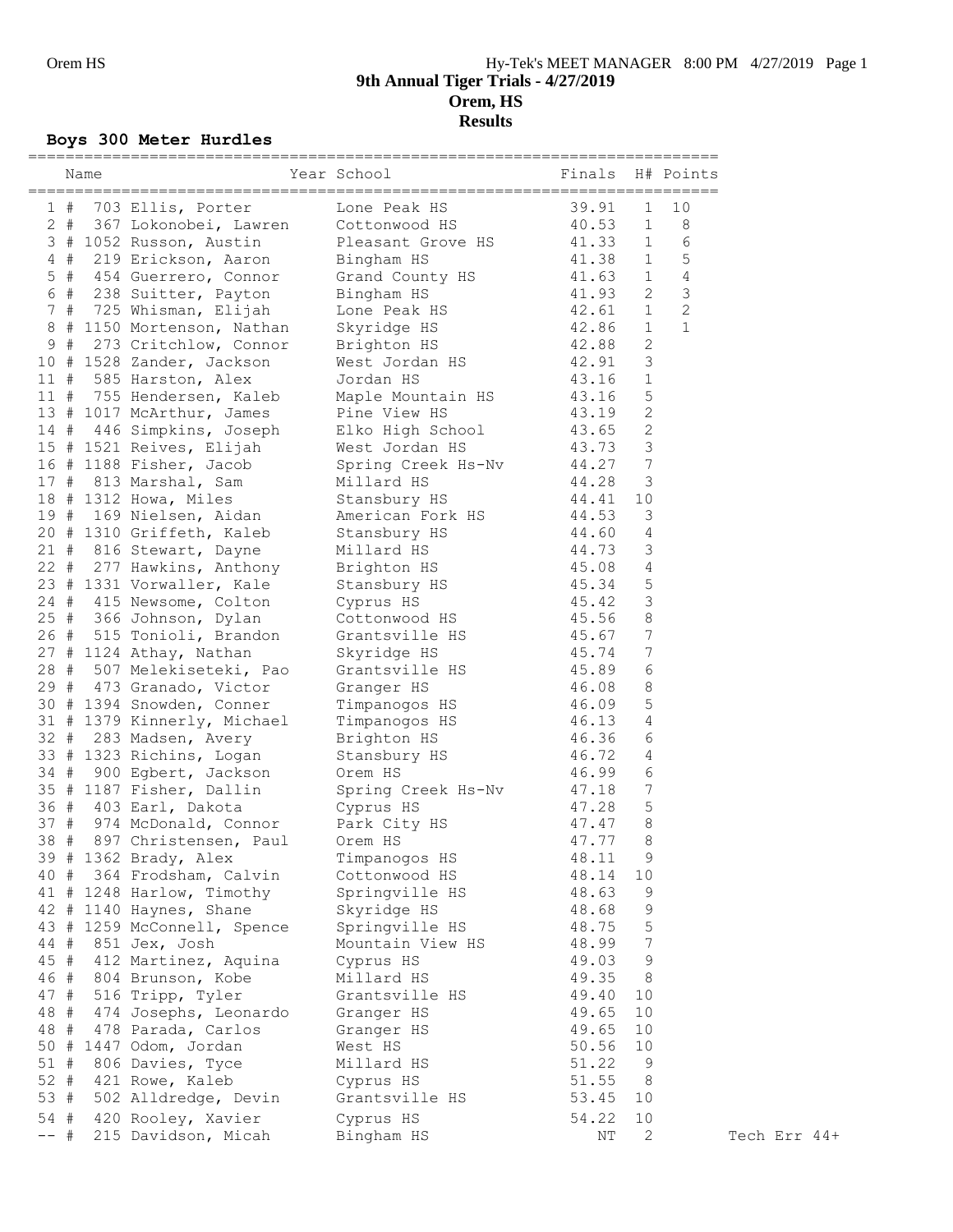# **Boys 4x100 Meter Relay**

| School                      | Finals H# Points          |                |   |
|-----------------------------|---------------------------|----------------|---|
| 1 Timpanogos HS 'A'         | 42.72 1 10                |                |   |
| 1) #1377 Heinz, Tyson       | 2) #1392 Sandstrom, Haydn |                |   |
| 3) #1381 Lopes, Adonai      | 4) #1358 Adams, Tyler     |                |   |
| 2 Cyprus HS 'A'             | 43.59                     | 1              | 8 |
| 1) #422 Sencion, Aaron      | 2) #405 Gasu, Vaeaega     |                |   |
| 3) #410 Lester, Jh'Dhan     | 4) #418 Preito, Carlos    |                |   |
| 3 Bingham HS 'A'            | 43.66                     | 1              | 6 |
| 1) #238 Suitter, Payton     | 2) #234 Parikh, Avi       |                |   |
| 3) #216 Demartin, Adriano   | 4) #243 Wimmer, Andrew    |                |   |
| 4 Orem HS 'A'               | 43.74                     | 1              | 5 |
| 1) #922 Rockey, Trevor      | 2) #896 Carlson, Brett    |                |   |
| 3) #917 Pedersen, Jake      | 4) #915 Nacua, Puka       |                |   |
| 5 Lehi HS 'A'               | 43.80                     | 4              | 4 |
| 6 Corner Canyon HS 'A'      | 43.89                     | $\overline{1}$ | 3 |
| 1) #333 Kjar, Noah          | 2) #324 Hagen, Cody       |                |   |
| 3) #325 Hagen, Cole         | 4) #344 Taggart, Harrison |                |   |
| 7 American Fork HS 'A'      | 44.04                     | 1              | 2 |
| 1) #157 Hixon, Roberto      | 2) #151 Downing, Devin    |                |   |
| 3) #160 Johnson, Logan      | 4) #139 Abbott, Boone     |                |   |
| 8 Highland HS 'A'           | 44.54                     | 2              | 1 |
| 1) #545 Aung, Lynn          | 2) #557 Pembroke, Nick    |                |   |
| 3) #546 Boren, Ben          | 4) #548 Gaye, Jonah       |                |   |
| 9 Jordan HS 'A'             | 44.66                     | 1              |   |
| 1) #589 Johnson, Jaedin     | 2) #580 Butandu, Ben      |                |   |
| 3) #581 Caldwell, Gabe      | 4) #592 Wakley, Kale      |                |   |
| 10 Springville HS 'A'       | 44.78                     | 2              |   |
| 1) #1271 Snapp, Connor      | 2) #1264 Pilcher, David   |                |   |
| 3) #1252 Holloway, Tyler    | 4) #1256 Lee, Tyson       |                |   |
| 11 West HS 'A'              | 44.84                     | 2              |   |
| 1) #1442 Aden, Faysal       | 2) #1444 Goff, Marc       |                |   |
| 3) #1456 Williams, Abraham  | 4) #1449 Smith, Javaundre |                |   |
| 12 Lone Peak HS 'A'         | 44.91                     | 2              |   |
| 1) #715 Rugg, Conner        | 2) #727 Winn, Cory        |                |   |
| 3) #725 Whisman, Elijah     | 4) #728 Wood, Josh        |                |   |
| 13 Brighton HS 'A'          | 45.05                     | 4              |   |
| 1) #285 Webster, Jacobie    | 2) #269 Bostwick, Jaeger  |                |   |
| 3) #266 Bacikalo, Adrian    | 4) #279 Hysong, Drew      |                |   |
| 14 Spring Creek Hs-Nv 'A'   | 45.11                     | 2              |   |
| 1) #1199 Westwood, Reed     | 2) #1193 Lulay, Ethan     |                |   |
| 3) #1190 Harmening, Austin  | 4) #1186 DeAngelo, Chris  |                |   |
| 15 Mountain View HS 'A'     | 45.24                     | 2              |   |
| 1) #864 Strauss, Mckay      | 2) #859 Sigua, Kynan      |                |   |
| 3) #854 Memott, Gabriel     | 4) #844 Bennett, Ethan    |                |   |
| 16 Millard HS<br>' A'       | 46.08                     | 3              |   |
| 1) #817 Wall, Alex          | 2) #813 Marshal, Sam      |                |   |
| 3) #818 Warren, Graydee     | 4) #803 Brunson, Carson   |                |   |
| 17 Skyridge HS 'A'          | 46.91                     | 3              |   |
| 1) #1144 Johnson, Christian | 2) #1146 Lambert, Jackson |                |   |
|                             |                           |                |   |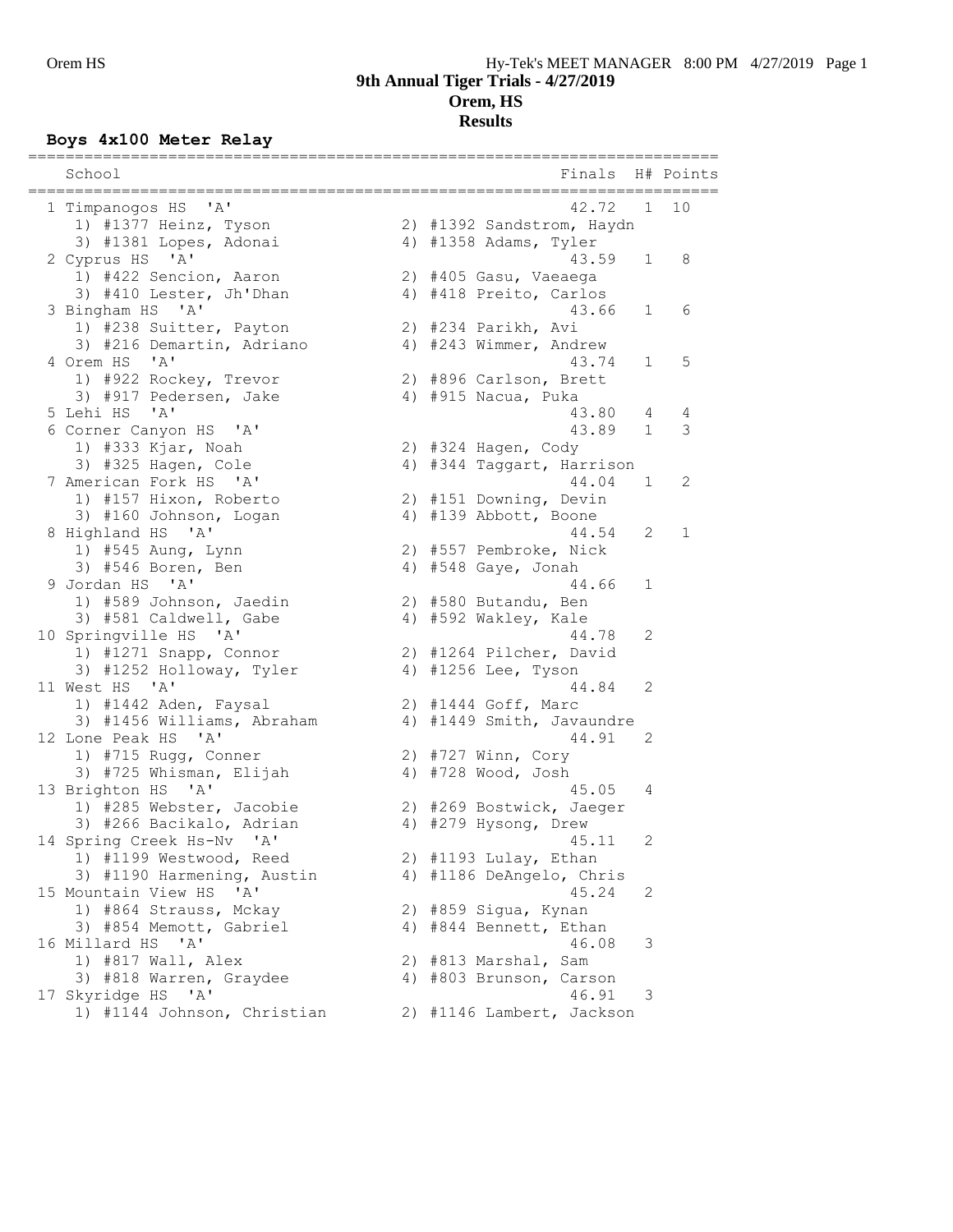### **....Boys 4x100 Meter Relay**

 3) #1147 Loria, Josh 4) #1127 Beck, Coleman 18 Cottonwood HS 'A' 47.27 4 1) #360 Boss, Stephen 2) #372 Neopany, Abinesh 3) #374 Rivera, Issiah 4) #371 Musinguzi, Elisha 19 Maple Mountain HS 'A' 47.94 3 20 Juan Diego Catholic HS 'A' 48.95 4 1) #610 Bathurst, Matthew 2) #620 Morby, Charlie 3) #616 Kuhrke, Fracisco 4) #613 Franco, Josiah 1) #467 Blank, Blaze 2) #468 Boguslawski, Raydon 3) #475 Laita, Kalama 4) #479 Powell, Iszacc 1) #445 Romero, Pete 2) #441 Mansanarez, Beau 3) #434 Barnhurst, Brayden 4) #436 Dente, Landon

-- Granger HS 'A' DQ 4 exc out zone -- Elko High School 'A' DQ 3 exc out zon

#### **Boys 4x400 Meter Relay**

========================================================================== School **Finals** H# Points ========================================================================== 1 West Jordan HS 'A' 3:27.53 1 10 1) #1509 Klingler, Austin 2) #1514 Maxfield, Ethan 3) #1518 Perkins, Luke 4) #1502 Edwards, Landon 2 Westlake HS 'A' 3:27.86 1 8 1) #1580 Johnson, Kaden 2) #1565 Ballard, Blain 3) #1587 Moffat, Michael 4) #1584 Masias, Matt 3 Skyridge HS 'A' 3:28.38 1 6 1) #1153 Pack, Bridger 2) #1159 Sturgeon, Gavin 3) #1150 Mortenson, Nathan 4) #1161 Taylor, Josh 4 Springville HS 'A' 3:28.65 3 5 1) #1262 Paxton, Carter 2) #1257 Maccabee, Tyler 3) #1245 Gardner, Grant (4) #1254 Kelly, Reagan 5 Orem HS 'A' 3:29.31 1 4 1) #898 Dabb, Jacob 2) #910 Liston, Aiden 3) #892 Alohan, Israel 4) #896 Carlson, Brett 6 American Fork HS 'A' 3:30.08 1 3 1) #147 Corbridge, Joe 2) #172 Rasmussen, Tim 3) #143 Brailsford, Derek 4) #157 Hixon, Roberto 7 Maple Mountain HS 'A' 3:32.64 2 2 1) #748 Asay, Tyler 2) #774 Taylor, Gavin 3) #765 Meredith, Brandon 4) #769 Parkinson, Cade 8 Cyprus HS 'A' 3:34.96 2 1 9 Cottonwood HS 'A' 3:35.18 2 1) #367 Lokonobei, Lawrence 2) #376 Sintyl, Wilkerlin 3) #374 Rivera, Issiah 4) #361 Cooper, Donovan 10 Bingham HS 'A' 3:35.45 1 1) #229 Melton, Dallin 2) #211 Calder, Morgan 3) #222 Hone, Austin 4) #240 Tidwell, Dustin 11 Millard HS 'A' 3:37.71 2 1) #818 Warren, Graydee 2) #819 Whitaker, John 3) #808 Dearden, Kaleb 4) #810 Despain, Nathan 12 Timpanogos HS 'A' 3:39.87 1 1) #1370 Evelyn, Weston 2) #1374 Hall, Ben 3) #1382 Mace, Nate 4) #1365 Christensen, Colin 13 Brighton HS 'A' 3:40.75 3 1) #286 Wolvington, Peyton 2) #281 Kimball, Jared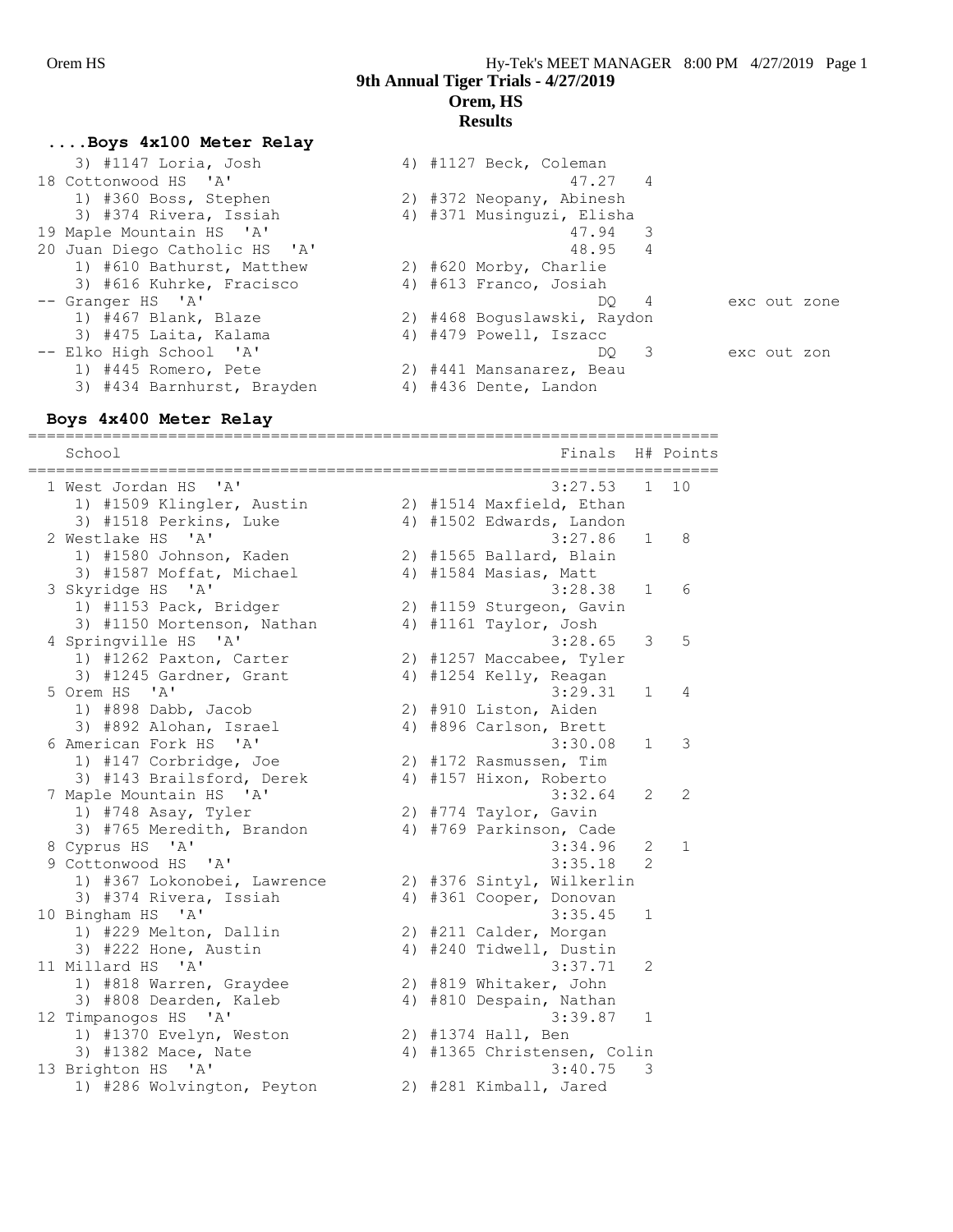#### **....Boys 4x400 Meter Relay**

| 3) #270 Burnett, Nathan   |                         |                |
|---------------------------|-------------------------|----------------|
| 14 Granger HS 'A'         | $3:40.97$ 3             |                |
| 1) #467 Blank, Blaze      | 2) #469 Brooks, Matthew |                |
| 3) #481 Romero, Alejandro | 4) #473 Granado, Victor |                |
| -- Lone Peak HS 'A'       | DO.                     | Lane violation |
| 1) #703 Ellis, Porter     | 2) #715 Rugg, Conner    |                |
| 3) #709 Miles, Corey      | 4) #724 Ward, Gavin     |                |

==========================================================================

#### **Boys 1600 Sprint Medley**

School **Finals H# Points** ========================================================================== 1 Corner Canyon HS 'A' 1) #344 Taggart, Harrison 2) #333 Kjar, Noah 3) #325 Hagen, Cole 4) #317 Boyle, Mark 2 Skyridge HS 'A' 3:39.41 1 8 1) #1153 Pack, Bridger 2) #1159 Sturgeon, Gavin 3) #1161 Taylor, Josh 4) #1134 Dillon, Parker 3 Jordan HS 'A' 3:39.46 1 6 1) #578 Bennett, Jeddy 2) #589 Johnson, Jaedin 3) #580 Butandu, Ben 4) #583 Glauser, Chandler 4 Orem HS 'A' 3:47.65 1 5 1) #892 Alohan, Israel 2) #917 Pedersen, Jake 3) #905 Jarvis, Brady 4) #895 Campregher, Joao 5 Millard HS 'A' 3:56.64 2 4 1) #818 Warren, Graydee 2) #813 Marshal, Sam 3) #808 Dearden, Kaleb 4) #805 Camp, Jaren 6 West Jordan HS 'A' 4:07.74 1 3 1) #1521 Reives, Elijah 2) #1519 Peters, Dawson 7 Springville HS 'A' 4:08.20 2 2 1) #1268 Sadler, Brandon 2) #1261 Noll, Alec 3) #1257 Maccabee, Tyler 4) #1238 Bradshaw, Zachary 8 Brighton HS 'A' 4:20.30 2 1 1) #272 Cobia, Zach 2) #280 Kimball, Adam 3) #284 Smith, Owen 4) #270 Burnett, Nathan -- Bingham HS 'A' DQ 2 out of zone 2 1) #216 Demartin, Adriano 2) #234 Parikh, Avi 3) #240 Tidwell, Dustin 4) #241 Tidwell, Dylan -- Lone Peak HS 'A' DQ 1 threw Baton un lang 1) #727 Winn, Cory 2) #715 Rugg, Conner 3) #717 Sherman, Ethan 4) #699 Chandler, Kazdyn

#### **Boys High Jump**

======================================================================= Name Year School Finals Points ======================================================================= 1 # 231 Oliva, Enrique Bingham HS 6-10.00 10 2 # 1494 Baker, Mason West Jordan HS 6-02.00 8 3 # 1592 Tenney, Owen Westlake HS J6-02.00 6 4 # 442 Marma, CJ Elko High School 6-00.00 5 5 # 1050 Ray, Derek Pleasant Grove HS J6-00.00 4 6 # 591 Oldham, Lincoln Jordan HS 5-10.00 3 7 # 977 Paas, Frank Park City HS J5-10.00 2 8 # 708 Matern, Sean Lone Peak HS J5-10.00 1 9 # 1012 Hancock, Dallin Pine View HS J5-10.00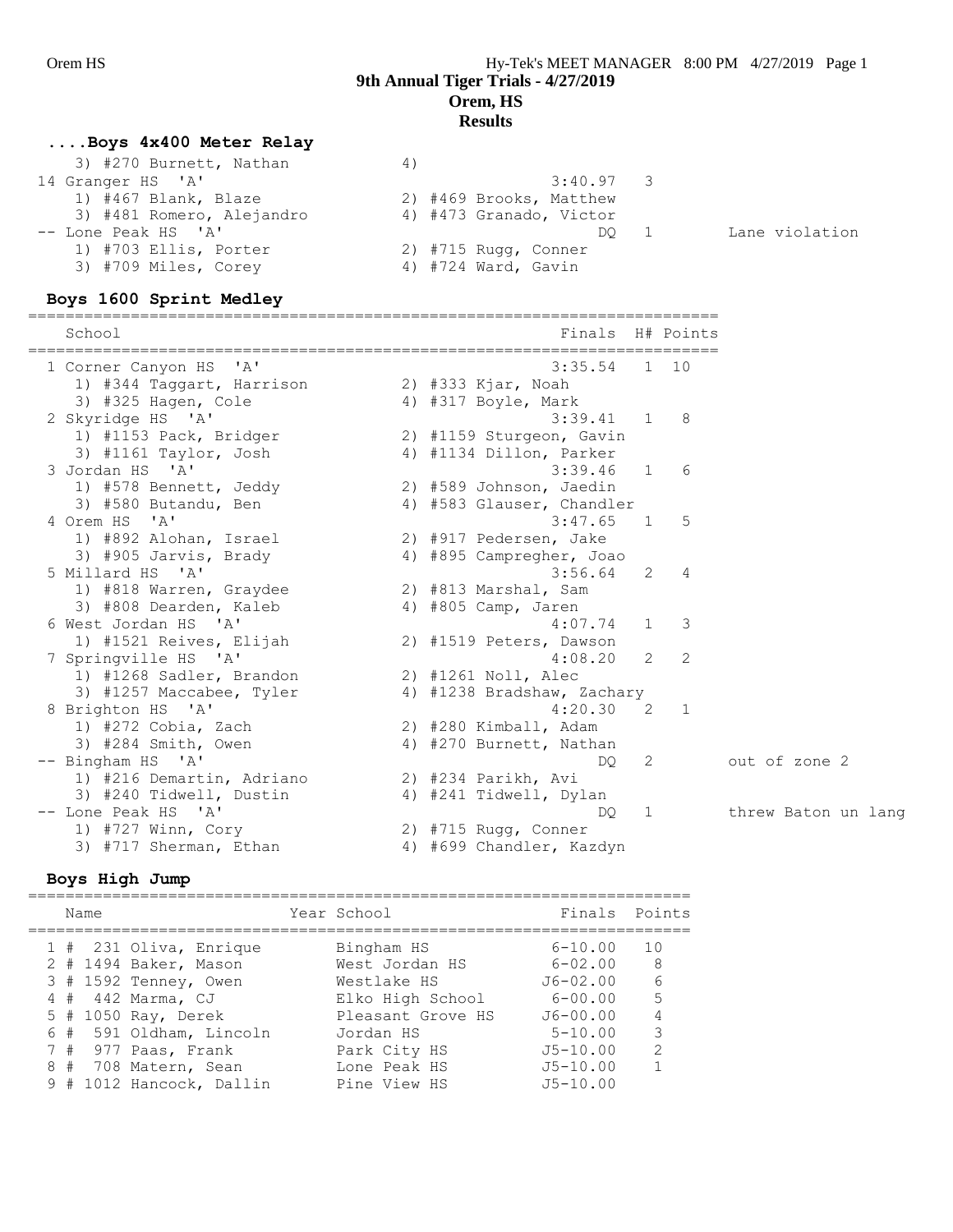| Boys High Jump |  |                                        |                                            |             |  |  |  |  |  |
|----------------|--|----------------------------------------|--------------------------------------------|-------------|--|--|--|--|--|
|                |  | 10 # 1521 Reives, Elijah               | West Jordan HS                             | $5 - 08.00$ |  |  |  |  |  |
|                |  | 10 # 713 Niccum, McKay                 | Lone Peak HS                               | $5 - 08.00$ |  |  |  |  |  |
|                |  | 10 # 651 Nelson, Robert                | Lehi HS                                    | $5 - 08.00$ |  |  |  |  |  |
|                |  |                                        | 10 # 321 Erickson, Rafael Corner Canyon HS | $5 - 08.00$ |  |  |  |  |  |
|                |  | 14 # 1309 Fawson, Bridger Stansbury HS |                                            | $5 - 06.00$ |  |  |  |  |  |
|                |  | 14 # 232 Ordyna, Braydon               | Bingham HS                                 | $5 - 06.00$ |  |  |  |  |  |
|                |  | 14 # 893 Anderson, Jayson              | Orem HS                                    | $5 - 06.00$ |  |  |  |  |  |
|                |  | 14 # 705 Jarema, Zach bone Peak HS     |                                            | $5 - 06.00$ |  |  |  |  |  |
|                |  | 14 # 776 Wills, Chandler               | Maple Mountain HS                          | $5 - 06.00$ |  |  |  |  |  |
|                |  | -- # 918 Radebaugh, Adam               | Orem HS                                    | NH          |  |  |  |  |  |
|                |  | -- # 1239 Caswell, Garrison            | Springville HS                             | NH          |  |  |  |  |  |
|                |  | -- # 1235 Anderson, Brighto            | Springville HS                             | ΝH          |  |  |  |  |  |
|                |  | -- # 1328 Topham, Matthew              | Stansbury HS                               | ΝH          |  |  |  |  |  |
|                |  | -- # 175 Smith, Jarom                  | American Fork HS                           | ΝH          |  |  |  |  |  |
|                |  | -- #  979 Tabaracci, Carson            | Park City HS                               | ΝH          |  |  |  |  |  |
|                |  | -- # 1152 Nielson, Mitchell            | Skyridge HS                                | ΝH          |  |  |  |  |  |
|                |  | -- # 403 Earl, Dakota                  | Cyprus HS                                  | ΝH          |  |  |  |  |  |
|                |  | -- # 282 Lewis, Calvin                 | Brighton HS                                | NH          |  |  |  |  |  |
|                |  | -- # 550 Graham, Rex                   | Highland HS                                | ΝH          |  |  |  |  |  |
|                |  | -- # 401 Chak, Tyler                   | Cyprus HS                                  | NH          |  |  |  |  |  |
|                |  | -- # 1389 Poole, Ethan                 | Timpanogos HS                              | ΝH          |  |  |  |  |  |
|                |  | -- # 1132 Child, Austin                | Skyridge HS                                | ΝH          |  |  |  |  |  |

### **Boys Pole Vault**

|   |    | Name |                             | Year School      | Finals       |
|---|----|------|-----------------------------|------------------|--------------|
|   |    |      | 1 # 1631 Walker, Robbie     | Riverton HS      | $15 - 06.00$ |
|   |    |      | 2 # 1635 Taylor, Ben        | Taylorsville HS  | $13 - 10.00$ |
|   | 3# |      | 1632 McMullin, Bryant       | Riverton HS      | $13 - 04.00$ |
|   |    |      | $4$ # 1626 Riley, Dallin    | Lone Peak HS     | $12 - 10.00$ |
|   |    |      | 5 # 1522 Scott, Joshua      | West Jordan HS   | $11 - 04.00$ |
| 6 |    |      | # 1637 Phippen, Russell     | West Jordan HS   | $10 - 10.00$ |
| 6 |    |      | # 1630 Gale, Kendan         | Murray HS        | $10 - 10.00$ |
| 8 |    |      | # 1634 Tucker, Cameron      | Riverton HS      | $10 - 04.00$ |
|   |    |      | 9 # 1622 Hall, Brandon      | Bingham HS       | $9 - 10.00$  |
|   |    |      | 10 # 1625 Burtenshaw, Tyler | Copper Hills HS  | $9 - 04.00$  |
|   |    |      | 10 # 1629 Coon, Tyler       | Lone Peak HS     | $9 - 04.00$  |
|   |    |      | 10 # 1624 Fowers, Jaeden    | Copper Hills HS  | $9 - 04.00$  |
|   |    |      | 10 # 1503 Evans, Gabe       | West Jordan HS   | $9 - 04.00$  |
|   |    |      | 10 # 1620 Peterson, Kevin   | American Fork HS | $9 - 04.00$  |
|   |    |      | $--$ # 164 Lott, Austin     | American Fork HS | NH           |
|   |    |      | -- # 1623 Gold, Conner      | Bingham HS       | ΝH           |
|   |    |      | -- # 1636 Nesbitt, Hayden   | Taylorsville HS  | NH           |
|   |    |      | $--$ # 1638 Stacy, Jacob    | West Jordan HS   | NH           |

### **Boys Long Jump**

|  | Name          |                          |                            | Year School      |  | Prelims Wind H#       |  |
|--|---------------|--------------------------|----------------------------|------------------|--|-----------------------|--|
|  | Preliminaries |                          |                            |                  |  |                       |  |
|  |               | $1$ $\#$ 915 Nacua, Puka |                            | Orem HS          |  | $22 - 09.00q + 0.0$ 7 |  |
|  |               | 2 # 175 Smith, Jarom     |                            | American Fork HS |  | $21 - 02.75q$ 1.5 7   |  |
|  |               |                          | 3 # 1456 Williams, Abraham | West HS          |  | $21 - 01.50q$ 1.7 7   |  |
|  |               |                          | 4 # 1565 Ballard, Blain    | Westlake HS      |  | $21 - 00.75q + 0.0$ 6 |  |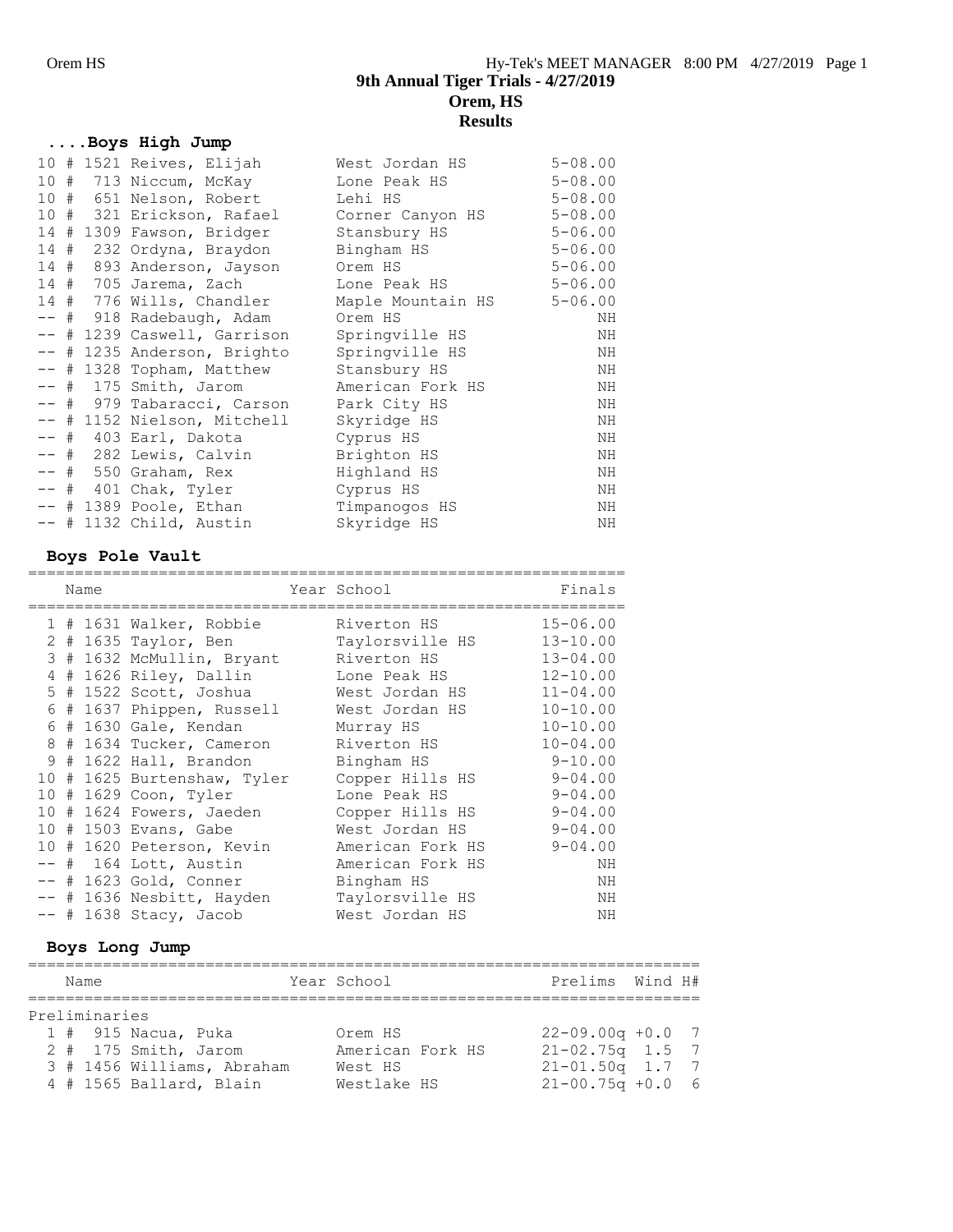**....Boys Long Jump**

## Orem HS Hy-Tek's MEET MANAGER 8:00 PM 4/27/2019 Page 1 **9th Annual Tiger Trials - 4/27/2019 Orem, HS Results**

#### 5 # 279 Hysong, Drew Brighton HS 20-08.50q -0.2 6 6 # 1383 McWhorter, Maxx Timpanogos HS 20-04.50q 1.1 7 7 # 219 Erickson, Aaron Bingham HS 20-04.25q 1.6 6 8 # 1012 Hancock, Dallin Pine View HS 20-04.00q 1.2 5 9 # 695 Beckwith, Sam Lone Peak HS 20-03.25q +0.0 7 10 # 1050 Ray, Derek Pleasant Grove HS 20-03.00 0.1 7 11 # 367 Lokonobei, Lawren Cottonwood HS 20-01.75 1.1 6 12 # 231 Oliva, Enrique Bingham HS 20-01.50 0.5 7 13 # 642 Dunford, Ian Lehi HS 20-01.25 +0.0 6 14 # 708 Matern, Sean Lone Peak HS 20-01.00 +0.0 5 15 # 1359 Ashdown, Kaleb Timpanogos HS 19-10.25 +0.0 7 16 # 1152 Nielson, Mitchell Skyridge HS 19-08.25 3.2 6 16 # 1527 Warren, Anthony West Jordan HS 19-08.25 0.4 7 18 # 1515 Moeai, Edward West Jordan HS 19-06.00 2.0 4 19 # 591 Oldham, Lincoln Jordan HS 19-05.00 2.5 3 20 # 1314 Jordan, Wilmark Stansbury HS 19-04.75 1.9 5 20 # 592 Wakley, Kale Jordan HS 19-04.75 0.7 2 22 # 1384 Palmer, Trevan Timpanogos HS 19-04.00 0.4 3 23 # 278 Hillas, John Brighton HS 19-03.25 1.0 4 23 # 550 Graham, Rex Highland HS 19-03.25 +0.0 6 25 # 1156 Samuels, Dylan Skyridge HS 19-02.75 1.9 2 26 # 1501 Colman, Israel West Jordan HS 19-02.50 0.1 7 27 # 403 Earl, Dakota Cyprus HS 19-02.25 1.9 3 28 # 1017 McArthur, James Pine View HS 19-01.75 2.5 4 29 # 1307 Didericksen, Payt Stansbury HS 19-00.00 +0.0 5 30 # 269 Bostwick, Jaeger Brighton HS 18-11.50 +0.0 7 31 # 1019 Woodruff, Jaron Pine View HS 18-11.00 2.2 6 32 # 581 Caldwell, Gabe Jordan HS 18-10.25 2.7 1 33 # 977 Paas, Frank Park City HS 18-09.75 1.5 4 34 # 285 Webster, Jacobie Brighton HS 18-09.00 +0.0 6 35 # 1011 Fletcher, Mitchel Pine View HS 18-08.75 1.4 4 36 # 705 Jarema, Zach Lone Peak HS 18-07.25 0.8 4 37 # 1258 Mangum, Wesley Springville HS 18-06.00 0.2 5 37 # 917 Pedersen, Jake Orem HS 18-06.00 +0.0 7 39 # 399 Beldin, Dallin Cyprus HS 18-05.75 0.4 4 40 # 503 Brown, Andrew Grantsville HS 18-05.50 0.1 3 41 # 654 Tauai, Isaiah Lehi HS 18-04.25 1.2 5 42 # 1272 Williamson, Tyson Springville HS 18-04.00 0.3 3 43 # 467 Blank, Blaze Granger HS 18-03.25 0.7 3 44 # 1089 Victor, Michar Provo HS 18-03.00 1.4 3 45 # 1321 Pankratz, Seth Stansbury HS 18-02.50 2.1 3 46 # 415 Newsome, Colton Cyprus HS 18-01.75 +0.0 7 47 # 1390 Pradera, Athos Timpanogos HS 18-01.50 1.7 3 48 # 1241 Clement, Chase Springville HS 18-00.50 1.7 4 49 # 1131 Cannon, Owen Skyridge HS 18-00.25 1.0 1 50 # 374 Rivera, Issiah Cottonwood HS 17-10.00 1.4 2 51 # 148 Cornell, Kyle American Fork HS 17-09.50 1.9 3 52 # 1077 Lesa, Mataio Provo HS 17-08.00 2.4 1 53 # 1088 Tubbs, Matthew Provo HS 17-06.50 0.7 2 54 # 1257 Maccabee, Tyler Springville HS 17-05.50 +0.0 4 54 # 504 Carpenter, Nathen Grantsville HS 17-05.50 0.6 2 56 # 771 Pontious, Dylan Maple Mountain HS 17-04.00 0.8 5 56 # 468 Boguslawski, Rayd Granger HS 17-04.00 1.4 3 58 # 1166 Winger, Cameron Skyridge HS 17-03.25 0.3 4 59 # 1240 Chan, Andes Springville HS 17-03.00 1.5 1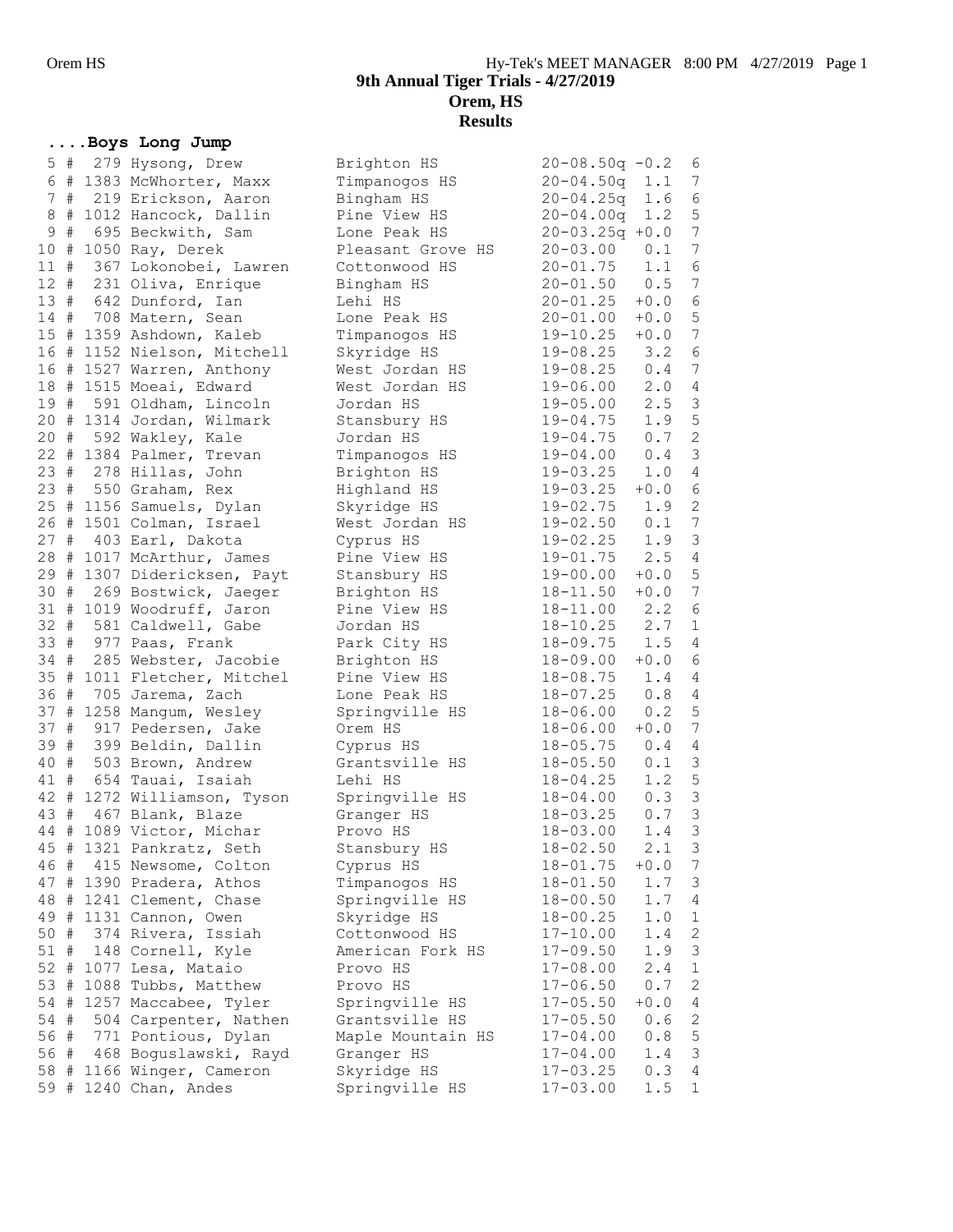#### **....Boys Long Jump**

| 60 # |  | 650 Mills, Canyon         | Lehi HS           | $17 - 02.50$ 1.4 2   |               |                |
|------|--|---------------------------|-------------------|----------------------|---------------|----------------|
| 61   |  | # 1074 Frandsen, Connor   | Provo HS          | $17 - 02.25$         | 0.8           | -2             |
| 62   |  | # 1146 Lambert, Jackson   | Skyridge HS       | $16 - 09.50$ 1.7 2   |               |                |
| 63 # |  | 328 Hullinger, Kellen     | Corner Canyon HS  | $16 - 08.50$         | $+0.0$        | $\overline{1}$ |
|      |  | 64 # 512 Sanders, Izaiah  | Grantsville HS    | $16 - 07.00$         | $1.7 \quad 3$ |                |
|      |  | 65 # 780 Wright, Teddy    | Maple Mountain HS | $16 - 06.50$         | $0.6 \quad 2$ |                |
| 66   |  | # 1447 Odom, Jordan       | West HS           | $16 - 03.00$ 1.8 3   |               |                |
|      |  | 67 # 845 Blackwell, Max   | Mountain View HS  | $16 - 01.00$         | $0.8 \quad 1$ |                |
|      |  | 68 # 1248 Harlow, Timothy | Springville HS    | $16 - 00.00$ $1.3$ 2 |               |                |
|      |  | 69 # 1129 Brandt, Joseph  | Skyridge HS       | $15 - 11.50$         | $1.9 \quad 2$ |                |
|      |  | 70 # 807 Dearden, Ean     | Millard HS        | $15 - 02.00$         | $0.4 \quad 1$ |                |
|      |  | 71 # 1597 Gregg, Wyatt    | Elko High School  | $14 - 10.25$         | 0.9           | $\overline{1}$ |
|      |  | -- # 1442 Aden, Faysal    | West HS           | FOUL                 | NWI           | $\overline{1}$ |
|      |  | -- # 1076 Jones, Karter   | Provo HS          | FOUL                 | NWI           | -1             |
|      |  | -- # 921 Robinson, Jakob  | Orem HS           | FOUL                 | NWI           | -5             |
|      |  | -- # 842 Anderson, Jett   | Mountain View HS  | FOUL                 | NWI           | 2              |

#### **Boys Long Jump**

============================================================================ Name The Year School The Finals Wind Points ============================================================================ Finals 1 # 915 Nacua, Puka Orem HS 22-09.00 +0.0 10 2 # 1456 Williams, Abraham West HS 22-01.50 +0.0 8 3 # 175 Smith, Jarom American Fork HS 21-05.50 1.9 6 4 # 1565 Ballard, Blain Westlake HS 21-01.50 3.3 5 5 # 1012 Hancock, Dallin Pine View HS 21-01.25 +0.0 4 6 # 279 Hysong, Drew Brighton HS 20-08.50 -0.2 3 7 # 1383 McWhorter, Maxx Timpanogos HS 20-04.50 1.1 2 8 # 219 Erickson, Aaron Bingham HS 20-04.25 +0.0 1 9 # 695 Beckwith, Sam Lone Peak HS 20-03.25 +0.0

#### **Boys Shot Put**

|                 |   | Name          | --------------------     | Year School<br>-------------------- | Prelims         | H#             |
|-----------------|---|---------------|--------------------------|-------------------------------------|-----------------|----------------|
|                 |   | Preliminaries |                          |                                     |                 |                |
|                 |   |               | $1$ # 1516 Ngalo, Onesi  | West Jordan HS                      | $48 - 07.00q$ 5 |                |
|                 |   |               | 2 # 1141 Hodge, Garrison | Skyridge HS                         | $45 - 11.00q$ 5 |                |
|                 |   |               | 3 # 1304 Brown, Jared    | Stansbury HS                        | $45 - 08.50q$ 5 |                |
| $4\overline{ }$ | # |               | 657 Wilcox, Miles        | Lehi HS                             | $45 - 06.00q$ 5 |                |
|                 |   |               | 5 # 916 Paulson, Brinton | Orem HS                             | $44 - 09.00q$ 5 |                |
| 6               |   |               | # 1249 Harward, Seth     | Springville HS                      | $44 - 07.00q$ 5 |                |
| $7^{\circ}$     |   |               | # 723 Wake, Masen        | Lone Peak HS                        | $44 - 05.50$ q  | $\overline{4}$ |
| 8               |   |               | # 770 Pendleton, Ezra    | Maple Mountain HS                   | $44 - 01.50q$ 5 |                |
| 9               |   |               | # 342 Strong, Jonah      | Corner Canyon HS                    | $43 - 00.50q$ 5 |                |
| 10              |   |               | # 1155 Sagapolu, Logan   | Skyridge HS                         | $41 - 11.00$    | 5              |
| 11#             |   |               | 521 Yaqer, Branson       | Grantsville HS                      | $41 - 05.00$    | $\overline{4}$ |
| 12 <sup>°</sup> |   |               | # 1388 Perez, Ethan      | Timpanogos HS                       | $41 - 01.00$    | $\overline{4}$ |
| 13#             |   |               | 1567 Benham, Brant       | Westlake HS                         | $40 - 07.50$    | $\overline{4}$ |
| 14#             |   |               | 1009 Elemile, Mark       | Pine View HS                        | $40 - 06.00$    | 5              |
|                 |   |               | 15 # 710 Mili, Tiki      | Lone Peak HS                        | $40 - 04.00$    | 5              |
| 16#             |   |               | 590 Mendoza, Johnatho    | Jordan HS                           | $40 - 02.00$    | 5              |
| 17#             |   |               | 626 Wolff, Sean          | Juan Diego C                        | $40 - 01.00$    | 3              |
| 18 #            |   |               | 850 Esparza, Chris       | Mountain View HS                    | $40 - 00.50$    | 4              |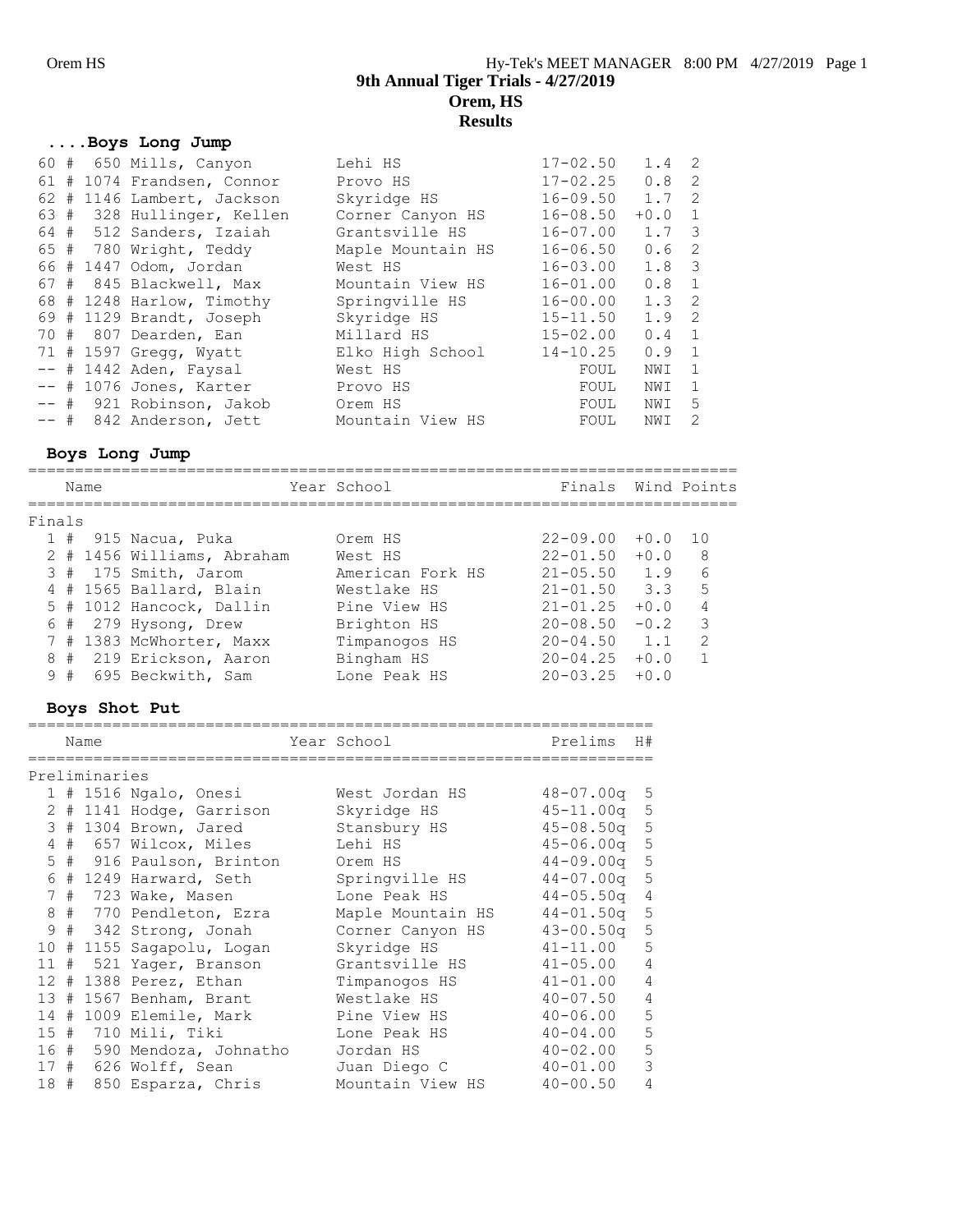#### **....Boys Shot Put**

|      |  | 18 # 1511 Lambson, Bo       | West Jordan HS     | $40 - 00.50$ | 3              |
|------|--|-----------------------------|--------------------|--------------|----------------|
|      |  | 20 # 1196 Ortega, Nicholas  | Spring Creek Hs-Nv | $39 - 07.50$ | 4              |
|      |  | 20 # 617 Mack, Dylan        | Juan Diego C       | $39 - 07.50$ | 4              |
|      |  | 20 # 1517 Perez, Dalyn      | West Jordan HS     | $39 - 07.50$ | 4              |
|      |  | 23 # 712 Mumford, Gavin     | Lone Peak HS       | 39-01.50     | 5              |
|      |  | 23 # 267 Ballard, Riley     | Brighton HS        | $39 - 01.50$ | $\mathsf 3$    |
|      |  | 25 # 1364 Bretzing, Kaden   | Timpanogos HS      | $38 - 08.00$ | $\mathbf 1$    |
|      |  | 26 # 1598 Tuimaseve, Ben    | Orem HS            | $37 - 11.00$ | $\mathsf 3$    |
|      |  |                             |                    |              | $\mathsf 3$    |
|      |  | 27 # 1189 Grant, Cameron    | Spring Creek Hs-Nv | $37 - 10.00$ | $\mathsf 3$    |
|      |  | 28 # 1191 Hood, Hunter      | Spring Creek Hs-Nv | 37-06.00     |                |
|      |  | 29 # 1250 Hatch, Logan      | Springville HS     | $37 - 03.50$ | $\mathbf 1$    |
|      |  | 30 # 1305 Carpenter, Dillon | Stansbury HS       | 36-10.00     | $\sqrt{4}$     |
|      |  | 31 # 766 Murdock, Drake     | Maple Mountain HS  | $36 - 07.00$ | $\mathfrak{Z}$ |
|      |  | 32 # 1371 Farnworth, Brenne | Timpanogos HS      | $36 - 04.50$ | $\mathsf 3$    |
|      |  | 33 # 1157 Sika, Misi        | Skyridge HS        | $36 - 03.00$ | $\overline{c}$ |
|      |  | 33 # 553 Lehauli, Taniela   | Highland HS        | $36 - 03.00$ | $\mathbf 1$    |
|      |  | 35 # 437 Garcia, Luis       | Elko High School   | $36 - 02.00$ | 4              |
|      |  | 36 # 1507 Kaufusi, Neifu    | West Jordan HS     | $36 - 00.00$ | 3              |
|      |  | 37 # 773 Stokes, Fisher     | Maple Mountain HS  | $35 - 10.00$ | $\mathsf 3$    |
|      |  | 38 # 812 Johnson, Brayden   | Millard HS         | $35 - 05.00$ | $\mathbf 1$    |
|      |  | 39 # 982 Williams, Jimmy    | Park City HS       | $35 - 01.00$ | $\mathbf 2$    |
|      |  | 40 # 159 Jackson, Nathan    | American Fork HS   | $34 - 11.00$ | 3              |
|      |  | 41 # 551 Hardy, Kaulin      | Highland HS        | $34 - 08.00$ | $\mathbf{2}$   |
|      |  | 42 # 1578 Hayes, Jace       | Westlake HS        | $34 - 07.50$ | $\mathbf 1$    |
|      |  | 43 # 972 Krause, Nicky      | Park City HS       | $34 - 06.00$ | $\mathbf{2}$   |
|      |  | 44 # 1306 Carter, Quinton   |                    |              | $\mathbf{2}$   |
|      |  |                             | Stansbury HS       | $34 - 05.00$ | $\overline{c}$ |
|      |  | 44 # 141 Banner, Luke       | American Fork HS   | $34 - 05.00$ | $\overline{c}$ |
|      |  | 46 # 458 Stroder, Sage      | Grand County HS    | $34 - 04.00$ |                |
|      |  | 47 # 265 Anderson, Ayden    | Brighton HS        | $34 - 03.00$ | $\sqrt{2}$     |
|      |  | 48 # 623 Sands, Nick        | Juan Diego C       | $34 - 01.50$ | $\mathsf 3$    |
|      |  | 49 # 1512 Leausa, Aleka     | West Jordan HS     | $34 - 00.00$ | $\mathbf{2}$   |
|      |  | 50 # 1010 Fiame, Nicholas   | Pine View HS       | $33 - 10.00$ | $\mathsf 3$    |
|      |  | 51 # 362 Davidson, Mathias  | Cottonwood HS      | $33 - 09.50$ | $\mathbf 1$    |
|      |  | 52 # 802 Brewer, Braxton    | Millard HS         | $33 - 06.00$ | $\mathbf 1$    |
|      |  | 53 # 966 Esquivel, Tyler    | Park City HS       | $33 - 03.00$ | $\mathsf 3$    |
|      |  | 53 # 276 Goble, Jeremy      | Brighton HS        | $33 - 03.00$ | $\mathbf 1$    |
|      |  | 55 # 1197 Pacini, Ren       | Spring Creek Hs-Nv | $33 - 02.00$ | $\mathbf 2$    |
|      |  | 56 # 809 Dehererra, Zech    | Millard HS         | $32 - 11.00$ | $\overline{c}$ |
|      |  | 57 # 762 Marchant, Spencer  | Maple Mountain HS  | $31 - 11.00$ | $\mathbf 1$    |
|      |  | 58 # 1513 Matavao, Toa      | West Jordan HS     | $31 - 09.00$ | $\mathbf 1$    |
|      |  | 59 # 471 Garcia, Gerardo    | Granger HS         | $31 - 08.00$ | $\mathbf 1$    |
|      |  | 60 # 476 Magallanes, Miche  | Granger HS         | $30 - 11.00$ | $\mathsf 3$    |
|      |  | 61 # 1015 Leung-Choi, Dougl | Pine View HS       | $29 - 07.00$ | $\mathbf 1$    |
|      |  | 62 # 637 Andersen, Teague   | Lehi HS            | 29-05.00     | $\overline{c}$ |
|      |  | 63 # 438 Gregory, Earnest   |                    | 29-00.00     | $\overline{c}$ |
| 64 # |  |                             | Elko High School   |              | $\mathbf{1}$   |
|      |  | 435 Christensen, Came       | Elko High School   | 28-09.00     |                |

## **Boys Shot Put**

|        | Name |                         |                            | Year School    | Finals Points |     |
|--------|------|-------------------------|----------------------------|----------------|---------------|-----|
| Finals |      |                         |                            |                |               |     |
|        |      | $1$ # 1516 Ngalo, Onesi |                            | West Jordan HS | $50 - 05.00$  | 1 N |
|        |      |                         | $2$ # 1141 Hodge, Garrison | Skyridge HS    | $48 - 00.00$  | 8   |
|        |      | $3$ # 1304 Brown, Jared |                            | Stansbury HS   | $47 - 03.50$  |     |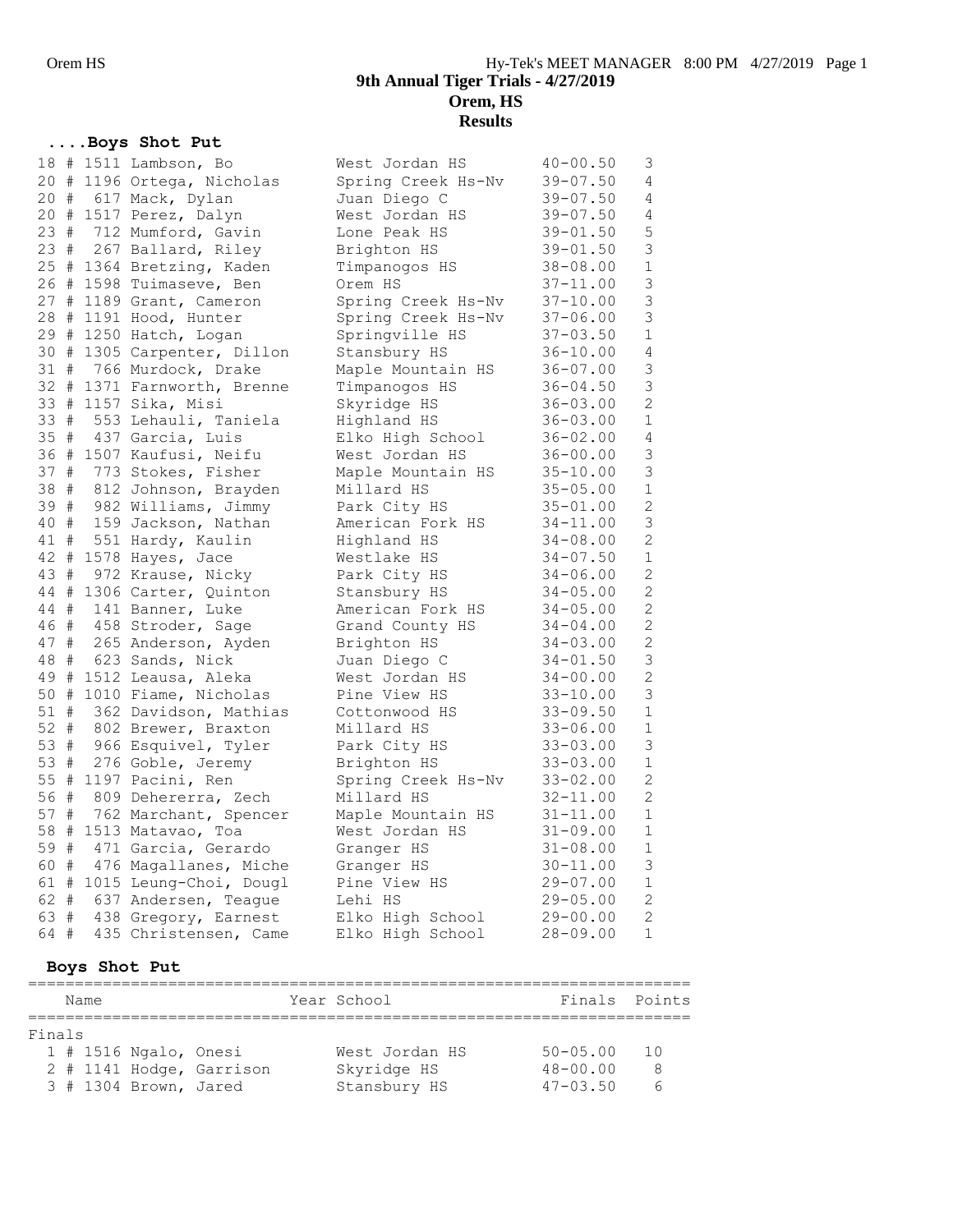### **....Boys Shot Put**

|  | 4 # 657 Wilcox, Miles    | Lehi HS           | $45 - 06.00$  | - 5            |
|--|--------------------------|-------------------|---------------|----------------|
|  | 5 # 916 Paulson, Brinton | Orem HS           | $J45 - 06.00$ | $\overline{4}$ |
|  | $6$ # 1249 Harward, Seth | Springville HS    | $44 - 07.00$  | - 3            |
|  | 7 # 723 Wake, Masen      | Lone Peak HS      | $44 - 05.50$  | -2             |
|  | 8 # 770 Pendleton, Ezra  | Maple Mountain HS | $44 - 02.00$  | -1             |
|  | 9 # 342 Strong, Jonah    | Corner Canyon HS  | $43 - 00.50$  |                |
|  |                          |                   |               |                |

## **Boys Discus Throw**

|                |             | Name                        |                             | Year School        | Prelims       | H#             |
|----------------|-------------|-----------------------------|-----------------------------|--------------------|---------------|----------------|
|                |             | ==========<br>Preliminaries |                             | ------------------ | -----------   |                |
|                |             |                             | 1 # 1144 Johnson, Christia  | Skyridge HS        | 154-05.50q    | 6              |
|                | $2 +$       |                             | 638 Andersen, Trey          | Lehi HS            | $147 - 09q$   | $\mathbf 1$    |
|                |             |                             | 3 # 1516 Ngalo, Onesi       | West Jordan HS     | $139 - 07q$   | 6              |
|                |             |                             | 4 # 1249 Harward, Seth      | Springville HS     | 135-01.50q    | 6              |
| 5              | #           |                             | 770 Pendleton, Ezra         | Maple Mountain HS  | 132-10.50q    | 6              |
|                | 6 #         |                             | 909 Legas, Cooper           | Orem HS            | 132-09q       | 5              |
| $7\phantom{.}$ | #           |                             | 407 Kamakana, Jaren         | Cyprus HS          | $131 - 11q$   | 6              |
| 8              |             |                             | # 1304 Brown, Jared         | Stansbury HS       | $130 - 07q$   | 6              |
| 9              | $_{\rm \#}$ |                             | 914 Mounga, Peni            | Orem HS            | $129 - 01q$   | 6              |
| 10             | #           |                             | 916 Paulson, Brinton        | Orem HS            | $128 - 03$    | 6              |
|                | 11#         |                             | 267 Ballard, Riley          | Brighton HS        | $127 - 10.50$ | $6\,$          |
|                |             |                             | 12 # 1413 Aloisio, Macmilli | Timpview           | $127 - 09$    | 6              |
| 13 #           |             |                             | 1196 Ortega, Nicholas       | Spring Creek Hs-Nv | 123-00.50     | 5              |
| 14#            |             |                             | 362 Davidson, Mathias       | Cottonwood HS      | $122 - 09$    | 5              |
|                |             |                             | 15 # 626 Wolff, Sean        | Juan Diego C       | 120-10.50     | 5              |
|                |             |                             | 16 # 1235 Anderson, Brighto | Springville HS     | 119-04.50     | 5              |
|                | 17 #        |                             | 591 Oldham, Lincoln         | Jordan HS          | 119-03.50     | 6              |
| 18             |             |                             | # 1450 Talakai, Viliami     | West HS            | $118 - 05$    | 6              |
|                |             |                             | 19 # 1010 Fiame, Nicholas   | Pine View HS       | $117 - 00$    | $6\,$          |
|                |             |                             | 20 # 1191 Hood, Hunter      | Spring Creek Hs-Nv | $116 - 09$    | 5              |
|                |             |                             | 21 # 773 Stokes, Fisher     | Maple Mountain HS  | $114 - 11$    | $6\,$          |
|                |             |                             | 22 # 1512 Leausa, Aleka     | West Jordan HS     | 114-06.50     | 5              |
|                |             |                             | 23 # 458 Stroder, Sage      | Grand County HS    | $112 - 08$    | 5              |
|                |             |                             | 24 # 1197 Pacini, Ren       | Spring Creek Hs-Nv | $112 - 07$    | 4              |
|                |             |                             | 25 # 1388 Perez, Ethan      | Timpanogos HS      | $112 - 04$    | 5              |
| 26 #           |             |                             | 342 Strong, Jonah           | Corner Canyon HS   | $112 - 03$    | 3              |
|                |             |                             | 27 # 1517 Perez, Dalyn      | West Jordan HS     | $110 - 04$    | 3              |
| 28 #           |             |                             | 802 Brewer, Braxton         | Millard HS         | $110 - 02$    | 4              |
| 29 #           |             |                             | 637 Andersen, Teague        | Lehi HS            | $109 - 08$    | 4              |
| 30 #           |             |                             | 437 Garcia, Luis            | Elko High School   | $109 - 04$    | 5              |
| 31 #           |             |                             | 657 Wilcox, Miles           | Lehi HS            | $108 - 05$    | 3              |
| 32 #           |             |                             | 721 Storrs, Kaden           | Lone Peak HS       | $108 - 01$    | 4              |
| 33 #           |             |                             | 710 Mili, Tiki              | Lone Peak HS       | $107 - 04.50$ | 4              |
|                |             |                             | 34 # 1141 Hodge, Garrison   | Skyridge HS        | $107 - 03$    | 6              |
| 35 #           |             |                             | 553 Lehauli, Taniela        | Highland HS        | $106 - 09$    | 2              |
| 36 #           |             |                             | 712 Mumford, Gavin          | Lone Peak HS       | $106 - 08$    | 5              |
| 37 #           |             |                             | 966 Esquivel, Tyler         | Park City HS       | $104 - 01$    | 4              |
|                |             |                             | 38 # 1305 Carpenter, Dillon | Stansbury HS       | $103 - 06$    | 5              |
|                |             |                             | 39 # 1499 Canard, Cody      | West Jordan HS     | 102-01.50     | 4              |
| 40 #           |             |                             | 159 Jackson, Nathan         | American Fork HS   | $101 - 04$    | 4              |
| 41 #           |             |                             | 590 Mendoza, Johnatho       | Jordan HS          | $100 - 06$    | 4              |
| 42 #           |             |                             | 214 Davalos, Abel           | Bingham HS         | $100 - 01.50$ | 3              |
| 43             | #           |                             | 517 Ussing, Luke            | Grantsville HS     | $98 - 10$     | $\overline{2}$ |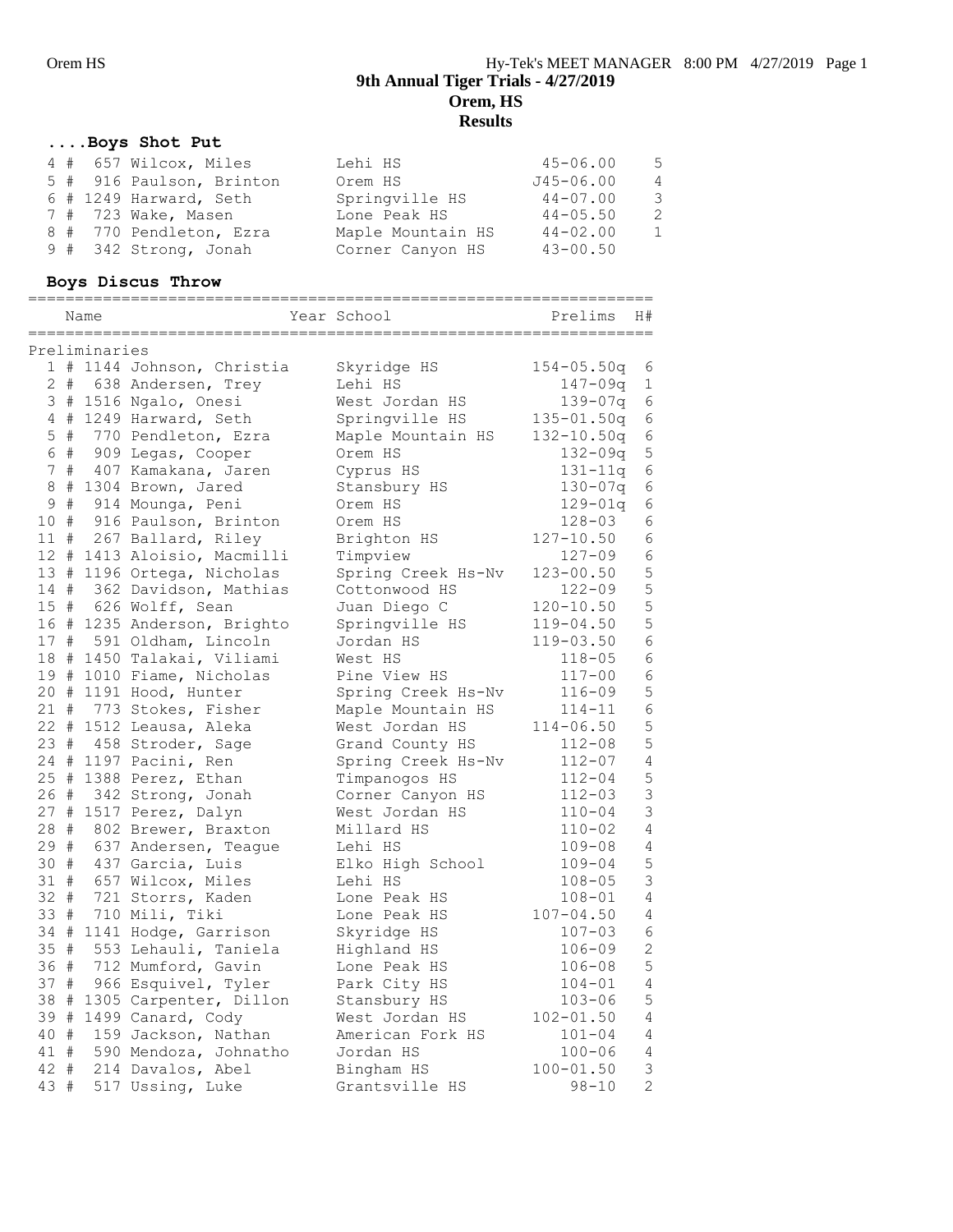|        |  | Boys Discus Throw           |                    |              |                |
|--------|--|-----------------------------|--------------------|--------------|----------------|
|        |  | 44 # 617 Mack, Dylan        | Juan Diego C       | $98 - 03$    | 4              |
|        |  | 45 # 438 Gregory, Earnest   | Elko High School   | $97 - 01.50$ | $\mathfrak{Z}$ |
| 45     |  | # 226 Larson, Kade          | Bingham HS         | $97 - 01.50$ | $\overline{4}$ |
|        |  | 47 # 801 Bond, Braxton      | Millard HS         | $96 - 03.50$ | $\overline{c}$ |
| 48     |  | # 1189 Grant, Cameron       | Spring Creek Hs-Nv | $94 - 06$    | $\overline{c}$ |
|        |  | 49 # 850 Esparza, Chris     | Mountain View HS   | $93 - 10.50$ | $\overline{4}$ |
| 50     |  | # 1371 Farnworth, Brenne    | Timpanogos HS      | $93 - 04$    | $\,1\,$        |
|        |  | 51 # 1047 Maldonado, Jaedyn | Pleasant Grove HS  | $92 - 02.50$ | $\overline{2}$ |
|        |  | 52 # 750 Butterfield, Colt  | Maple Mountain HS  | $92 - 00$    | $\mathfrak{Z}$ |
|        |  | 53 # 265 Anderson, Ayden    | Brighton HS        | $91 - 08.75$ | $\overline{2}$ |
|        |  | 54 # 360 Boss, Stephen      | Cottonwood HS      | $89 - 10$    | $\overline{c}$ |
| 55     |  | # 435 Christensen, Came     | Elko High School   | $89 - 08$    | $\mathbf{1}$   |
|        |  | 56 # 1009 Elemile, Mark     | Pine View HS       | 89-06.50     | $1\,$          |
|        |  | 57 # 476 Magallanes, Miche  | Granger HS         | $89 - 02$    | $\overline{4}$ |
|        |  | 58 # 641 Cobabe, Nathan     | Lehi HS            | 88-06        | $\mathbf 1$    |
| 59     |  | # 155 Harmon, Andrew        | American Fork HS   | 88-03        | $\mathbf{1}$   |
|        |  | 60 # 967 Helton, Jesse      | Park City HS       | 87-01        | $\overline{4}$ |
| 61     |  | # 363 Davidson, Talisua     | Cottonwood HS      | 86-10        | $\overline{c}$ |
|        |  | 62 # 1493 Allen, Karson     | West Jordan HS     | 86-00        | $\overline{c}$ |
| 63     |  | # 373 Prewett, Zayd         | Cottonwood HS      | $83 - 02$    | $1\,$          |
|        |  | 64 # 1511 Lambson, Bo       | West Jordan HS     | $81 - 03$    | $\mathcal{S}$  |
| 65     |  | # 1569 Bertoch, Brady       | Westlake HS        | $80 - 02.50$ | $1\,$          |
|        |  | 66 # 1513 Matavao, Toa      | West Jordan HS     | $78 - 07.50$ | $\overline{2}$ |
|        |  | $67$ # 1495 Bannon, Blake   | West Jordan HS     | $74 - 09$    | $\overline{2}$ |
|        |  | 68 # 623 Sands, Nick        | Juan Diego C       | $66 - 02.50$ | $\mathcal{S}$  |
|        |  | -- # 1572 Deuel, Spencer    | Westlake HS        | FOUL         | $1\,$          |
| $--$ # |  | 809 Dehererra, Zech         | Millard HS         | FOUL         | $\mathbf{1}$   |
|        |  | -- # 408 Kelson, Gage       | Cyprus HS          | FOUL         | $\mathbf{1}$   |

## **Boys Discus Throw**

|        |    | Name |                            | Year School       |               | Finals Points |
|--------|----|------|----------------------------|-------------------|---------------|---------------|
| Finals |    |      |                            |                   |               |               |
|        |    |      | 1 # 1144 Johnson, Christia | Skyridge HS       | $154 - 05.50$ | 10            |
|        |    |      | 2 # 638 Andersen, Trey     | Lehi HS           | $147 - 09$    | 8             |
|        |    |      | 3 # 770 Pendleton, Ezra    | Maple Mountain HS | $139 - 09$    | 6             |
|        |    |      | $4$ # 1516 Ngalo, Onesi    | West Jordan HS    | $139 - 07$    | 5             |
|        |    |      | 5 # 407 Kamakana, Jaren    | Cyprus HS         | $138 - 08$    | 4             |
|        |    |      | $6$ # 1249 Harward, Seth   | Springville HS    | $135 - 01.50$ | 3             |
|        |    |      | 7 # 909 Legas, Cooper      | Orem HS           | $132 - 09$    | $\mathcal{P}$ |
|        |    |      | 8 # 1304 Brown, Jared      | Stansbury HS      | $131 - 04$    | 1             |
|        | 9# |      | 914 Mounga, Peni           | Orem HS           | $129 - 01$    |               |

## **Boys Javelin Throw**

|               |  | Name |                           |  | Year School      |  | Prelims       | H # |  |  |
|---------------|--|------|---------------------------|--|------------------|--|---------------|-----|--|--|
| Preliminaries |  |      |                           |  |                  |  |               |     |  |  |
|               |  |      | $1$ # 909 Legas, Cooper   |  | Orem HS          |  | $182 - 11q$ 5 |     |  |  |
|               |  |      | 2 # 916 Paulson, Brinton  |  | Orem HS          |  | $169 - 06q$ 5 |     |  |  |
|               |  |      | 3 # 1499 Canard, Cody     |  | West Jordan HS   |  | $161 - 00q$ 5 |     |  |  |
|               |  |      | 4 # 1241 Clement, Chase   |  | Springville HS   |  | $158 - 05q$ 5 |     |  |  |
|               |  |      | 5 # 321 Erickson, Rafael  |  | Corner Canyon HS |  | $154 - 06q$ 1 |     |  |  |
|               |  |      | 6 # 1450 Talakai, Viliami |  | West HS          |  | $151 - 11q$ 3 |     |  |  |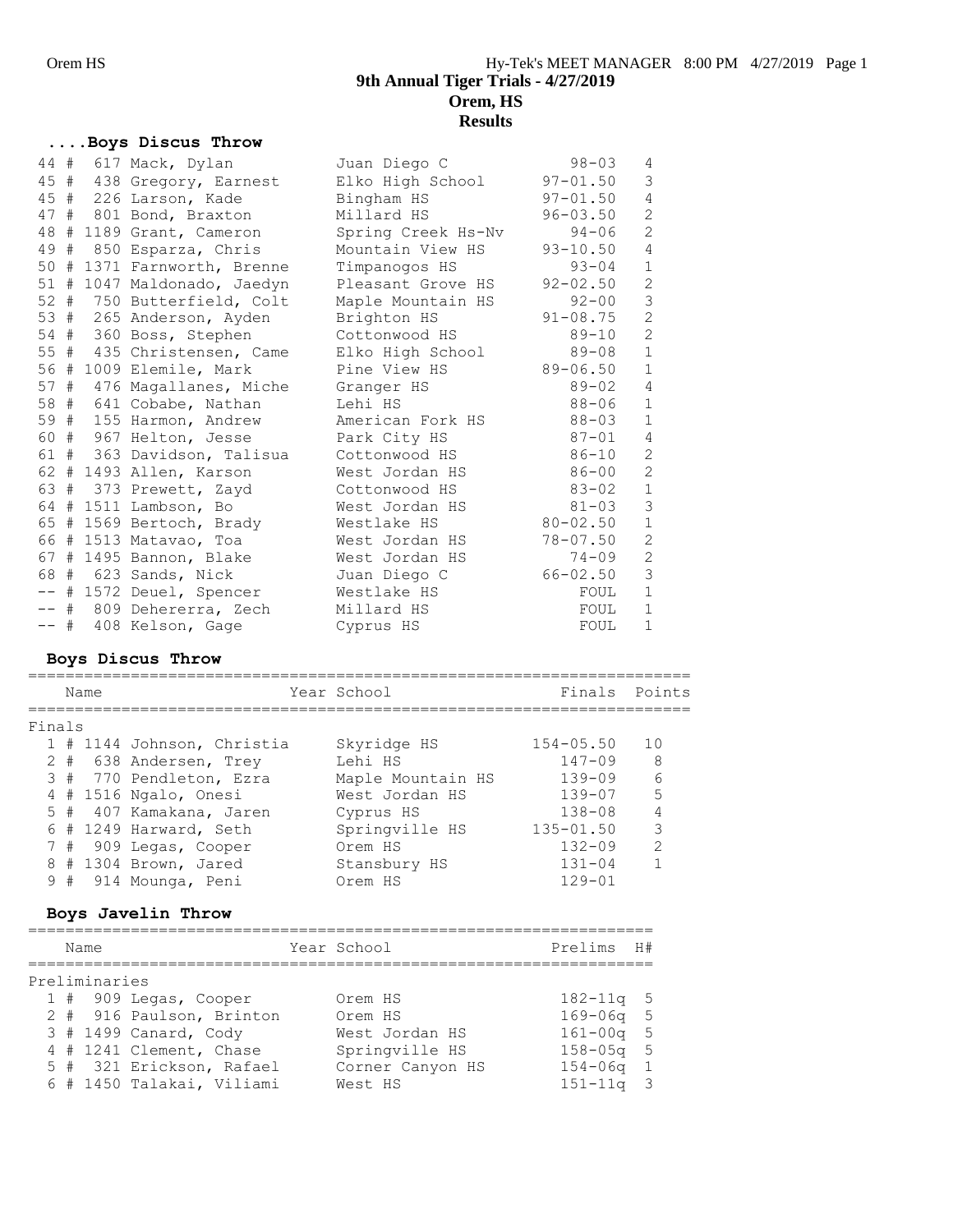**....Boys Javelin Throw**

| 8 # 1396 Young, Thomas<br>$147 - 08q$<br>$\overline{4}$<br>Timpanogos HS<br>9 # 407 Kamakana, Jaren<br>$\mathsf S$<br>$145 - 09q$<br>Cyprus HS<br>$\mathsf S$<br>10 # 1316 Mackay, Jay<br>$143 - 06$<br>Stansbury HS<br>5<br>11 # 899 Dean, Kalisitiane<br>$141 - 05$<br>Orem HS<br>$\sqrt{4}$<br>12 # 1126 Barlow, Nathan<br>$140 - 05$<br>Skyridge HS<br>$\mathsf S$<br>$139 - 08$<br>13 # 912 Monson, Brody<br>Orem HS<br>$\overline{4}$<br>$137 - 09$<br>14 # 1378 Herrick, Bryce<br>Timpanogos HS<br>15 # 1039 Farris, Dallin<br>$137 - 00$<br>$\overline{4}$<br>Pleasant Grove HS<br>16 # 776 Wills, Chandler<br>$\overline{4}$<br>$136 - 09$<br>Maple Mountain HS<br>3<br>17 # 801 Bond, Braxton<br>Millard HS<br>$136 - 06$<br>18 # 267 Ballard, Riley<br>4<br>$136 - 05$<br>Brighton HS<br>19 # 217 Dority, Connor<br>$\overline{4}$<br>Bingham HS<br>$134 - 05$<br>20 # 815 Myers, Brooks<br>$134 - 02$<br>$\overline{4}$<br>Millard HS<br>21 # 505 Fuluvaka, James<br>$\overline{4}$<br>Grantsville HS<br>$133 - 00$<br>$\mathsf S$<br>22 # 1332 White, Chandler<br>$132 - 03$<br>Stansbury HS<br>23 # 408 Kelson, Gage<br>$\overline{4}$<br>$131 - 11$<br>Cyprus HS<br>$\ensuremath{\mathsf{3}}$<br>24 # 756 Hubbard, Trevin<br>Maple Mountain HS<br>$131 - 05$<br>$\mathfrak{Z}$<br>25 # 555 Mack, Nalu<br>Highland HS<br>$131 - 01$<br>$\sqrt{4}$<br>26 # 232 Ordyna, Braydon<br>$130 - 10$<br>Bingham HS<br>$\sqrt{2}$<br>27 # 1382 Mace, Nate<br>Timpanogos HS<br>128-10<br>$\mathsf 3$<br>28 # 1503 Evans, Gabe<br>West Jordan HS<br>$125 - 10$<br>$\mathsf 3$<br>29 # 1318 Newmeyer, Riley<br>$122 - 00$<br>Stansbury HS<br>$\mathbf{2}$<br>30 # 625 Valdez, Diego<br>Juan Diego C<br>$121 - 03$<br>$\sqrt{2}$<br>31 # 1162 Taylor, Matt<br>Skyridge HS<br>$120 - 09$<br>$\overline{4}$<br>32 # 1525 Vredeveld, Torin<br>West Jordan HS<br>$120 - 01$<br>$\mathsf S$<br>33 # 1515 Moeai, Edward<br>West Jordan HS<br>$119 - 11$<br>$\sqrt{2}$<br>34 # 610 Bathurst, Matthew<br>Juan Diego C<br>$118 - 11$<br>$\mathbf{2}$<br>35 # 373 Prewett, Zayd<br>Cottonwood HS<br>$118 - 02$<br>$\sqrt{2}$<br>36 # 1273 Wright, Lincoln<br>Springville HS<br>$117 - 08$<br>$\mathfrak{Z}$<br>37 # 177 Walker, Riley<br>American Fork HS<br>$117 - 07$<br>$\mathsf S$<br>38 # 1015 Leung-Choi, Dougl<br>Pine View HS<br>$115 - 07$<br>$\sqrt{2}$<br>39 # 278 Hillas, John<br>Brighton HS<br>$115 - 06$<br>$\mathsf 3$<br>40 # 1142 Holland, Brady<br>$114 - 04$<br>Skyridge HS<br>$\mathbf{2}$<br>41 #<br>275 Fackrell, Whitake<br>Brighton HS<br>$114 - 02$<br>$\mathsf S$<br>42 # 413 Navarro, Hector<br>$113 - 02$<br>Cyprus HS<br>$\mathsf 3$<br>43 # 458 Stroder, Sage<br>$113 - 00$<br>Grand County HS<br>$\mathbf{2}$<br>44 # 972 Krause, Nicky<br>$112 - 08$<br>Park City HS<br>$\mathbf{2}$<br>45 # 504 Carpenter, Nathen<br>Grantsville HS<br>$112 - 00$<br>$\overline{4}$<br>46 # 1010 Fiame, Nicholas<br>Pine View HS<br>$110 - 09$<br>3<br>47 # 1252 Holloway, Tyler<br>$110 - 03$<br>Springville HS<br>48 # 517 Ussing, Luke<br>$107 - 04$<br>$\mathbf{2}^{\prime}$<br>Grantsville HS<br>49 # 476 Magallanes, Miche<br>Granger HS<br>$106 - 09$<br>$\mathbf{1}$<br>Pleasant Grove HS<br>$\mathbf{2}$<br>50 # 1044 Johnson, Lincoln<br>$106 - 05$<br>51 # 1386 Paulsen, Jarom<br>$\mathbf 1$<br>Timpanogos HS<br>$103 - 07$<br>52 # 766 Murdock, Drake<br>$\mathbf{2}$<br>Maple Mountain HS<br>$101 - 08$<br>53 #<br>$\mathbf 1$<br>170 Pavich, Zachary<br>American Fork HS<br>$100 - 00$<br>54 # 1493 Allen, Karson<br>West Jordan HS<br>$99 - 05$<br>1<br>55 #<br>$\mathbf 1$<br>641 Cobabe, Nathan<br>Lehi HS<br>$98 - 09$<br>$\mathbf{2}$<br>56 #<br>864 Strauss, Mckay<br>Mountain View HS<br>$98 - 06$<br>57 #<br>590 Mendoza, Johnatho<br>$\mathbf 1$<br>Jordan HS<br>$96 - 09$<br>3<br>58<br>#<br>164 Lott, Austin<br>American Fork HS<br>$96 - 01$<br>59 #<br>$\overline{c}$<br>513 Tanaka, Kai<br>Grantsville HS<br>$93 - 07$<br>60 #<br>Jordan HS<br>584 Goodman, Isaiah<br>$92 - 08$<br>$\mathbf 1$<br>Spring Creek Hs-Nv<br>61 # 1197 Pacini, Ren<br>$87 - 07$<br>$\mathbf{1}$ |  | 7 # 761 Lewis, Jaiven | Maple Mountain HS | $150 - 06q$ | 5 |
|-----------------------------------------------------------------------------------------------------------------------------------------------------------------------------------------------------------------------------------------------------------------------------------------------------------------------------------------------------------------------------------------------------------------------------------------------------------------------------------------------------------------------------------------------------------------------------------------------------------------------------------------------------------------------------------------------------------------------------------------------------------------------------------------------------------------------------------------------------------------------------------------------------------------------------------------------------------------------------------------------------------------------------------------------------------------------------------------------------------------------------------------------------------------------------------------------------------------------------------------------------------------------------------------------------------------------------------------------------------------------------------------------------------------------------------------------------------------------------------------------------------------------------------------------------------------------------------------------------------------------------------------------------------------------------------------------------------------------------------------------------------------------------------------------------------------------------------------------------------------------------------------------------------------------------------------------------------------------------------------------------------------------------------------------------------------------------------------------------------------------------------------------------------------------------------------------------------------------------------------------------------------------------------------------------------------------------------------------------------------------------------------------------------------------------------------------------------------------------------------------------------------------------------------------------------------------------------------------------------------------------------------------------------------------------------------------------------------------------------------------------------------------------------------------------------------------------------------------------------------------------------------------------------------------------------------------------------------------------------------------------------------------------------------------------------------------------------------------------------------------------------------------------------------------------------------------------------------------------------------------------------------------------------------------------------------------------------------------------------------------------------------------------------------------------------------------------------------------------------------------------------------------------------------------------------------------------------------------------------------------------------------------------------------------------------------------------------------------------------------------------------------------------------------------------------------------------------------------------------------------------------------------------------------------------------------------------------------------------------------------------------------------------------------------------------------------------------------------------------------|--|-----------------------|-------------------|-------------|---|
|                                                                                                                                                                                                                                                                                                                                                                                                                                                                                                                                                                                                                                                                                                                                                                                                                                                                                                                                                                                                                                                                                                                                                                                                                                                                                                                                                                                                                                                                                                                                                                                                                                                                                                                                                                                                                                                                                                                                                                                                                                                                                                                                                                                                                                                                                                                                                                                                                                                                                                                                                                                                                                                                                                                                                                                                                                                                                                                                                                                                                                                                                                                                                                                                                                                                                                                                                                                                                                                                                                                                                                                                                                                                                                                                                                                                                                                                                                                                                                                                                                                                                                                 |  |                       |                   |             |   |
|                                                                                                                                                                                                                                                                                                                                                                                                                                                                                                                                                                                                                                                                                                                                                                                                                                                                                                                                                                                                                                                                                                                                                                                                                                                                                                                                                                                                                                                                                                                                                                                                                                                                                                                                                                                                                                                                                                                                                                                                                                                                                                                                                                                                                                                                                                                                                                                                                                                                                                                                                                                                                                                                                                                                                                                                                                                                                                                                                                                                                                                                                                                                                                                                                                                                                                                                                                                                                                                                                                                                                                                                                                                                                                                                                                                                                                                                                                                                                                                                                                                                                                                 |  |                       |                   |             |   |
|                                                                                                                                                                                                                                                                                                                                                                                                                                                                                                                                                                                                                                                                                                                                                                                                                                                                                                                                                                                                                                                                                                                                                                                                                                                                                                                                                                                                                                                                                                                                                                                                                                                                                                                                                                                                                                                                                                                                                                                                                                                                                                                                                                                                                                                                                                                                                                                                                                                                                                                                                                                                                                                                                                                                                                                                                                                                                                                                                                                                                                                                                                                                                                                                                                                                                                                                                                                                                                                                                                                                                                                                                                                                                                                                                                                                                                                                                                                                                                                                                                                                                                                 |  |                       |                   |             |   |
|                                                                                                                                                                                                                                                                                                                                                                                                                                                                                                                                                                                                                                                                                                                                                                                                                                                                                                                                                                                                                                                                                                                                                                                                                                                                                                                                                                                                                                                                                                                                                                                                                                                                                                                                                                                                                                                                                                                                                                                                                                                                                                                                                                                                                                                                                                                                                                                                                                                                                                                                                                                                                                                                                                                                                                                                                                                                                                                                                                                                                                                                                                                                                                                                                                                                                                                                                                                                                                                                                                                                                                                                                                                                                                                                                                                                                                                                                                                                                                                                                                                                                                                 |  |                       |                   |             |   |
|                                                                                                                                                                                                                                                                                                                                                                                                                                                                                                                                                                                                                                                                                                                                                                                                                                                                                                                                                                                                                                                                                                                                                                                                                                                                                                                                                                                                                                                                                                                                                                                                                                                                                                                                                                                                                                                                                                                                                                                                                                                                                                                                                                                                                                                                                                                                                                                                                                                                                                                                                                                                                                                                                                                                                                                                                                                                                                                                                                                                                                                                                                                                                                                                                                                                                                                                                                                                                                                                                                                                                                                                                                                                                                                                                                                                                                                                                                                                                                                                                                                                                                                 |  |                       |                   |             |   |
|                                                                                                                                                                                                                                                                                                                                                                                                                                                                                                                                                                                                                                                                                                                                                                                                                                                                                                                                                                                                                                                                                                                                                                                                                                                                                                                                                                                                                                                                                                                                                                                                                                                                                                                                                                                                                                                                                                                                                                                                                                                                                                                                                                                                                                                                                                                                                                                                                                                                                                                                                                                                                                                                                                                                                                                                                                                                                                                                                                                                                                                                                                                                                                                                                                                                                                                                                                                                                                                                                                                                                                                                                                                                                                                                                                                                                                                                                                                                                                                                                                                                                                                 |  |                       |                   |             |   |
|                                                                                                                                                                                                                                                                                                                                                                                                                                                                                                                                                                                                                                                                                                                                                                                                                                                                                                                                                                                                                                                                                                                                                                                                                                                                                                                                                                                                                                                                                                                                                                                                                                                                                                                                                                                                                                                                                                                                                                                                                                                                                                                                                                                                                                                                                                                                                                                                                                                                                                                                                                                                                                                                                                                                                                                                                                                                                                                                                                                                                                                                                                                                                                                                                                                                                                                                                                                                                                                                                                                                                                                                                                                                                                                                                                                                                                                                                                                                                                                                                                                                                                                 |  |                       |                   |             |   |
|                                                                                                                                                                                                                                                                                                                                                                                                                                                                                                                                                                                                                                                                                                                                                                                                                                                                                                                                                                                                                                                                                                                                                                                                                                                                                                                                                                                                                                                                                                                                                                                                                                                                                                                                                                                                                                                                                                                                                                                                                                                                                                                                                                                                                                                                                                                                                                                                                                                                                                                                                                                                                                                                                                                                                                                                                                                                                                                                                                                                                                                                                                                                                                                                                                                                                                                                                                                                                                                                                                                                                                                                                                                                                                                                                                                                                                                                                                                                                                                                                                                                                                                 |  |                       |                   |             |   |
|                                                                                                                                                                                                                                                                                                                                                                                                                                                                                                                                                                                                                                                                                                                                                                                                                                                                                                                                                                                                                                                                                                                                                                                                                                                                                                                                                                                                                                                                                                                                                                                                                                                                                                                                                                                                                                                                                                                                                                                                                                                                                                                                                                                                                                                                                                                                                                                                                                                                                                                                                                                                                                                                                                                                                                                                                                                                                                                                                                                                                                                                                                                                                                                                                                                                                                                                                                                                                                                                                                                                                                                                                                                                                                                                                                                                                                                                                                                                                                                                                                                                                                                 |  |                       |                   |             |   |
|                                                                                                                                                                                                                                                                                                                                                                                                                                                                                                                                                                                                                                                                                                                                                                                                                                                                                                                                                                                                                                                                                                                                                                                                                                                                                                                                                                                                                                                                                                                                                                                                                                                                                                                                                                                                                                                                                                                                                                                                                                                                                                                                                                                                                                                                                                                                                                                                                                                                                                                                                                                                                                                                                                                                                                                                                                                                                                                                                                                                                                                                                                                                                                                                                                                                                                                                                                                                                                                                                                                                                                                                                                                                                                                                                                                                                                                                                                                                                                                                                                                                                                                 |  |                       |                   |             |   |
|                                                                                                                                                                                                                                                                                                                                                                                                                                                                                                                                                                                                                                                                                                                                                                                                                                                                                                                                                                                                                                                                                                                                                                                                                                                                                                                                                                                                                                                                                                                                                                                                                                                                                                                                                                                                                                                                                                                                                                                                                                                                                                                                                                                                                                                                                                                                                                                                                                                                                                                                                                                                                                                                                                                                                                                                                                                                                                                                                                                                                                                                                                                                                                                                                                                                                                                                                                                                                                                                                                                                                                                                                                                                                                                                                                                                                                                                                                                                                                                                                                                                                                                 |  |                       |                   |             |   |
|                                                                                                                                                                                                                                                                                                                                                                                                                                                                                                                                                                                                                                                                                                                                                                                                                                                                                                                                                                                                                                                                                                                                                                                                                                                                                                                                                                                                                                                                                                                                                                                                                                                                                                                                                                                                                                                                                                                                                                                                                                                                                                                                                                                                                                                                                                                                                                                                                                                                                                                                                                                                                                                                                                                                                                                                                                                                                                                                                                                                                                                                                                                                                                                                                                                                                                                                                                                                                                                                                                                                                                                                                                                                                                                                                                                                                                                                                                                                                                                                                                                                                                                 |  |                       |                   |             |   |
|                                                                                                                                                                                                                                                                                                                                                                                                                                                                                                                                                                                                                                                                                                                                                                                                                                                                                                                                                                                                                                                                                                                                                                                                                                                                                                                                                                                                                                                                                                                                                                                                                                                                                                                                                                                                                                                                                                                                                                                                                                                                                                                                                                                                                                                                                                                                                                                                                                                                                                                                                                                                                                                                                                                                                                                                                                                                                                                                                                                                                                                                                                                                                                                                                                                                                                                                                                                                                                                                                                                                                                                                                                                                                                                                                                                                                                                                                                                                                                                                                                                                                                                 |  |                       |                   |             |   |
|                                                                                                                                                                                                                                                                                                                                                                                                                                                                                                                                                                                                                                                                                                                                                                                                                                                                                                                                                                                                                                                                                                                                                                                                                                                                                                                                                                                                                                                                                                                                                                                                                                                                                                                                                                                                                                                                                                                                                                                                                                                                                                                                                                                                                                                                                                                                                                                                                                                                                                                                                                                                                                                                                                                                                                                                                                                                                                                                                                                                                                                                                                                                                                                                                                                                                                                                                                                                                                                                                                                                                                                                                                                                                                                                                                                                                                                                                                                                                                                                                                                                                                                 |  |                       |                   |             |   |
|                                                                                                                                                                                                                                                                                                                                                                                                                                                                                                                                                                                                                                                                                                                                                                                                                                                                                                                                                                                                                                                                                                                                                                                                                                                                                                                                                                                                                                                                                                                                                                                                                                                                                                                                                                                                                                                                                                                                                                                                                                                                                                                                                                                                                                                                                                                                                                                                                                                                                                                                                                                                                                                                                                                                                                                                                                                                                                                                                                                                                                                                                                                                                                                                                                                                                                                                                                                                                                                                                                                                                                                                                                                                                                                                                                                                                                                                                                                                                                                                                                                                                                                 |  |                       |                   |             |   |
|                                                                                                                                                                                                                                                                                                                                                                                                                                                                                                                                                                                                                                                                                                                                                                                                                                                                                                                                                                                                                                                                                                                                                                                                                                                                                                                                                                                                                                                                                                                                                                                                                                                                                                                                                                                                                                                                                                                                                                                                                                                                                                                                                                                                                                                                                                                                                                                                                                                                                                                                                                                                                                                                                                                                                                                                                                                                                                                                                                                                                                                                                                                                                                                                                                                                                                                                                                                                                                                                                                                                                                                                                                                                                                                                                                                                                                                                                                                                                                                                                                                                                                                 |  |                       |                   |             |   |
|                                                                                                                                                                                                                                                                                                                                                                                                                                                                                                                                                                                                                                                                                                                                                                                                                                                                                                                                                                                                                                                                                                                                                                                                                                                                                                                                                                                                                                                                                                                                                                                                                                                                                                                                                                                                                                                                                                                                                                                                                                                                                                                                                                                                                                                                                                                                                                                                                                                                                                                                                                                                                                                                                                                                                                                                                                                                                                                                                                                                                                                                                                                                                                                                                                                                                                                                                                                                                                                                                                                                                                                                                                                                                                                                                                                                                                                                                                                                                                                                                                                                                                                 |  |                       |                   |             |   |
|                                                                                                                                                                                                                                                                                                                                                                                                                                                                                                                                                                                                                                                                                                                                                                                                                                                                                                                                                                                                                                                                                                                                                                                                                                                                                                                                                                                                                                                                                                                                                                                                                                                                                                                                                                                                                                                                                                                                                                                                                                                                                                                                                                                                                                                                                                                                                                                                                                                                                                                                                                                                                                                                                                                                                                                                                                                                                                                                                                                                                                                                                                                                                                                                                                                                                                                                                                                                                                                                                                                                                                                                                                                                                                                                                                                                                                                                                                                                                                                                                                                                                                                 |  |                       |                   |             |   |
|                                                                                                                                                                                                                                                                                                                                                                                                                                                                                                                                                                                                                                                                                                                                                                                                                                                                                                                                                                                                                                                                                                                                                                                                                                                                                                                                                                                                                                                                                                                                                                                                                                                                                                                                                                                                                                                                                                                                                                                                                                                                                                                                                                                                                                                                                                                                                                                                                                                                                                                                                                                                                                                                                                                                                                                                                                                                                                                                                                                                                                                                                                                                                                                                                                                                                                                                                                                                                                                                                                                                                                                                                                                                                                                                                                                                                                                                                                                                                                                                                                                                                                                 |  |                       |                   |             |   |
|                                                                                                                                                                                                                                                                                                                                                                                                                                                                                                                                                                                                                                                                                                                                                                                                                                                                                                                                                                                                                                                                                                                                                                                                                                                                                                                                                                                                                                                                                                                                                                                                                                                                                                                                                                                                                                                                                                                                                                                                                                                                                                                                                                                                                                                                                                                                                                                                                                                                                                                                                                                                                                                                                                                                                                                                                                                                                                                                                                                                                                                                                                                                                                                                                                                                                                                                                                                                                                                                                                                                                                                                                                                                                                                                                                                                                                                                                                                                                                                                                                                                                                                 |  |                       |                   |             |   |
|                                                                                                                                                                                                                                                                                                                                                                                                                                                                                                                                                                                                                                                                                                                                                                                                                                                                                                                                                                                                                                                                                                                                                                                                                                                                                                                                                                                                                                                                                                                                                                                                                                                                                                                                                                                                                                                                                                                                                                                                                                                                                                                                                                                                                                                                                                                                                                                                                                                                                                                                                                                                                                                                                                                                                                                                                                                                                                                                                                                                                                                                                                                                                                                                                                                                                                                                                                                                                                                                                                                                                                                                                                                                                                                                                                                                                                                                                                                                                                                                                                                                                                                 |  |                       |                   |             |   |
|                                                                                                                                                                                                                                                                                                                                                                                                                                                                                                                                                                                                                                                                                                                                                                                                                                                                                                                                                                                                                                                                                                                                                                                                                                                                                                                                                                                                                                                                                                                                                                                                                                                                                                                                                                                                                                                                                                                                                                                                                                                                                                                                                                                                                                                                                                                                                                                                                                                                                                                                                                                                                                                                                                                                                                                                                                                                                                                                                                                                                                                                                                                                                                                                                                                                                                                                                                                                                                                                                                                                                                                                                                                                                                                                                                                                                                                                                                                                                                                                                                                                                                                 |  |                       |                   |             |   |
|                                                                                                                                                                                                                                                                                                                                                                                                                                                                                                                                                                                                                                                                                                                                                                                                                                                                                                                                                                                                                                                                                                                                                                                                                                                                                                                                                                                                                                                                                                                                                                                                                                                                                                                                                                                                                                                                                                                                                                                                                                                                                                                                                                                                                                                                                                                                                                                                                                                                                                                                                                                                                                                                                                                                                                                                                                                                                                                                                                                                                                                                                                                                                                                                                                                                                                                                                                                                                                                                                                                                                                                                                                                                                                                                                                                                                                                                                                                                                                                                                                                                                                                 |  |                       |                   |             |   |
|                                                                                                                                                                                                                                                                                                                                                                                                                                                                                                                                                                                                                                                                                                                                                                                                                                                                                                                                                                                                                                                                                                                                                                                                                                                                                                                                                                                                                                                                                                                                                                                                                                                                                                                                                                                                                                                                                                                                                                                                                                                                                                                                                                                                                                                                                                                                                                                                                                                                                                                                                                                                                                                                                                                                                                                                                                                                                                                                                                                                                                                                                                                                                                                                                                                                                                                                                                                                                                                                                                                                                                                                                                                                                                                                                                                                                                                                                                                                                                                                                                                                                                                 |  |                       |                   |             |   |
|                                                                                                                                                                                                                                                                                                                                                                                                                                                                                                                                                                                                                                                                                                                                                                                                                                                                                                                                                                                                                                                                                                                                                                                                                                                                                                                                                                                                                                                                                                                                                                                                                                                                                                                                                                                                                                                                                                                                                                                                                                                                                                                                                                                                                                                                                                                                                                                                                                                                                                                                                                                                                                                                                                                                                                                                                                                                                                                                                                                                                                                                                                                                                                                                                                                                                                                                                                                                                                                                                                                                                                                                                                                                                                                                                                                                                                                                                                                                                                                                                                                                                                                 |  |                       |                   |             |   |
|                                                                                                                                                                                                                                                                                                                                                                                                                                                                                                                                                                                                                                                                                                                                                                                                                                                                                                                                                                                                                                                                                                                                                                                                                                                                                                                                                                                                                                                                                                                                                                                                                                                                                                                                                                                                                                                                                                                                                                                                                                                                                                                                                                                                                                                                                                                                                                                                                                                                                                                                                                                                                                                                                                                                                                                                                                                                                                                                                                                                                                                                                                                                                                                                                                                                                                                                                                                                                                                                                                                                                                                                                                                                                                                                                                                                                                                                                                                                                                                                                                                                                                                 |  |                       |                   |             |   |
|                                                                                                                                                                                                                                                                                                                                                                                                                                                                                                                                                                                                                                                                                                                                                                                                                                                                                                                                                                                                                                                                                                                                                                                                                                                                                                                                                                                                                                                                                                                                                                                                                                                                                                                                                                                                                                                                                                                                                                                                                                                                                                                                                                                                                                                                                                                                                                                                                                                                                                                                                                                                                                                                                                                                                                                                                                                                                                                                                                                                                                                                                                                                                                                                                                                                                                                                                                                                                                                                                                                                                                                                                                                                                                                                                                                                                                                                                                                                                                                                                                                                                                                 |  |                       |                   |             |   |
|                                                                                                                                                                                                                                                                                                                                                                                                                                                                                                                                                                                                                                                                                                                                                                                                                                                                                                                                                                                                                                                                                                                                                                                                                                                                                                                                                                                                                                                                                                                                                                                                                                                                                                                                                                                                                                                                                                                                                                                                                                                                                                                                                                                                                                                                                                                                                                                                                                                                                                                                                                                                                                                                                                                                                                                                                                                                                                                                                                                                                                                                                                                                                                                                                                                                                                                                                                                                                                                                                                                                                                                                                                                                                                                                                                                                                                                                                                                                                                                                                                                                                                                 |  |                       |                   |             |   |
|                                                                                                                                                                                                                                                                                                                                                                                                                                                                                                                                                                                                                                                                                                                                                                                                                                                                                                                                                                                                                                                                                                                                                                                                                                                                                                                                                                                                                                                                                                                                                                                                                                                                                                                                                                                                                                                                                                                                                                                                                                                                                                                                                                                                                                                                                                                                                                                                                                                                                                                                                                                                                                                                                                                                                                                                                                                                                                                                                                                                                                                                                                                                                                                                                                                                                                                                                                                                                                                                                                                                                                                                                                                                                                                                                                                                                                                                                                                                                                                                                                                                                                                 |  |                       |                   |             |   |
|                                                                                                                                                                                                                                                                                                                                                                                                                                                                                                                                                                                                                                                                                                                                                                                                                                                                                                                                                                                                                                                                                                                                                                                                                                                                                                                                                                                                                                                                                                                                                                                                                                                                                                                                                                                                                                                                                                                                                                                                                                                                                                                                                                                                                                                                                                                                                                                                                                                                                                                                                                                                                                                                                                                                                                                                                                                                                                                                                                                                                                                                                                                                                                                                                                                                                                                                                                                                                                                                                                                                                                                                                                                                                                                                                                                                                                                                                                                                                                                                                                                                                                                 |  |                       |                   |             |   |
|                                                                                                                                                                                                                                                                                                                                                                                                                                                                                                                                                                                                                                                                                                                                                                                                                                                                                                                                                                                                                                                                                                                                                                                                                                                                                                                                                                                                                                                                                                                                                                                                                                                                                                                                                                                                                                                                                                                                                                                                                                                                                                                                                                                                                                                                                                                                                                                                                                                                                                                                                                                                                                                                                                                                                                                                                                                                                                                                                                                                                                                                                                                                                                                                                                                                                                                                                                                                                                                                                                                                                                                                                                                                                                                                                                                                                                                                                                                                                                                                                                                                                                                 |  |                       |                   |             |   |
|                                                                                                                                                                                                                                                                                                                                                                                                                                                                                                                                                                                                                                                                                                                                                                                                                                                                                                                                                                                                                                                                                                                                                                                                                                                                                                                                                                                                                                                                                                                                                                                                                                                                                                                                                                                                                                                                                                                                                                                                                                                                                                                                                                                                                                                                                                                                                                                                                                                                                                                                                                                                                                                                                                                                                                                                                                                                                                                                                                                                                                                                                                                                                                                                                                                                                                                                                                                                                                                                                                                                                                                                                                                                                                                                                                                                                                                                                                                                                                                                                                                                                                                 |  |                       |                   |             |   |
|                                                                                                                                                                                                                                                                                                                                                                                                                                                                                                                                                                                                                                                                                                                                                                                                                                                                                                                                                                                                                                                                                                                                                                                                                                                                                                                                                                                                                                                                                                                                                                                                                                                                                                                                                                                                                                                                                                                                                                                                                                                                                                                                                                                                                                                                                                                                                                                                                                                                                                                                                                                                                                                                                                                                                                                                                                                                                                                                                                                                                                                                                                                                                                                                                                                                                                                                                                                                                                                                                                                                                                                                                                                                                                                                                                                                                                                                                                                                                                                                                                                                                                                 |  |                       |                   |             |   |
|                                                                                                                                                                                                                                                                                                                                                                                                                                                                                                                                                                                                                                                                                                                                                                                                                                                                                                                                                                                                                                                                                                                                                                                                                                                                                                                                                                                                                                                                                                                                                                                                                                                                                                                                                                                                                                                                                                                                                                                                                                                                                                                                                                                                                                                                                                                                                                                                                                                                                                                                                                                                                                                                                                                                                                                                                                                                                                                                                                                                                                                                                                                                                                                                                                                                                                                                                                                                                                                                                                                                                                                                                                                                                                                                                                                                                                                                                                                                                                                                                                                                                                                 |  |                       |                   |             |   |
|                                                                                                                                                                                                                                                                                                                                                                                                                                                                                                                                                                                                                                                                                                                                                                                                                                                                                                                                                                                                                                                                                                                                                                                                                                                                                                                                                                                                                                                                                                                                                                                                                                                                                                                                                                                                                                                                                                                                                                                                                                                                                                                                                                                                                                                                                                                                                                                                                                                                                                                                                                                                                                                                                                                                                                                                                                                                                                                                                                                                                                                                                                                                                                                                                                                                                                                                                                                                                                                                                                                                                                                                                                                                                                                                                                                                                                                                                                                                                                                                                                                                                                                 |  |                       |                   |             |   |
|                                                                                                                                                                                                                                                                                                                                                                                                                                                                                                                                                                                                                                                                                                                                                                                                                                                                                                                                                                                                                                                                                                                                                                                                                                                                                                                                                                                                                                                                                                                                                                                                                                                                                                                                                                                                                                                                                                                                                                                                                                                                                                                                                                                                                                                                                                                                                                                                                                                                                                                                                                                                                                                                                                                                                                                                                                                                                                                                                                                                                                                                                                                                                                                                                                                                                                                                                                                                                                                                                                                                                                                                                                                                                                                                                                                                                                                                                                                                                                                                                                                                                                                 |  |                       |                   |             |   |
|                                                                                                                                                                                                                                                                                                                                                                                                                                                                                                                                                                                                                                                                                                                                                                                                                                                                                                                                                                                                                                                                                                                                                                                                                                                                                                                                                                                                                                                                                                                                                                                                                                                                                                                                                                                                                                                                                                                                                                                                                                                                                                                                                                                                                                                                                                                                                                                                                                                                                                                                                                                                                                                                                                                                                                                                                                                                                                                                                                                                                                                                                                                                                                                                                                                                                                                                                                                                                                                                                                                                                                                                                                                                                                                                                                                                                                                                                                                                                                                                                                                                                                                 |  |                       |                   |             |   |
|                                                                                                                                                                                                                                                                                                                                                                                                                                                                                                                                                                                                                                                                                                                                                                                                                                                                                                                                                                                                                                                                                                                                                                                                                                                                                                                                                                                                                                                                                                                                                                                                                                                                                                                                                                                                                                                                                                                                                                                                                                                                                                                                                                                                                                                                                                                                                                                                                                                                                                                                                                                                                                                                                                                                                                                                                                                                                                                                                                                                                                                                                                                                                                                                                                                                                                                                                                                                                                                                                                                                                                                                                                                                                                                                                                                                                                                                                                                                                                                                                                                                                                                 |  |                       |                   |             |   |
|                                                                                                                                                                                                                                                                                                                                                                                                                                                                                                                                                                                                                                                                                                                                                                                                                                                                                                                                                                                                                                                                                                                                                                                                                                                                                                                                                                                                                                                                                                                                                                                                                                                                                                                                                                                                                                                                                                                                                                                                                                                                                                                                                                                                                                                                                                                                                                                                                                                                                                                                                                                                                                                                                                                                                                                                                                                                                                                                                                                                                                                                                                                                                                                                                                                                                                                                                                                                                                                                                                                                                                                                                                                                                                                                                                                                                                                                                                                                                                                                                                                                                                                 |  |                       |                   |             |   |
|                                                                                                                                                                                                                                                                                                                                                                                                                                                                                                                                                                                                                                                                                                                                                                                                                                                                                                                                                                                                                                                                                                                                                                                                                                                                                                                                                                                                                                                                                                                                                                                                                                                                                                                                                                                                                                                                                                                                                                                                                                                                                                                                                                                                                                                                                                                                                                                                                                                                                                                                                                                                                                                                                                                                                                                                                                                                                                                                                                                                                                                                                                                                                                                                                                                                                                                                                                                                                                                                                                                                                                                                                                                                                                                                                                                                                                                                                                                                                                                                                                                                                                                 |  |                       |                   |             |   |
|                                                                                                                                                                                                                                                                                                                                                                                                                                                                                                                                                                                                                                                                                                                                                                                                                                                                                                                                                                                                                                                                                                                                                                                                                                                                                                                                                                                                                                                                                                                                                                                                                                                                                                                                                                                                                                                                                                                                                                                                                                                                                                                                                                                                                                                                                                                                                                                                                                                                                                                                                                                                                                                                                                                                                                                                                                                                                                                                                                                                                                                                                                                                                                                                                                                                                                                                                                                                                                                                                                                                                                                                                                                                                                                                                                                                                                                                                                                                                                                                                                                                                                                 |  |                       |                   |             |   |
|                                                                                                                                                                                                                                                                                                                                                                                                                                                                                                                                                                                                                                                                                                                                                                                                                                                                                                                                                                                                                                                                                                                                                                                                                                                                                                                                                                                                                                                                                                                                                                                                                                                                                                                                                                                                                                                                                                                                                                                                                                                                                                                                                                                                                                                                                                                                                                                                                                                                                                                                                                                                                                                                                                                                                                                                                                                                                                                                                                                                                                                                                                                                                                                                                                                                                                                                                                                                                                                                                                                                                                                                                                                                                                                                                                                                                                                                                                                                                                                                                                                                                                                 |  |                       |                   |             |   |
|                                                                                                                                                                                                                                                                                                                                                                                                                                                                                                                                                                                                                                                                                                                                                                                                                                                                                                                                                                                                                                                                                                                                                                                                                                                                                                                                                                                                                                                                                                                                                                                                                                                                                                                                                                                                                                                                                                                                                                                                                                                                                                                                                                                                                                                                                                                                                                                                                                                                                                                                                                                                                                                                                                                                                                                                                                                                                                                                                                                                                                                                                                                                                                                                                                                                                                                                                                                                                                                                                                                                                                                                                                                                                                                                                                                                                                                                                                                                                                                                                                                                                                                 |  |                       |                   |             |   |
|                                                                                                                                                                                                                                                                                                                                                                                                                                                                                                                                                                                                                                                                                                                                                                                                                                                                                                                                                                                                                                                                                                                                                                                                                                                                                                                                                                                                                                                                                                                                                                                                                                                                                                                                                                                                                                                                                                                                                                                                                                                                                                                                                                                                                                                                                                                                                                                                                                                                                                                                                                                                                                                                                                                                                                                                                                                                                                                                                                                                                                                                                                                                                                                                                                                                                                                                                                                                                                                                                                                                                                                                                                                                                                                                                                                                                                                                                                                                                                                                                                                                                                                 |  |                       |                   |             |   |
|                                                                                                                                                                                                                                                                                                                                                                                                                                                                                                                                                                                                                                                                                                                                                                                                                                                                                                                                                                                                                                                                                                                                                                                                                                                                                                                                                                                                                                                                                                                                                                                                                                                                                                                                                                                                                                                                                                                                                                                                                                                                                                                                                                                                                                                                                                                                                                                                                                                                                                                                                                                                                                                                                                                                                                                                                                                                                                                                                                                                                                                                                                                                                                                                                                                                                                                                                                                                                                                                                                                                                                                                                                                                                                                                                                                                                                                                                                                                                                                                                                                                                                                 |  |                       |                   |             |   |
|                                                                                                                                                                                                                                                                                                                                                                                                                                                                                                                                                                                                                                                                                                                                                                                                                                                                                                                                                                                                                                                                                                                                                                                                                                                                                                                                                                                                                                                                                                                                                                                                                                                                                                                                                                                                                                                                                                                                                                                                                                                                                                                                                                                                                                                                                                                                                                                                                                                                                                                                                                                                                                                                                                                                                                                                                                                                                                                                                                                                                                                                                                                                                                                                                                                                                                                                                                                                                                                                                                                                                                                                                                                                                                                                                                                                                                                                                                                                                                                                                                                                                                                 |  |                       |                   |             |   |
|                                                                                                                                                                                                                                                                                                                                                                                                                                                                                                                                                                                                                                                                                                                                                                                                                                                                                                                                                                                                                                                                                                                                                                                                                                                                                                                                                                                                                                                                                                                                                                                                                                                                                                                                                                                                                                                                                                                                                                                                                                                                                                                                                                                                                                                                                                                                                                                                                                                                                                                                                                                                                                                                                                                                                                                                                                                                                                                                                                                                                                                                                                                                                                                                                                                                                                                                                                                                                                                                                                                                                                                                                                                                                                                                                                                                                                                                                                                                                                                                                                                                                                                 |  |                       |                   |             |   |
|                                                                                                                                                                                                                                                                                                                                                                                                                                                                                                                                                                                                                                                                                                                                                                                                                                                                                                                                                                                                                                                                                                                                                                                                                                                                                                                                                                                                                                                                                                                                                                                                                                                                                                                                                                                                                                                                                                                                                                                                                                                                                                                                                                                                                                                                                                                                                                                                                                                                                                                                                                                                                                                                                                                                                                                                                                                                                                                                                                                                                                                                                                                                                                                                                                                                                                                                                                                                                                                                                                                                                                                                                                                                                                                                                                                                                                                                                                                                                                                                                                                                                                                 |  |                       |                   |             |   |
|                                                                                                                                                                                                                                                                                                                                                                                                                                                                                                                                                                                                                                                                                                                                                                                                                                                                                                                                                                                                                                                                                                                                                                                                                                                                                                                                                                                                                                                                                                                                                                                                                                                                                                                                                                                                                                                                                                                                                                                                                                                                                                                                                                                                                                                                                                                                                                                                                                                                                                                                                                                                                                                                                                                                                                                                                                                                                                                                                                                                                                                                                                                                                                                                                                                                                                                                                                                                                                                                                                                                                                                                                                                                                                                                                                                                                                                                                                                                                                                                                                                                                                                 |  |                       |                   |             |   |
|                                                                                                                                                                                                                                                                                                                                                                                                                                                                                                                                                                                                                                                                                                                                                                                                                                                                                                                                                                                                                                                                                                                                                                                                                                                                                                                                                                                                                                                                                                                                                                                                                                                                                                                                                                                                                                                                                                                                                                                                                                                                                                                                                                                                                                                                                                                                                                                                                                                                                                                                                                                                                                                                                                                                                                                                                                                                                                                                                                                                                                                                                                                                                                                                                                                                                                                                                                                                                                                                                                                                                                                                                                                                                                                                                                                                                                                                                                                                                                                                                                                                                                                 |  |                       |                   |             |   |
|                                                                                                                                                                                                                                                                                                                                                                                                                                                                                                                                                                                                                                                                                                                                                                                                                                                                                                                                                                                                                                                                                                                                                                                                                                                                                                                                                                                                                                                                                                                                                                                                                                                                                                                                                                                                                                                                                                                                                                                                                                                                                                                                                                                                                                                                                                                                                                                                                                                                                                                                                                                                                                                                                                                                                                                                                                                                                                                                                                                                                                                                                                                                                                                                                                                                                                                                                                                                                                                                                                                                                                                                                                                                                                                                                                                                                                                                                                                                                                                                                                                                                                                 |  |                       |                   |             |   |
|                                                                                                                                                                                                                                                                                                                                                                                                                                                                                                                                                                                                                                                                                                                                                                                                                                                                                                                                                                                                                                                                                                                                                                                                                                                                                                                                                                                                                                                                                                                                                                                                                                                                                                                                                                                                                                                                                                                                                                                                                                                                                                                                                                                                                                                                                                                                                                                                                                                                                                                                                                                                                                                                                                                                                                                                                                                                                                                                                                                                                                                                                                                                                                                                                                                                                                                                                                                                                                                                                                                                                                                                                                                                                                                                                                                                                                                                                                                                                                                                                                                                                                                 |  |                       |                   |             |   |
|                                                                                                                                                                                                                                                                                                                                                                                                                                                                                                                                                                                                                                                                                                                                                                                                                                                                                                                                                                                                                                                                                                                                                                                                                                                                                                                                                                                                                                                                                                                                                                                                                                                                                                                                                                                                                                                                                                                                                                                                                                                                                                                                                                                                                                                                                                                                                                                                                                                                                                                                                                                                                                                                                                                                                                                                                                                                                                                                                                                                                                                                                                                                                                                                                                                                                                                                                                                                                                                                                                                                                                                                                                                                                                                                                                                                                                                                                                                                                                                                                                                                                                                 |  |                       |                   |             |   |
|                                                                                                                                                                                                                                                                                                                                                                                                                                                                                                                                                                                                                                                                                                                                                                                                                                                                                                                                                                                                                                                                                                                                                                                                                                                                                                                                                                                                                                                                                                                                                                                                                                                                                                                                                                                                                                                                                                                                                                                                                                                                                                                                                                                                                                                                                                                                                                                                                                                                                                                                                                                                                                                                                                                                                                                                                                                                                                                                                                                                                                                                                                                                                                                                                                                                                                                                                                                                                                                                                                                                                                                                                                                                                                                                                                                                                                                                                                                                                                                                                                                                                                                 |  |                       |                   |             |   |
|                                                                                                                                                                                                                                                                                                                                                                                                                                                                                                                                                                                                                                                                                                                                                                                                                                                                                                                                                                                                                                                                                                                                                                                                                                                                                                                                                                                                                                                                                                                                                                                                                                                                                                                                                                                                                                                                                                                                                                                                                                                                                                                                                                                                                                                                                                                                                                                                                                                                                                                                                                                                                                                                                                                                                                                                                                                                                                                                                                                                                                                                                                                                                                                                                                                                                                                                                                                                                                                                                                                                                                                                                                                                                                                                                                                                                                                                                                                                                                                                                                                                                                                 |  |                       |                   |             |   |